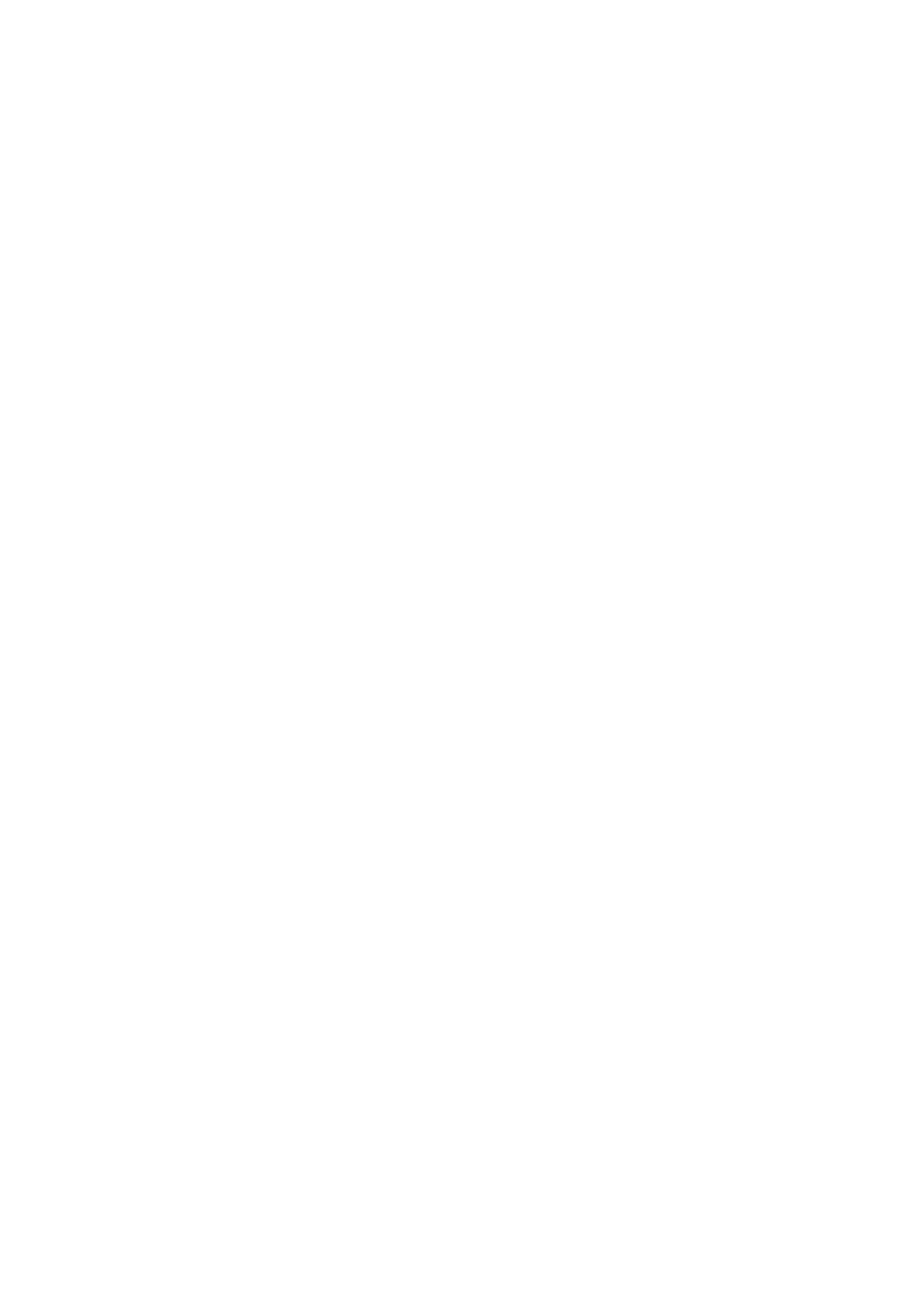# Contents of Volume 2

| Section I. Submission on Mini-Plans located within                                 |                |  |
|------------------------------------------------------------------------------------|----------------|--|
| the Ballymote-Tobercurry Municipal District                                        | 1              |  |
| Submissions relating to Ballinacarrow Mini-Plan                                    | 3              |  |
| Submissions relating to Curry Mini-Plan                                            | 5              |  |
| Submissions relating to Easky Mini-Plan                                            | 6              |  |
| Submissions relating to Gorteen Mini-Plan                                          | $\overline{7}$ |  |
| Submissions relating to Riverstown Mini-Plan                                       | 9              |  |
| Section II. Submission on Mini-Plans located within                                |                |  |
| the Sligo Municipal District                                                       | 11             |  |
| Submissions relating to Ballincar Mini-Plan                                        | 13             |  |
| Submissions relating to Ballintogher Mini-Plan                                     | 19             |  |
| Submissions relating to Ballygawley Mini-Plan                                      | 21             |  |
| Submissions relating to Ballysadare Mini-Plan                                      | 24             |  |
| Submissions relating to Carney Mini-Plan                                           | 39             |  |
| Submissions relating to Cliffony Mini-Plan                                         | 40             |  |
| Submissions relating to Collooney Mini-Plan                                        | 43             |  |
| Submissions relating to Drumcliff Mini-Plan                                        | 50             |  |
| Submissions relating to Grange Mini-Plan                                           | 53             |  |
| Submissions relating to Mullaghmore Mini-Plan                                      | 59             |  |
| Submissions relating to Rathcormac Mini-Plan                                       | 61             |  |
| Submissions relating to Rosses Point Mini-Plan                                     | 62             |  |
| Submissions relating to Strandhill Mini-Plan                                       | 68             |  |
| <b>Section III. Supplementary recommendations</b>                                  | 45             |  |
| List of persons and organisations<br>135<br>that made submissions on the Draft CDP |                |  |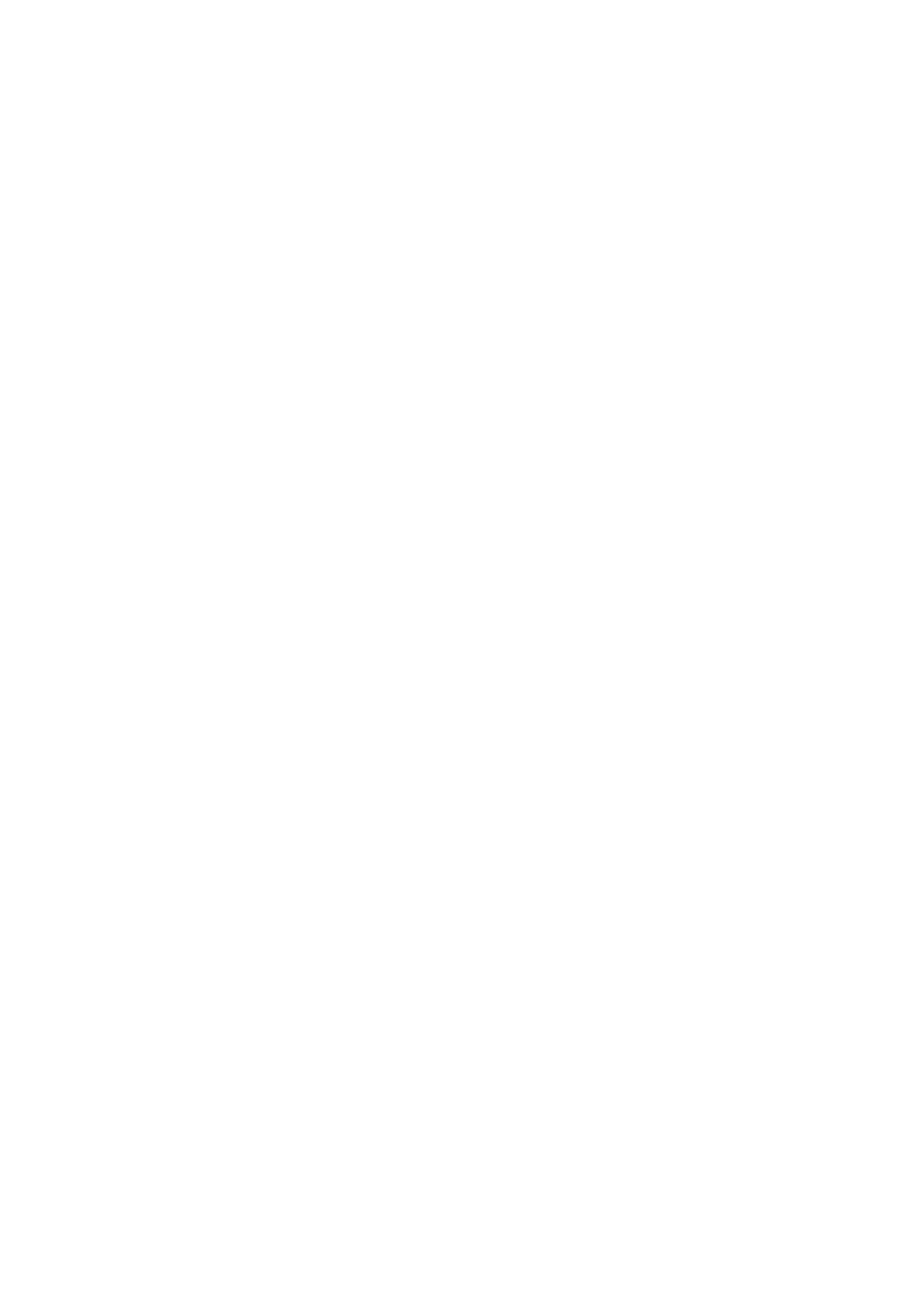Section I.

# **Submissions relating to Mini-Plans located within the Ballymote-Tobercurry Municipal District**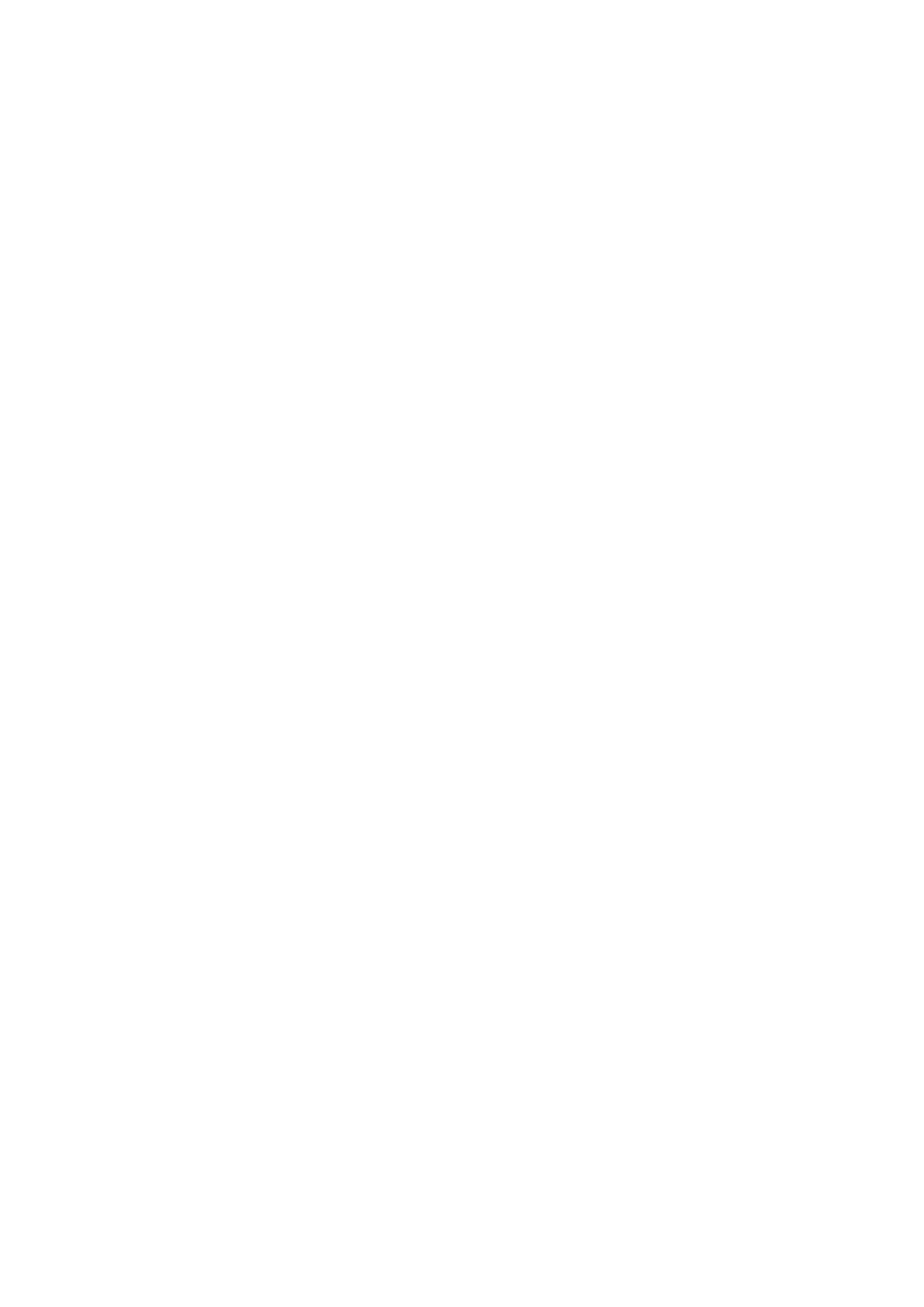# **Ballinacarrow Mini-Plan**

# **Submission no. 14** 15 November 2016

Frank Keane on behalf of Margaret Keane

#### **Issue no. 1**

The submission refers to Margaret Keane's landholding (stated to be 13.6 hectares) in the townland of Ballinacarrow South. Part of the landholding (see plot 14a on the Ballinacarrow Submissions Map) is zoned 'mixed uses' and the Draft Plan outlines that a minimum of 25% of this zoned area should incorporate a public open space. The submission contends that the full site area should be zoned as 'mixed uses' and states that there would be no objection to an appropriate portion of her remaining land being zoned as 'open space' in the context of possible future development.

#### **Opinion**

The entire area of this field is zoned as 'mixed uses', but objective 3.4.E in the Mini-Plan indicates that 25% of the site should be used for the provision of a public open space area. This is a larger requirement than the normal CDP minimum requirement of 15%, but the objective also states that higher density development may take place on the remaining lands in order to balance the 25% requirement for public open space. The background to the inclusion of this objective relates to the absence of a landscaped public amenity space in the village. The subject site, one of the few remaining undeveloped spaces along the Main Street, has been identified for the provision of such a space in conjunction with the development of the adjoining lands.

However, it is acknowledged that the specific requirement for a minimum of 25% open space and higher density may be over-prescriptive. It is considered that matters such as density and the percentage of open space should be determined at planning application stage. Any application on these lands should propose a high-quality design and layout for this key site.

### **The references to a minimum 25% open space and higher density should therefore be omitted from objective 3.4.E.**

#### **Issue no. 2**

The proposed route for the N-17 realignment dissects the remaining lands to the south-east. The submission contends that this will severely impact on property rights. In this context, Margaret Keane requests that the development limit be extended south-eastwards, up to the edge of the N-17 realignment route corridor, in order to facilitate future development of the lands (see plot 14b on submissions map).

#### **Opinion**

Whilst the submission requests that the development limit be extended significantly, it does not specify the desired zoning for the subject lands. Given the nature of the submission, it would appear that the intentions are for mixed uses or residential development.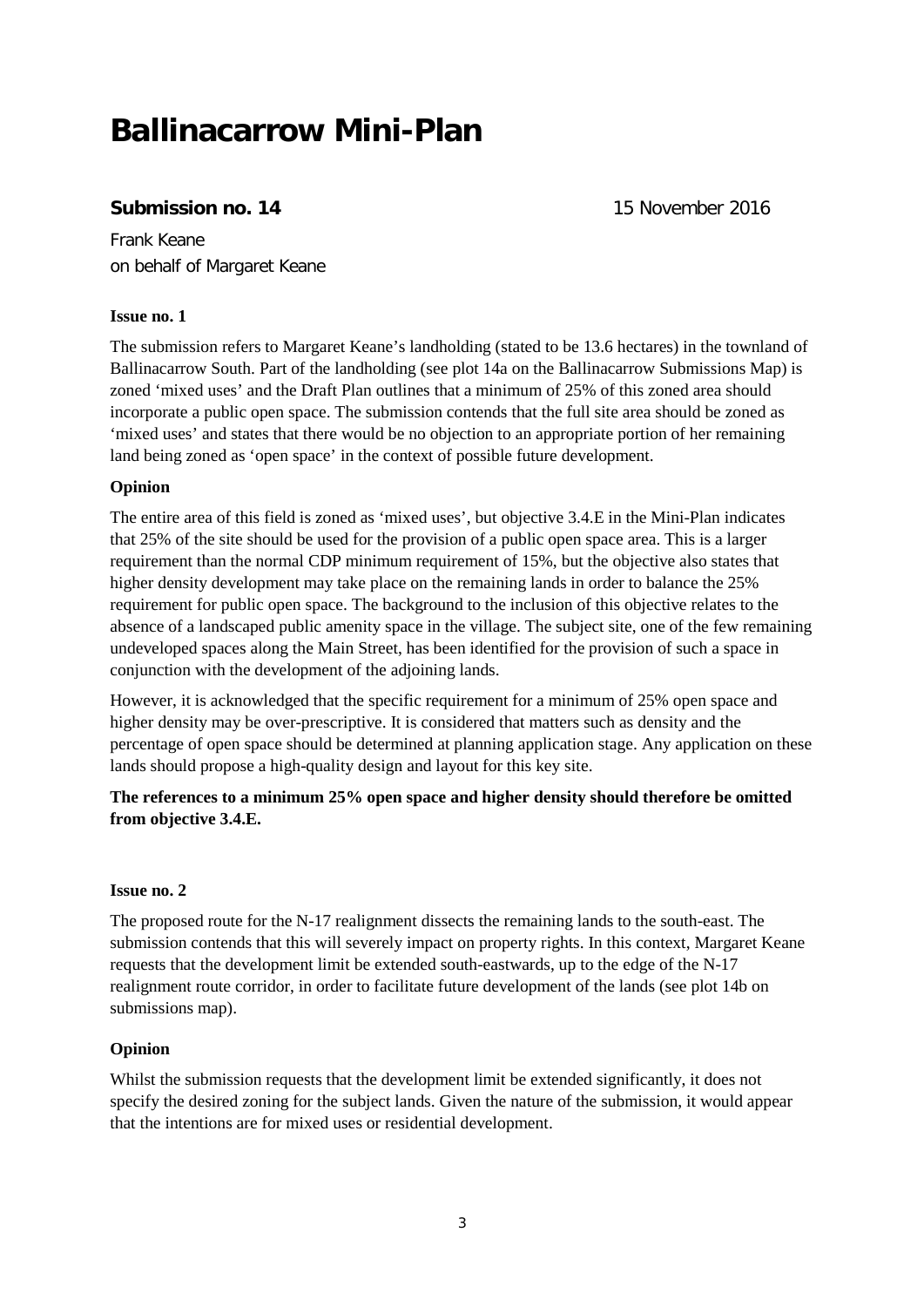#### Green belt

The subject lands are zoned as 'green belt' in the Draft Mini-Plan. The purpose of green belts is, *inter alia,* to consolidate settlements, to reserve land for future expansion and to protect surrounding sensitive areas in terms of visual impacts, natural resources and heritage implications. It is considered that the requested zoning extension would conflict with this policy and would set an undesirable precedent for further such encroachment in the green belt.

#### Investment in national roads

The zoning of these lands would have the potential to affect the proposed N-17 Collooney to Tobercurry Bypass Realignment Scheme, for which the CPO line has not yet been finalised.

Furthermore, the submission received from Transport Infrastructure Ireland (TII) indicates that extending zoning designations up to the line of proposed national roads is inconsistent with the requirement to protect these routes, and may not allow for potential future upgrade or improvement works (refer to Issue no. 4 in Submission no. 13, Volume 1 of this Report).

#### Population and housing

Sufficient lands have already been zoned in the Draft Mini-Plan to cater for the anticipated demand for mixed uses and residential development over the Plan period. Taking into account zoned lands for residential/mixed uses and existing vacant residential units, the Draft Plan calculates that provision has been made to accommodate a growth rate of approximately 54% during the plan period (from 187 persons to 288 persons). This is more than adequate provision for growth and therefore additional land is not required. In the short-medium term, population growth should be achieved by reducing residential vacancy levels and completing unfinished developments in the village.

This portion of the subject lands extends to approximately 9.18 hectares and would have the potential to provide approximately 110 additional houses. This would accommodate an additional population of approximately 275 persons. Taken together with the potential output from existing zoned lands, this would represent an increase of approximately 201% on the current village population.

#### Wastewater treatment capacity

The existing sewage treatment plant has a design capacity of 250 PE. In 2016 it was estimated to be incurring a load of approximately 302 PE and the need for an upgrade to address capacity, public health, environmental and ecological concerns has been long acknowledged. A planned upgrade of the plant to 400 PE is currently being considered by Irish Water.

If the proposed rezoning is added to the existing zoned lands, the total potential additional residential loading would be 376 persons. When added to current loading (estimated at 302 PE in 2016), there would be a total potential loading of 678 persons, which far exceeds the planned capacity of 400 PE. This does not include additional loading from future non-residential developments.

#### **Having regard to the concerns outlined above, it is recommended that the subject lands remain zoned as 'green belt'.**

#### **Recommendation**

In the text of **Ballinacarrow Mini-Plan**, amend **Objective 3.4.E** by deleting the wording shown below in red:

Any development proposal on village centre site VC-3 should be based upon a masterplan approach that incorporates a well-designed and easily accessible public open space (minimum 25% of total site area). To balance the provision of this open space, development on the remainder of this site may take place at a higher density, subject to suitable design and layout.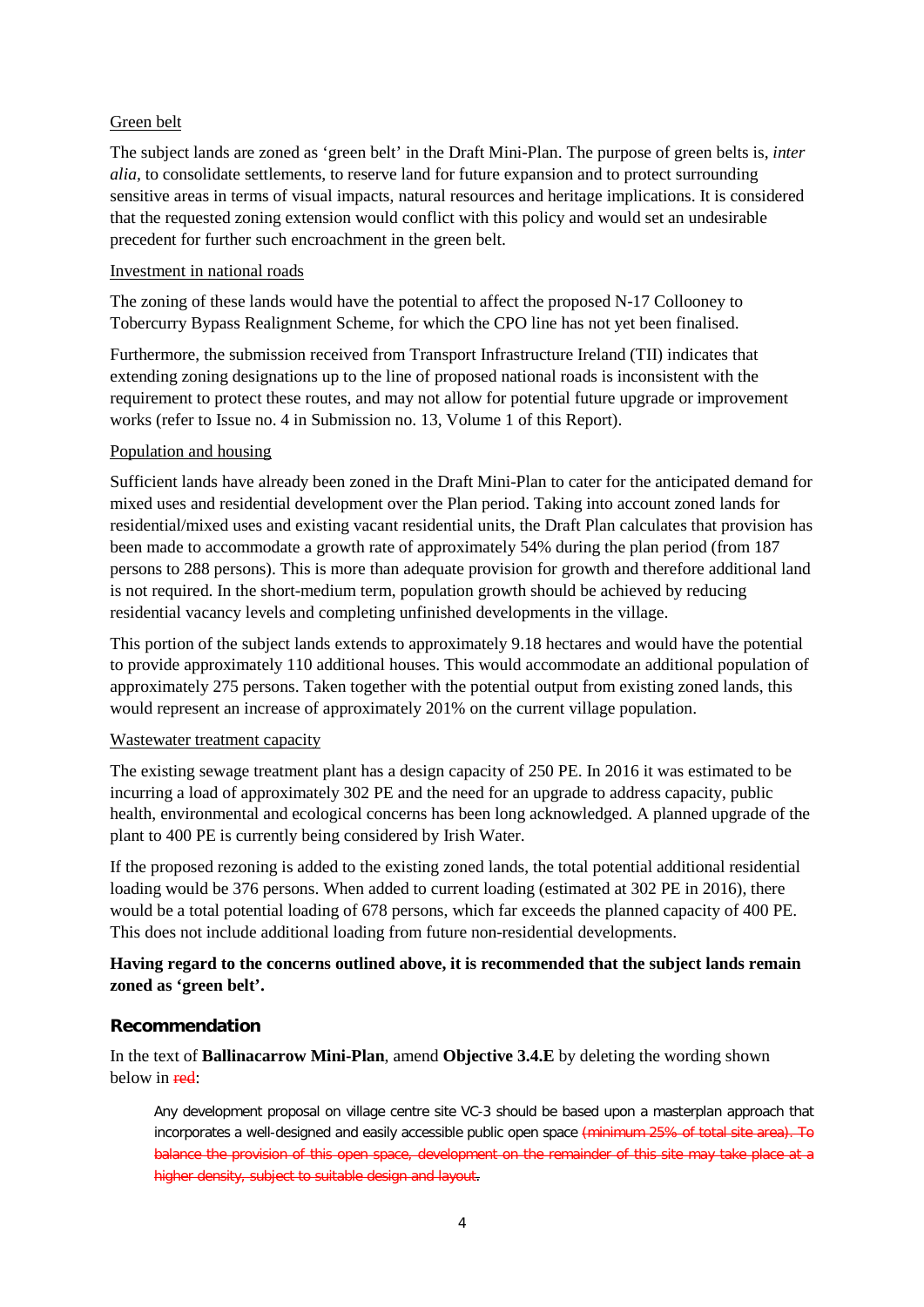# **Curry Mini-Plan**

# **Submission no. 33** 28 November 2016

Raymond Lenehan

#### **Issue no. 1**

The submission relates to a plot of land located to the northwest of Curry village. It is stated that planning permission was previously granted for a dwelling on the site under PL 07/583, which has now expired. The submission requests that the site should not be located within the 'buffer zone' (i.e. the green belt).

#### **Opinion**

It is acknowledged that this site was the subject of a recent grant of planning permission. Moreover it is noted that the site is located on the eastern edge of the green belt and is adjacent to other dwellings.

It is therefore considered that the omission of the site from the proposed green belt would not significantly affect the integrity of the green belt. Whilst such requests should generally be discouraged, it is considered that this submission can be accommodated given the particular circumstances of the recent planning history and location of the site on the edge of the proposed green belt.

#### **Recommendation**

The site outlined in Submission no**. 33** shall be excluded from the green belt. The Mini-Plan Limit shall be modified to exclude the subject site.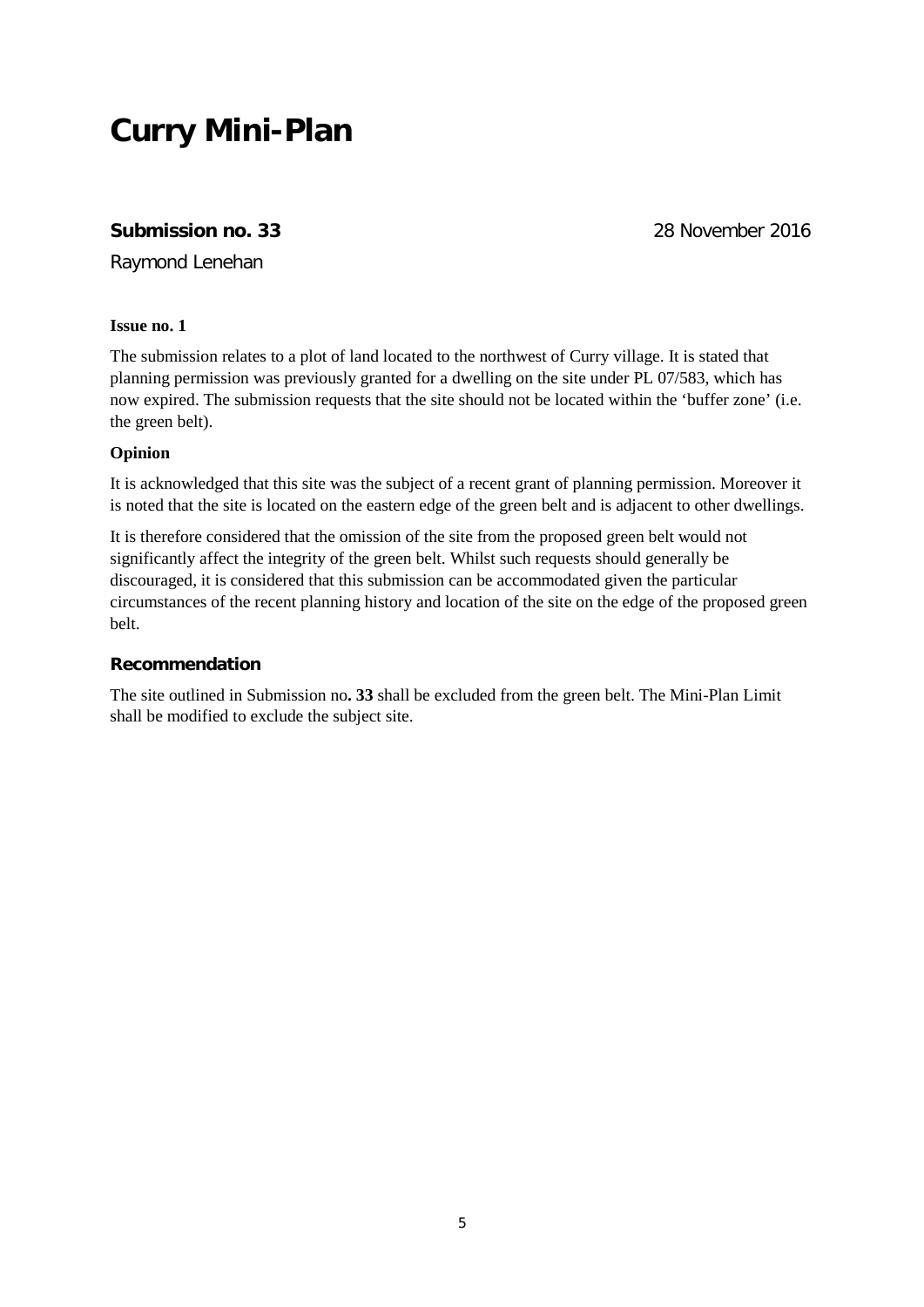# **Easky Mini-Plan**

# **Submission no. 18** 23 November 2016

David Rolston on behalf of Patrick and Joe Rolston

#### **Issue no. 1**

The submission relates to Rolston family lands located to the west of Colaiste Iascaigh. The lands are zoned for 'community facilities' in the Draft Plan with the objective (as per section 14.5.B of the Draft CDP) to *'Facilitate the possible future expansion of the secondary school by reserving lands to the west of the school for community uses'.*

The submission requests that the land be zoned for residential uses which would be in keeping with surrounding lands and would accommodate a site for one-off housing for a family member if the need arose. It is stated that there is already sufficient space for expansion on the school lands and there is also sufficient land zoned for community uses on other lands in the village.

While the original submission related to the entire plot of land, an amended follow-up submission was then received, which requested that only a small portion of the south-western corner of the plot be zoned for 'residential'.

#### **Opinion**

The amended submission for the smaller plot of land (outlined as plot 18 on the submissions map) would appear to meet the stated housing requirements of the landowners whilst also retaining the 'community facilities' zoning on the majority of the lands and thereby facilitating the potential expansion needs of the school in the future. There is therefore no objection to the requested rezoning.

#### **Recommendation**

The zoning of the site outlined as plot **18** on the Submissions Map should be changed from 'community facilities' to 'residential uses'.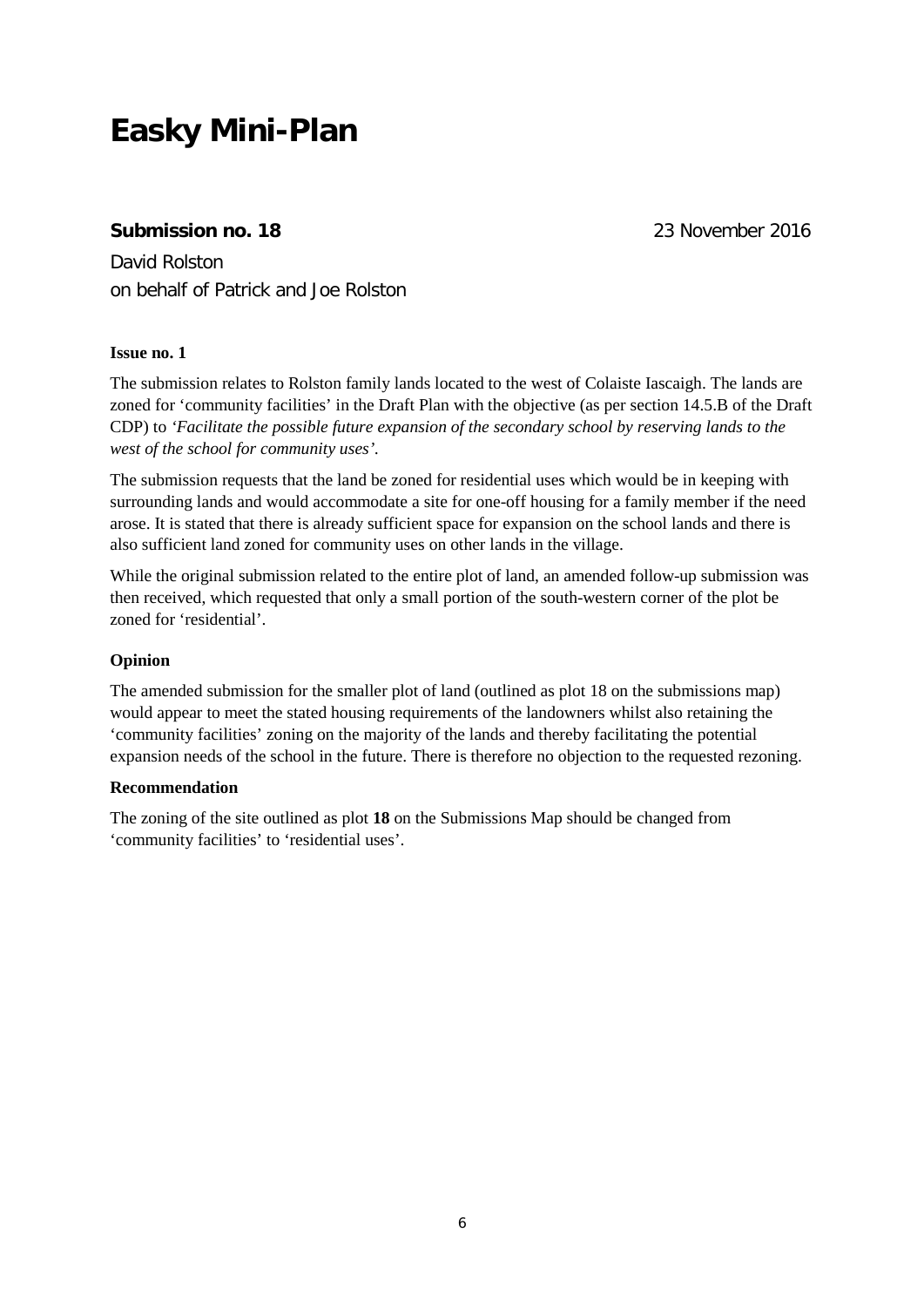# **Gorteen Mini-Plan**

# **Submission no. 70** 30 November 2016

Tommy Conlon

#### **Issue no. 1**

The submission relates to a plot of land at Rathmadder, Gurteen. It is requested that the development limit be extended to these lands and that the lands be zoned for 'residential or mixed uses' for the provision of residential development in the near future.

#### **Opinion**

The subject site comprises the rear (southern) half of a larger field that extends northwards to the Main Street of Gorteen. The northern half of the field is already zoned for 'mixed uses' and is undeveloped.

The Draft Mini-Plan already includes a significant extent of land zoned for residential and mixed uses – 13.37 hectares. This is more land than in any of the other 31 Mini-Plans.

Planning permission has previously been granted for housing on most of the lands. The 13.37 ha have a potential yield of160 housing units (at a density of 12 units per hectare), which could accommodate an additional population of 402 persons (at an average of 2.5 persons per household).

When existing vacant units are considered (28 units) the potential additional population figure rises to 472 persons. Given that the existing population of the village is estimated at 533 persons, the Draft Mini-Plan can already facilitate a near-doubling of the population (88% increase). This is clearly sufficient for the plan period and there is no need for additional land to be zoned.

Furthermore, it is considered that mixed-use areas (i.e. zoning that includes commercial and retail uses) should be concentrated along the Main Street, in order to strengthen the streetscape and to improve the vitality and viability of the village centre. It would be inappropriate to zone additional backlands for 'mixed uses' at this stage. The remaining lands to the north are already zoned for 'mixed uses' and should be developed before any consideration is given to additional zoning.

#### **Recommendation**

No change to the Draft Gorteen Mini-Plan.

**Submission no. 87** 30 November 2016

Madeline O'Dowd

#### **Issue no. 1**

The submission relates to a site located to the south-east of Gorteen and requests that the zoning of the site be changed from 'residential uses' to 'mixed uses or commercial uses' in order to facilitate the provision of a funeral home in the near future.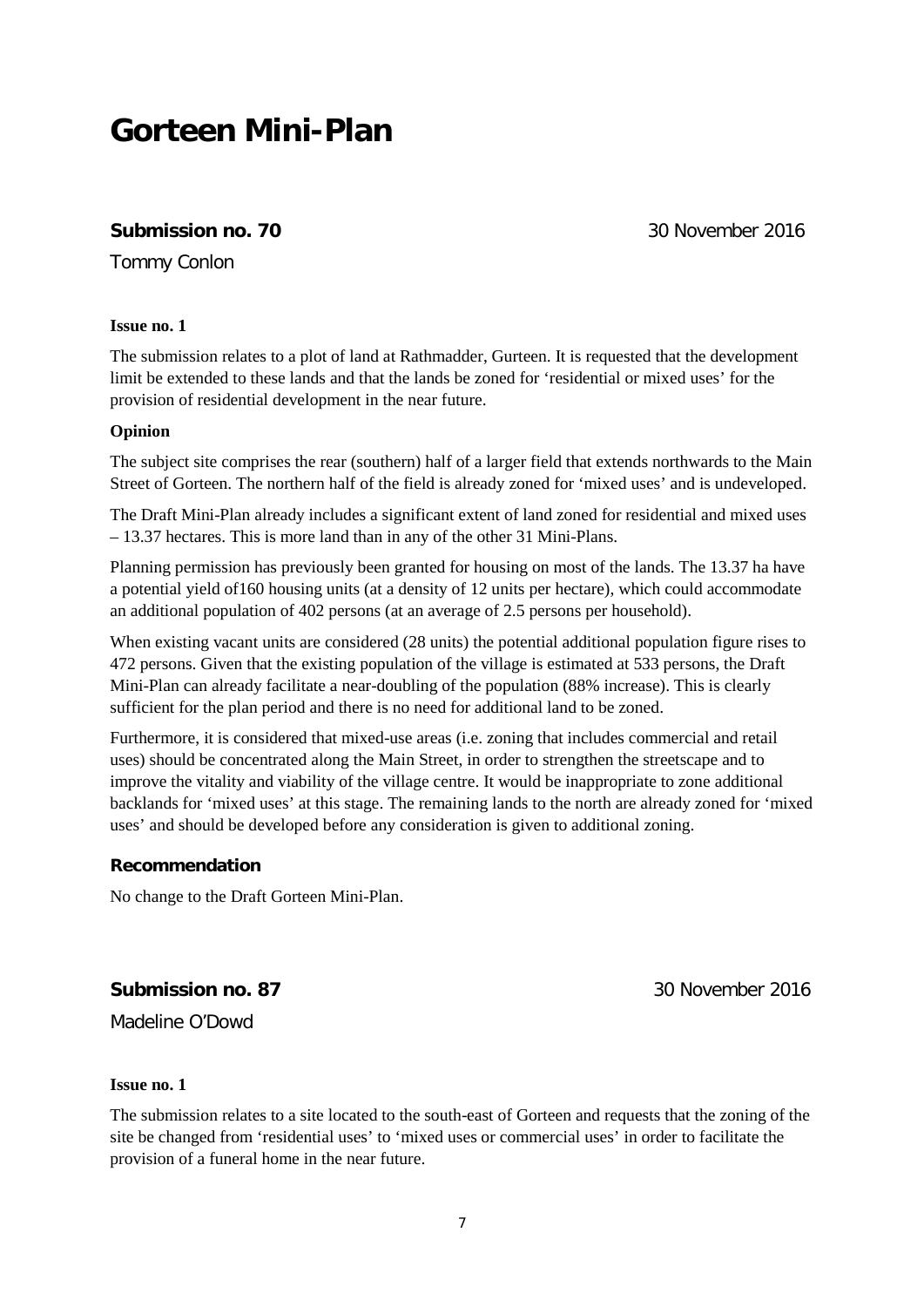#### **Opinion**

The site is located directly north of Gorteen Church (Protected Structure no. 215), between the elevated position of the church and the adjoining road. It is considered that development on the subject site would seriously detract from the setting of the church and therefore would be in conflict with the built heritage policies of the Plan.

A characteristic feature of Gorteen village is its dispersed, linear development pattern along the R-294 regional road. In order to strengthen and consolidate the village core, it is considered that additional commercial uses should be directed to locate within the existing mixed-use zones.

As the subject site is significantly detached from existing commercial areas, the proposal would conflict with the above approach and would lead to further dispersal of the village core.

#### **Recommendation**

No change to the Draft Gorteen Mini-Plan.

**Submission no. 124** 30 November 2016

Gerard Wilson

#### **Issue no. 1**

The submission relates to a site located to the north-east of Gorteen, requesting that the site be zoned as 'residential'. It is stated that planning permission was previously granted for a house on the site and this was constructed to "sub floor level". The residential zoning is requested in order to allow the completion of the dwelling.

#### **Opinion**

The subject site is located within the proposed green belt, at circa 250 metres by road) from the existing built-up area of Gorteen.

The purposes of the green belt are, *inter alia,* to consolidate settlements, to reserve land for future expansion and to protect surrounding sensitive areas in terms of visual impacts, natural resources and heritage implications. The requested residential zoning would conflict with this policy and would set an undesirable precedent for further encroachment into the 'green belt', particularly given that the subject site is significantly detached from the existing built-up area.

It should be noted that the green belt zoning of the site does not preclude the provision of a dwelling. Any such application could be accommodated in principle, subject to compliance with the rural housing policy as set out in section 5.3.1 of the CDP, without the need for residential zoning.

#### **Recommendation**

No change to the Draft Gorteen Mini-Plan.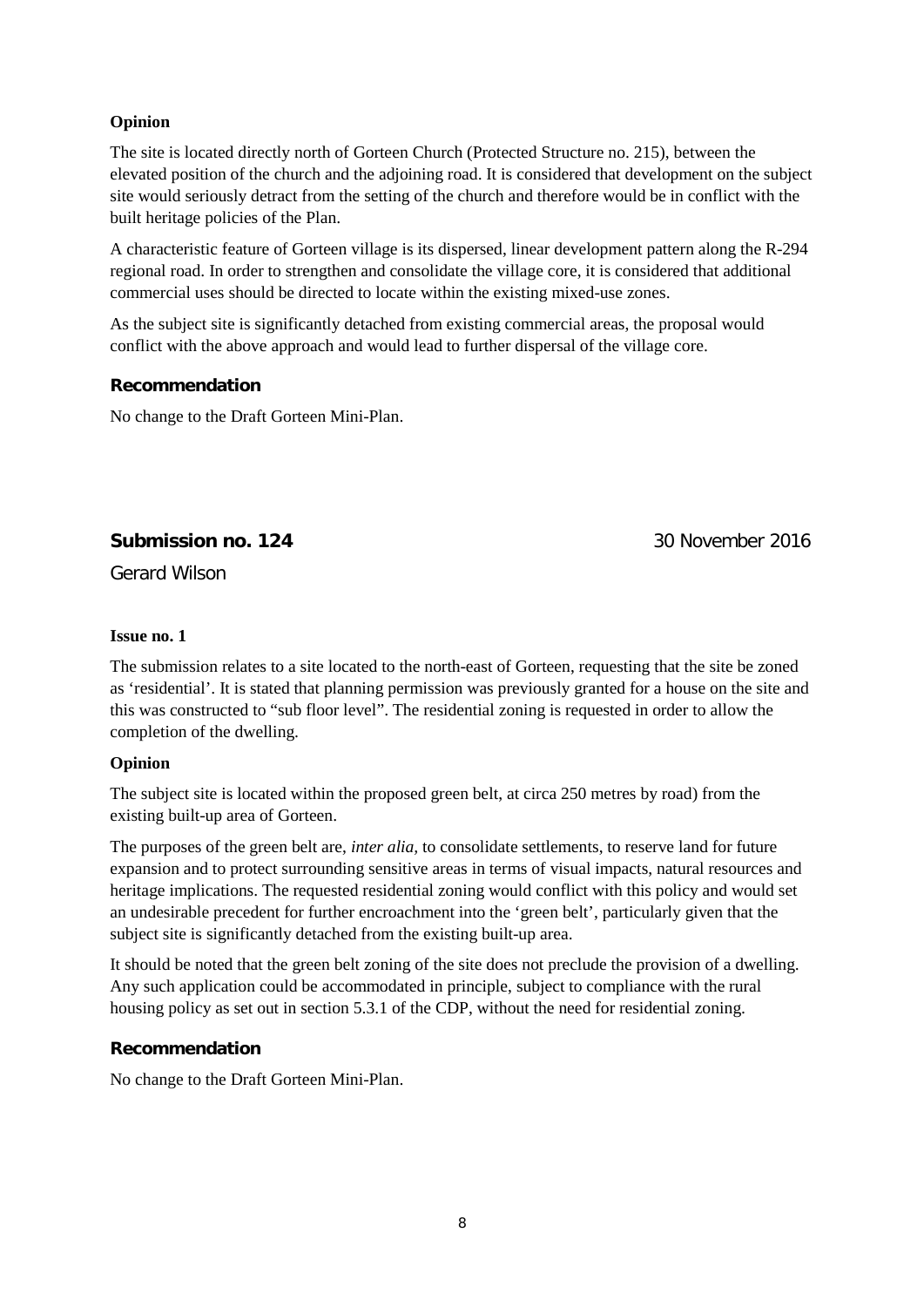# **Riverstown Mini-Plan**

# **Submission no. 30** 28 November 2016

Joe Carty (Vincent Hannon Architects) on behalf of Tony Gormley

#### **Issue no. 1**

The submission refers to a portion of land to the west of Riverstown's village centre. It is requested that the development limit be extended to include these lands and the zoning of the lands be changed from 'green belt' to 'residential uses'. In support of the request it is stated that:

- The proposal would be in keeping with typical expansion of the village.
- The proposal would not affect sensitive or visually vulnerable areas.
- The lands could be developed without impacting on the SAC.

#### **Opinion**

Part of the subject site is within the Unshin River Special Area of Conservation (SAC) and proposed Natural Heritage Area (pNHA). As part of the preparation of the CDP, and its associated Strategic Environmental Assessment and Appropriate Assessment, the Planning Authority must ensure that the Plan objectives do not lead to adverse impacts on the integrity of Natura 2000 sites such this SAC.

The zoning of lands within and adjoining the SAC has a clear potential for adverse impacts and therefore is unacceptable.

Furthermore, a significant portion of the lands is located within the CFRAM Flood Zone A, where the probability of river flooding is highest (i.e. greater than 1% or one event in 100 years). In accordance with the requirements of the *Planning System and Flood Risk Management – Guidelines for Planning Authorities* (2009), flood risk should be avoided at the earliest possible stage, particularly for vulnerable uses such as residential.

As indicated in the Strategic Flood Risk Assessment that accompanies the Draft Plan, *"development in areas which have the highest flood risk should be avoided and/or only considered in exceptional circumstances (through a prescribed Justification Test) if adequate land or sites are not available in areas which have lower flood risk"*.

The zoning of the lands for development would conflict with the principles set out above. Consistent with this approach, it is recommended to retain the 'green belt' zoning that applies to the subject lands.

# **Recommendation**

No change to the Draft Riverstown Mini-Plan.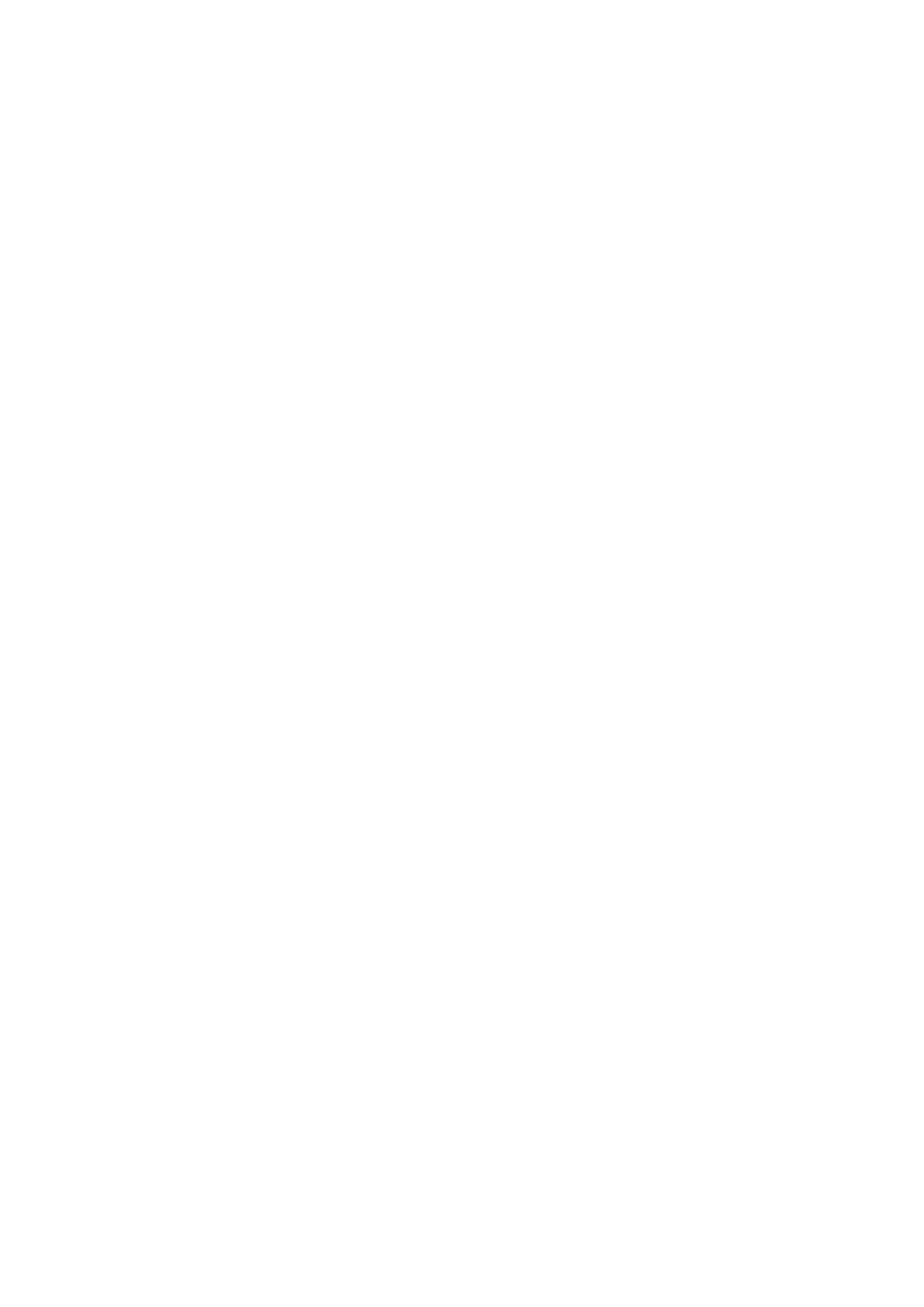Section II.

# **Submissions relating to Mini-Plans located within the Sligo Municipal District**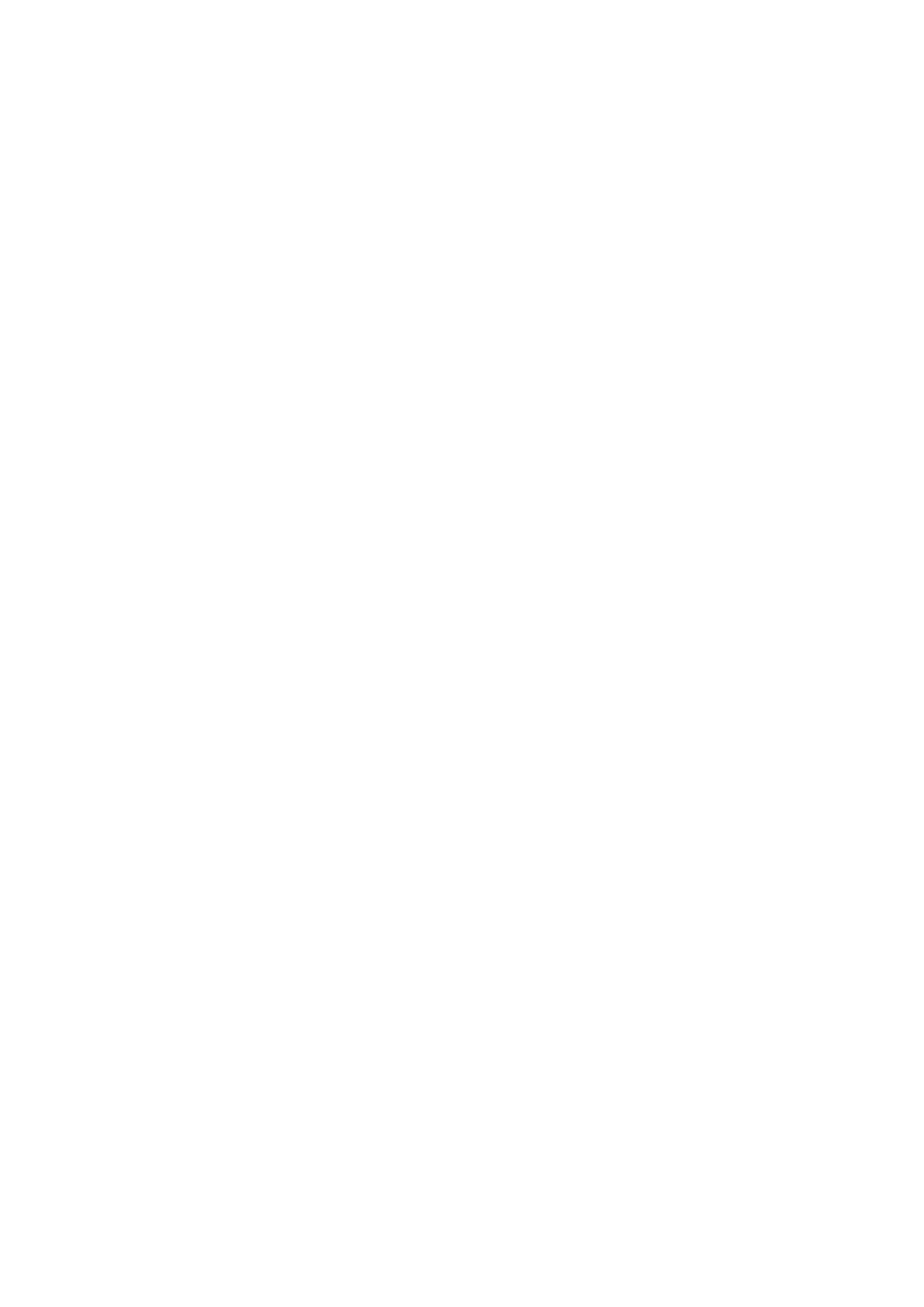# **Ballincar Mini-Plan**

# **Submission no. 25** 25 November 2016

Adrian Tansey

#### **Issue no. 1**

The submission relates to a backland site located just outside the northern development limit of the Draft Plan. It is requested that the development limit be extended to include the subject site and that the zoning be changed from 'green belt' to 'residential'. In support of this request, the submission contends that:

- the proposal would not constitute 'ribbon development';
- the proposal would help to consolidate development in the village core and backlands rather than exacerbating ribbon development in an east-west direction;
- the site can be easily accessed and serviced;
- development on the site would not be visually intrusive;
- inclusion of the site would be consistent with the increased 'open space' area to the west;
- the site will not impact on archaeological monuments;
- there has been a substantial decrease in the population of Ballincar in recent years;
- the proposal would contribute to a better balance of development on the northern side of the village, particularly given that the southern side of the village contains various constraints;
- the inclusion of the site would aid sustainable development of the village.

#### **Opinion**

It is acknowledged that the development pattern of Ballincar is quite linear and dispersed and that additional infill/backland development is required to consolidate the village. As pointed out in the submission, this has been partially reflected in the Draft Mini-Plan by extending the adjoining 'open space' zoning in a northern direction. It should also be noted that submission no. 37 proposes the extension of the 'commercial' zoning of the hotel in a northern direction.

The proposed zoning would be consistent with this approach. Whilst further 'ribbon development' in a northern direction would not be encouraged, it is considered that the proposed zoning would not be excessive, as it would accommodate only one additional dwelling. The subject site is quite elevated in relation to surrounding lands and further archaeological assessment may be necessary. However it is considered that the suitability of the site for any particular proposal can be assessed in more detail as part of the planning application process.

#### **Recommendation**

The zoning of the site outlined in submission no. 25 shall be changed from 'green belt' to '**residential uses**' and the development limit of **Ballincar Mini-Plan** shall be extended to include this site.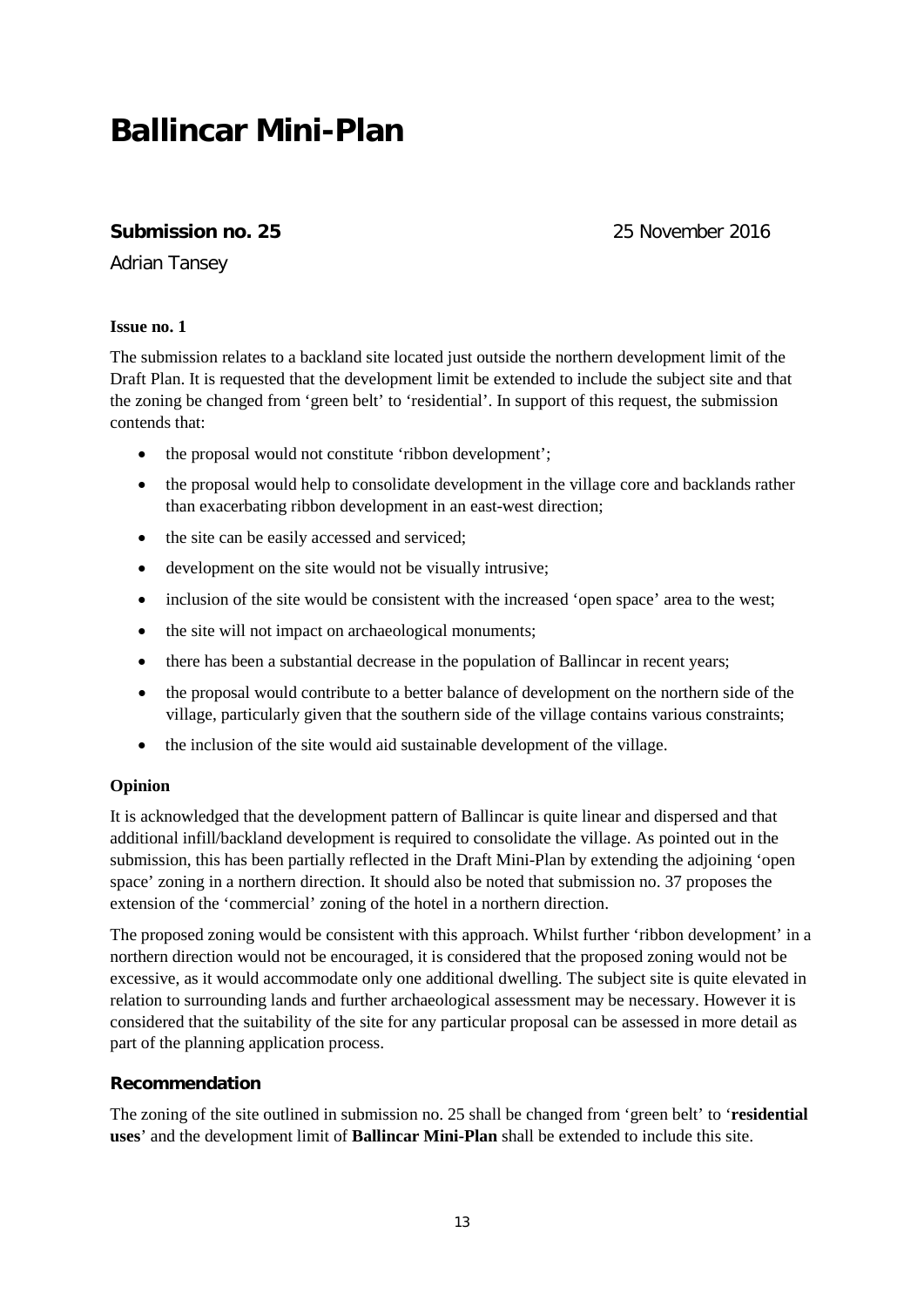# **Submission no. 28** 28 November 2016

George Draper

#### **Issue no. 1**

The submission highlights that the Designations Map for Ballincar shows that G. Draper's lands are subject to 'PRFA rainfall flooding 1 in 100 years'. The submission contends that this is not correct and the only flooding in that area is on the access roadway, which was caused when the level of the Rosses Point Road was raised.

#### **Opinion**

The flooding information depicted on the Designations Maps for all the mini-plans is based on the Office of Public Works' preliminary Catchment Flood Risk Assessment and Management (CFRAM) mapping. In this particular case, the rainfall flooding information is taken from the Preliminary Flood Risk Assessment (OPW, 2012), which was the first stage of the CFRAM process.

The Preliminary Flood Risk Assessment (PFRA) was a national screening exercise, essentially deskbased and using available and readily-derivable information. The PFRA which identified areas where there may be a significant risk associated with flooding. With regard to pluvial flood risk (i.e. resulting from heavy rainfall), the PFRA risk maps were based on contours (low-lying pockets) as shown on OS maps. On the ground, such contours may have been modified through local works and the lands shown to be "at risk from pluvial flooding" may not flood anymore.

The flood risk shown on the Designations Map of the Ballincar Mini-Plan simply reflects the outcomes of the PFRA process, along with the outcomes of the Irish Coastal Protection Strategy Study and the more recent CFRAM process.

Any development proposal for the subject lands will have the opportunity to demonstrate that there is no risk from pluvial flooding or that any such risk can be mitigated in a satisfactory manner.

#### **Recommendation**

No change to the Draft Ballincar Mini-Plan.

# **Submissions no. 34, 47, 48, 55, 98, 101 November 2016**

Various residents of Ballincar (see the List of Submissions for individual details)

#### **Issue no. 1**

These submissions are generally similar and object to the inclusion of a proposed pedestrian/cycle link along the shoreline and other lands to the south of Ballincar. In summary, the submissions request that the proposal be omitted on the basis of the following concerns:

• the short distance of the proposed link relative to the significant consequences and the cost of any such scheme relative to public value;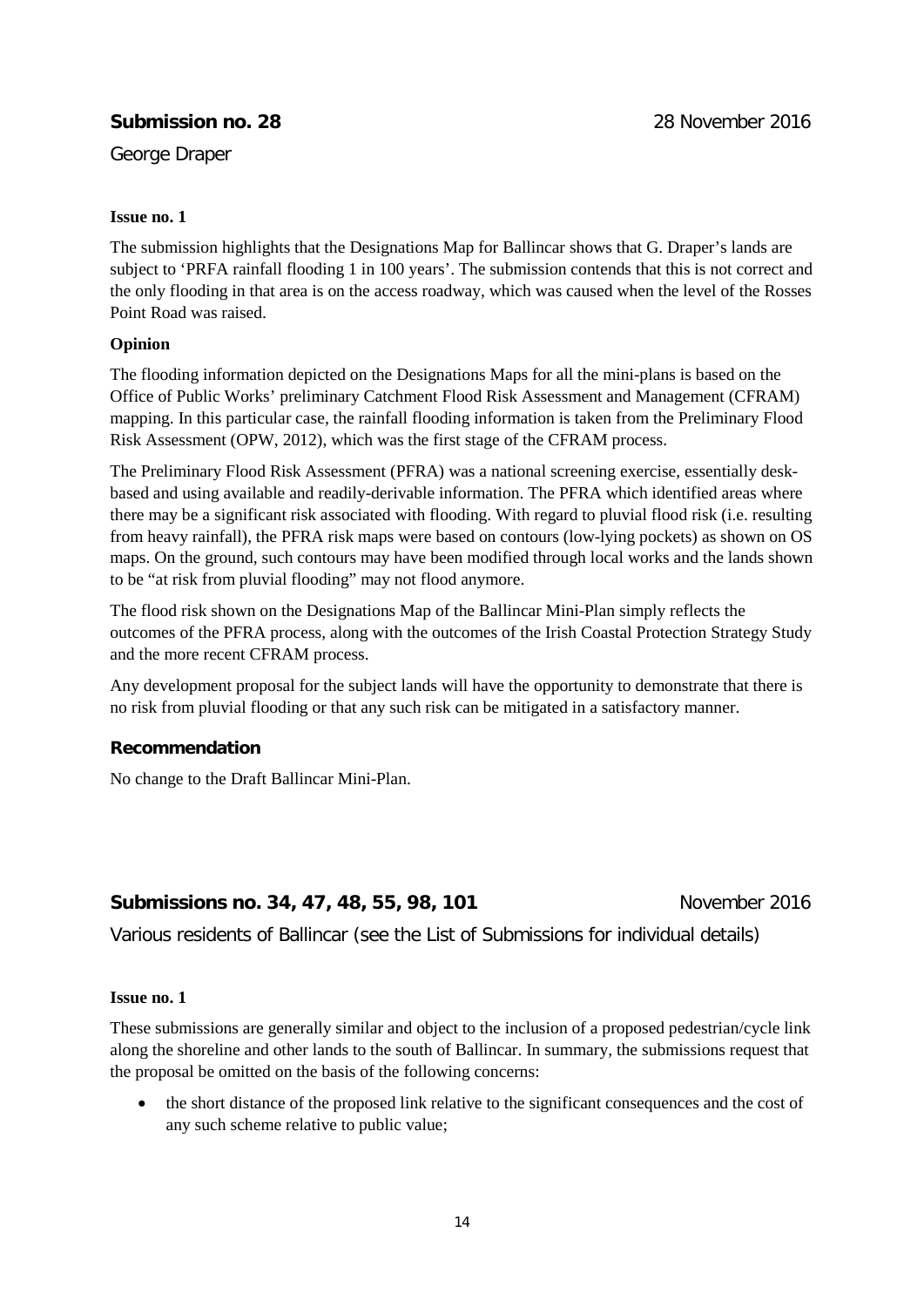- the impact of the proposed link on the nearby designated Natura 2000 sites (Cummeen Strand SPA and Cummeen Strand / Drumcliffe Bay SAC) and potential damage to protected habitats and species;
- the negative impact on property/land values;
- potential flooding problems;
- the negative impact on the privacy, safety and security of properties;
- general nuisance associated with any such proposal;
- the negative impact on agricultural activities;
- lack of consultation on the proposal;
- resources would be better used by concentrating on upgrading cycle/walkway facilities along the existing regional road and other roads in the area;
- the proposal would be seriously injurious to the enjoyment of existing properties, particularly sea views that are currently enjoyed;
- access to the shoreline would be impeded:
- the proposed route would adversely impact upon the built heritage of the area;
- existing traffic, circulation and access would be adversely affected.

#### **Opinion**

The creation of pedestrian/cycle ways such as that proposed is supported from the perspectives of tourism, outdoor recreation and improved mobility. Policies in this regard are set out in Volume 1 of the Draft CDP, including the following:

| $P-OR-20$                          | As part of the preparation or review of local area plans and village mini-plans,    |
|------------------------------------|-------------------------------------------------------------------------------------|
|                                    | identify corridors suitable for the creation of urban greenways and seek to connect |
|                                    | and integrate them with local and long-distance greenways in the adjoining rural    |
|                                    | areas and subject to compliance with the requirements of the Habitats Directive.    |
| $\mathbf{L}$ $\alpha$ $\mathbf{L}$ |                                                                                     |

- *P-CW-8 Consider the use of off-road routes, such as disused railway lines and bridle paths, for both walking and cycling to improve access to rural tourist attractions. Where feasible, provide separate trails for walkers and cyclists in the interests of safety and convenience, with appropriate surfaces for each type of user and subject to compliance with the Habitats Directive.*
- *P-TOU-8 Support and promote, with the co-operation of private landowners, public access to heritage sites and features of natural heritage, geological and archaeological interest, coastal areas, islands, mountains, rivers, lakes and other natural amenities.*

These policies are also reflected in Volume 2 (both in Section 1.3 and in individual Mini-Plans). **Section 1.3 Transport, circulation and parking** contains the following policy:

*C. Provide pedestrian and cycling linkages within and between existing and new housing/mixed-use/ sports and recreational development throughout the area.*

*Note: The routes of the proposed linkages, as indicated on the objectives maps for each settlement, are indicative only. The precise route of any such linkage shall be agreed with*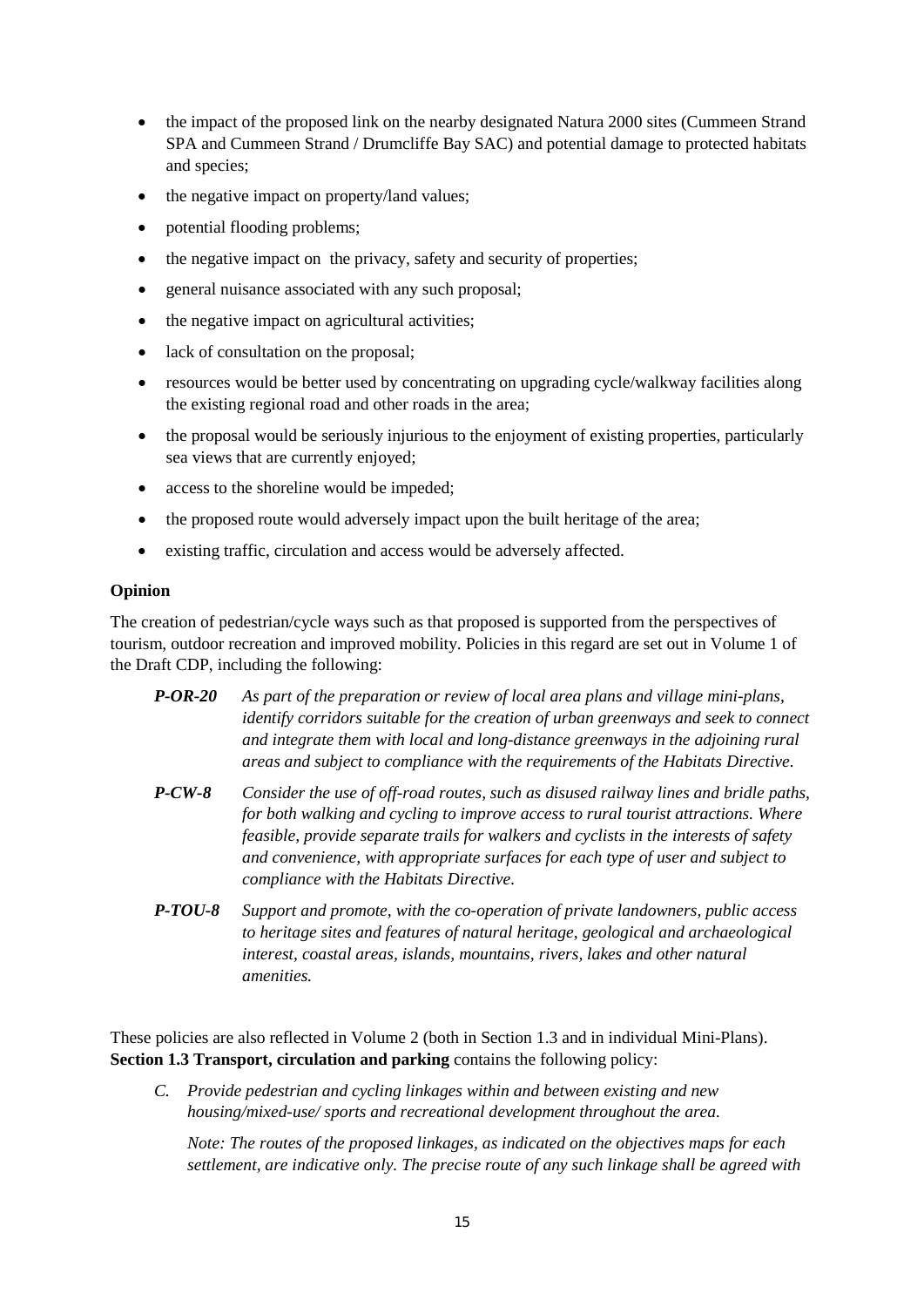*developers or applicants during the planning application process and shall be included as an integral part of new developments.*

While the Draft CDP supports the provision of such routes in the interests of improved mobility, tourism and recreational facilities, the proposed routes shown in Mini-Plans are indicative only. It is also acknowledged that they are only feasible with the co-operation and agreement of local landowners and communities.

Given that there is clear and significant opposition to the proposed route in this case, there is no objection to the omission of the corresponding Mini-Plan objective.

### **Recommendations**

- **A.** The entire length of the proposed 'river walks, pedestrian and cycle links' route shall be **deleted from the Ballincar Objectives Map.**
- **B. Objective 20.1.B** of the Mini-Plan shall be deleted (as shown below in red):

Support the improvement of access to the sea shore by encouraging the provision of walkways and open space (as indicated on the Objectives Map) and by requiring the provision of such links in conjunction with the development of adjoining lands, subject to Habitats Directive Assessment.

### **Submission no. 37** 28 November 2016

D. Harte (D.A. Harte & Associates) on behalf of P. Rattigan, B. Mullen, T. Porter and M. Horan

#### **Issue**

The submission relates to lands located to the north of the Radisson Hotel in Ballincar and requests that the zoning of these lands be changed from buffer zone (i.e. 'green belt') to 'commercial uses'. The submission contends that the proposal will enable the hotel to expand and would contribute positively to local employment and enterprise.

#### **Opinion**

The limited space available for the hotel to expand is acknowledged, as is its importance to local enterprise, tourism and employment. The requested extension would be consistent with the northern extremity of the 'open space' zoning to the east and would not therefore further extend the development limit northwards. While there are concerns in relation to the visual impact of the hotel as viewed from rural areas to the north, it is considered that such concerns could be adequately addressed through appropriate scale, design and landscaping at planning application stage. On this basis, there is no objection to the proposed zoning change.

#### **Recommendation**

The zoning of the area outlined in **Submission no. 37** shall be changed from 'green belt' to 'commercial uses'.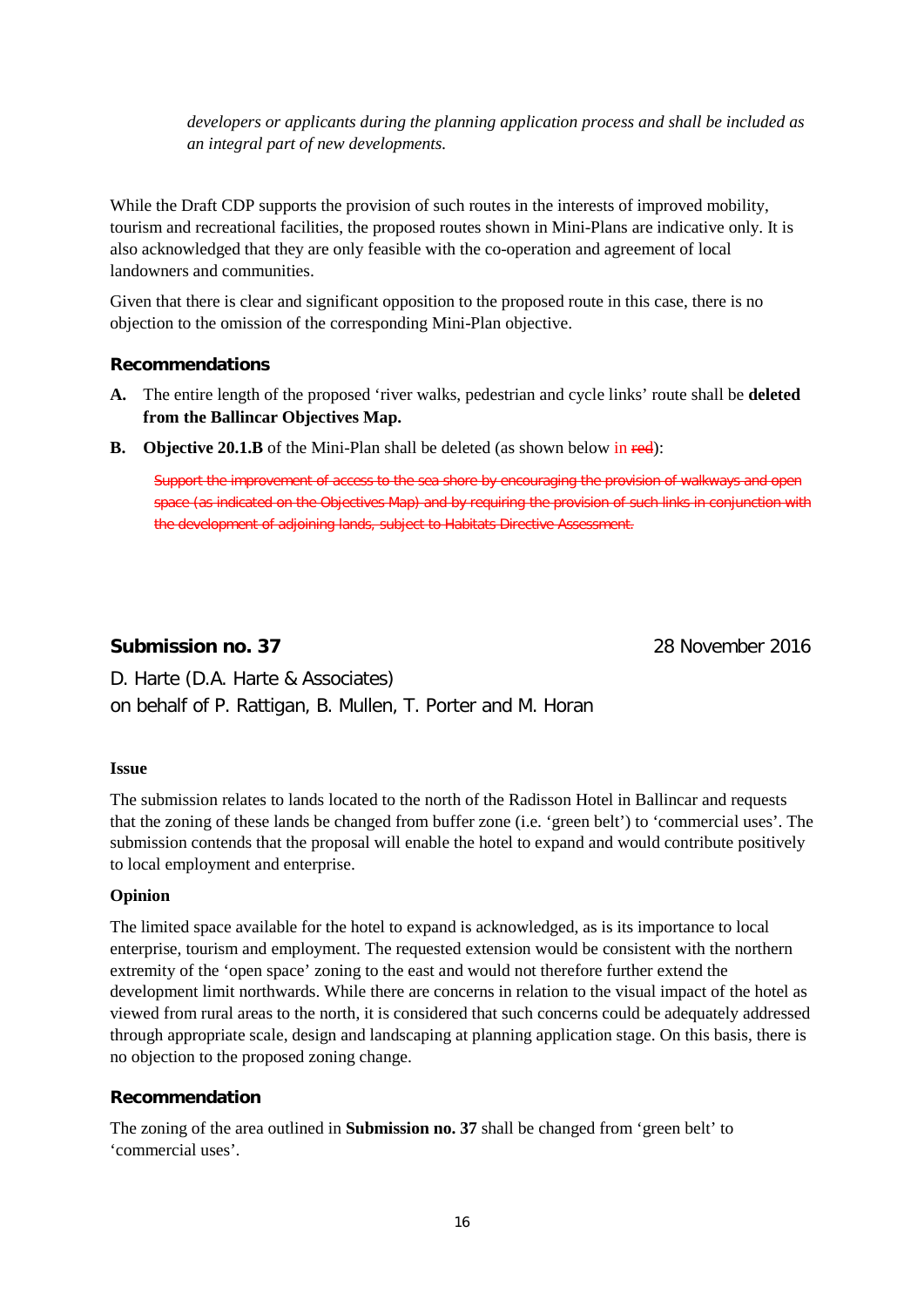# **Submission no. 102** 30 November 2016

Enda Duignan (Future Analytics Consulting Ltd) on behalf of Joan O'Beirne

#### **Issue no. 1**

The submission relates to a site (approximately 2.28 hectares) at Ballincar, stretching between the southern side of the regional road R-291 and the northern shore of Sligo Bay. The submission highlights the planning history of the site, which included a grant of permission for four houses (PL 8887/79) and a more recent refusal for eight houses (PL 96/131). It is requested that the site be included within the development limit and that the zoning of the site be changed from 'green belt' to 'residential uses'. In support of this request, the submission contends that:

- the subject site is centrally located within the settlement and would be in close proximity to other sites zoned for 'community facilities' and 'mixed uses';
- the development of the site would facilitate the provision of a proposed pedestrian link and would help to support commercial uses such as the hotel;
- the site can be developed whilst also preserving the visual amenity of the area;
- the site can be developed whilst also preserving the archaeological monuments on site (an Archaeological Report is included with the submission);
- works to improve site drainage could address the flooding problems on the site;
- it is proposed that on-site wastewater treatment would be included, which would require demonstration that wastewater can be treated on site in accordance with EPA requirements.

#### **Opinion**

#### Population growth

The Draft Plan estimates the current population of Ballincar at 235 persons and includes a total of 4.77 hectares of greenfield lands zoned for residential/mixed uses. At a rate of 12 units per hectare and an average household size of 2.5 persons the 4.77 hectares have capacity to accommodate an additional 143 persons during the Plan period. When vacant housing units are considered, this figure rises to 151 persons (a population growth rate of 64%).

It is considered that the residential zoning provisions included in the Ballincar Mini-Plan can easily accommodate a sustainable growth rate for the village and there is no need to zone additional lands.

#### Wastewater treatment

There is currently no public wastewater treatment facility in Ballincar. The proposed on-site wastewater treatment system would be contrary to policy P-WW-4 of the Draft CDP (p.158 in Vol. 1) which states that '*communal on-site wastewater treatment systems for multiple housing developments (i.e. systems servicing more than one residential unit) will not be permitted*'. The proposal is therefore unacceptable on this basis.

#### Pedestrian and cycle route

As outlined in response to a number of submissions (see Submissions no. 34, 47, 48, 55, 98, 101 addressed earlier in this section), it is now recommended that the proposed pedestrian/cycle linkages along the shoreline and through the subject lands be omitted. The proposed zoning would not therefore contribute in this respect.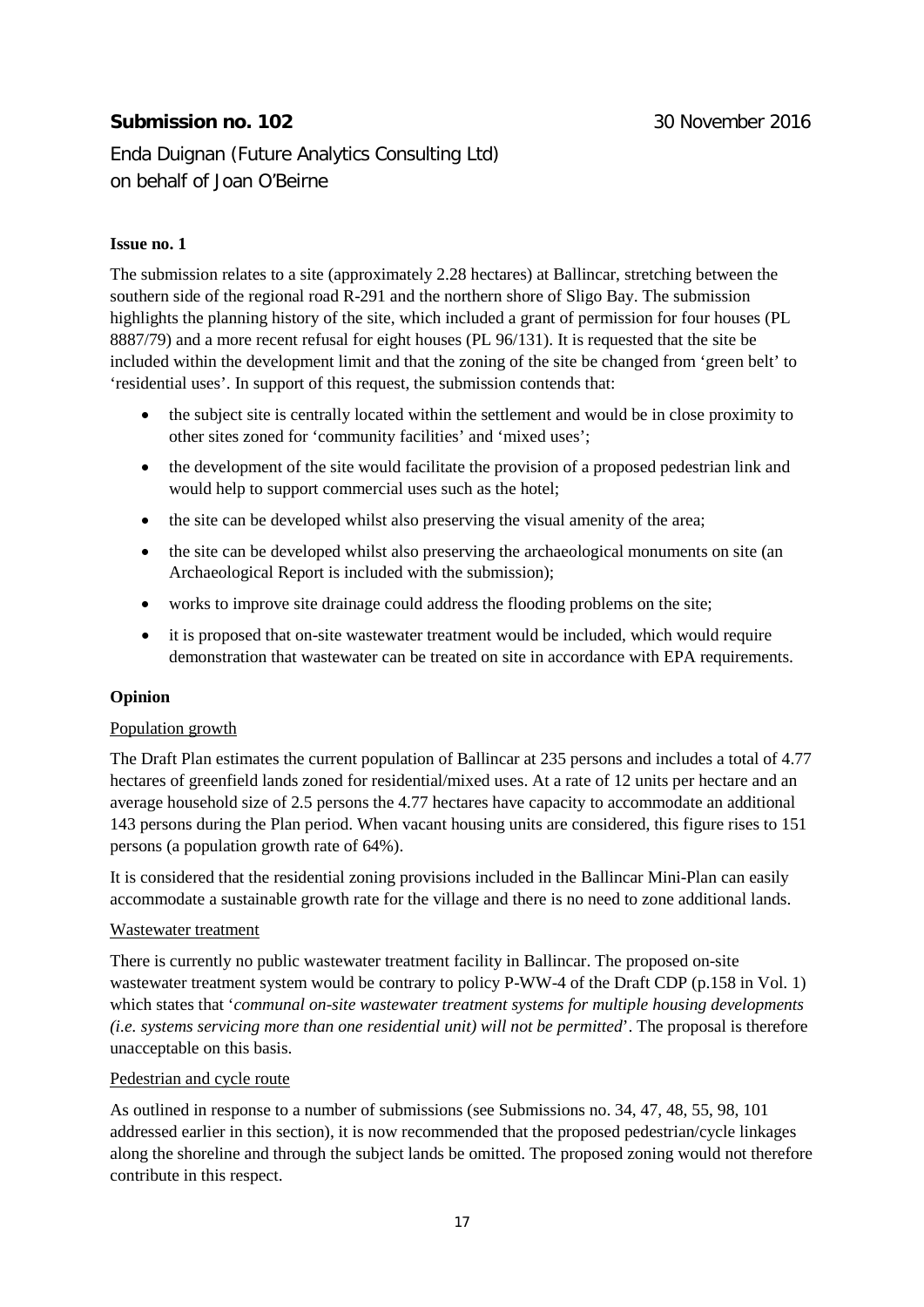### Traffic

The lands are located outside the 50 km/h speed limit zone and the associated traffic calming measures that are in place on the western side of Ballincar. The zoning of the lands for development would give rise to the potential for endangering public safety by reason of traffic hazard.

#### Landscape designations

The subject lands extend to the northern shoreline of Sligo Bay, which is designated as 'Visually Vulnerable'. The Draft CDP highlights that such landscapes have distinctive and conspicuous natural features of significant beauty or interest, and have extremely low capacity to absorb new development.

**Policy P-LCAP-2** in Section **7.4 Landscape character** (Volume 1 of the Draft CDP) discourages "any development that would be detrimental to the unique visual character of designated Visually Vulnerable Areas. It is considered that the proposed rezoning would conflict with this policy and would detract from the visual amenities of the area.

#### Flood risk

The Designations Map for Ballincar indicates that a significant portion of the subject lands are subject to flood risk. It is noted that the Archaeological Report included in the submission confirms waterlogged areas on the site. In accordance with the requirements of the *Planning System and Flood Risk Management – Guidelines for Planning Authorities* (2009), flood risk should be avoided at the earliest possible stage, particularly for vulnerable uses such as residential.

As indicated in the Strategic Flood Risk Assessment that accompanies the Draft Plan, *"development in areas which have the highest flood risk should be avoided and/or only considered in exceptional circumstances (through a prescribed Justification Test) if adequate land or sites are not available in areas which have lower flood risk"*.

The zoning of the lands for development would conflict with the principles set out above. Consistent with this approach, it is recommended to retain the 'green belt' zoning that applies to the subject lands.

#### Archaeology

The Archaeological Report included in this submission notes that a number of sites are recorded within the proposed development area, but does not come to any conclusion regarding the potential impacts of the proposed zoning. Given that these lands are within the designated zones of archaeological potential, it would be inappropriate to zone the lands for residential development.

#### **For the reasons outlined above it is considered that the subject lands should remain zoned as 'green belt'.**

#### **Recommendation**

No change to the Draft Ballincar Mini-Plan.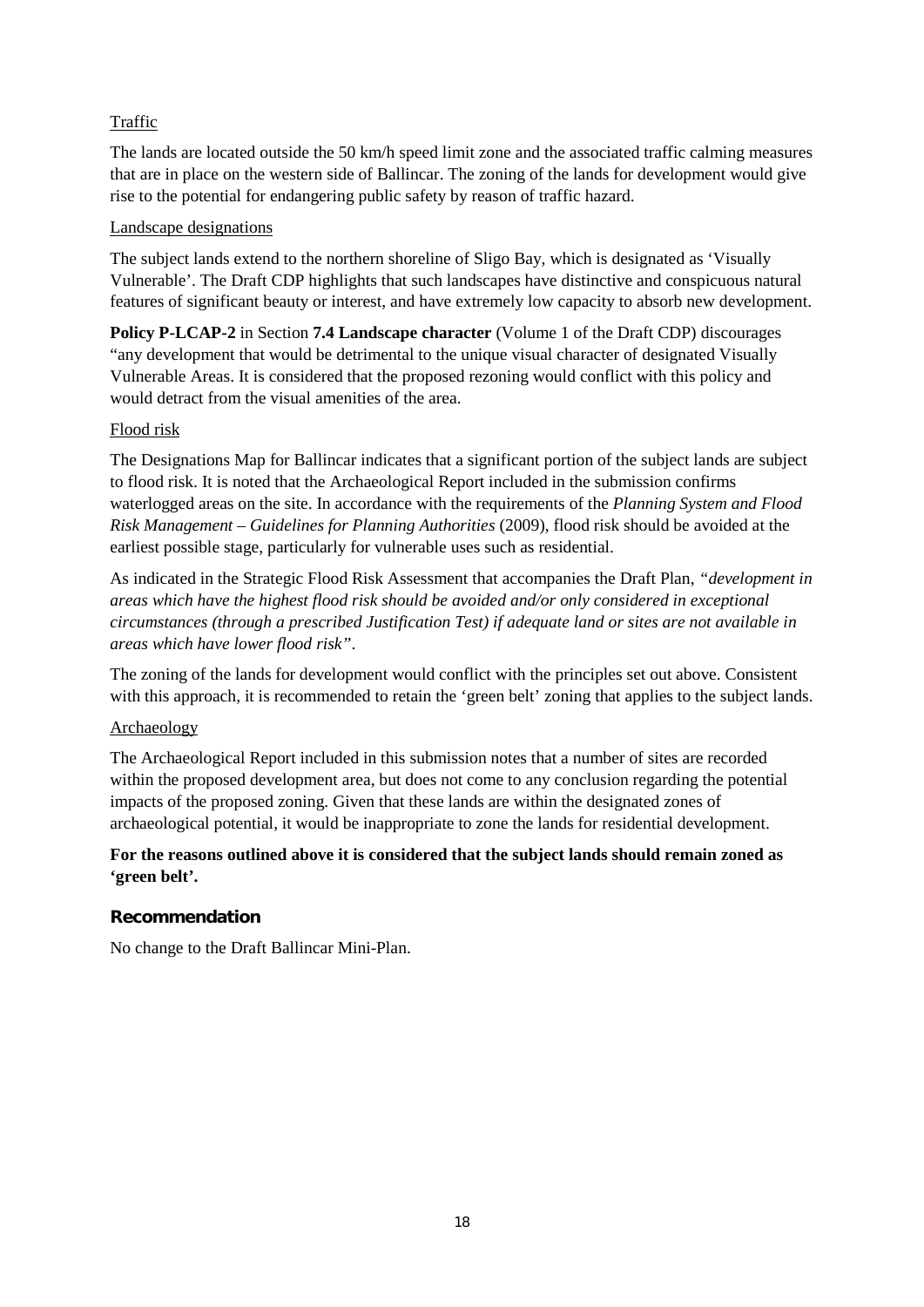# **Ballintogher Mini-Plan**

# **Submission no. 96** 30 November 2016

Seamus McCormack on behalf of Ballintogher Tidy Towns

#### **Issue no. 1**

The submission refers to lands to the north-east of the village zoned as 'business and enterprise' in the Draft Mini-Plan. It is stated that the area contains five enterprise units currently used as a childcare facility. The remainder of the lands contain a disused house and garden. It is requested that the zoning of this area be changed from 'business and enterprise' to 'mixed uses'.

#### **Opinion**

Although part of the subject lands were originally permitted as 'workshop units', which would be more in keeping with a 'business and enterprise' use, there is no objection to the remainder of the lands being zoned as 'mixed uses' as requested. In any case, the 'mixed uses' zoning can accommodate small-scale enterprise development.

#### **Issue no. 2**

Car parking provision in the vicinity of the community centre is identified as a major problem. It is suggested that the community and Sligo County Council liaise to develop car parking in the immediate vicinity. No specific location is suggested.

#### **Opinion**

The Planning Authority has no objection to liaising with the community on this matter. The zoning provisions of the Draft Mini-Plan can accommodate car parking on lands in the vicinity of the community centre. In particular, the additional 'mixed uses' area, recommended in response to Issue no. 1, could improve car-parking options at this location. However, in the absence of specific proposals, it would not be appropriate to restrict options by designating any particular site at this stage.

#### **Issue no. 3**

It is suggested that two structures in the village be included on the Record of Protected Structures.

#### **Opinion**

Submissions relating to the RPS are addressed in Volume 3 of this report (refer to Submission no. 46 in Volume 3).

#### **Recommendations**

- **A.** The zoning of the site marked '**96**' on the Ballintogher Submissions Map should be changed from 'business & enterprise' to 'mixed uses'.
- **B.** The designation '**ENT-1'** should be removed from the Ballintogher Objectives Map.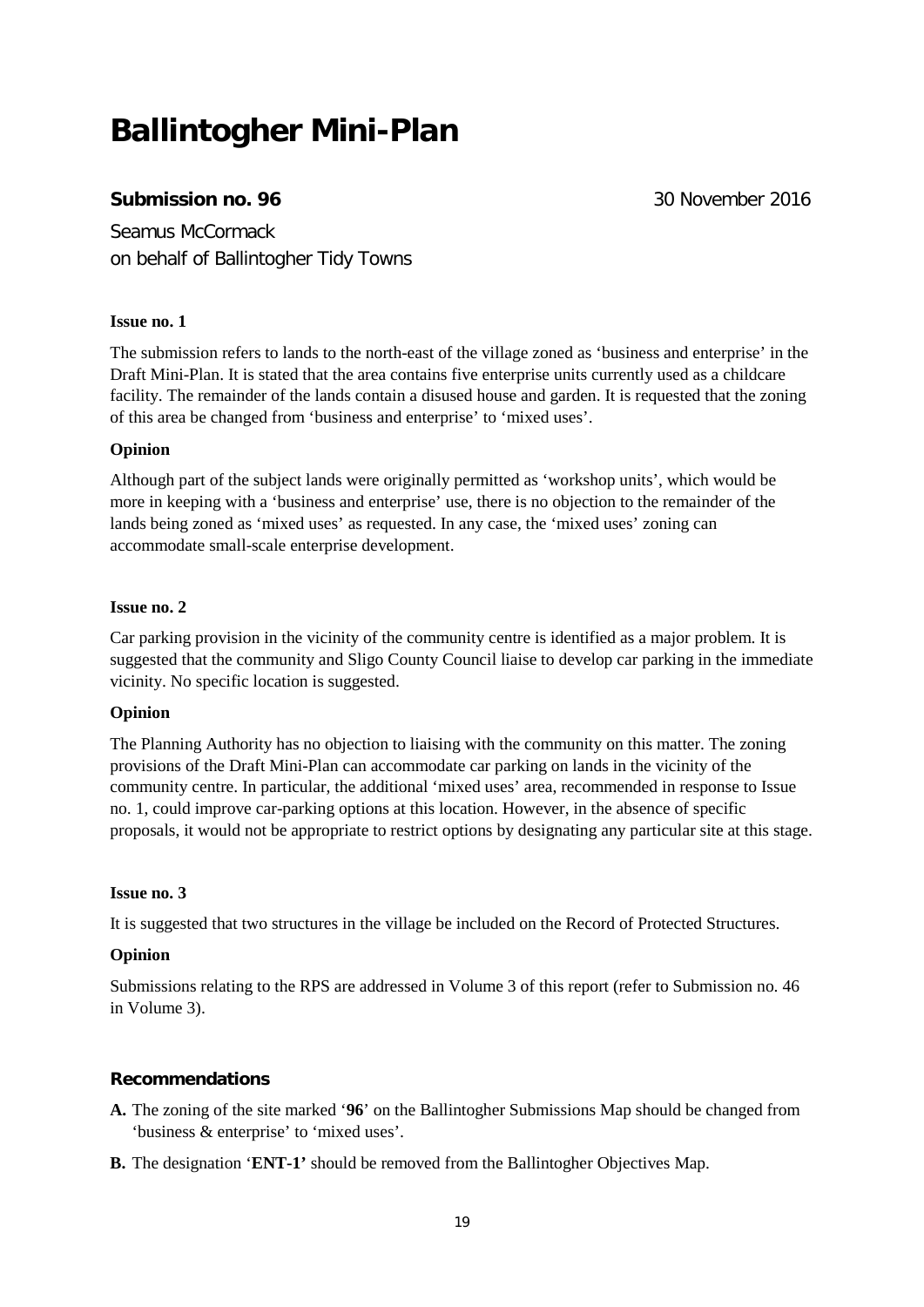**C. Objective 21.6.B** of the Ballintogher Mini-Plan (which refers to the site marked 'ENT-1') should be deleted as follows (in red):

Reserve lands (ENT-1) to allow for the provision of additional enterprise units. Any development proposal on this site should:

- be accessed from the public road to the north;
- include a pedestrian access along the Main Street (south-eastern boundary);
- provide car-parking to the rear (north) of the site;
- create a suitably-designed frontage along the Main Street.

### **Submission no. 120 30 November 2016**

#### Seamus McCormack

#### on behalf of Ballintogher Tidy Towns (see List of Submissions for details)

This submission contains representations from Tidy Towns groups for Collooney, Ballygawley, Ballysadare and Ballintogher. In relation to Ballintogher, the submission repeats the request for a car park near the community centre (issues already addressed in Submission no. 96, see above), but also raises two additional issues.

#### **Issue no. 1**

A traffic management plan is needed for the R-290 road running thorough the village.

#### **Opinion**

It is already a policy of the Draft CDP (Section 1.3.E, Vol. 2) to 'prepare a traffic management plan for each village subject to the availability of resources'. Furthermore, objective 21.3.C in the Draft Mini-Plan indicates the Council's intention to design and implement a traffic calming scheme along the Main Street, in accordance with the provisions of the Design Manual for Urban Roads and Streets (2013), as resources permit. It is considered that this scheme could successfully address the existing traffic issues in the village.

There is therefore no requirement to specify additional measures in the CDP.

#### **Issue no. 2**

To promote a walkway around the village.

#### **Opinion**

No specific route is included for the suggested walkway around the village. In the absence of a concrete proposal, it would be inappropriate to restrict options by identifying a route covering such a significant distance. However, there is no obstacle to the development of such a route without a specific objective in the Mini-Plan.

The **outdoor recreation policies** set out in Chapter 6 (Volume 1 of the Draft CDP) support such proposal.

#### **Recommendation**

No change to the Draft Ballintogher Mini-Plan.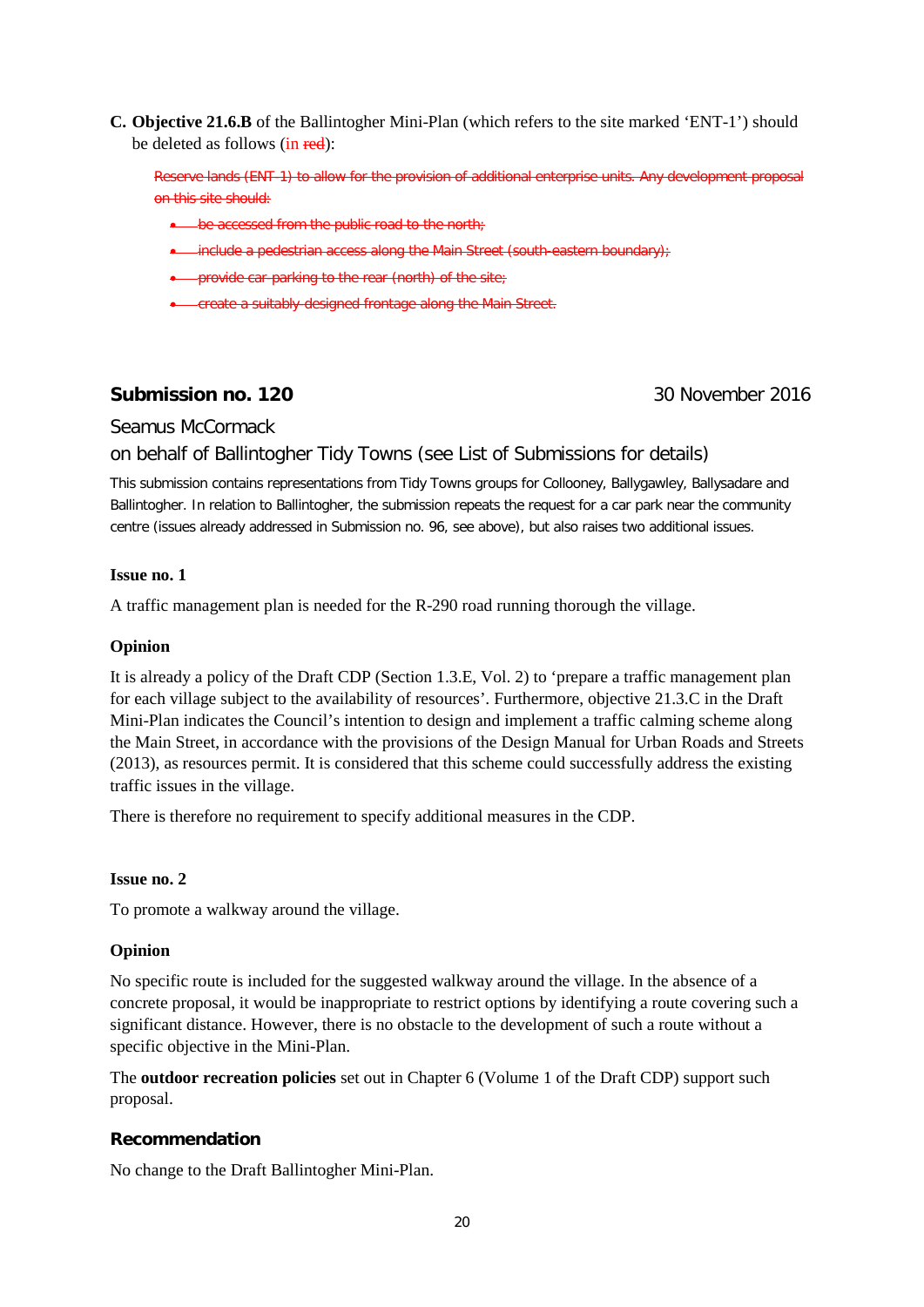# **Ballygawley Mini-Plan**

#### **Submission no. 65** 30 November 2016

Mary Callaghan

#### **Issue no. 1**

The submission requests that a pedestrian/cycle lane be constructed, linking Ballygawley village and Union Wood. In support of this request, the submission highlights the attractiveness of Union Wood, the benefits it would provide for Ballygawley and the potential for expanding this route to Ballysadare and Collooney.

#### **Opinion**

The area covered by the Mini-Plan does not extend to Union Wood. However, **Volume 1** of the Draft CDP contains policies supporting the creation of pedestrian and cycle ways such as the one proposed by M. Callaghan. The most relevant are:

- *P-OR-20 As part of the preparation or review of local area plans and village mini-plans, identify corridors suitable for the creation of urban greenways and seek to connect and integrate them with local and long-distance greenways in the adjoining rural areas and subject to compliance with the requirements of the Habitats Directive.*
- *P-CW-8 Consider the use of off-road routes, such as disused railway lines and bridle paths, for both walking and cycling to improve access to rural tourist attractions. Where feasible, provide separate trails for walkers and cyclists in the interests of safety and convenience, with appropriate surfaces for each type of user and subject to compliance with the Habitats Directive.*
- *P-TOU-8 Support and promote, with the co-operation of private landowners, public access to heritage sites and features of natural heritage, geological and archaeological interest, coastal areas, islands, mountains, rivers, lakes and other natural amenities.*

These policies are also reflected in the Mini-Plans. **Section 1.3 Transport, circulation and parking** in **Volume 2** of the Draft CDP contains the following policy:

*C. Provide pedestrian and cycling linkages within and between existing and new housing/mixed-use/sports and recreational development throughout the area.* 

In recent years, Sligo County Council has explored the potential for providing a route between Ballygawley and Union Wood, among other route proposals. It is considered that the proposed pedestrian and cycle way can be negotiated, planned and built without including a specific objective in the Mini-Plan.

#### **Recommendation**

No change to the Draft Ballygawley Mini-Plan.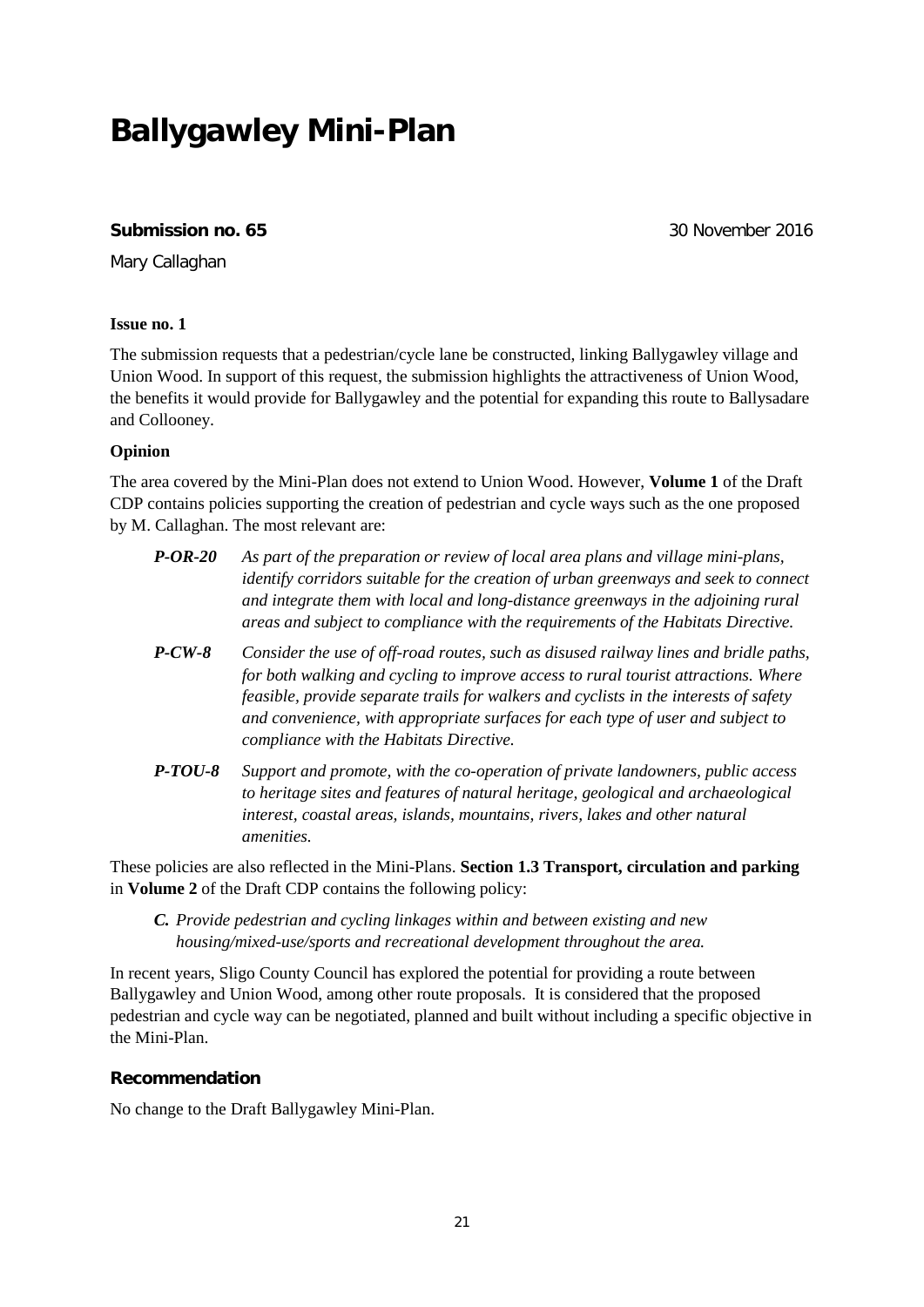# **Submission no. 103** 30 November 2016

Sean O'Brien

#### **Issue no. 1**

The submission requests that the village plan boundaries be extended to include the Castledargan development.

#### **Opinion**

The aim of establishing a development limit and a plan limit is to consolidate settlements and to regulate the future development of land within these boundaries. The Castledargan development is removed from the village. Its inclusion within the mini-plan limit would not help to consolidate the settlement. Furthermore, the development has already been completed and there is no need to zone the subject lands.

While it is acknowledged that the Castledargan development includes full-time residents who are very much part of Ballygawley village, the non-inclusion of the development within the 'plan limit' does not affect this situation in any way.

#### **Recommendation**

No change to the Draft Ballygawley Mini-Plan.

# **Submission no. 120 30 November 2016**

# Kieran Carol

# on behalf of Ballygawley Tidy Towns (see List of Submissions for details)

This submission essentially contains representations from Tidy Towns groups for Collooney, Ballygawley, Ballisodare and Ballintogher. In relation to Ballygawley, the submission raises the following issues.

#### **Issue no. 1**

A traffic management plan is needed for the R-290 and R-284 roads running thorough the village.

#### **Opinion**

It is already a policy of the Draft CDP (refer to Section 1.3.E in Volume 2) to prepare a traffic management plan for each village subject to the availability of resources. Furthermore, it is considered that some of the traffic issues raised in the submission can be addressed by the Roads Section of Sligo County Council as operational matters, without the need to include a specific objective in the Mini-Plan.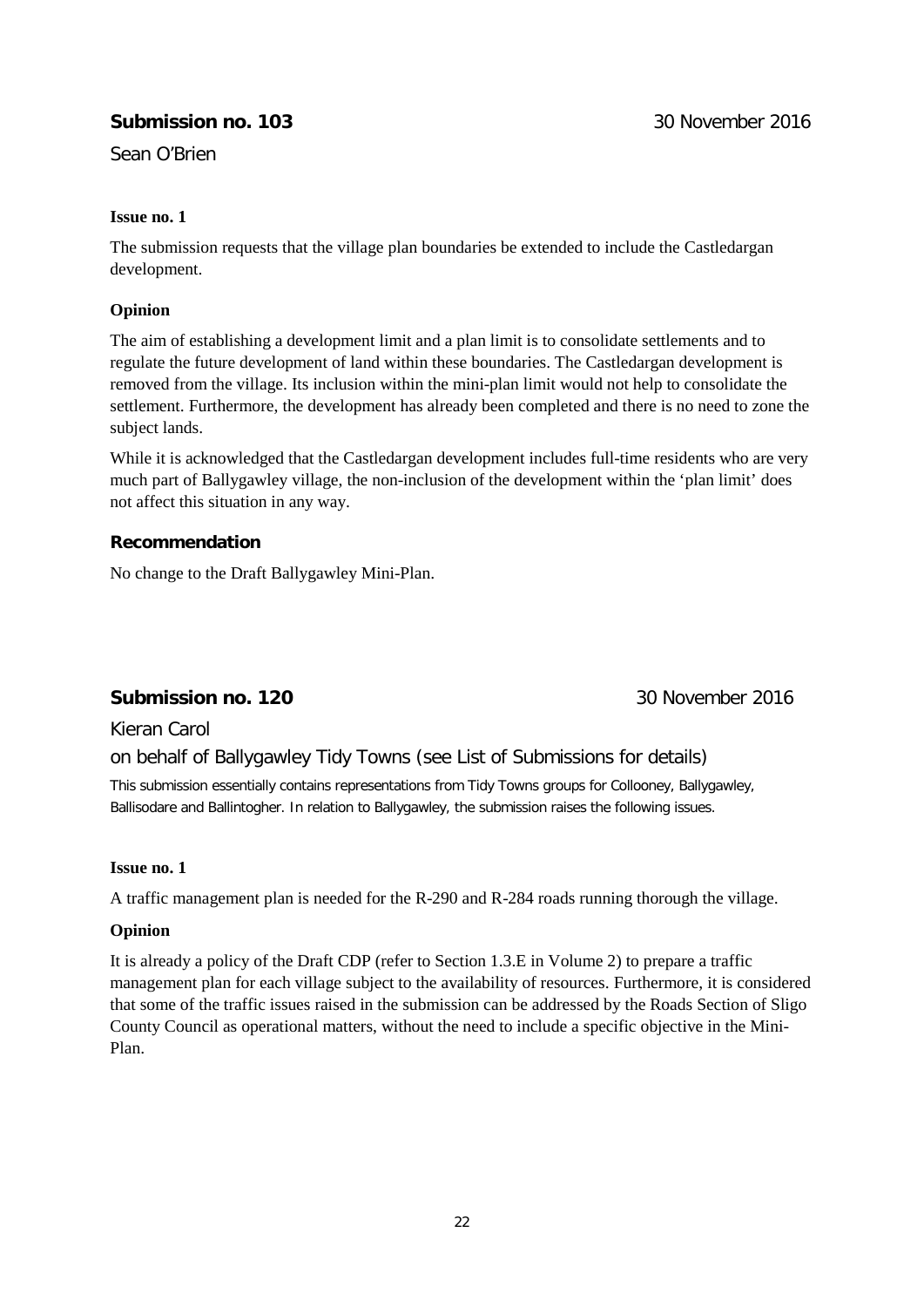#### **Issue no. 2**

To support and promote a footpath from Ballygawley to Union Wood.

#### **Opinion**

The matter of a walkway between Ballygawley and Union Wood is addressed in response to Submission no. 65 (first in this section).

#### **Issue no. 3**

To put in place a management plan for the Unshin River and its tributaries.

#### **Opinion**

The management of the river is an issue to be addressed by the Office of Public Works as part of the CFRAM programme.

#### **Issue no. 4**

To extend the Plan Limit out to the Castle Dargan development in order to enhance and promote the village.

#### **Opinion**

The matter of including Castledargan within the Mini-Plan is addressed in the response to Submission no. 103 (second in this section).

#### **Recommendation**

No change to the Draft Ballygawley Mini-Plan.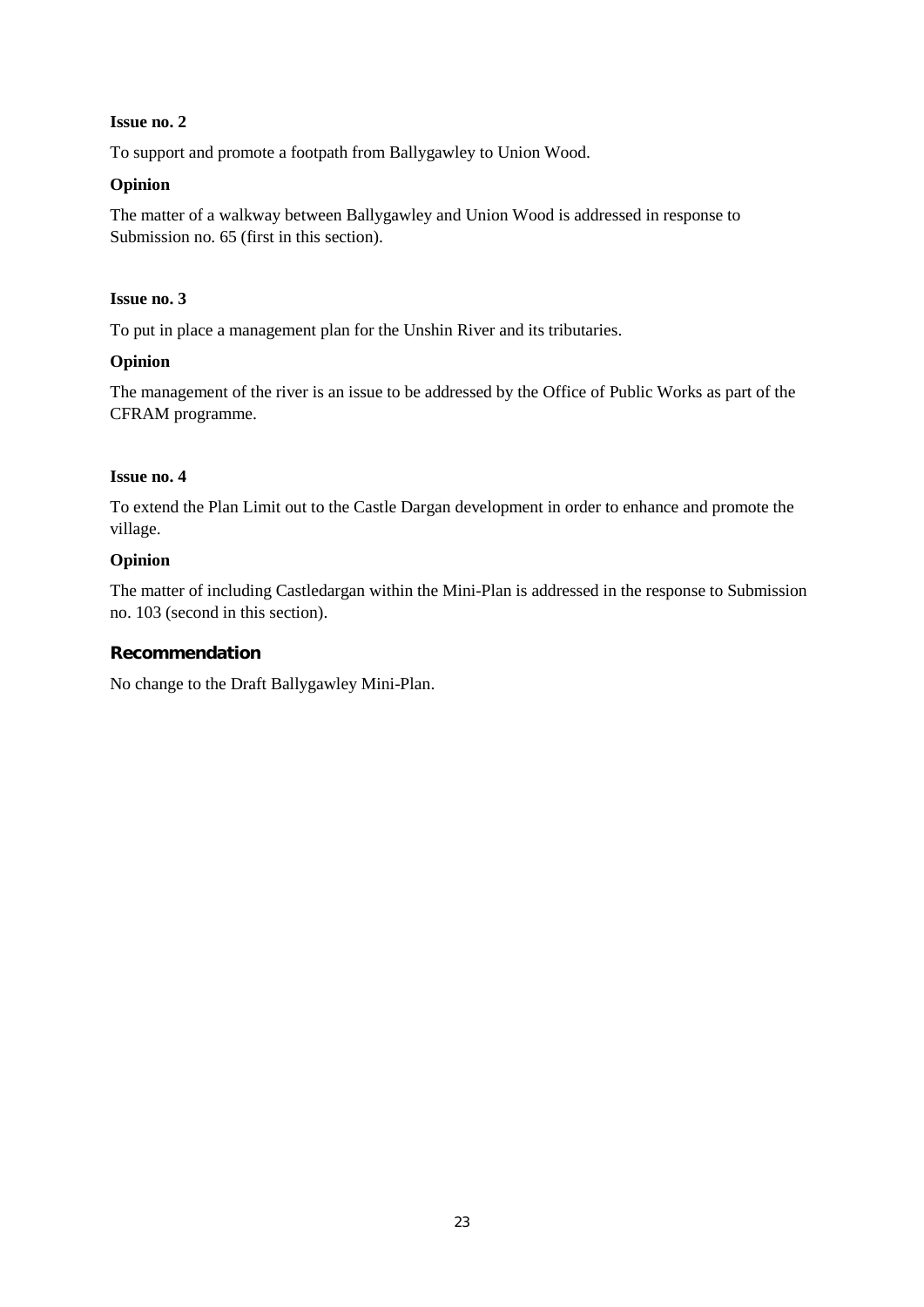# **Ballysadare Mini-Plan**

# **Summary**

A significant feature of the submissions received concerns the extent of land for which a residential or mixed-use zoning is requested. There are serious concerns in relation to the zoning of additional land for residential development (or mixed-uses to include residential), as outlined below.

# **Recent population trends**

The main focus of the Draft CDP's Core Strategy is the development of Sligo Gateway as envisaged by the National Spatial Strategy, i.e. a nationally significant urban centre, with the critical mass necessary to sustain economic growth and prosperity in the North-West.

However, there is a serious imbalance in population growth in and around the urban area of Sligo. The population of the former Sligo Borough area has been stagnant for decades, while the population of nearby electoral divisions has been rising significantly, particularly in satellite villages such as Ballysadare.

The total population of the Sligo and Environs area (as defined by Census boundaries) increased by only 52 people between 2006 and 2011, after decreasing by 333 from 2002 to 2006.

The Borough lost 324 (1.8%) of its residents between 2006 and 2011, after having lost 581 persons (3.15%) between 2002 and 2006.

The Borough population was 17,568 in 2011, lower even than in 1996 (by 200 persons).

Conversely, there has been a substantial population increase in the twelve electoral divisions surrounding Sligo (including Ballysadare). In 1991, there were 11,933 persons living in this area, but by 2011 the population had grown by over 40%, to 16,714 persons.

Ballysadare accounts for a significant portion of this growth, as population has more than doubled from 581 in 1991 to 1,344 in 2011 (i.e. 131%).

This imbalance in population growth has seriously undermined the potential of Sligo City to achieve the critical mass necessary to sustain strong levels of economic growth and prosperity.

Significant further residential development in a satellite village such as Ballysadare would be contrary to the Core Strategy's aim of growing and strengthening the Sligo City Gateway.

#### **Existing residential capacity**

The Draft Plan estimates the current population of Ballysadare at 1,472 persons and includes a total of 2.10 hectares of greenfield land zoned for residential/mixed uses.

It is estimated that there are currently 212 vacant units and approximately 100 unfinished residential units in Ballysadare. These units can accommodate an additional population of 780 persons. When this is added to the zoned land capacity (63 persons at a rate of 12 units per hectare and 2.5 persons per household), the existing residential capacity rises to **843 persons**, which would be a 57% increase on the current population.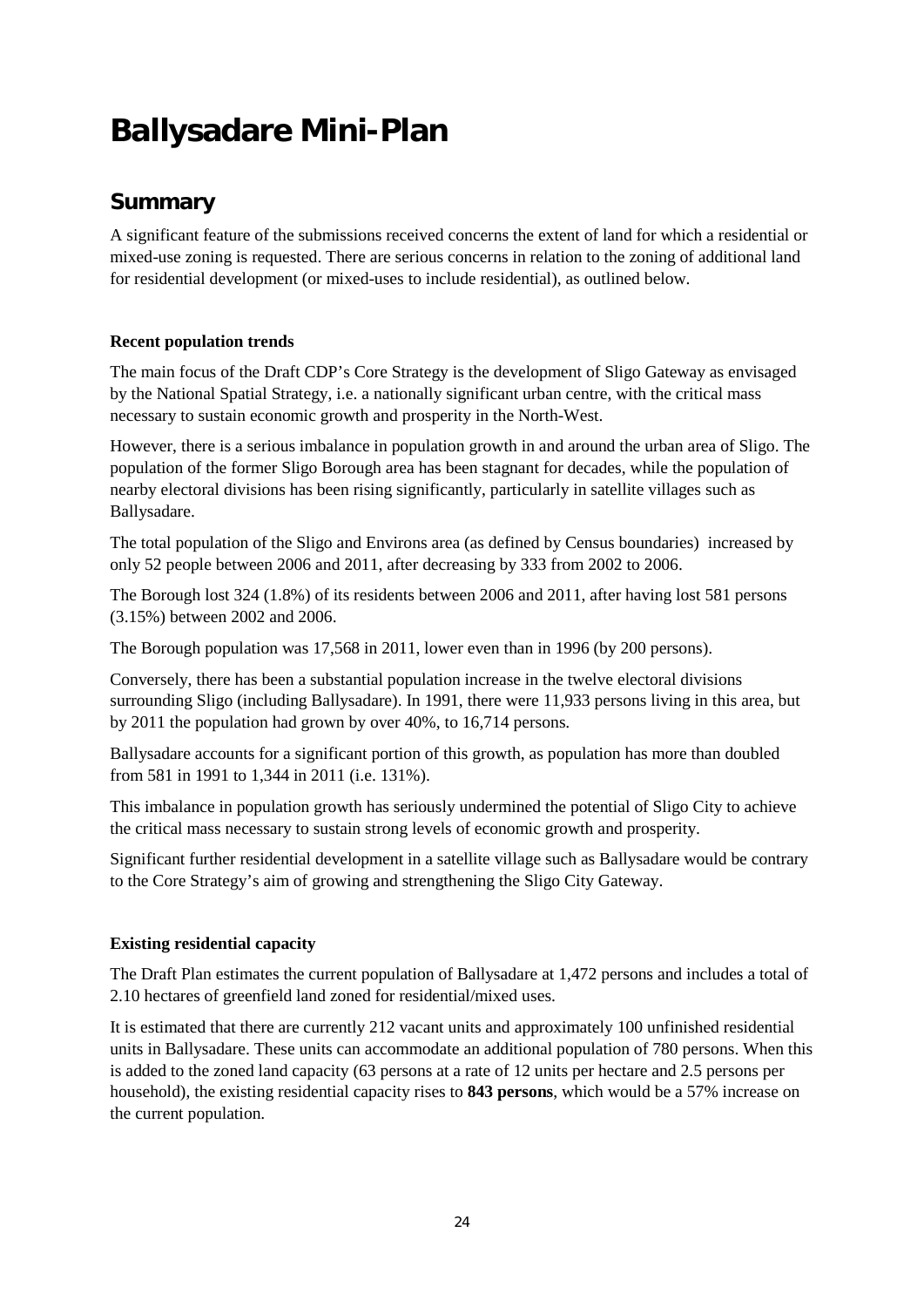It is evident that the residential zoning provisions of the Ballysadare Mini-Plan, together with the vacant and unfinished housing stock, can accommodate a sustainable population growth rate over the life of the CDP and beyond.

The current numbers of vacant and unfinished housing units negatively affect the character and vibrancy of the village. The focus should therefore be on the completion and refurbishment of the existing housing stock rather than on the zoning of further greenfield sites for unnecessary residential development.

#### **Conclusion**

Cumulatively, the submissions received request that a total of approximately 5.75 hectares of additional land be zoned for residential uses or mixed uses. At a density of 12 units per hectare, this would result in the potential for the provision of least a further 69 houses, resulting in an additional population of 172 persons (at an average of 2.5 persons per household).

The Draft Mini-Plan zoning provisions and the existing housing stock already accommodate a population increase of 843 persons (an increase of 57%). When the additional requests are added, there would be a total **potential population increase of 1,015 persons (a rate of 69%).** 

Such population growth rates in Ballysadare are not realistic and not sustainable. The vast majority of houses recently built in Ballysadare are occupied by people employed in the Sligo City area, who largely rely upon the City for services such as health, entertainment, commercial, education and community facilities.

It is considered that the housing needs of people who work in Sligo City should be generally accommodated in Sligo City, in accordance with the principles of sustainable development.

**On the basis of the reasons set out above, it is considered that there is no justification to zone additional land for residential development in Ballysadare.**

**Submission no. 5** 13 October 2016

Anthony McGarry

#### **Issue no. 1**

The submission requests that the zoning of a site at Corhownagh be changed from 'green belt' to 'planning for a house'. No map is included with the submission, but the site can be identified, as it is stated that outline planning permission was previously granted under PL 81/10510.

#### **Opinion**

The subject site is located within the green belt, approximately 1.5 kilometres from the built-up area of Ballysadare. The adjoining road is a designated *Scenic Route*.

The purpose of green belts is, *inter alia,* to consolidate settlements, to reserve land for future expansion and to protect surrounding sensitive areas in terms of visual quality, natural and heritage resources. The requested residential zoning would conflict with this policy and would set an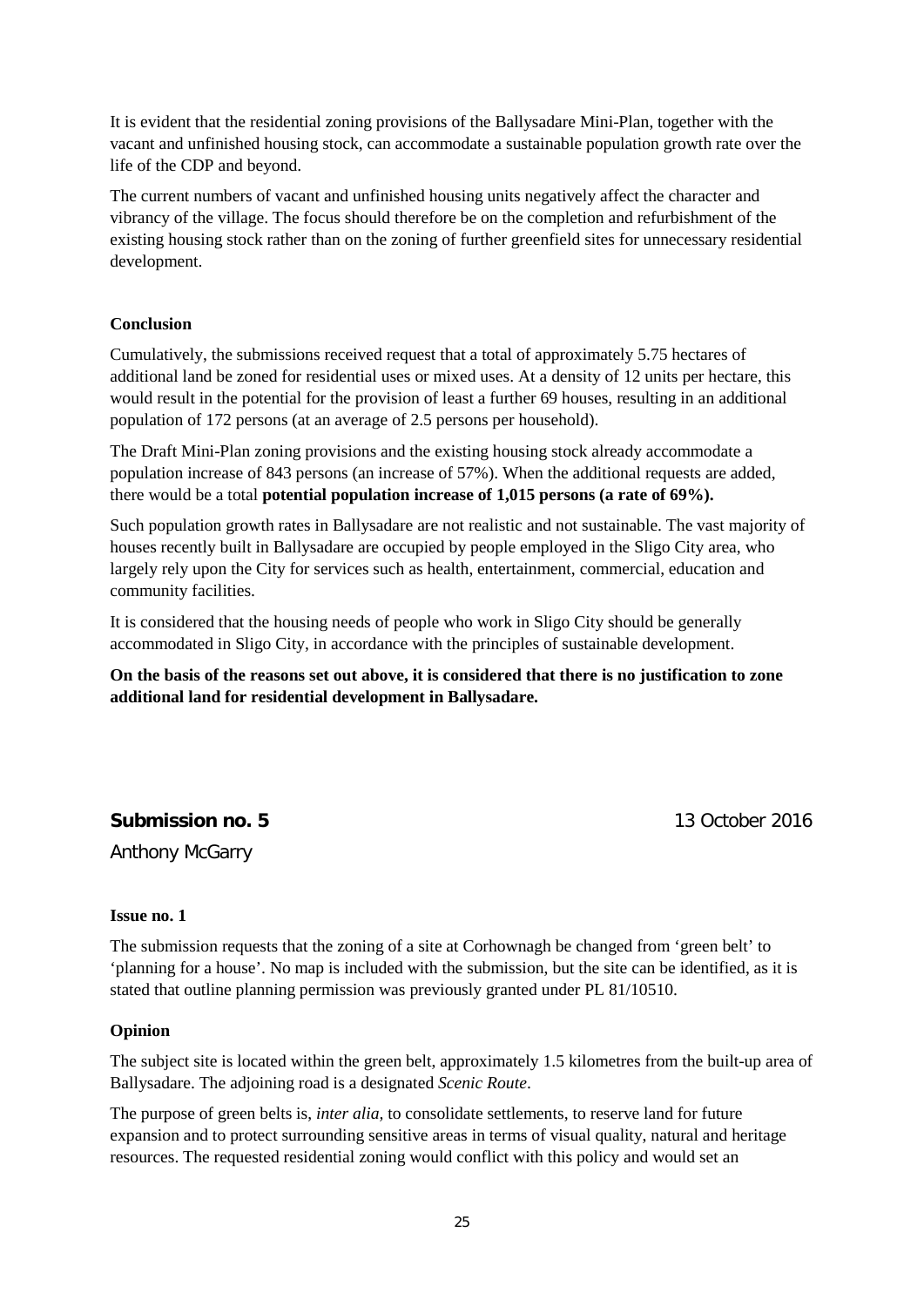undesirable precedent for further such encroachment of development on the green belt, particularly given the distance between the subject site and the built-up village area.

**Strategic zoning policy SP-Z-1** (Chapter 3 - Core Strategy, Vol. 1 of the Draft CDP) clearly specifies that *"no lands shall be zoned for development in isolation, outside the development limit of settlements".*

It should be noted that the 'green belt' zoning does not preclude the provision of a dwelling, in principle. Applications for housing in the green belt could be accommodated subject to compliance with the rural housing policy for green belts and sensitive areas (as set out in section 5.3.1 of the CDP).

Proposals for one-off houses such as this should therefore be assessed on the basis of the rural housing policy and should not be zoned for residential uses.

#### **Recommendation**

No change to the Draft Ballysadare Mini-Plan.

### **Submission no. 46** 29 November 2016

Patrick Barrett (Duggan Barrett Consulting Engineers Ltd) on behalf of DMG Promotions Ltd

#### **Issue no. 1**

The submission relates to a portion of land (approximately 0.175 hectares) beside Cloondara/Oakbridge housing development at Kilboglashy.

The site is part of a large open space area to the front (north) of the existing housing development. It is requested that the zoning of the site be changed from 'open space' to 'residential uses for up to 5 dwellings'. In support of this request, the submission contends that:

- the area of open space is excessive, will be difficult to maintain, and the proposed zoning will facilitate improved management and supervision;
- the proposal will provide an improved visual appearance and will consolidate the existing development pattern;
- a detailed landscaping plan will be provided by the developers for the remaining open space area;
- the site is fully serviced by water and sewer connections;
- there is a strong demand for housing in the area and any moratorium on residential development in areas such as this should be removed.

#### **Opinion**

As clearly explained in the **Summary** at the top of this section, there are serious concerns regarding proposals to zone additional land for residential development in Ballysadare. There is no justification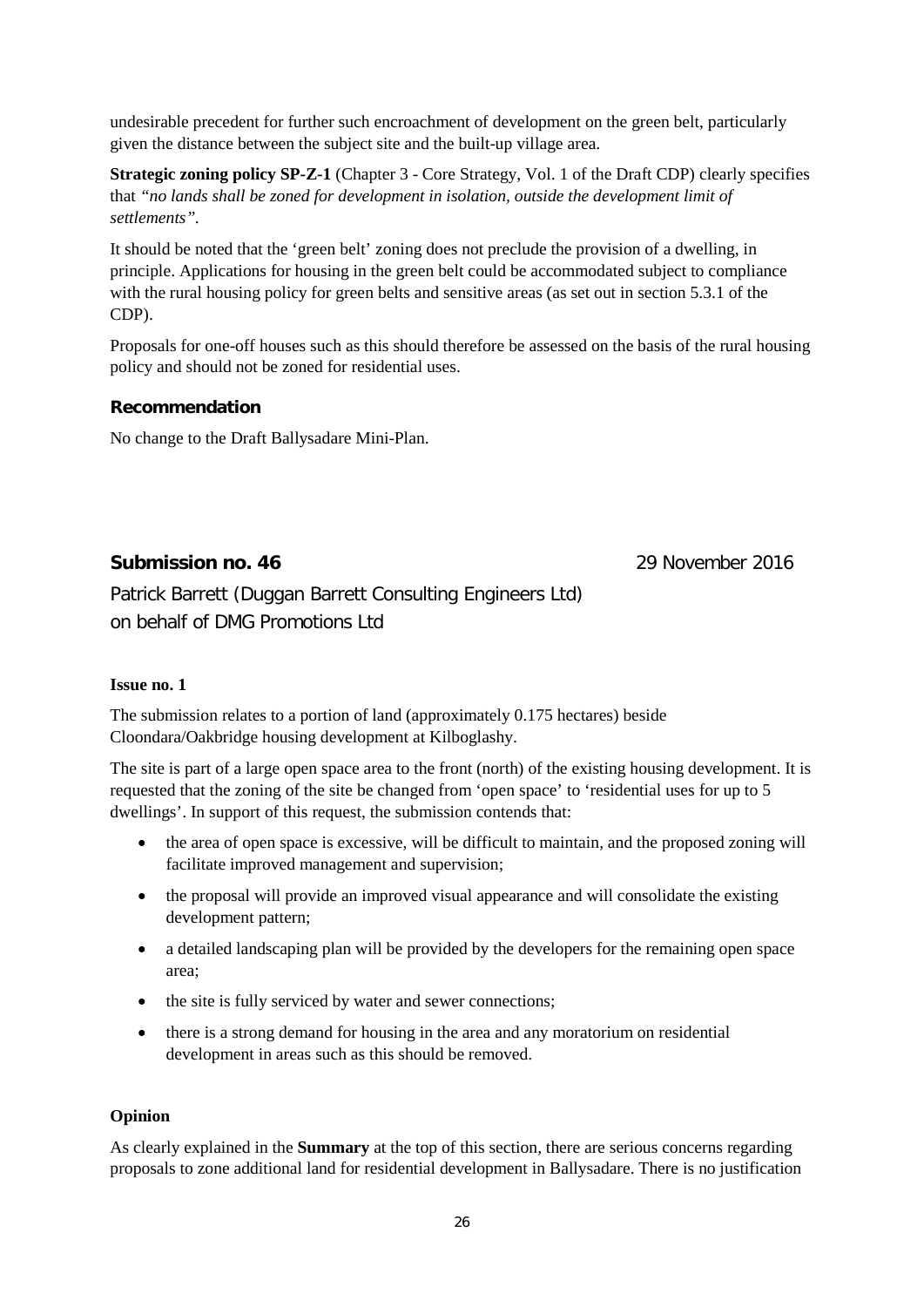to zone additional land for housing, as long as the existing stock of vacant and unfinished units can accommodate over 800 new residents. Furthermore, it is important to consider the planning history of the subject lands.

#### Planning history

Planning permission was granted in 1995 for the development of the Cloondara housing estate with 117 houses, under planning application PL 20013. A subsequent planning application was made in 2000 (PL 00/1076 – Falamer Properties Ltd) which proposed to build an additional 16 houses on the permitted public open space area to the front (north) of the overall Cloondara development. The land the subject of this submission was included as part of the proposal under PL 00/1076. Sligo County Council made a decision to refuse PL 00/1076 on the basis that the proposal would materially contravene the provisions of PL 20013, which reserved the area as a usable open space. The members of Sligo County Council had also resolved that permission should be refused and there were significant objections to the proposal by the existing residents of Cloondara.

The decision to refuse permission was appealed to An Bord Pleanala by the applicants. Ultimately, the Board made a decision to grant planning permission for 11 of the 16 houses, to be constructed on the previously permitted public open space. The remaining 5 houses were omitted by condition '*in the interests of residential amenity and proper planning and development of the area, having regard to the pattern of development in the vicinity'*. This related to the protection of the residential amenity of the residents of Cloondara and also of the residents of the adjoining housing development to the east. The area of the 5 omitted houses was to be integrated into the larger open space to the north and west, which was to be developed as a landscaped open space, as agreed with the planning authority by condition. The submission now essentially proposes to commence the process of reversing of this decision and allow for the construction of 5 additional houses on the open space area.

The 11 permitted houses (known as the Oakbridge development) are now nearing completion on site, but the open space area remains undeveloped and with little landscaping.

Consistent with previous decisions, and in the interests of protecting the residential amenity of surrounding properties, it is recommended that the existing 'open space' zoning for the subject site be retained to allow its satisfactory completion and landscaping, in accordance with the terms and conditions of the development as permitted.

#### **Recommendation**

No change to the Draft Ballysadare Mini-Plan.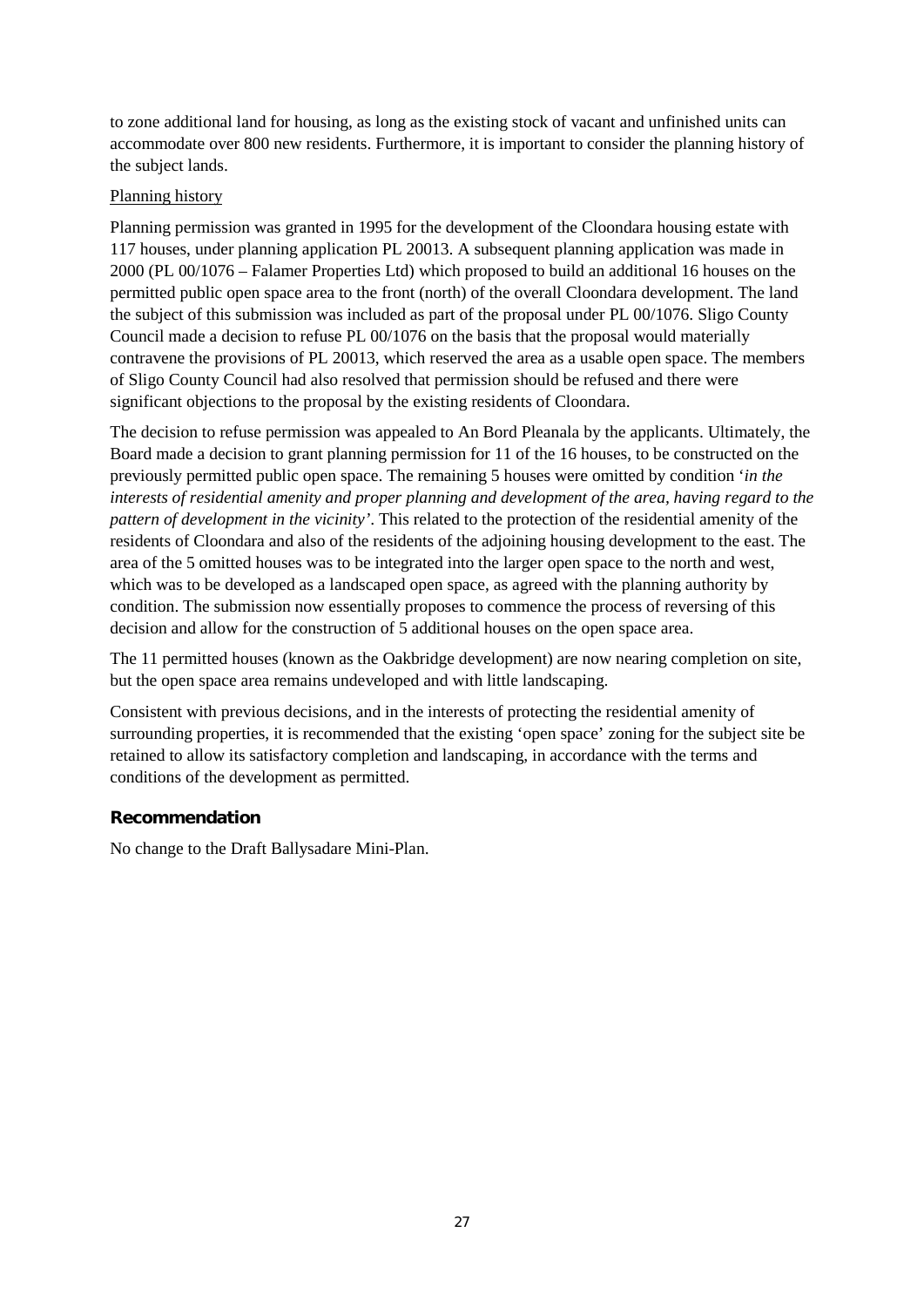# **Submission no. 62** 29 November 2016

Peter Bowen-Walsh

#### **Issue no. 1**

The submission refers to Knoxpark Well, which is stated to be one of a diminishing number of publicly accessible wells where good quality, untreated drinking water can still be drawn. Concerns are raised regarding any development that might threaten the water quality, through septic tank or effluent run-off. The submission requests that due diligence be exercised by Sligo County Council when considering planning applications in the vicinity of the Well.

#### **Opinion**

The Draft CDP includes sufficient policies in relation to the protection of water quality, including policy **P-WQ-4** (p. 169 of Vol.1), indicating the Council's intention to *'prohibit any development which is likely to lead to the deterioration of water quality'.*

Detailed assessment in this regard should be carried out at planning application stage as an operational matter.

#### **Recommendation**

No change to the Draft Ballysadare Mini-Plan.

# **Submission no. 64** 30 November 2016

Patrick Barrett (Duggan Barrett Consulting Engineers Ltd) on behalf of Eillis Barrett

#### **Issue no. 1**

The submission relates to a portion of backlands between the river and Ballysadare Main Street. The lands are zoned for 'mixed uses' in the Draft Plan, apart from a strip of land along the river bank which is zoned as 'open space'. The submission requests that the 'open space' zoning be removed and the entire lands be zoned as 'mixed uses'.

#### **Opinion**

The proposed 'open space' area consists of a narrow strip of land located along the eastern side of the river. The strip of land is only a very small portion of the overall lands zoned for 'mixed uses'. This riverside area is of significant amenity value and the area is also designated as part of the Unshin River Special Area of Conservation. Having regard to the visual amenity and nature conservation value of the site, it is considered that the area has extremely limited development potential.

Together with the proposed development of the area as an 'open space', it is an objective of the Draft Plan to ensure the provision of a riverside walkway through these lands, to link the existing and proposed residential/mixed-use zones along the river. Accordingly, the proposed 'open space' zoning should be retained.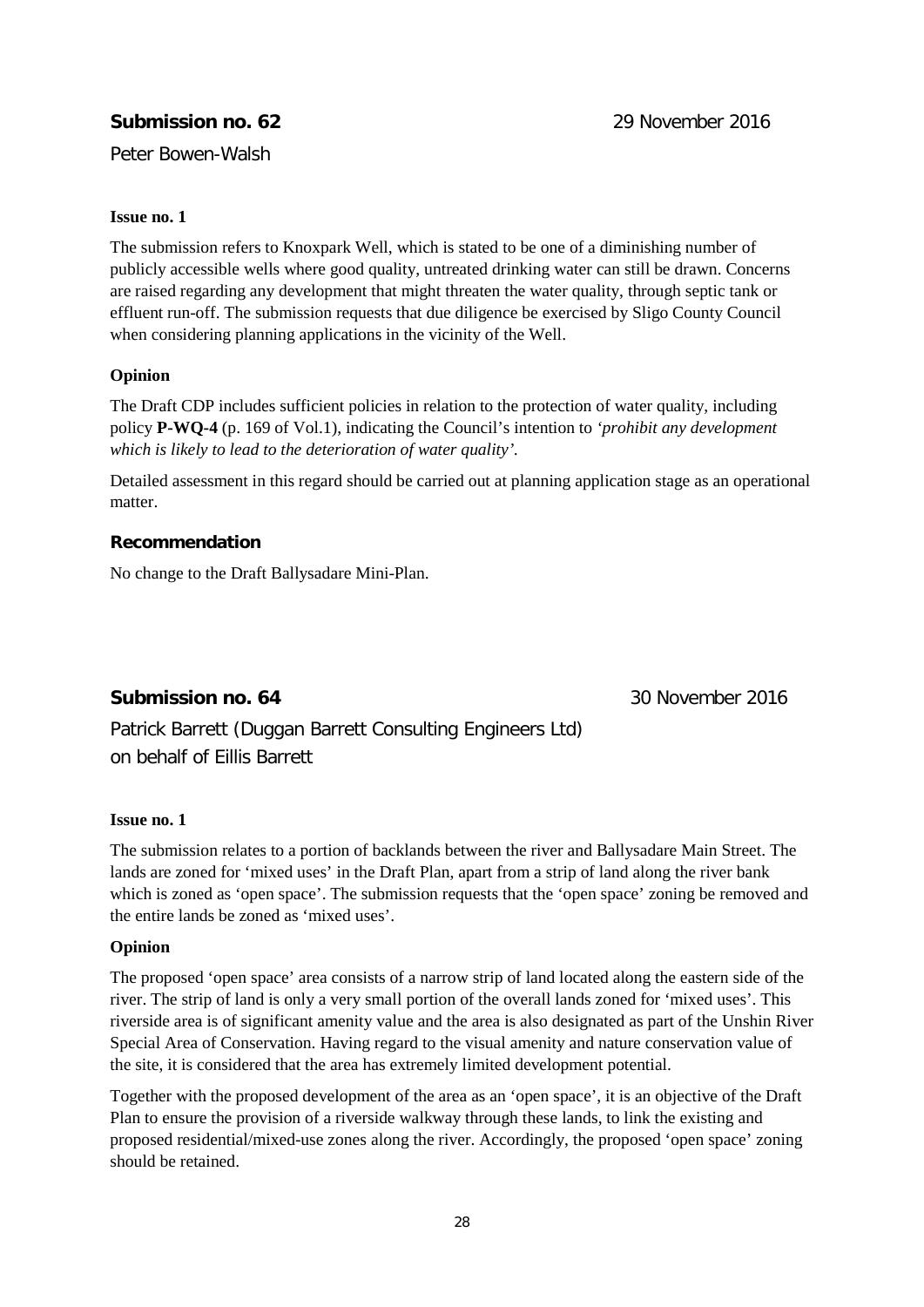The development of the area as 'open space' could meet the developer's obligations for the provision of open space in conjunction with the development of the remaining lands already zoned for 'mixed uses'.

#### **Recommendation**

No change to the Draft Ballysadare Mini-Plan.

### **Submission no. 82** 30 November 2016

Sinead Gallagher on behalf of Ballysadare Tidy Towns

#### **Issue no. 1**

The submission requests the development and implementation of a management plan for the Owenmore River.

#### **Opinion**

The management of the river is an issue to be addressed by the Office of Public Works as part of the CFRAM programme.

#### **Recommendation**

No change to the Draft Ballysadare Mini-Plan.

#### **Issue no. 2**

The submission requests the implementation of effective traffic management and speed control on the Ballina Road, and also the provision of a pedestrian crossing in the village.

#### **Opinion**

It is already a policy of the Draft CDP (Section 1.3.E in Volume 2) to *'prepare a traffic management plan for each village subject to the availability of resources'*.

Furthermore, it is proposed to include an additional section in the Draft CDP – **National roads policies** (refer to the CE's recommendation in relation to Issue no. 1 of Submission no. 13 received from Transport Infrastructure Ireland). The proposed Policy P-NR-4 indicates the Council's intention to "*apply the provisions of the Design Manual for Urban Roads and Streets (DTTS, DECLG 2013) to all development along national roads inside the 60-km/h speed limit zones in towns and villages".*  Such provisions include traffic calming measures and safe pedestrian crossings. The proposed policy and would apply to the N-59/Ballina Road within the 60 km/h speed limits in Ballysadare.

#### **Recommendation**

No change to the Draft Ballysadare Mini-Plan.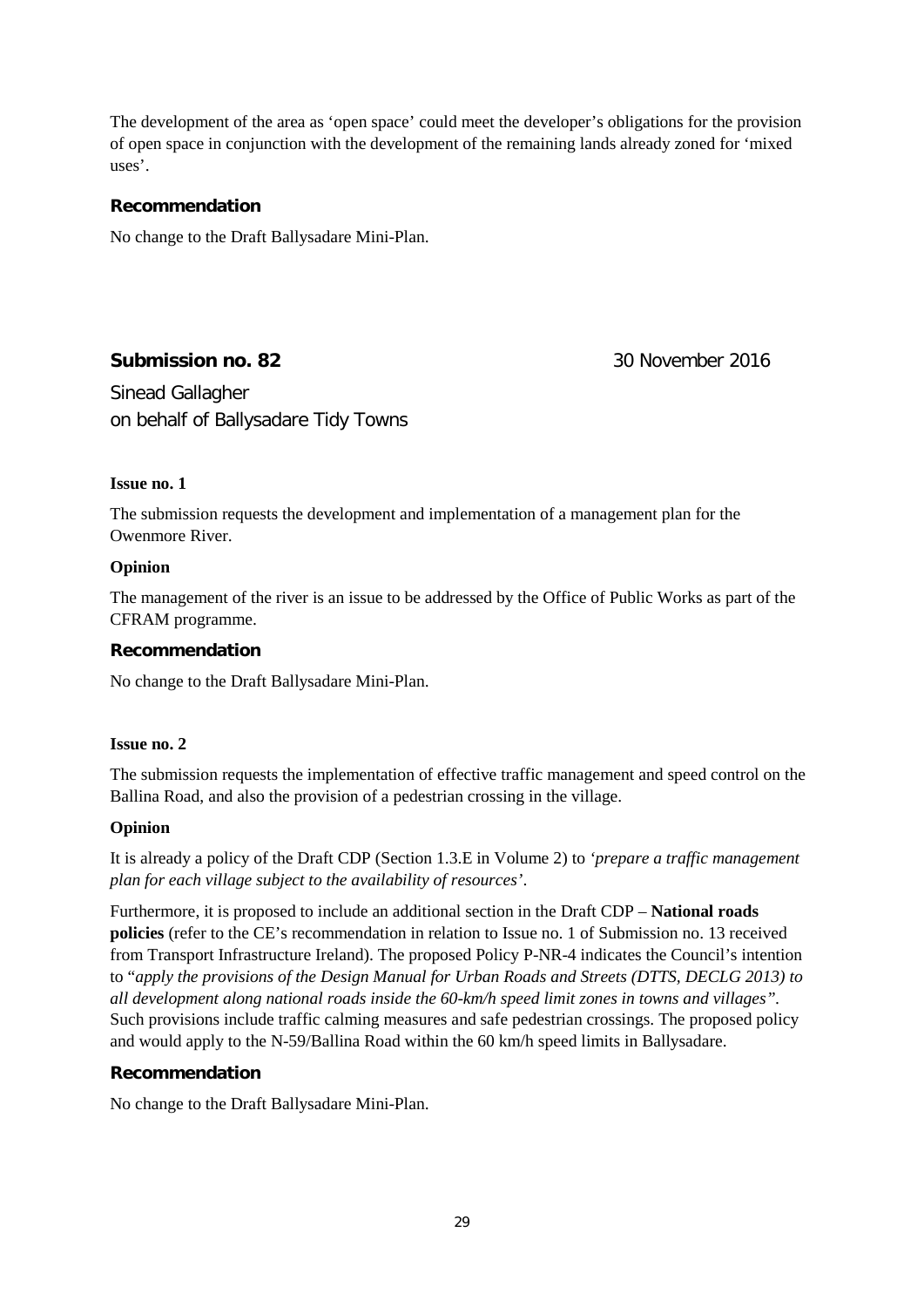#### **Issue no. 3**

The submission requests the development of a walkway between Ballysadare and Collooney along an old right of way.

#### **Opinion**

**Volume 1** of the Draft CDP contains policies supporting the creation of pedestrian and cycle ways such as the one proposed by M. Callaghan. The most relevant are:

- *P-OR-20 As part of the preparation or review of local area plans and village mini-plans, identify corridors suitable for the creation of urban greenways and seek to connect and integrate them with local and long-distance greenways in the adjoining rural areas and subject to compliance with the requirements of the Habitats Directive.*
- *P-CW-8 Consider the use of off-road routes, such as disused railway lines and bridle paths, for both walking and cycling to improve access to rural tourist attractions. Where feasible, provide separate trails for walkers and cyclists in the interests of safety and convenience, with appropriate surfaces for each type of user and subject to compliance with the Habitats Directive.*
- *P-TOU-8 Support and promote, with the co-operation of private landowners, public access to heritage sites and features of natural heritage, geological and archaeological interest, coastal areas, islands, mountains, rivers, lakes and other natural amenities.*

These policies are also reflected in the Mini-Plans. **Section 1.3 Transport, circulation and parking** in **Volume 2** of the Draft CDP contains the following policy:

*C. Provide pedestrian and cycling linkages within and between existing and new housing/mixed-use/sports and recreational development throughout the area.*

In recent years, Sligo County Council has explored the potential for providing a route between Ballysadare and Collooney as part of a longer walking route proposal. It may be inappropriate to restrict options by identifying any particular route for such a link at this stage. It is considered that the proposed pedestrian and cycle way can be negotiated, planned and built without including a specific objective in the Ballysadare Mini-Plan.

#### **Recommendation**

No change to the Draft Ballysadare Mini-Plan.

#### **Issue no. 4**

The submission supports the re-opening of a railway station in Ballysadare.

#### **Opinion**

There would be no objection in principle to the refurbishment and re-opening of the former railway station buildings for beneficial use. However, due to constraints associated with access to the site and the configuration of the site, an alternative site for any potential railway station has been identified to the south of the village (as per section 23.3, Vol. 2 of the Draft CDP).

#### **Recommendation**

No change to the Draft Ballysadare Mini-Plan.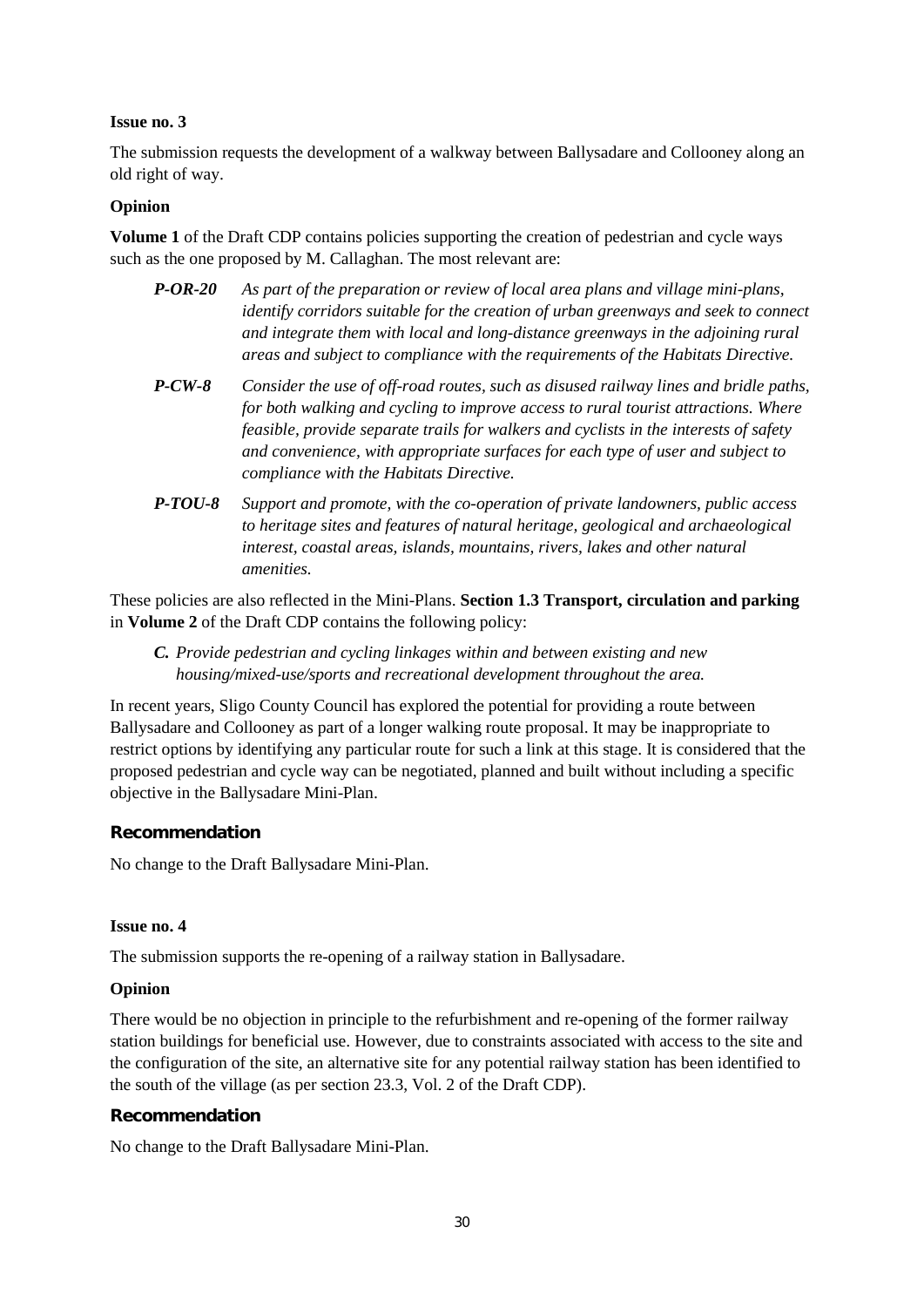#### **Issue no. 5**

The submission indicates that Ballysadare does not have a health centre.

#### **Opinion**

There is no objection to the omission of the reference to a 'health centre' in the village.

#### **Recommendation**

The reference to the existence of 'a health centre' should be omitted (text shown in red below) in Section 23 (Vol. 2) of the Draft Plan as follows:

Ballysadare has a wide range of community facilities: a primary school, a secondary school (St Mary's College), a health centre, playing pitches, a playground, a viewing area adjacent to Ballysadare Bay, Avena leisure centre and several crèches.

# **Submission no. 97** 30 November 2016

Joe Carty (Vincent Hannon Architects) on behalf of Hugh McGarry

#### **Issue no. 1**

The submission relates to lands (approximately 2.5 hectares) located to the south of Ballysadare, between the Collooney Road and the railway line. It is requested that the lands be included within the development limit and be zoned for 'residential uses'. In support of this request, the submission contends that the site would constitute infill development and is not sensitive in terms of landscape character or nature conservation.

#### **Opinion**

As clearly explained in the **Summary** at the top of this section, there are serious concerns regarding proposals to zone additional land for residential development in Ballysadare. There is no justification to zone additional land for housing, as long as the existing stock of vacant and unfinished units can accommodate over 800 new residents.

In addition to the above, development on the subject lands would be significantly removed from the village centre and would lead to further urban sprawl. Most land is located outside the 50 km/h speed limit, therefore raising serious concerns in relation to traffic hazard.

#### Flood risk

Furthermore, a large portion of the lands is located within the CFRAM **Flood Zone A,** which covers areas where the probability of flooding from rivers is highest (i.e. greater than 1% or 1 in 100 years for river flooding). The remainder of the lands is within CFRAM **Flood Zone B,** which also indicates a flood risk, albeit at a lower probability of 0.1% or 1 in 1000 years.

In accordance with the requirements of the *Planning System and Flood Risk Management – Guidelines for Planning Authorities* (2009), flood risk should be avoided at the earliest possible stage, particularly for vulnerable uses such as residential.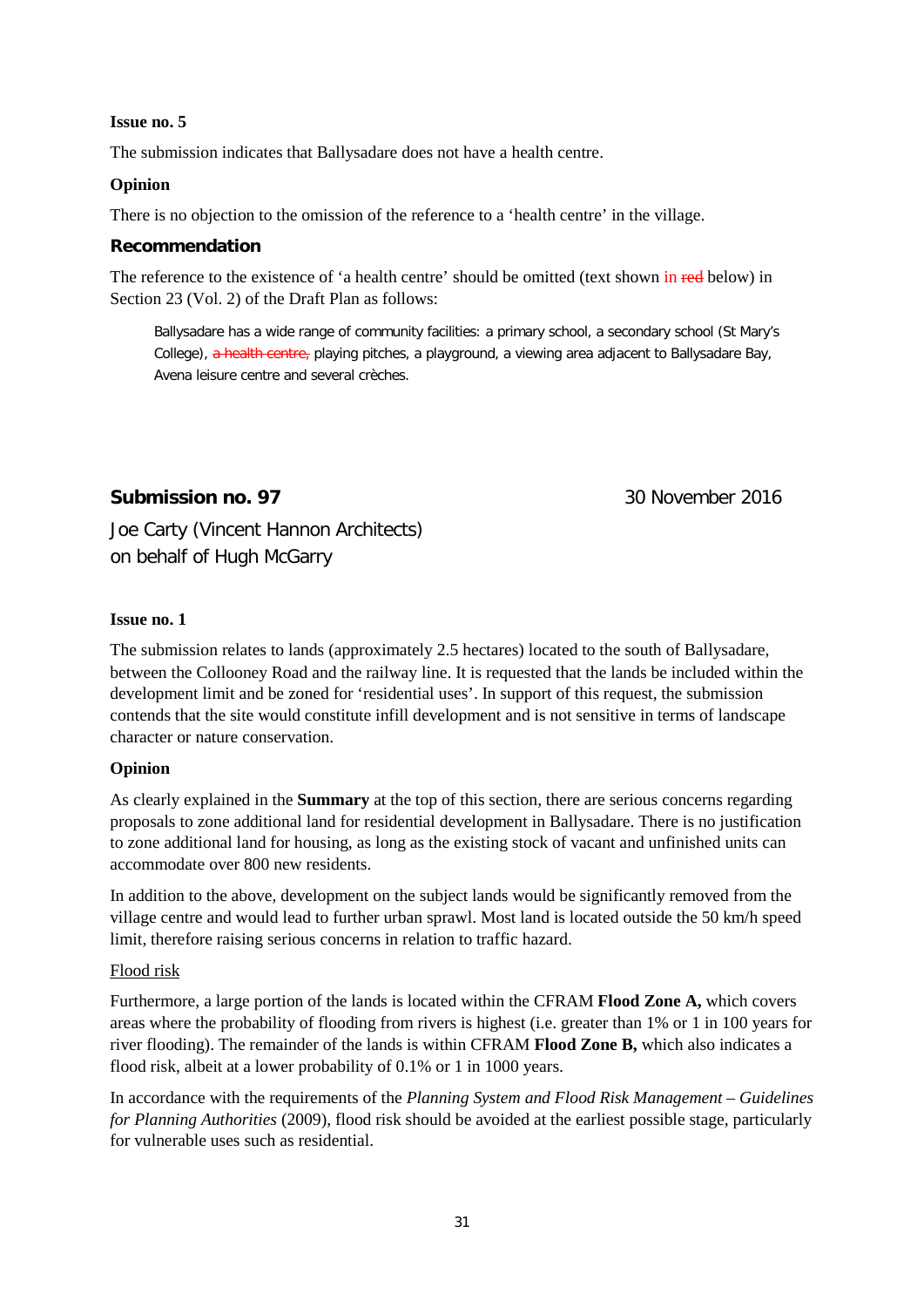As indicated in the Strategic Flood Risk Assessment that accompanies the Draft Plan, *"development in areas which have the highest flood risk should be avoided and/or only considered in exceptional circumstances (through a prescribed Justification Test) if adequate land or sites are not available in areas which have lower flood risk"*.

The zoning of the lands for development would conflict with the principles set out above. Consistent with this approach, it is recommended to retain the 'green belt' zoning that applies to the subject lands.

#### **Recommendation**

No change to the Draft Ballysadare Mini-Plan.

### **Submission no. 104** 30 November 2016

Joe Carty (Vincent Hannon Architects) on behalf of Cathal O'Connor

#### **Issue no. 1**

The submission relates to a portion of Cathal O'Connor's land (currently used for the storage of cabins and mobile homes) located along the river bank to the east of the bridge in Ballysadare. It is requested that the zoning of the lands be changed from 'open space' to 'mixed uses'.

#### **Opinion**

The zoned 'open space' area consists of a strip of land located along the northern banks of the river. The area includes a riverside line of mature deciduous trees a of significant visual amenity value. Unfortunately, the land continues to be used for the storage of cabins and mobile homes, which is undesirable, given its riverside setting and development potential.

#### Unshin River SAC

Part of the subject lands (i.e. along the northern riverbanks) is located within the Unshin River Special Area of Conservation. As part of the preparation of the CDP and associated environmental assessments (SEA and AA), the Planning Authority must ensure that none of the Plan objectives leads to adverse impacts on the integrity of Natura 2000 sites such as this SAC. Zoning lands within and adjoining the SAC would potentially cause such adverse impacts.

#### Flood risk

Furthermore, a large portion of the lands is located within the CFRAM **Flood Zone A,** which covers areas where the probability of flooding from rivers is highest (i.e. greater than 1% or 1 in 100 years for river flooding). The remainder of the lands is within CFRAM **Flood Zone B,** which also indicates a flood risk, albeit at a lower probability of 0.1% or 1 in 1000 years.

In accordance with the requirements of the *Planning System and Flood Risk Management – Guidelines for Planning Authorities* (2009), flood risk should be avoided at the earliest possible stage, particularly for vulnerable uses such as residential.

As indicated in the Strategic Flood Risk Assessment that accompanies the Draft Plan, *"development in areas which have the highest flood risk should be avoided and/or only considered in exceptional*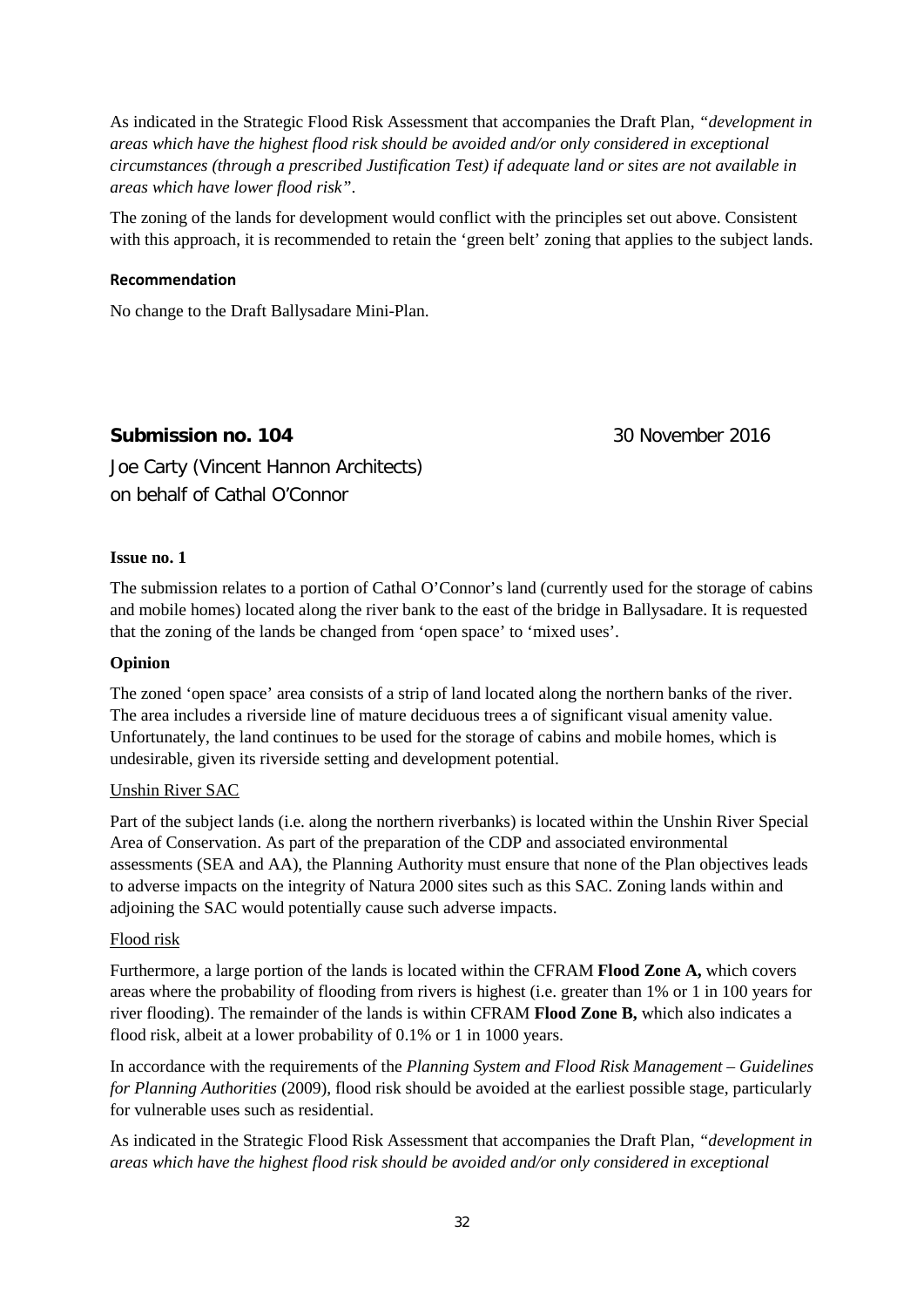*circumstances (through a prescribed Justification Test) if adequate land or sites are not available in areas which have lower flood risk"*.

The zoning of the lands for development would conflict with the principles set out above. Consistent with this approach, it is recommended to retain the 'open space' zoning that applies to the subject lands.

Having regard to these constraints, together with the visual amenity value of the site, it is considered that **the area has extremely limited development potential and accordingly should be zoned as 'open space'.** 

The development of the area as open space could meet the developer's obligations for the provision of open space in conjunction with the development of the remaining lands already zoned for 'mixed uses'.

## **Recommendation**

No change to the Draft Ballysadare Mini-Plan.

## **Issue No. 2**

It is requested that the proposed 'river walks, pedestrian and cycle links' route at this location be relocated to the opposite (south) side of the river where it is felt that there is much more scope to provide a public amenity space.

## **Opinion**

Together with the development of the area as an 'open space', it is an objective of the Plan to ensure the provision of a riverside walkway along this side of the river, to link the existing and proposed residential/mixed-use zones along the river. This cannot be achieved through the provision of a southern link only. It is therefore recommended that the proposed link be retained.

## **Recommendation**

No change to the Draft Ballysadare Mini-Plan.

## **Submission no. 105** 30 November 2016

Declan O'Connor

## **Issue no. 1**

The submission refers to the proposed 'Buildings of Note' no. 3, 4, 5, 6 and 7. As the owner of O'Connor the buildings, D. O'Connor requests that the buildings should not be designated as such, for the following reasons:

- onerous conditions hamper any future development of the streetscape and cause financial burden for developers;
- it is accepted that buildings 5 and 6 have an appealing façade and architectural features, but this is not the case for buildings 3, 4 and 7;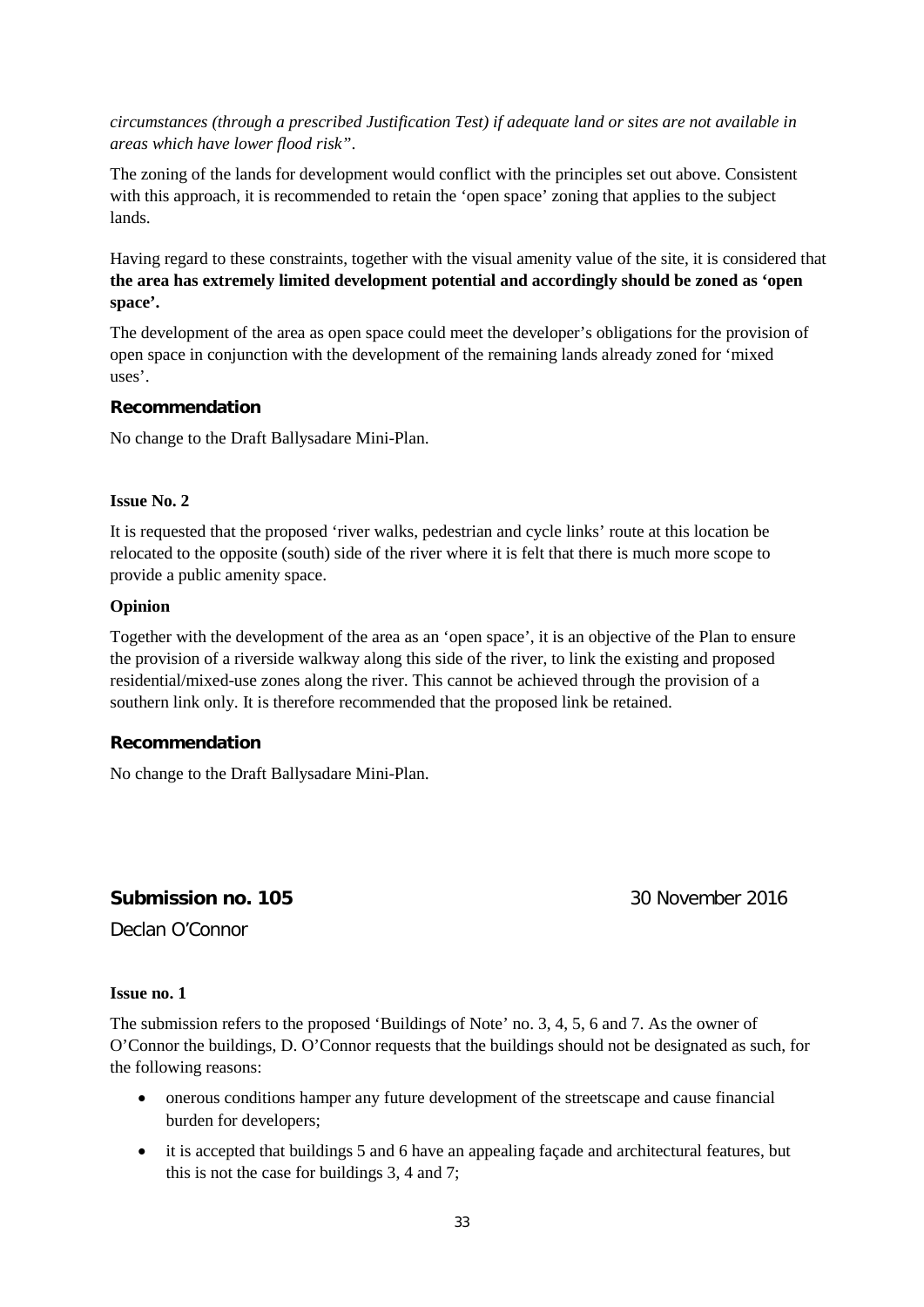• in particular building no. 7 is structurally unsafe and unsuitable for restoration.

## **Opinion**

The highlighting of certain structures as *Buildings of Note* is based on the recognition that the Record of Protected Structures (RPS) does not represent the full assemblage of heritage or historic buildings in the County. The RPS contains a sample of the best of historic buildings and examples of building types, but it does not protect the entirety of heritage buildings.

*Buildings of Note* have been selected by reason of their vernacular character and positive contribution to the streetscape. Some of these buildings have been altered in the past with the removal of original features. However, they still retain the essence of their traditional character and merit retention.

The policy in relation to *Buildings of Note* requires that the historical features of the building which contribute to its character be retained and enhanced. The Council will adopt a flexible approach towards development of such buildings in terms of use, interior restructuring and extension, provided the contribution to the streetscape is maintained.

The buildings referred to in this submission retain many features of a historic streetscape and make a substantial contribution to the character of Ballysadare. Those identified as no. 3 and 4 retain a traditional roof line, chimneys, window openings and a modest historic shopfront. Those identified as no. 5 and 6, while much modified in terms of shopfronts and window style, are part of an important terrace in Ballysadare that includes a Protected Structure. Building no. 7, at the end of this terrace, contains all the elements of a vernacular building of the late 19th century or early 20th century.

The *Buildings of Note* designation does not impose 'onerous' conditions on owners, as this submission contends. It merely highlights the Council's intention to ensure that vernacular buildings and their traditional features can be retained and enhanced, where feasible, in the interests of protecting and improving the character of the streetscape.

Any redevelopment proposal in a town or village in County Sligo will be required to have regard to the character of the area. This is established in Chapter 12 of the Draft CDP (Volume 1 - Town and Village Design, urban design policies P-UD-1 and P-UD-2) and has been a requirement of previous development plans for the county, as well as an essential consideration in the ongoing assessment of planning applications. The *Buildings of Note* designation is not a departure from existing Council policy and practice, but rather provides clarity on which buildings in particular are deemed noteworthy in terms of their contribution to the historic character of the settlement in question.

Having regard to the above, and having reviewed the buildings in question, it is considered that the *Buildings of Note* designation of these structures should be retained.

## **Recommendation**

No change to the Draft Ballysadare Mini-Plan.

## **Issue no. 2**

The submission refers to a portion of land located along the river bank to the east of the bridge in Ballysadare and objects to its zoning as 'open space'. The map submitted in this regard does not specifically outline the site but it would appear to refer to the same area discussed in submission no. 104. In support of this objection, the submission contends that:

- a considerable amount of time and money has been spent designing a low-density residential scheme for the site;
- there is a demand for such low-density schemes with detached houses in the village;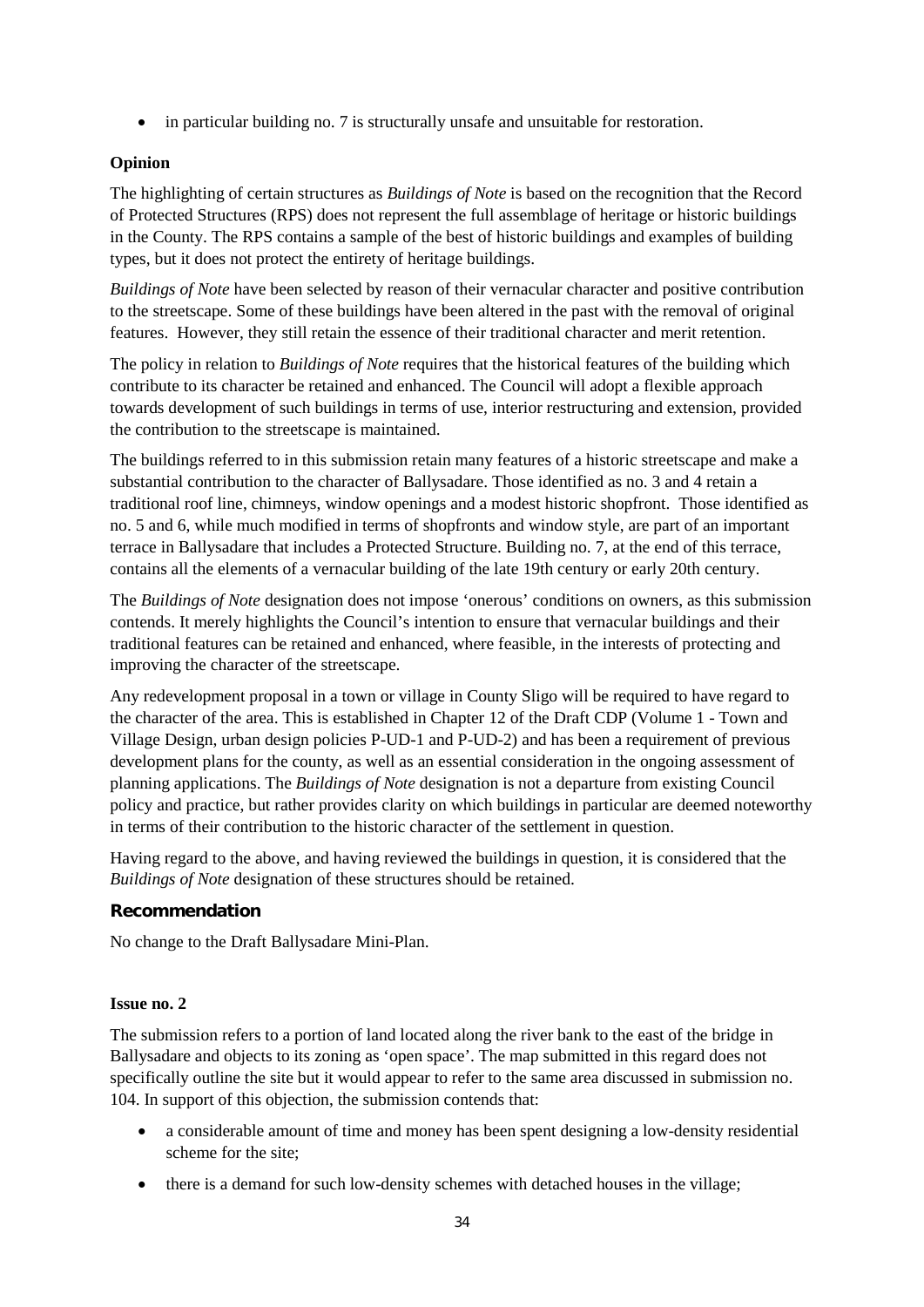• the proposed residential scheme would include open space and walkways/cycleways, and therefore the proposed 'open space' zoning is not necessary;

## **Opinion**

The reasons for zoning the lands 'open space' have already been outlined in response to Submission no. 104.

## **Recommendation**

No change to the Draft Ballysadare Mini-Plan.

**Submission no. 106** 30 November 2016

Declan O'Connor

## **Issue no. 1**

The submission relates to lands to the west of Ballysadare, along the northern side of the Ballina road. It is noted that planning permission has been granted recently for a graveyard at this location (outlined as plot 106a on the submissions map) and this is welcomed. The submission recommends that the development limit be extended to the west of these lands and that the lands to the east (i.e. between the graveyard site and the existing development limit – marked as plot 106b on the submissions map) be zoned for 'residential development'. In support of this recommendation the submission contends that:

- there is a shortage of suitable housing and additional residential lands are needed in the village;
- the graveyard will 'bookend' this side of the village;
- Zoning should not be used to regulate the development of towns/villages and failing to zone appropriate amounts of land can have adverse impacts on the housing market.

## **Opinion**

As clearly explained in the **Summary** at the top of this section, there are serious concerns regarding proposals to zone additional land for residential development in Ballysadare. There is no justification to zone additional land for housing, as long as the existing stock of vacant and unfinished units can accommodate over 800 new residents.

The graveyard has already been permitted in the green belt to the west, and therefore there is no need or intention to alter the zoning of these lands. The proposed zoning would not constitute infill development, nor would it "bookend" the village. It would instead constitute a further extension of a linear pattern of residential development along the Ballina Road, which is a heavily-trafficked national secondary road (N-59). Such urban sprawl cannot be encouraged. Any residential development should be directed towards the existing built-up area, on infill and brownfield/regeneration sites, in accordance with the sequential approach to development (as set out in section 12.3.3 of Volume 1 of the Draft CDP).

The lands are located between the N-59, a designated Scenic Route, and the designated Visually Vulnerable Area/Sensitive Rural Landscape such as Ballysadare Bay and Knocknarea. Development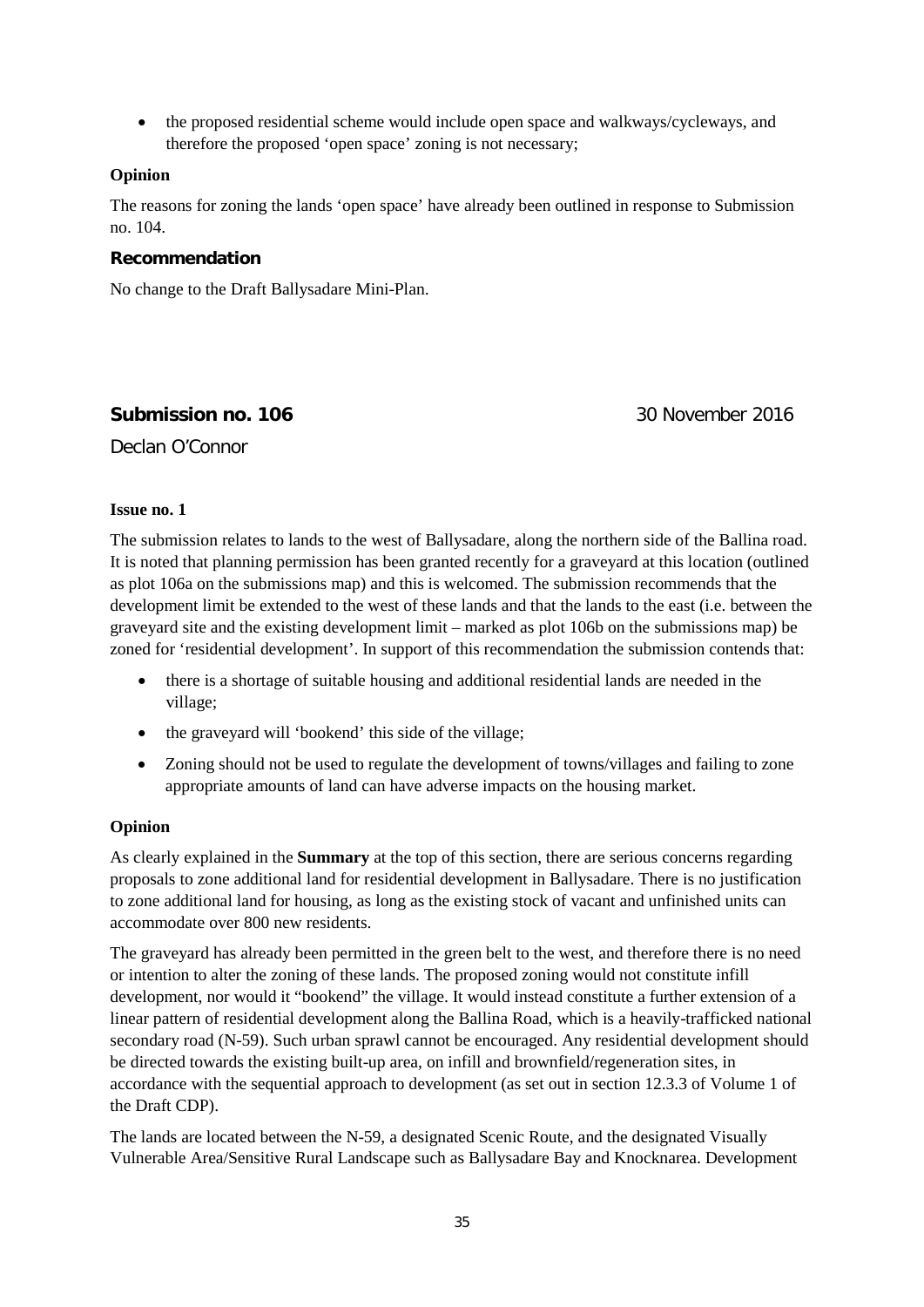of the lands would therefore detract from the visual amenity of the area and obstruct some of the most scenic views available in the area.

Furthermore, most of the land is located within the constraints zone of an archaeological monument. The zoning of these lands would conflict with the Draft CDP policies requiring the protection of archaeological heritage.

## **Recommendation**

No change to the Draft Ballysadare Mini-Plan.

**Submission no. 116** 30 November 2016 Peter Kinghan (SLR Consulting Ireland) on behalf of Harrington Concrete

## **Issue no. 1**

The submission relates to lands associated with the existing Harrington concrete and asphalt manufacturing facilities at Ballysadare.

The block-making facility (located on the eastern part of the lands and measuring approximately 2.2 ha – marked as plot 116b on the submissions map) is zoned as 'community facilities' in the Draft Plan. It is requested that this zoning be changed to 'natural resource reservation'.

It is also requested that the lands to the north (zoned community facilities/natural resource reservation – marked 116c on the submissions map) and south (zoned community facilities – marked 116a on the submissions map) of this area be rezoned to 'open space'.

In support of this proposal the submission contends that:

- Extractive industries are important to the construction industry and wider economy, and resources must be protected, particularly given that they are a location-tied resource.
- The current written objective relating to the reservation of the block-making site for community facilities is not proposed for inclusion in the Draft Plan.
- The existing planning permission for the quarry includes the relocation of the block-making facility to the west, in order to protect the residential amenity of dwellings to the south. The westward expansion of the quarry has not progressed due to the contraction in the construction industry and there are now no intentions to relocate the block-making facility during the plan period.
- Ongoing monitoring of noise and dust levels indicates that the existing block-making facility is operating within the required limits and that residential amenity is not being significantly affected. Accordingly, the 'community facilities' zoning is no longer required to protect residential amenity
- The appropriateness of having a 'community facilities' zoning adjacent to lands zoned 'natural resource reservation' is questioned. It is stated that an 'open space' buffer should be provided between such zonings.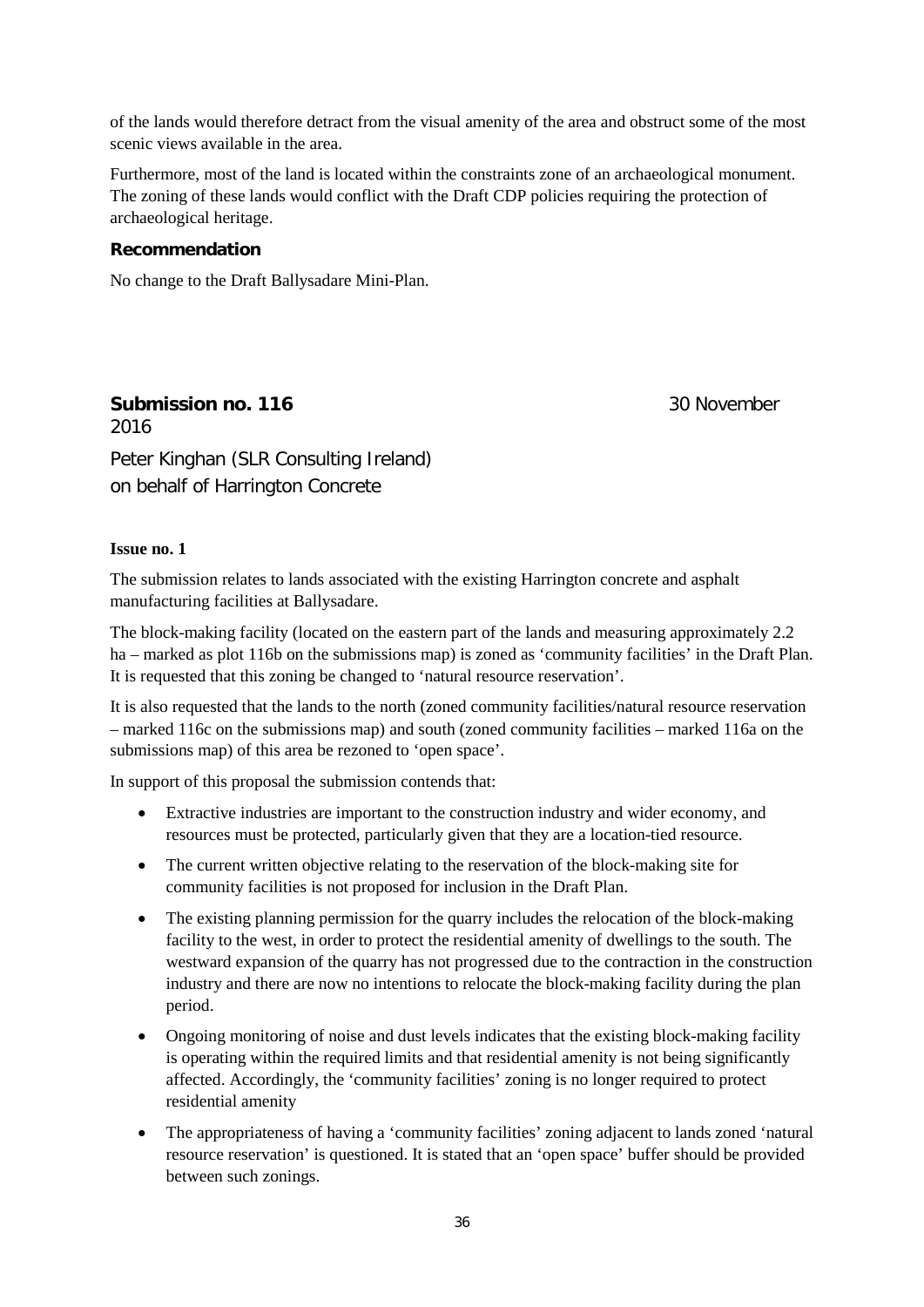- Given that planning permission has been recently granted (PL 15/441 refers) for a graveyard (on a site of 2.4 ha) in the green belt, it is considered that the objective of the plan in respect of community facilities has already been achieved. The proposed rezoning of the 'community facilities' zoned lands (2.2 ha) would not significantly affect the balance of land available for community facilities.
- Harrington Concrete intends to seek planning permission for the continued use of the blockmaking plant on the current site.
- The area zoned 'community facilities' incorporates a recorded monument (SL020-108). Harrington Concrete proposes to restore the area and provide landscaping. It is therefore suggested that the area should be zoned 'open space'.

## **Opinion**

Planning permission was granted for the westward expansion of the quarry under planning application PL 02/299. As well as the westward extension of the extraction area, the permission included the relocation of the existing concrete batching plant and block-making facility, the provision of a new access road onto the N-59 and the phased restoration of the worked areas of the quarry.

The westward expansion of the extraction area has commenced and some of the permitted extraction area has been worked. The expansion has not proceeded at the rate envisaged, due to the slowdown in the economy and the construction industry in particular.

The new access onto the N-59 has been provided and has been operational for a number of years.

However, as outlined in the submission, the block-making facility has not been relocated and there is no intention to do so within the plan period. It should be noted that planning permission PL 02/299 expires in 2018.

As part of the assessment of PL02/299, the Planning Authority considered that the location of the quarry at the time (i.e. contiguous to the existing built-up area of Ballysadare) constituted a nonconforming use. Therefore, one of the strongest arguments in favour of granting permission in this case related to the proposed westward expansion of the overall operation. This included the extension of the extraction area, the access road, and the block-making facility. It was considered that this western relocation would provide an appropriate separation between the quarry and the built-up area (particularly residential areas), whilst at the same time releasing land (i.e. the block-making facility) for more appropriate and compatible uses. Planning permission was granted by An Bord Pleanala subject to conditions, including a condition requiring the restoration of the blockyard area and the adjoining area surrounding St. Fechin's Abbey (recorded monument SLO20-108).

It is considered that the issues and considerations outlined above are still relevant. Although the submission states that the requirement for the relocation of the block-making facility was required purely in the interests of protecting residential amenity, it is considered that it is also required in order to protect the setting and archaeological value of the Abbey and to provide a more appropriate buffer between the quarry operation and other surrounding areas.

Although the submission proposes to zone the area around the Abbey as 'open space', such zoning and the satisfactory restoration of the Abbey area would not be feasible if the block-making facility were retained as proposed.

In conclusion, it is considered that the objective to relocate the block-making facility and restore the area and the Abbey to beneficial use should remain.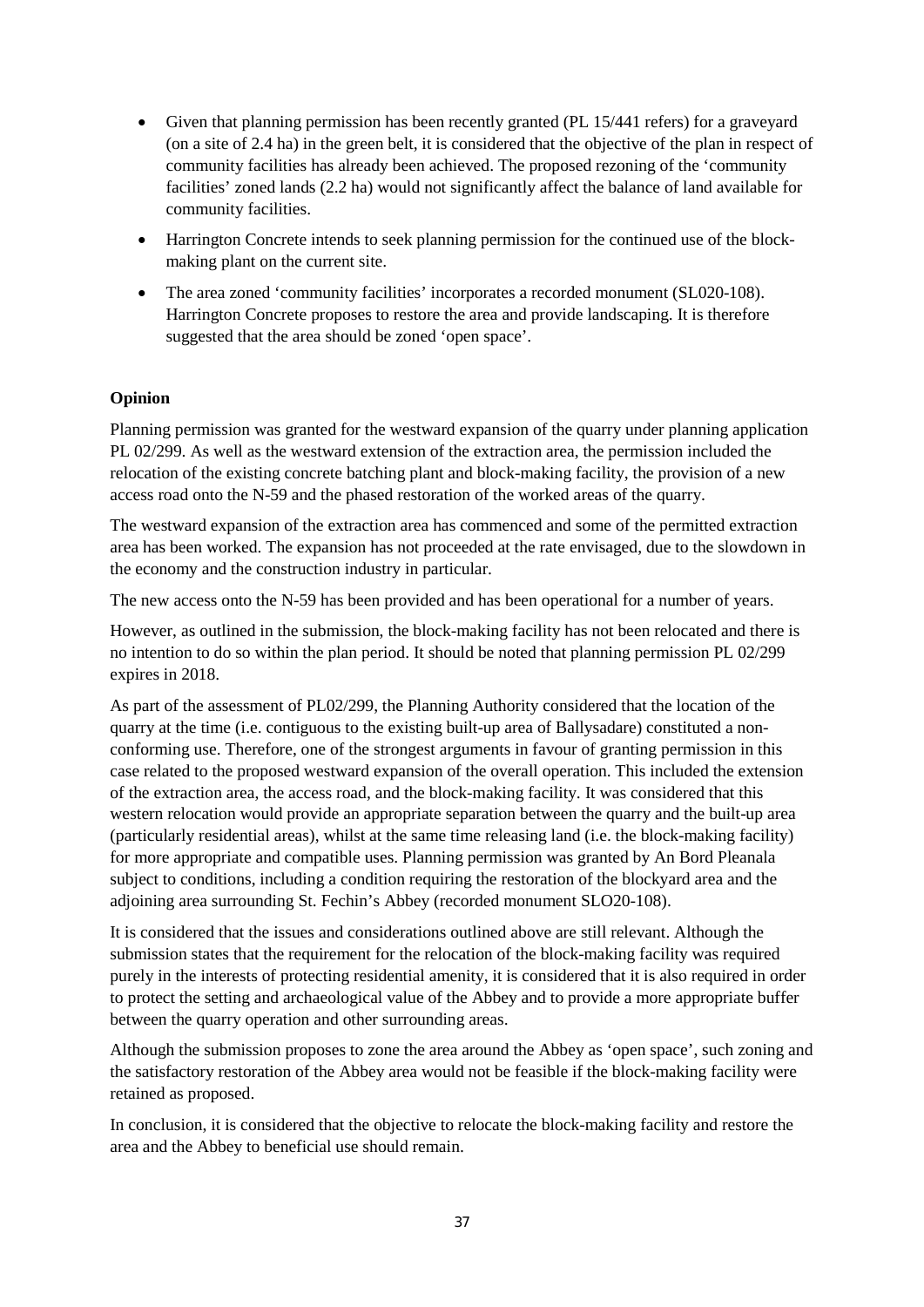However it is acknowledged that the impact of the decline in the construction industry has had a significant impact on the envisaged phasing of this relocation. On this basis, it is considered that the continued use of the area as a block-making facility could possibly be accommodated on a temporary basis (subject to detailed assessment) and this could be dealt with more appropriately as part of the planning application process.

The 'community facilities' zoning should remain on the lands however, thereby reflecting the medium/long term objective for the lands. The temporary accommodation of the existing blockmaking use can be addressed by a written objective.

There is no objection to the proposed 'open space' zonings to the north and south of the block-making facility.

## **Recommendations**

**A.** The following written objective should be added to Draft Ballysadare Mini-Plan:

- 23.7.B Facilitate, subject to the detailed assessment of any planning application, the continued use of the existing block-making facility in Harrington's quarry in its current location, at the eastern end of the quarry, **on a temporary basis.** As the westward expansion of the quarry progresses, this facility shall be relocated and the area shall be restored and reserved for community facilities or uses.
- **B.** The zoning of the sites marked **116a** and **116c** on the Submissions Map should be changed from 'community facilities' to 'open space'.

## **Submission no. 120 30 November 2016**

Sinead Gallagher

on behalf of Ballysadare Tidy Towns (, see List of Submissions for details)

This submission essentially contains representations from Tidy Towns groups for Collooney, Ballygawley, Ballysadare and Ballintogher. In relation to Ballysadare, the submission repeats a number of issues already addressed in submission no. 82.

## **Opinion**

The issues and opinions have already been outlined in response to submission no. 82.

## **Recommendation**

No change to the Draft Ballysadare Mini-Plan.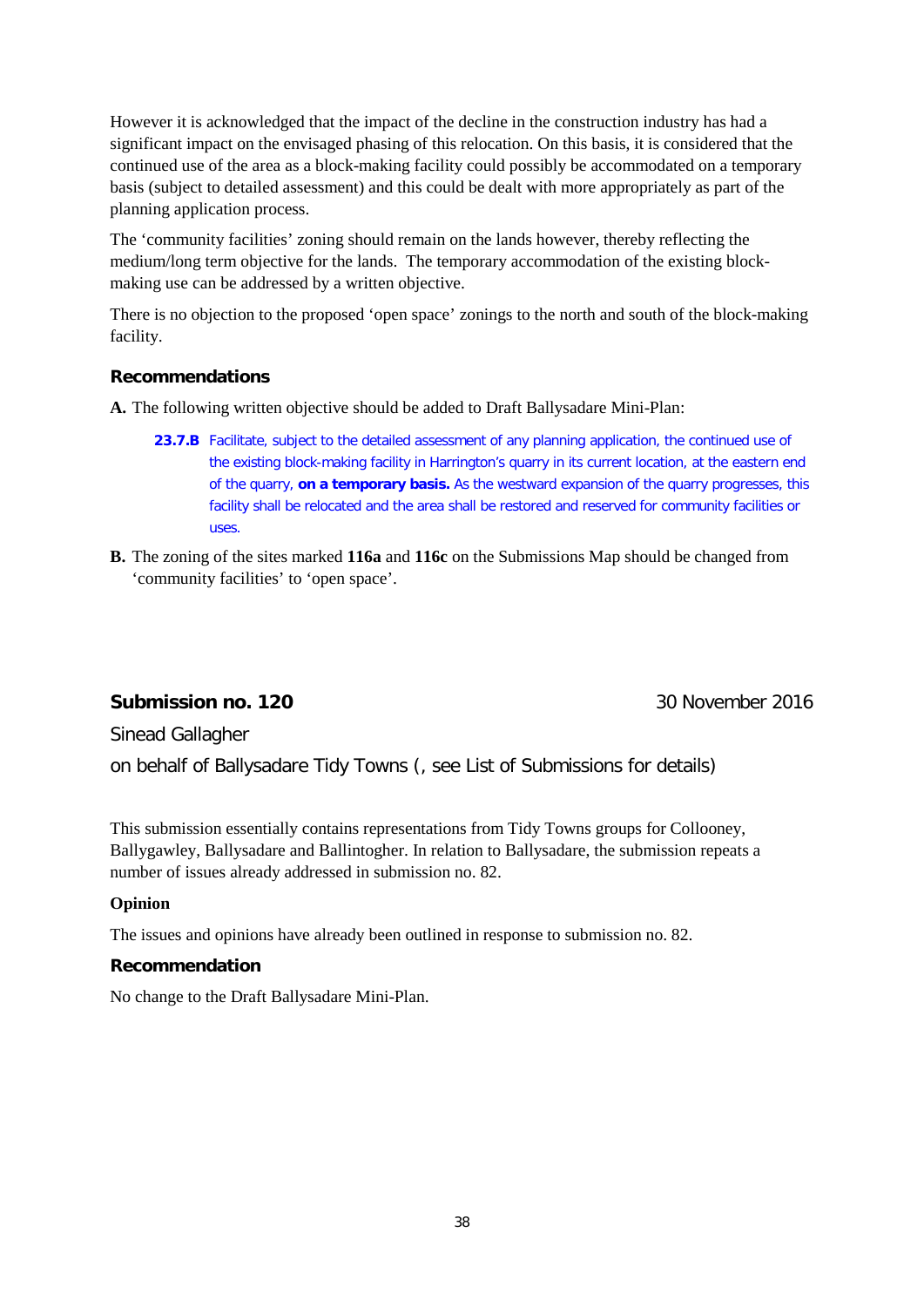## **Carney Mini-Plan**

## **Submission no. 94** 30 November 2016

Haran Associates on behalf of Jim Kerrigan

## **Issue no. 1**

The submission relates to a property owned by Mr Kerrigan (the old school) that is zoned as 'community facilities' in the Draft Mini-Plan. It is requested that the lands be zoned 'residential', as the property is now in private ownership and all other surrounding buildings and lands are zoned as residential.

## **Opinion**

It is acknowledged that there is already a significant extent of land zoned for 'community facilities' in Carney and the subject site would constitute only a small portion of this total. Given the private ownership of the site and the residential zoning that applies to the surrounding lands, there is no objection to the suggested rezoning.

It should also be noted that the requested residential zoning would not preclude the provision of community facilities on this site and surrounding lands, if required.

## **Recommendation**

The zoning of the lands as outlined in submission no. 94 shall be changed from 'community facilities' to 'residential uses'.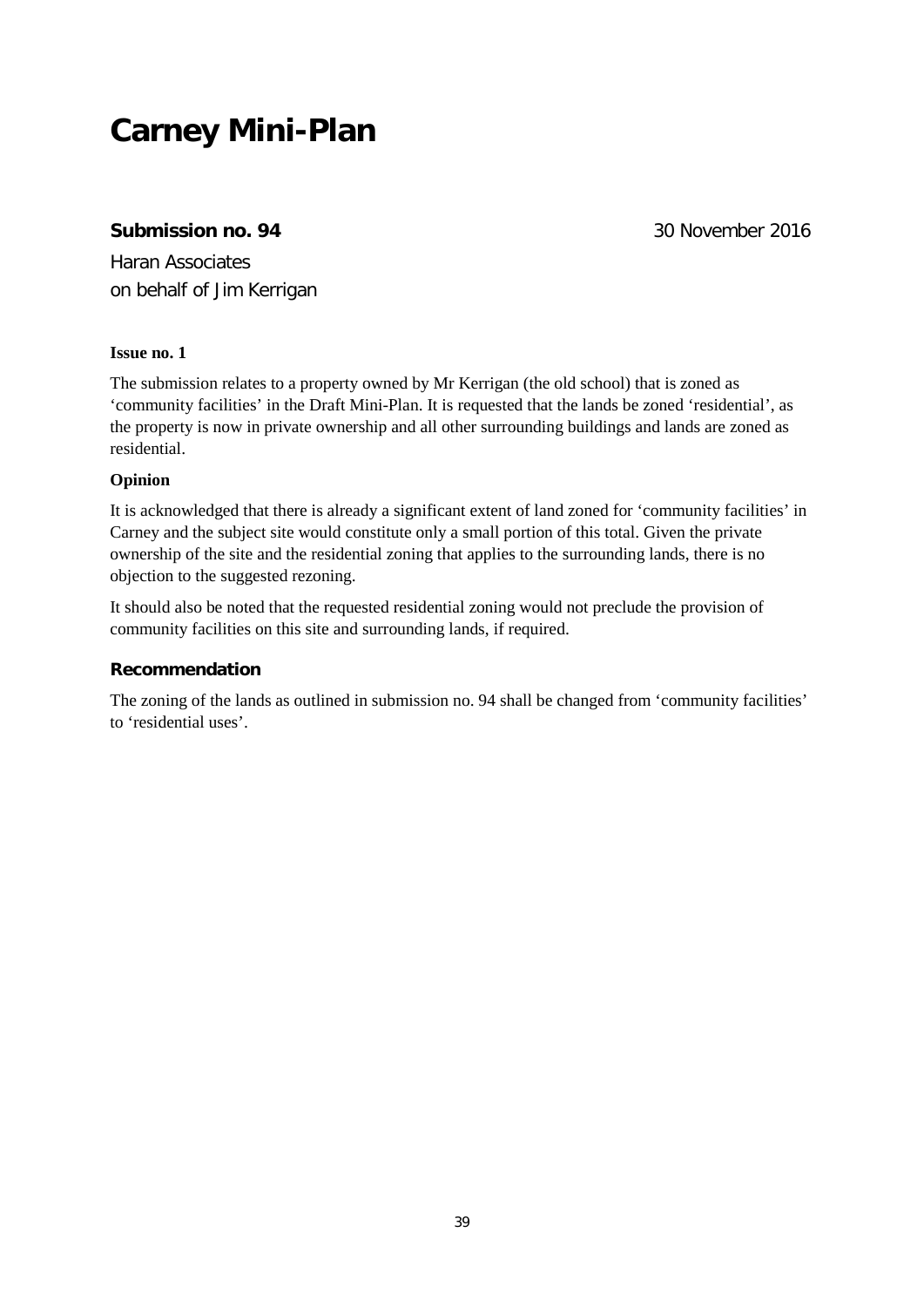## **Cliffony Mini-Plan**

## **Submission no. 20** 24 November 2016

Liam McHugh

## **Issue no. 1**

The submission highlights the need to zone additional land for residential development in Cliffony, stating that the existing supply of vacant houses and sites with planning permission is insufficient to cater for the needs of the village.

It is stated that a need exists for 4-bedroom detached homes on serviced sites. On this basis, it is requested that a site to the southeast of the village be zoned 'residential' as opposed to 'green belt' as is proposed in the Draft Mini-Plan.

## **Opinion**

It is acknowledged that the Draft Plan includes a modest total of 1.8 hectares of land zoned for residential/mixed uses. At the same time, some of the 20 vacant/unfinished houses recorded in 2015 have been occupied and vacancy levels have decreased. It is considered that there is some scope to zone additional land for residential development in Cliffony.

The subject lands are within the 50 km/h speed limit zone, are already linked to the village centre by footpaths with public lighting. The lands can be serviced by public water and wastewater supply. The site is flat and is not affected by any sensitivity designations or other constraints that would prevent the development of the lands in principle.

Having regard to the limited extent of land (1.8 hectares) zoned for residential/mixed uses in the Draft Mini-Plan, and to the suitability of the subject site for development, there is no objection to the zoning of the site for 'residential uses'. This will provide an additional 1.6 hectares which will allow for sufficient growth scope within the Plan period.

## **Recommendation**

The zoning of the site outlined in submission no. 20 shall be changed from 'green belt' to 'residential uses' and the 'development limit' shall be extended to the include the subject site.

## **Submission no. 40** 28 November 2016

Martin and Mary Timoney

## **Issue**

The submission relates to a portion of their lands located to the northwest of Cliffoney village, and requests that the zoning of the subject lands be changed from 'green belt' to 'housing'. In support of the request the submission highlights:

• The current housing shortage and the need to provide middle-size houses for people who wish to move up the property ladder.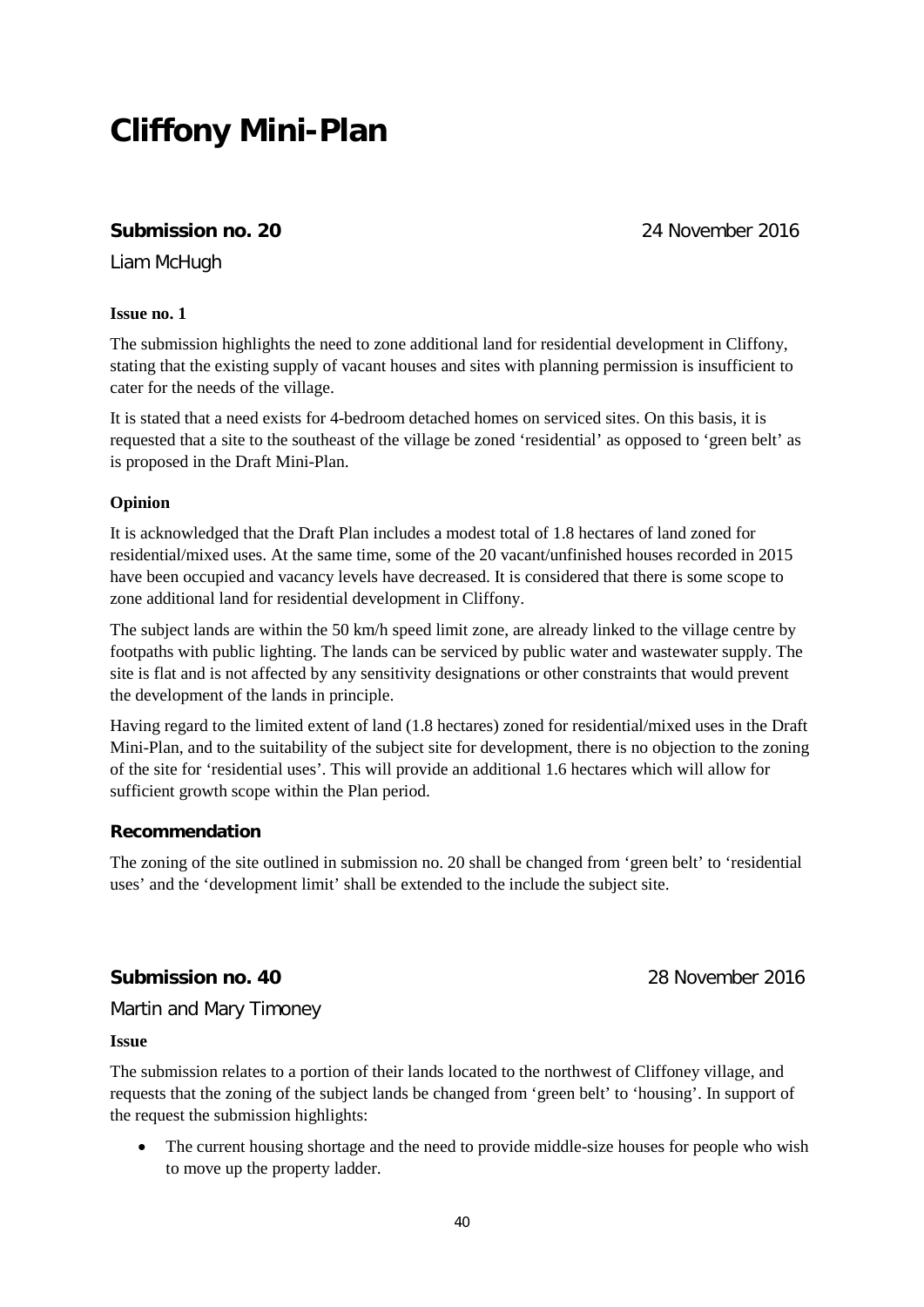- Previous unsuccessful applications for housing development on the subject lands.
- Recent improvements to wastewater infrastructure in Cliffoney.
- The zoning of other lands further downhill from the subject lands.
- The need for additional housing to sustain the village and the scarcity of zoned land.
- The lack of planning activity in the village is not reflective of the housing demand.
- The expansion of Cliffoney would accommodate tourism-related housing demands from Northern Ireland and would ease the pressure on Mullaghmore.

## **Opinion**

As outlined in response to Submission no. 20, it is acknowledged that the Draft Plan includes a modest total of 1.8 hectares of land zoned for residential/mixed uses. However, on the basis of the recommendation to zone the lands outlined in submission no. 20 for residential uses (i.e. an additional 1.6 hectares), the total figure has now been almost doubled to 3.4 hectares.

In addition to the current estimated population of Cliffony (483 persons), the 3.4 hectares of land zoned for residential/mixed uses would allow for a population growth of 102 persons (a rate of 21%). Therefore it is considered that the residential zoning provisions included in the Cliffony Mini-Plan, together with the inclusion of the lands outlined in submission no. 20, can easily accommodate the growth requirements for the village during the plan period.

With regard to the site subject of this submission, there are concerns regarding its suitability for development. The lands are very exposed when viewed from the coastal area to the north and west, and there would be visual amenity concerns in relation to urban sprawl in this direction, particularly given that large areas are designated as Sensitive Rural Landscape and Visually Vulnerable.

The lands are located close to the Bunduff Lough and Machair / Trawalua / Mullaghmore proposed Natural Heritage Area (NHA) and Special Area of Conservation (SAC). There would be concerns given the need to protect such European sites and the related objectives contained within the Draft CDP.

There is no public footpath for a distance of approximately 200 metres between the subject site and the village centre. Accordingly there would be concerns in relation to traffic hazard and pedestrian safety if the subject lands were to be zoned for residential uses.

Overall, the lands subject of this submission are considered less suitable for residential development than the lands subject of Submission no. 20.

Having regard to the concerns outlined above, it is considered that the subject lands should not be zoned for residential uses.

## **Recommendation**

No change to the Draft Cliffony Mini-Plan.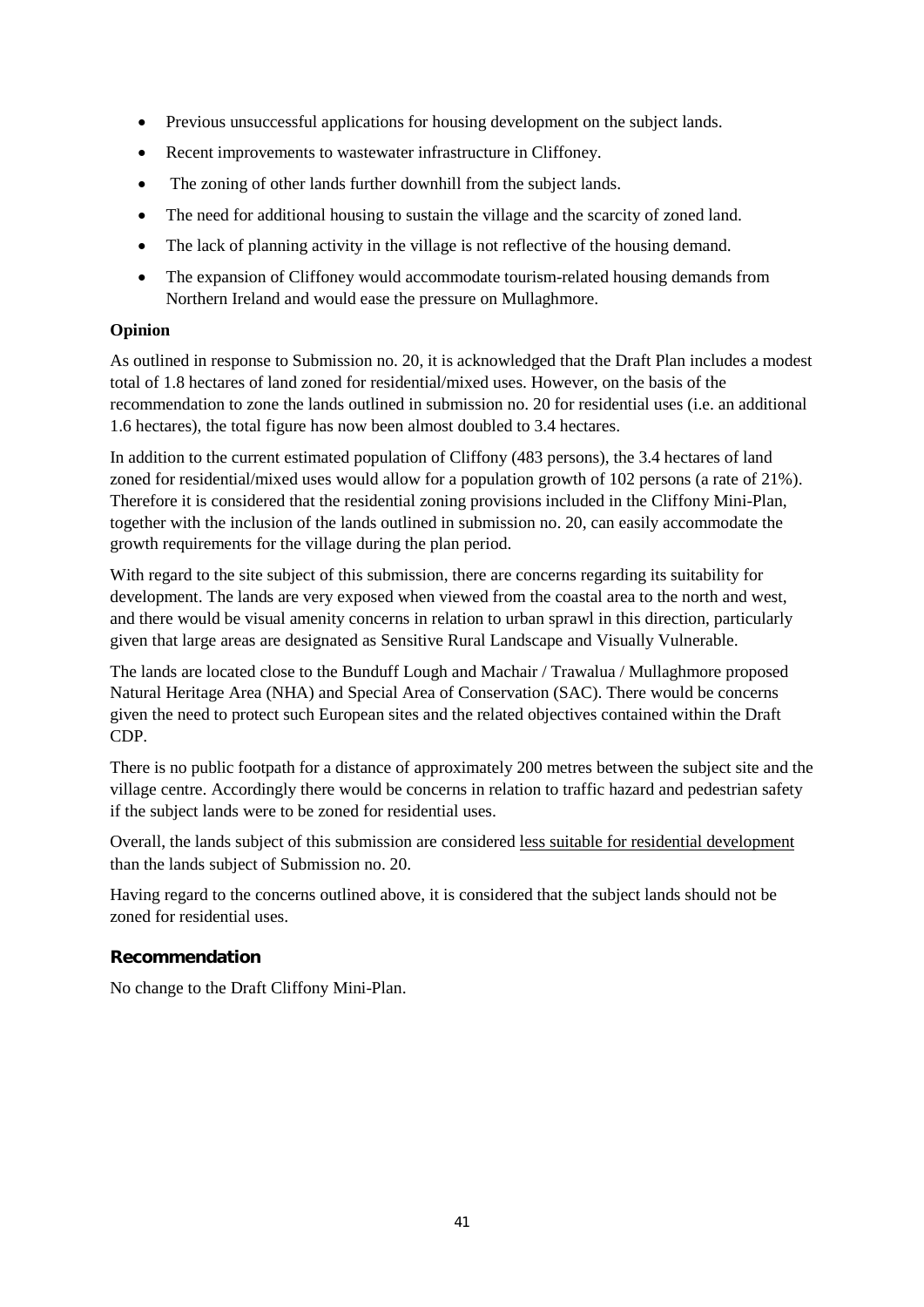## **Submissions no. 107** 30 November 2016

Haran and Associates on behalf of Mary O'Donnell Gambrell

## **Issue no. 1**

The submission relates to a small portion of backlands located to the south of Cliffoney village, and requests that the zoning of the lands be changed from 'green belt' to 'residential uses'. It is stated that this is a natural extension of the existing residential uses and is not out of keeping with the village.

It should be noted that a similar zoning request was received on the adjoining site (refer to Submission no. 109 below).

## **Opinion**

The subject site, a narrow strip of land to the rear of an existing dwelling, is one of a number of similar plots located to the south of Cliffoney. The zoning of the site as proposed would constitute haphazard piecemeal development of the backlands and would set an undesirable precedent for further such development at this location.

Furthermore, almost the entire site is located within the constraints zone of an archaeological monument and therefore the proposed zoning would have the potential to lead to damage or destruction of archaeological material.

## **Recommendation**

No change to the Draft Cliffony Mini-Plan.

## **Submission no. 109** 30 November 2016

Haran and Associates on behalf of Martin Oates

## **Issue no. 1**

The submission relates to a small portion of backlands located to the south of Cliffoney village, and requests that the zoning of the lands be changed from 'green belt' to 'residential uses'. It is stated that this is a natural extension of the existing residential uses and is not out of keeping with the village.

## **Opinion**

The subject site, a narrow strip of land to the rear of an existing dwelling, is one of a number of similar plots located to the south of Cliffoney. The zoning of the site as proposed would constitute haphazard piecemeal development of the backlands and would set an undesirable precedent for further such development at this location.

Furthermore, almost the entire site is located within the constraints zone of an archaeological monument and therefore the proposed zoning would have the potential to lead to damage or destruction of archaeological material.

## **Recommendation**

No change to the Draft Cliffony Mini-Plan.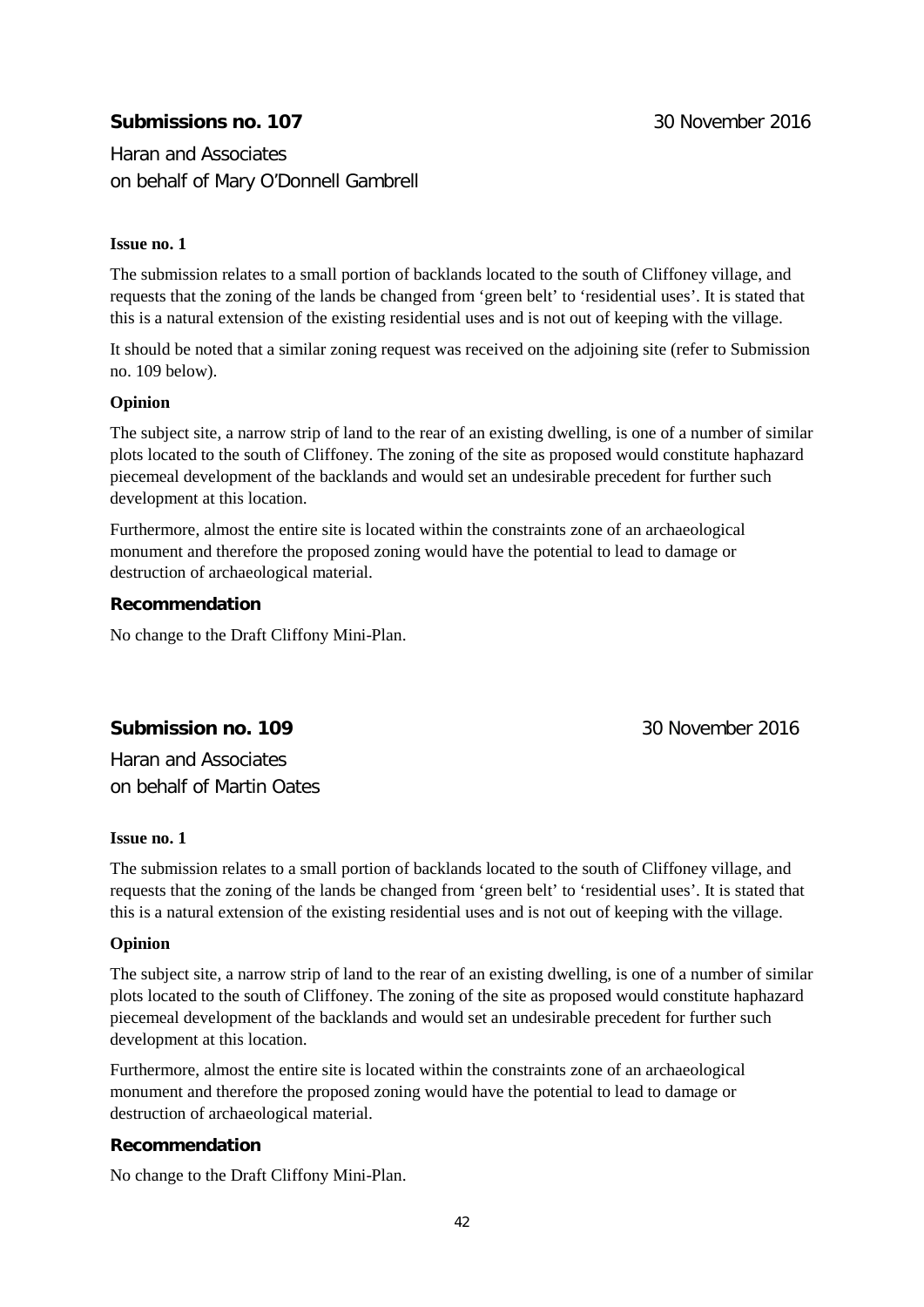## **Collooney Mini-Plan**

## **Submission no. 45** 29 November 2016

Eamon Barrett

## **Issue no. 1**

The submission refers to lands located on the eastern side of the national primary road N-4, close to the northern development limit set out in the mini-plan.

It is stated that a retail warehousing development was previously permitted on the lands (PL 07/879 refers), but did not proceed due to economic circumstances. It is stated that such a retail warehousing development would not be permitted under the zoning provisions of the Draft Plan and it is requested that the zoning provisions and zoning matrix be changed to permit retail warehousing on the subject lands (marked as plot **45a** on the Submissions Map).

## **Opinion**

Planning permission granted under PL 07/879 included retail warehousing floorspace but the permission expired in 2012.

This submission should be considered in the context of the larger area of 'business and enterprise' lands located along the eastern side of the N-4. A significant portion of these lands has already been developed and now comprises various business / retail parks. Of particular note is the quantum of retail / retail warehousing development which has taken place at this location over the last 15 years and the current vacancy rates.

## The Sligo County Retail Strategy 2016–2023

The Strategy has identified that there has been a sizeable shift in the extent of retail warehousing floorspace operating in the area (reduced from 3,997 sq.m. to 135 sq.m.). Most of the bulky goods retail units have ceased business in recent years, due to poor economic conditions and to competition from similar units in Sligo Retail Park.

Of all the retail warehousing units developed on these lands over the last 15 years, it is estimated that approximately 9,000 sq.m. have either remained vacant or were subject to a change to more appropriate uses.

Furthermore, historical (but undeveloped) planning permissions account for an additional 5,702 sq.m. of retail warehousing floorspace at this location, which could have provided an overall retail warehousing floor space of almost 15,000 sq.m.

To put this in context, there is a total of 37,310 sq.m. of retail warehousing floorspace in the entire County, including 27,139 sq.m. in Sligo City and Environs. Therefore, Collooney could potentially have accounted for approximately 40% of all the retail warehouse floor space in County Sligo. In light of these figures, there is clearly no rationale for the provision of additional retail warehousing development at this location.

The Strategy states that the extent of additional bulky goods retail floorspace expected over the lifetime of the Plan (4,975 sq.m.) can readily be absorbed in the existing stock of vacant retail space.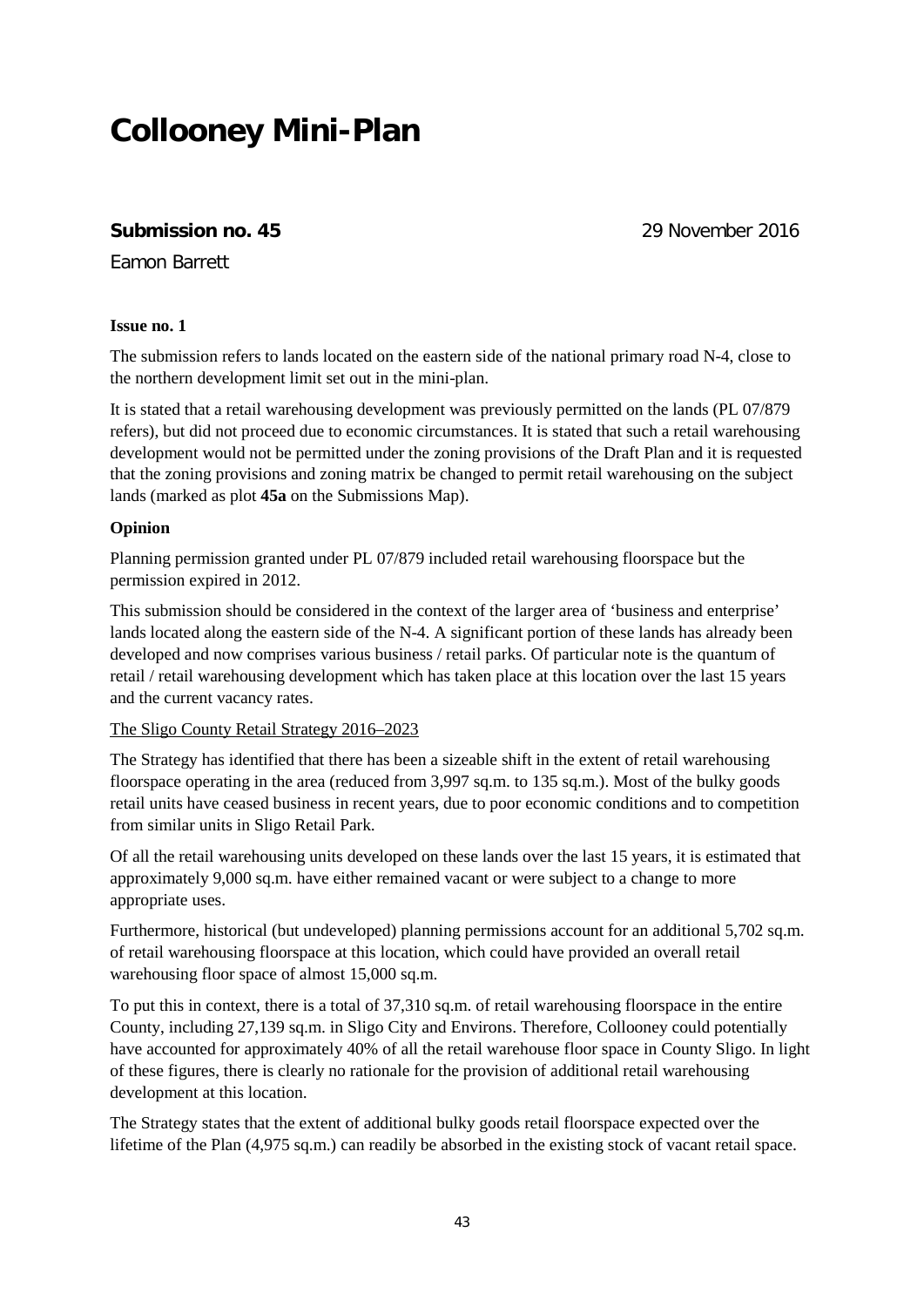The low level of extant planning permissions for bulky goods (295sq.m.) is also a reflection of the current market for this type of retailing.

The Sligo County Retail Strategy 2016–2023 notes that the previous Retail Strategy adopted a strong line in restricting the use of this area for retail uses and recommends that this approach should be maintained on an ongoing basis, particularly as other non-retail uses now appear to be locating into this area. Such uses include gymnasiums, a religious hall, manufacturers, supply centres, a training institute and a radio station.

While a number of units within this eastern end of Collooney remain vacant, the current planning policy approach appears to be valid and sustainable. The levels of vacancy should continue to be monitored over time before trying any other approach on this matter.

## The Draft Sligo County Development Plan 2017 – 2023

Consistent with the Retail Strategy, the Draft CDP recognises the mono-nodal nature of the County and acknowledges that most new retail floorspace will be provided in Sligo City during the plan period. Prospects of growth in the smaller towns of the County are limited and the thrust of development plan policy is to maintain and enhance the existing retail environment to serve and benefit local communities.

**Retail Planning Objective O-RP-2** aims to restrict the further development of retail warehousing in Collooney and encourages the conversion of vacant units to appropriate alternative uses.

**Section 4.2.3 Industry and enterprise locations** (Vol. 1 of the Draft Plan) states that Collooney, originally earmarked for the development of an enterprise park, has seen the short-lived development of retail warehousing, to the detriment of Sligo Retail Park. It is stated that the vacant units in Collooney have slowly started to revert to their originally intended industrial/enterprise use and that this trend will be supported.

## Retail Planning Guidelines for Planning Authorities 2012

The guidelines state that out-of centre retail developments should not be allowed if their provision is likely to lead to a reduction in the range of local facilities in towns and villages. In relation to retail warehousing, planning authorities are advised to carefully consider the zoning of land for any additional retail warehousing development in their areas, given the level of provision of this category of development in recent years in and around the main centres of population, the levels of vacancy in such centres and thus pressure to entertain uses inappropriate to the edge-of-centre or out-of-centre locations of many of these developments.

The Guidelines also discourage large retail centres located adjacent to or close to existing, new or planned national roads, as this can lead to the inefficient use of costly and valuable infrastructure and may have the potential to undermine the regional / national role of the roads concerned. This is particularly relevant given the location of the subject lands along the N-4.

It should be noted that submission no. 13, from Transport Infrastructure Ireland, welcomes proposals to restrict further retail warehousing development at this location, and that the NRA (precursor to the TII) opposed the zoning of the lands adjoining the eastern side of the N-4 as part of the consultation on previous development plans.

## Conclusion

The policy documents outlined above support the Draft Mini-Plan aim of restricting further retail / retail warehousing type developments in Collooney. The reasons underpinning this objective are as follows: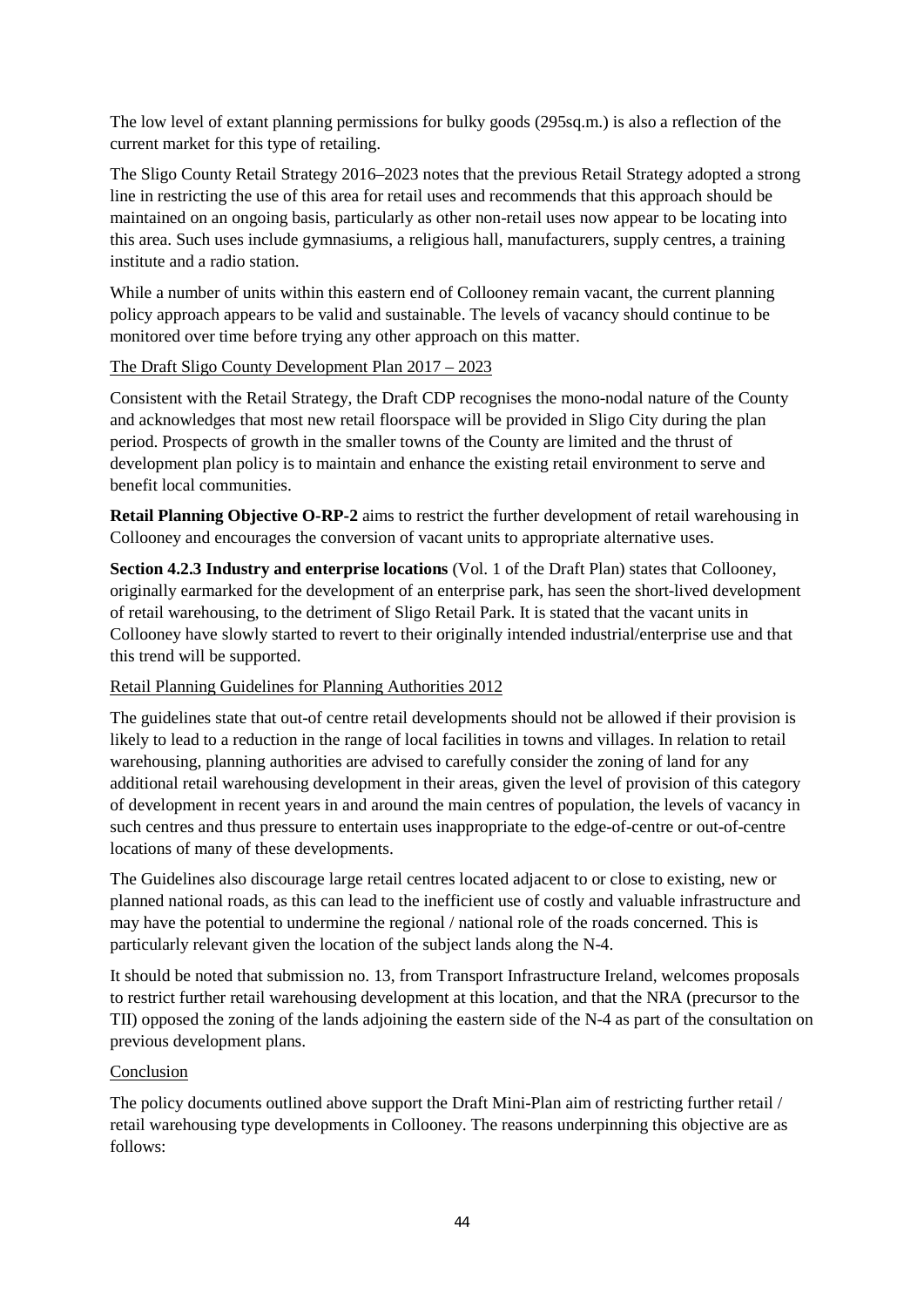- to focus investment and development in the Gateway of Sligo City in order to strengthen its retail role;
- to encourage retail development at an appropriate scale relative to the size and projected role of Collooney. A restriction on further development would help focus investment into the existing vacant units;
- retail / retail warehousing development at this scale clearly has potential to adversely impact on the vitality and viability of the existing small village centre in Collooney, thereby diminishing the range of activities and services that it can support and causing an increase in the number of vacant properties in the primary retail area;
- further development of retail development on the lands to the east of the N-4 may lead to an inefficient use of costly and valuable infrastructure and may have the potential to undermine the regional / national transport role of the road concerned;
- the short-lived development of retail warehousing has adversely affected the potential for development of these lands for industry and enterprise, as originally planned.

Having regard to the concerns outlined above, it is considered that further retail / retail warehousing development should not be permitted on the lands zoned for 'business and enterprise' in the Draft Collooney mini-plan.

## **Recommendation**

No change to the Draft Collooney Mini-Plan on foot of this request.

## **Issue no. 2**

A small part of the subject lands (outlined as plot **45b** on the Submissions Map) is zoned 'public utility' to facilitate the expansion of the existing wastewater treatment plant. The submission contends that this additional land is not needed for expansion and states that the current zoning prejudices his property.

## **Opinion**

This matter has been reviewed in consultation with Irish Water. It is now apparent that there is no requirement for additional land and accordingly there is no objection to changing the zoning from 'public utility' to 'business and enterprise'.

## **Recommendations**

- **A.** The zoning of the site outlined as plot **45b** on the Submissions Map should be changed from 'public utility' to 'business and enterprise'.
- **B.** Objective 26.8.A of the mini-Plan should be deleted as follows (in red):

Reserve land to facilitate the expansion of the existing treatment plant (see Zoning Map), in order to increase treatment capacity.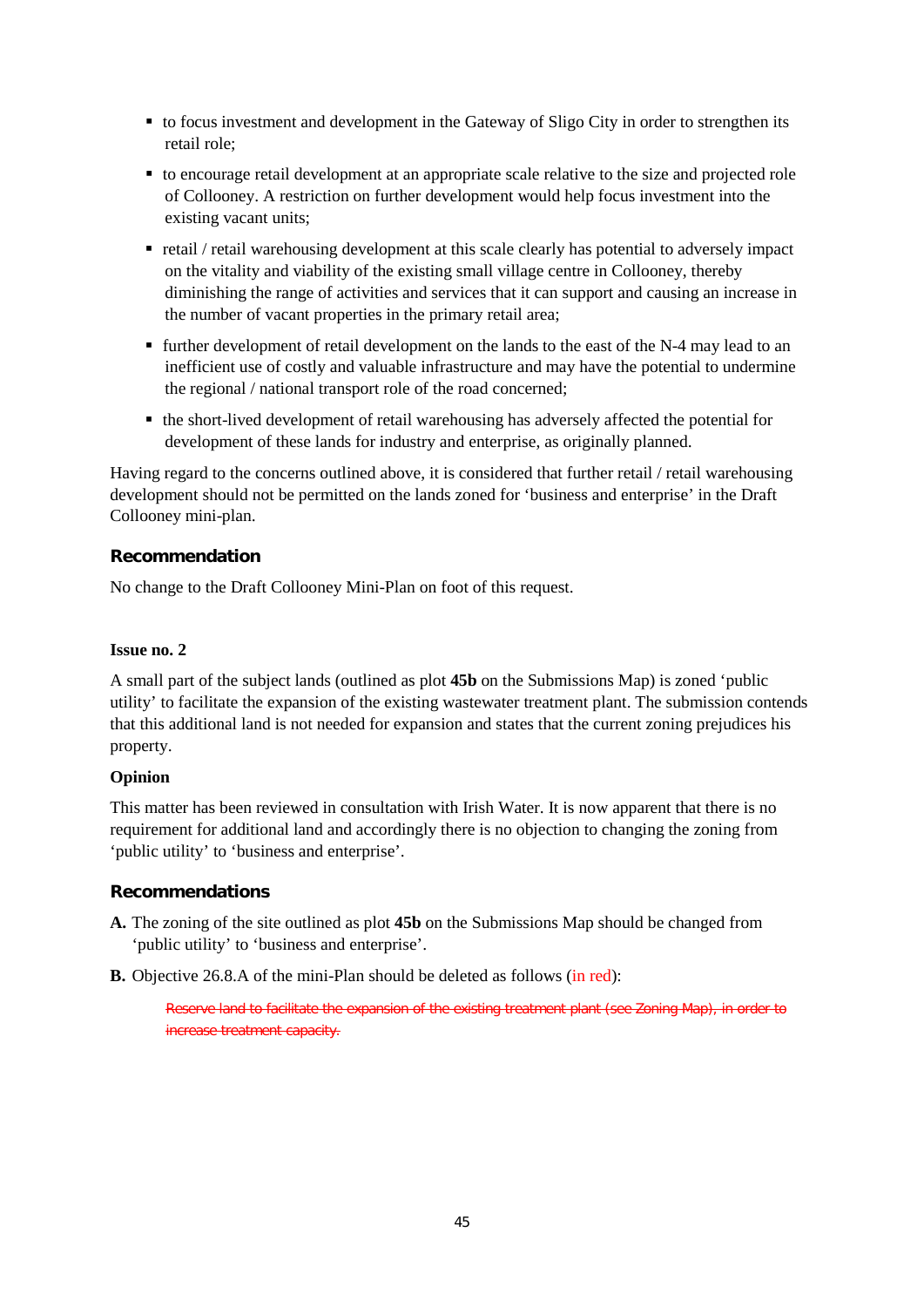## **Submission no. 69** 30 November 2016

Kathy Clark on behalf of Collooney Village Redevelopment Ltd

## **Issue no. 1**

It is stated that Collooney has three primary schools and three churches, not two.

## **Opinion**

There is no objection to this clarification.

## **Issue no. 2**

In relation to the proposed wastewater treatment plant upgrade, the submission queries how this will be achieved and whether it will involve expansion of the existing site.

## **Opinion**

The design of any proposed upgrade to the plant is the responsibility of Irish Water and will be the subject of detailed assessment at planning application stage. As outlined in response to Submission no. 45, the upgrade will not involve the expansion of the facility onto adjoining lands.

## **Issue no. 3**

The submission contends that the proposal to reserve land (outlined as plot **69a** on the Submissions Map) for a car park between the fairgreen and central mixed-use zoned is not viable for the following reasons:

- The proposed roads would separate residences from gardens;
- The proposed entrance/exit would be close to a major junction and bus stop;
- The area has been identified as being of wildlife and conservation value and work has begun to develop a wildlife garden;
- The town would be better served by a car park adjacent to the Main Street.

## **Opinion**

A proposed new link road is shown to the south of the proposed car park and it is acknowledged that the route shown cuts through garden areas. These gardens would already appear to be detached from the host properties on the main street. However the route shown is indicative and would be decided only subject to the agreement of the relevant landowners. The indicative entrance point onto Barrack Road to the south would also be subject to negotiation and agreement. Any concerns regarding traffic hazard or congestion could be addressed at that stage.

The Planning Authority is not aware of any particular wildlife designation that applies to the subject lands. In any case, the zoning of the land as a 'transport and parking node' is only indicative of a potential future use and would not preclude the ongoing use of the area as a wildlife garden.

The potential benefit of having a car park in proximity to the Main Street is acknowledged. However, the Main Street of Collooney is characterised by almost continuous terraces. This character should be retained and enhanced. It is considered that a car park adjacent to Main Street would negatively affect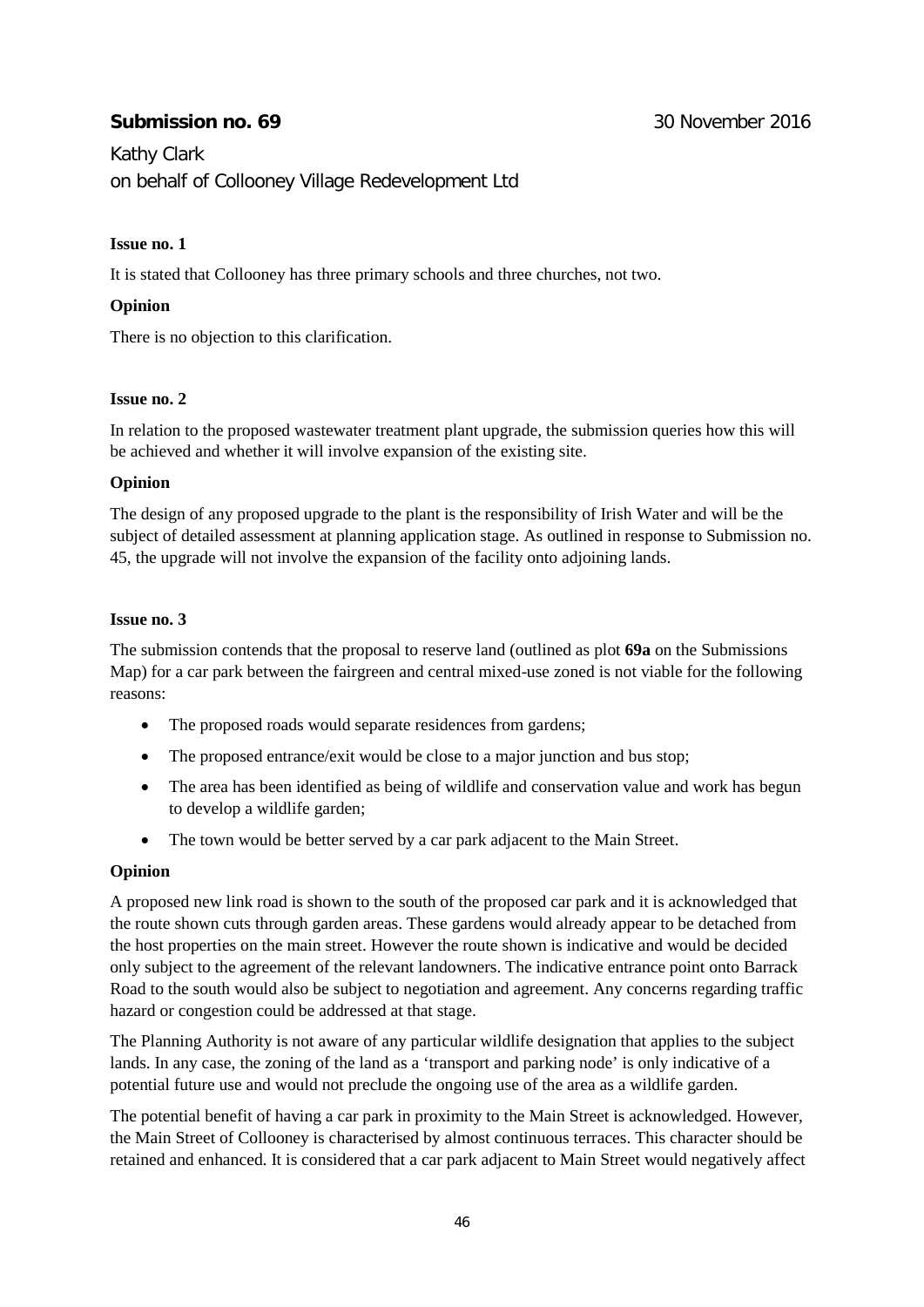the streetscape. This is one of the reasons why the Draft Mini-Plan proposes the car park in the backlands to the rear of Main Street.

The potential vehicular access points are at either end of Main Street and there is also scope for the provision of pedestrian links directly west to Main Street. Accordingly, the proposed car park area can be closely linked to Main Street and would therefore support and enhance the vitality of the town centre.

## **Issue no. 4**

A pedestrian bridge over the N-4 dual carriageway is urgently required, as the road currently divides the town and discourages walking.

## **Opinion**

This is acknowledged and is already included as an objective of the Plan (Section 26.3.E, Vol. 2). Delivery of this project will be subject to operational resources and the necessary approvals.

#### **Issue no. 5**

It is requested that the zoning of lands for 'commercial use' at Collooney roundabout (outlined as plot **69b** on the Submissions Map) be changed to 'open space'.

#### **Opinion**

This is a prominent site located at the village gateway and accordingly it has been designated as a 'key site for streetscape design'. As such, the site is considered to have the potential to contribute significantly to the character of the village. To this end, a commercial zoning is considered more appropriate in terms of urban design than an open space zoning.

Furthermore, given the proximity of the site to a heavily-trafficked national road, its use as recreational open space would be affected by the noise and emissions associated with a busy junction such as Collooney roundabout.

#### **Issue no. 6**

It is requested that the zoning of lands for 'commercial use' at Toberbride roundabout (outlined as plot **69c** on Submissions Map) be changed to 'sports and playing fields'.

#### **Opinion**

The subject site is significantly detached from the residential and commercial core of the village and would need direct access onto the N-4 at a point that is outside the 50 km/h speed limit zone. In Submission no. 13, Transport Infrastructure Ireland recommended that such proposals should not be permitted, in the interests of protecting the safety and function of the national road network. Concerns in relation to the zoning of lands near the junction in Collooney are specifically mentioned.

Having regard to the above, it is considered that the subject lands are unsuitable for commercial development. The suggested 'sports and playing fields' zoning would allow the future western expansion of existing facilities to the east, and the subject site could benefit from the existing access to the west. There is therefore no objection to the proposed rezoning.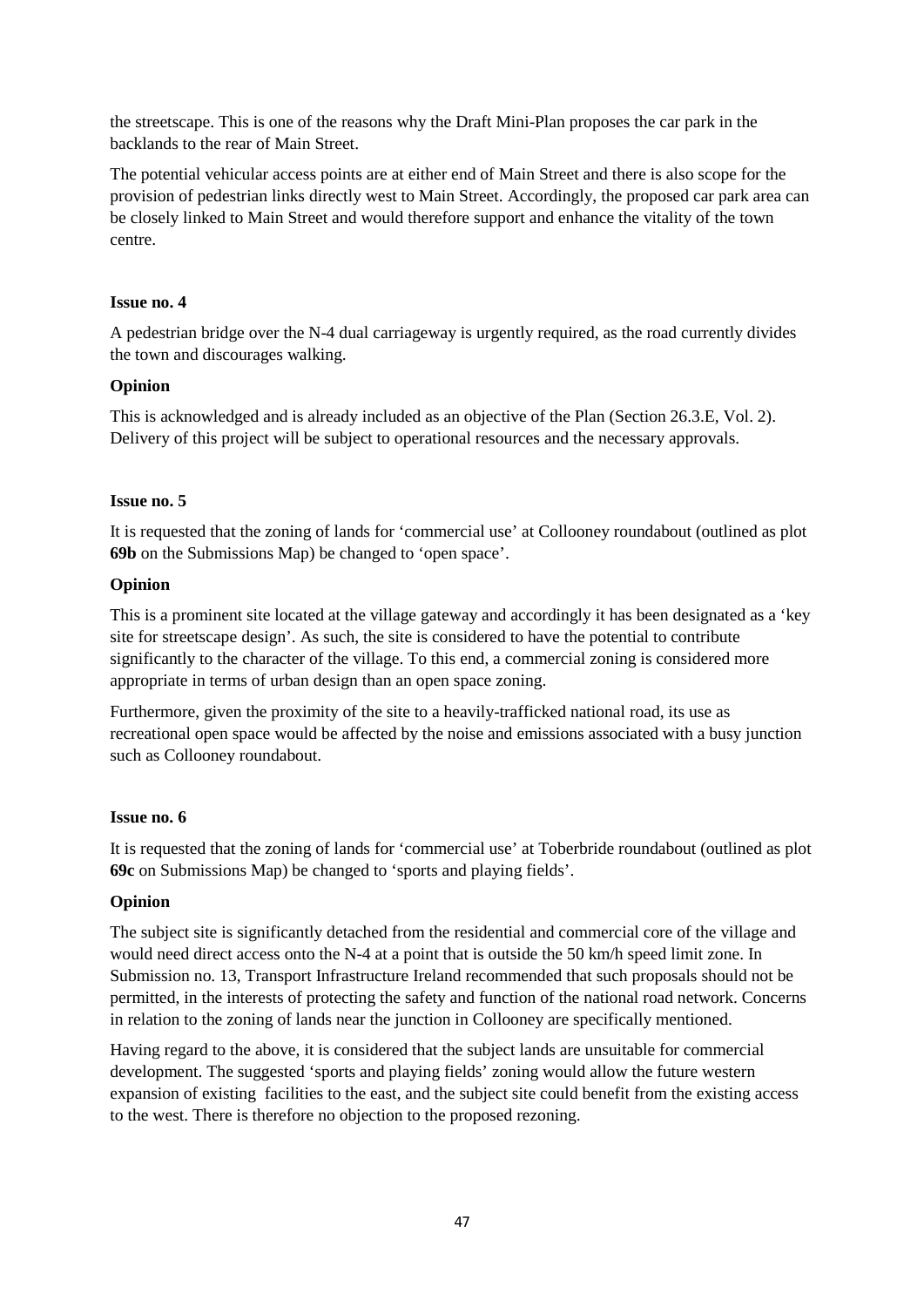## **Issue no. 7**

It is requested that a management plan be put in place for the Owenmore River, which would include drainage and flood prevention measures.

## **Opinion**

It is considered that the management of the river is an issue to be addressed by the Office of Public Works as part of the CFRAM programme.

## **Issue no. 8**

It is requested that Collooney and Toberbride roundabouts be landscaped.

## **Opinion**

This is an operational matter which does not require a specific objective in the mini-Plan.

## **Issue No. 9**

It is requested that a safe footpath be provided between Collooney and Ballysadare.

## **Opinion**

As outlined in response to Submission no. 82 (refer to Submissions on Ballysadare Mini-Plan), such a proposal is supported by the Local Authority.

In recent years, Sligo County Council has explored the potential for providing a route between Ballysadare and Collooney as part of a longer walking route proposal. It may be inappropriate to restrict options by identifying any particular route for such a link at this stage. It is considered that the walkway can be negotiated, planned and built without including a specific objective in the Ballysadare Mini-Plan.

## **Recommendations**

- **A.** The 'community facilities' section in the Draft Collooney Mini-Plan should be amended to state that there are three primary schools and three churches.
- **B.** The zoning of the site outlined as plot **69c** on the Collooney Submissions Map should be changed from 'commercial uses' to 'sports and playing fields'.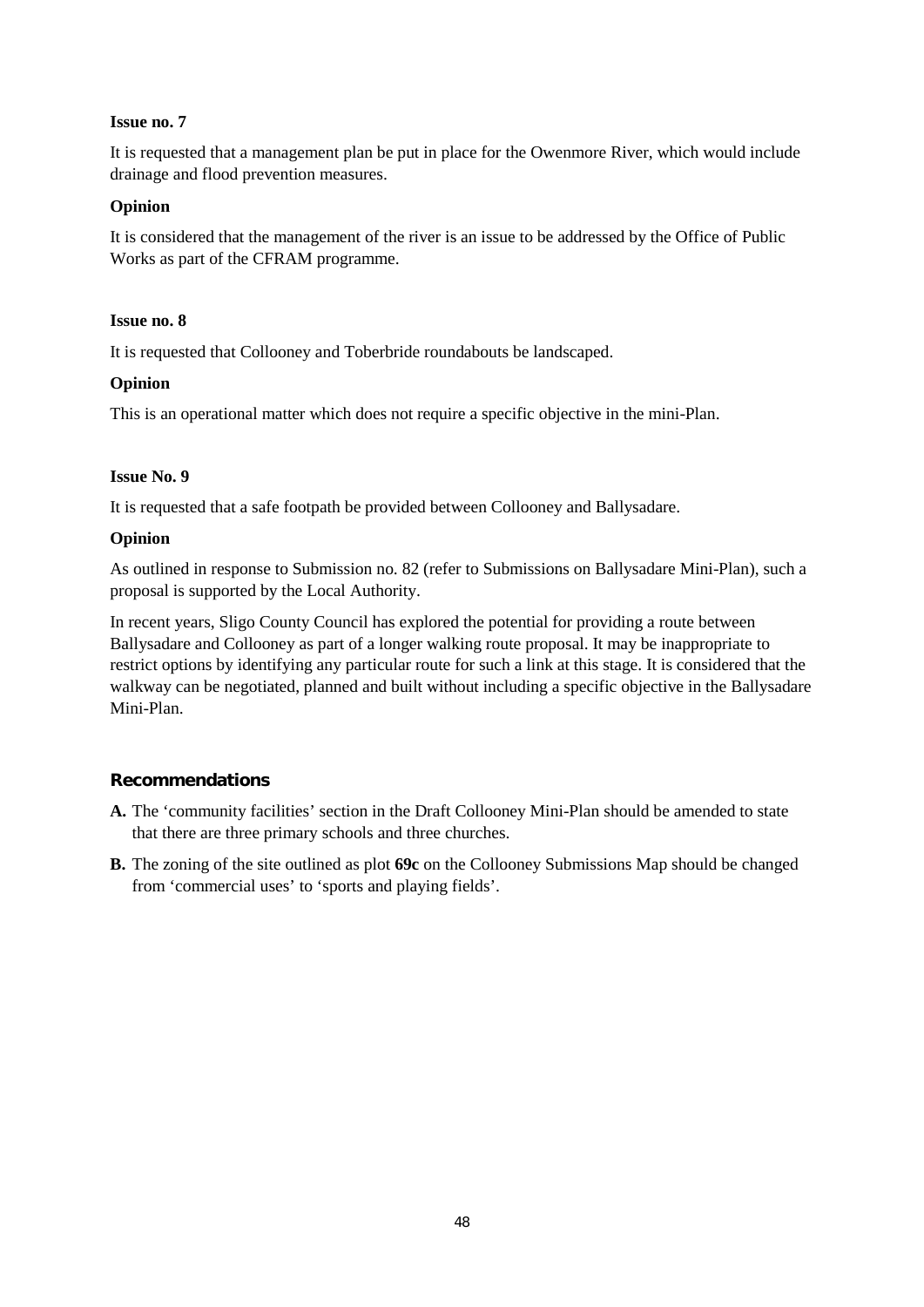## **Submission no. 120 120 120 120 120 120 120 120 120 120 120 120 120 120 120 120 120 120 120 120 120 120 120 120 120 120 120 120 120 120 120 120 120 120 12**

## Daniel Gallagher

on behalf of Collooney Tidy Towns (see List of Submissions for details)

This submission essentially contains representations from Tidy Towns groups for Collooney, Ballygawley, Ballysadare and Ballintogher. In relation to Collooney the submission repeats a number of issues already outlined in submission no. 69. However the following additional issues are also raised.

## **Issue no. 1**

The need for a traffic management plan for the village.

## **Opinion**

It is already a policy of the CDP (Section 1.3.E, Vol. 2) to *'prepare a traffic management plan for each village subject to the availability of resources'*. Furthermore, it is considered that the traffic issues raised in the submission can be addressed by the Roads Section of Sligo County Council as an operational matter. Such matters do not require a specific objective in the Mini-Plan.

## **Recommendation**

No change to the Draft Collooney Mini-Plan.

## **Issue no. 2**

To promote walkways along the Owenmore River.

## **Opinion**

Objective 25.1.D of the Draft CDP already supports the provision of landscaped walks along both sides of the river.

## **Recommendation**

No change to the Draft Collooney Mini-Plan.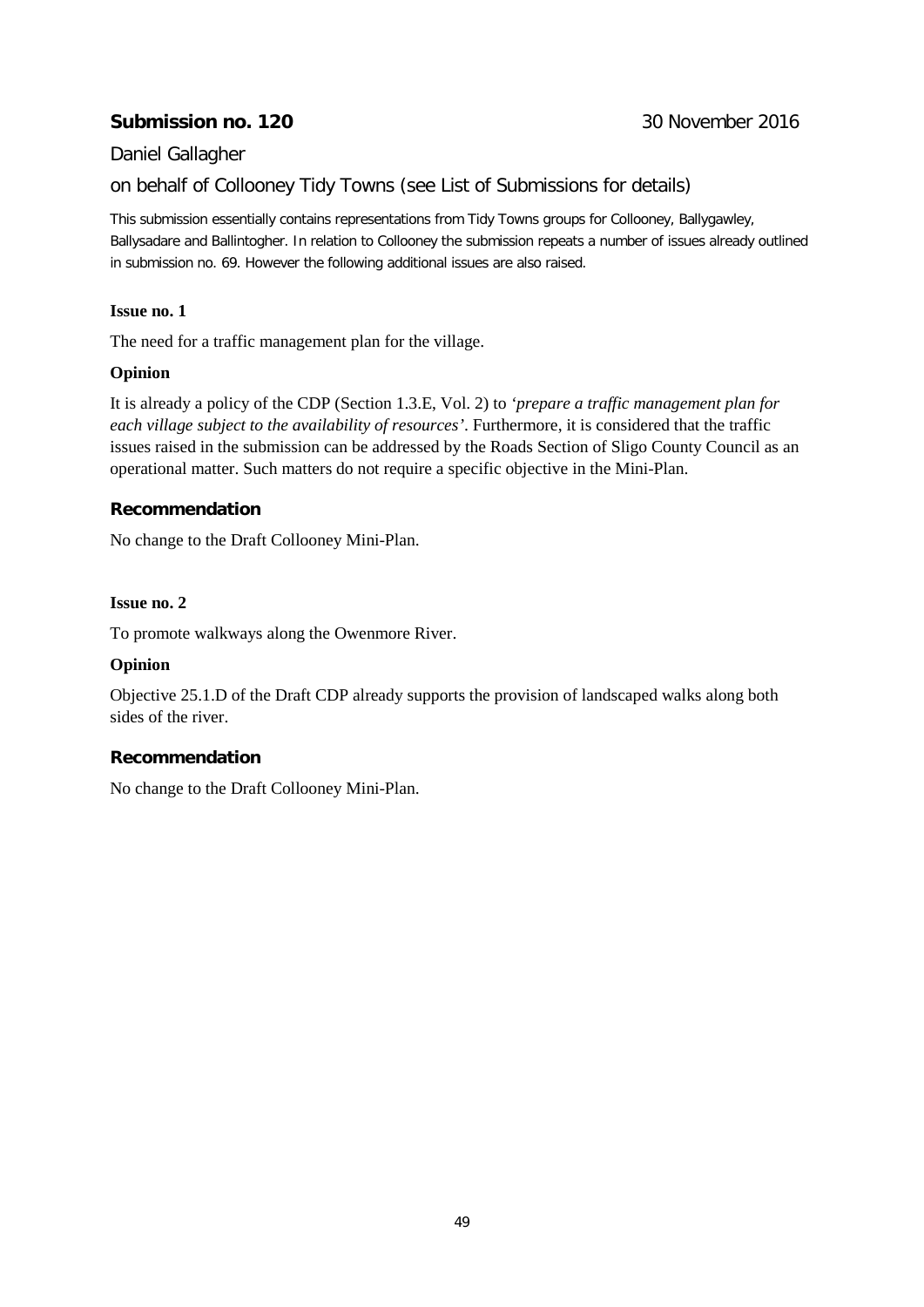## **Drumcliff Mini-Plan**

## **Submission no. 44** 29 November 2016

Jill Barber

## **Issue no. 1**

The submission relates to the Drumcliff Tea House and Craft Shop at Drumcliff Chuchyard and highlights the tourism and employment benefits associated with same. It also states that the current enterprise (Drumcliff Tea House and Craft Shop) has outgrown its current premises and lacks any opportunity for expansion. Adjacent family lands have been identified as a potential location for a new building, to which the enterprise could be relocated. It is requested that the subject lands be rezoned from 'buffer zone' (i.e. 'green belt') in order to 'facilitate the proposed new build'.

## **Opinion**

The subject lands are located within the proposed green belt. Objective 27.6.D of the Draft Mini-Plan states:

*Consider proposals for small-scale tourism-related enterprises and facilities on lands zoned as Green Belt in the vicinity of St Columba's Church and car park. Such proposals will be accommodated subject to demonstration of compliance with an overall conservation plan for the area (to be prepared by Sligo County Council in partnership with the local community) and subject to sensitive siting and design.* 

It is considered that this objective can accommodate the proposed development, subject to appropriate scale, siting and design etc., without the need for rezoning the subject lands.

## **Recommendation**

No change to the Draft Drumcliff Mini-Plan.

## **Submission no. 50** 29 November 2016

Jarlath Gantly on behalf of Drumcliff Development Association

## **Issue no. 1**

The submission relates to the proposed river walkway (as per section 27.3.C of the Draft Plan) and requests that the wording of the plan be changed to specify that any such proposal should facilitate pedestrians and cyclists alike.

The submission highlights the existing deficiencies in cycle facilities in Drumcliff and the need to improve cycling facilities as part of the proper development of the area. The submission is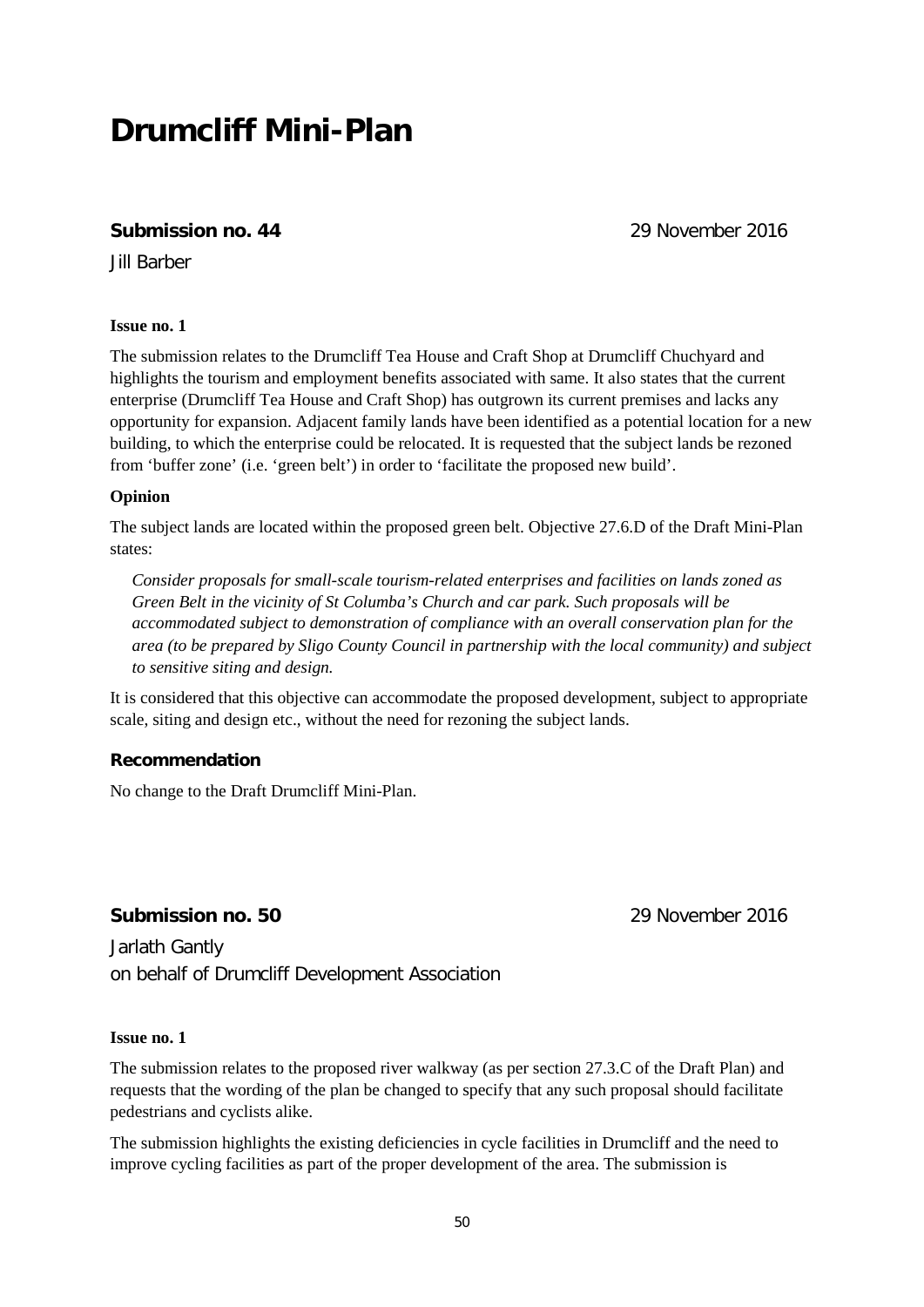accompanied by a letter of support from 'Sligo Cycling Campaign', which highlights the demand and benefits associated with such facilities.

## **Opinion**

There is no objection in principle to accommodating cyclists as part of any such proposal subject to feasibility, resources and the necessary approvals.

## **Recommendation**

**Objective 27.3.C** of the Drumcliff Mini-Plan should be amended as follows (added text in blue):

Improve pedestrian and cycling links between Drumcliff Church and the village centre, enhance and extend the existing river walk and provide a pedestrian and cycle loop linking both river banks with Drumcliff Church and associated facilities (as indicated on the Objectives Map), subject to Habitats Directive Assessment. The provision of such facilities will be required in conjunction with the development of adjoining lands.

## **Submission no. 83** 30 November 2016

Jarlath Gantly on behalf of Drumcliffe Development Association

## **Issue no. 1**

With reference to section 27.2.B of the Draft Mini-Plan, the submission requests that the objective should also include the preparation of a 'Specific Conservation Plan for Drumcliffe'. J. Gantly contends that this is essential to ensure the protection of all National Monuments and Archaeological Heritage.

## **Opinion**

The Drumcliff Mini-Plan (section 27.6, Business and Enterprise, Objective D) does refer to compliance with a conservation plan to be prepared for the area by Sligo County Council in partnership with the local community. However it is acknowledged that it would be appropriate to include a specific objective for the preparation of this plan under section 27.2 – Built Heritage.

## **Recommendation**

In the text of Drumcliff Mini-Plan, add **Objective 27.2.C** as follows:

Prepare and implement a Conservation Plan for the monastic site at Drumcliff in partnership with relevant stakeholders and the local community, subject to the availability of resources.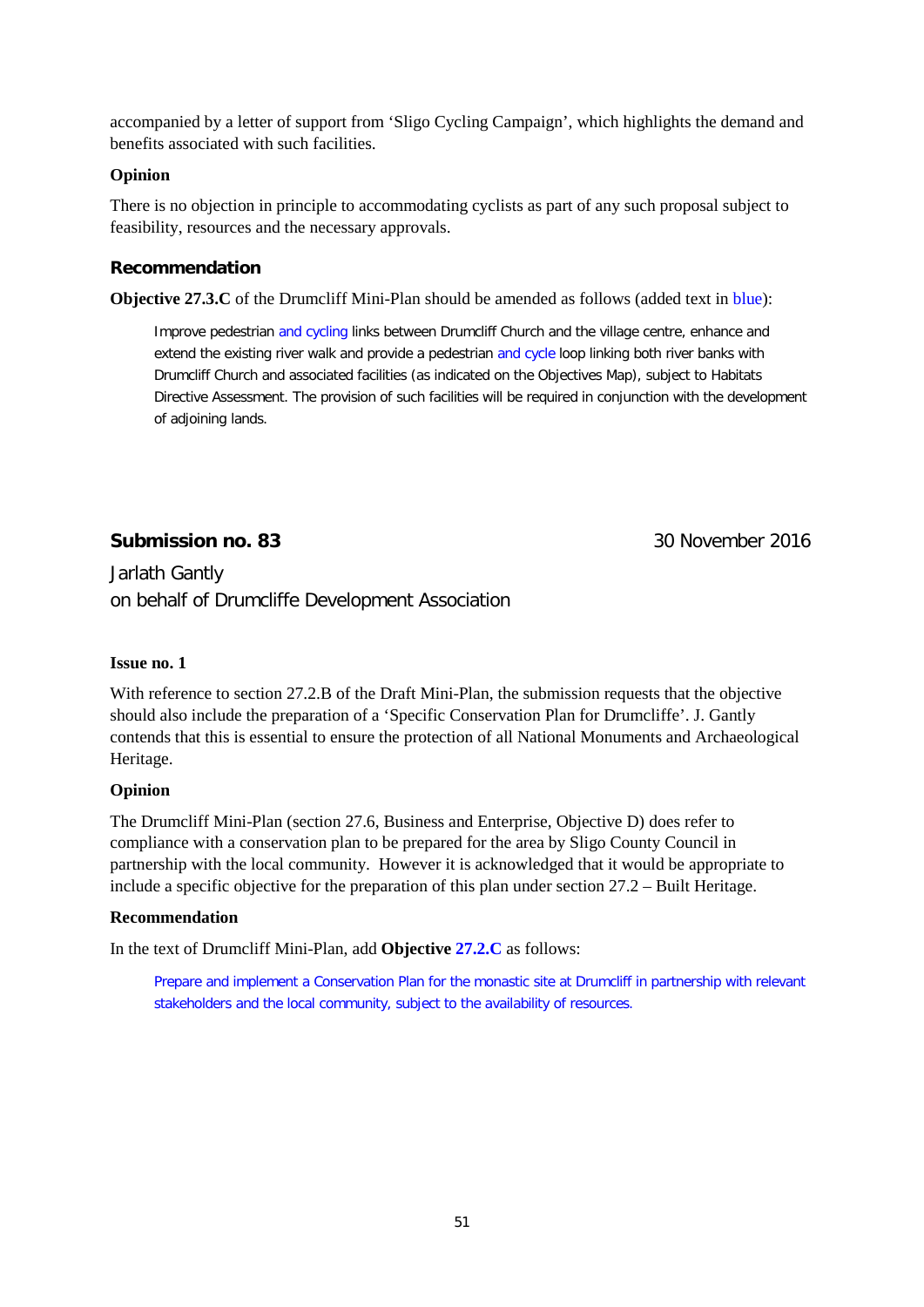## **Submission no. 114** 30 November 2016

Joan Swift on behalf of Sligo Cycling Campaign

## **Issue**

The submission supports an earlier submission by Drumcliff Development Association (Submission no. 50) which relates to the proposed river walkway (as per section 27.3.C of the Draft Plan) and requests that the wording of the plan be changed to specify that any such proposal should facilitate pedestrians and cyclists alike. The submission highlights the demand and benefits associated with such facilities.

## **Opinion**

This issue has already been dealt with in response to Submission no. 50.

## **Recommendation**

As per the recommendation in response to Submission no. 50.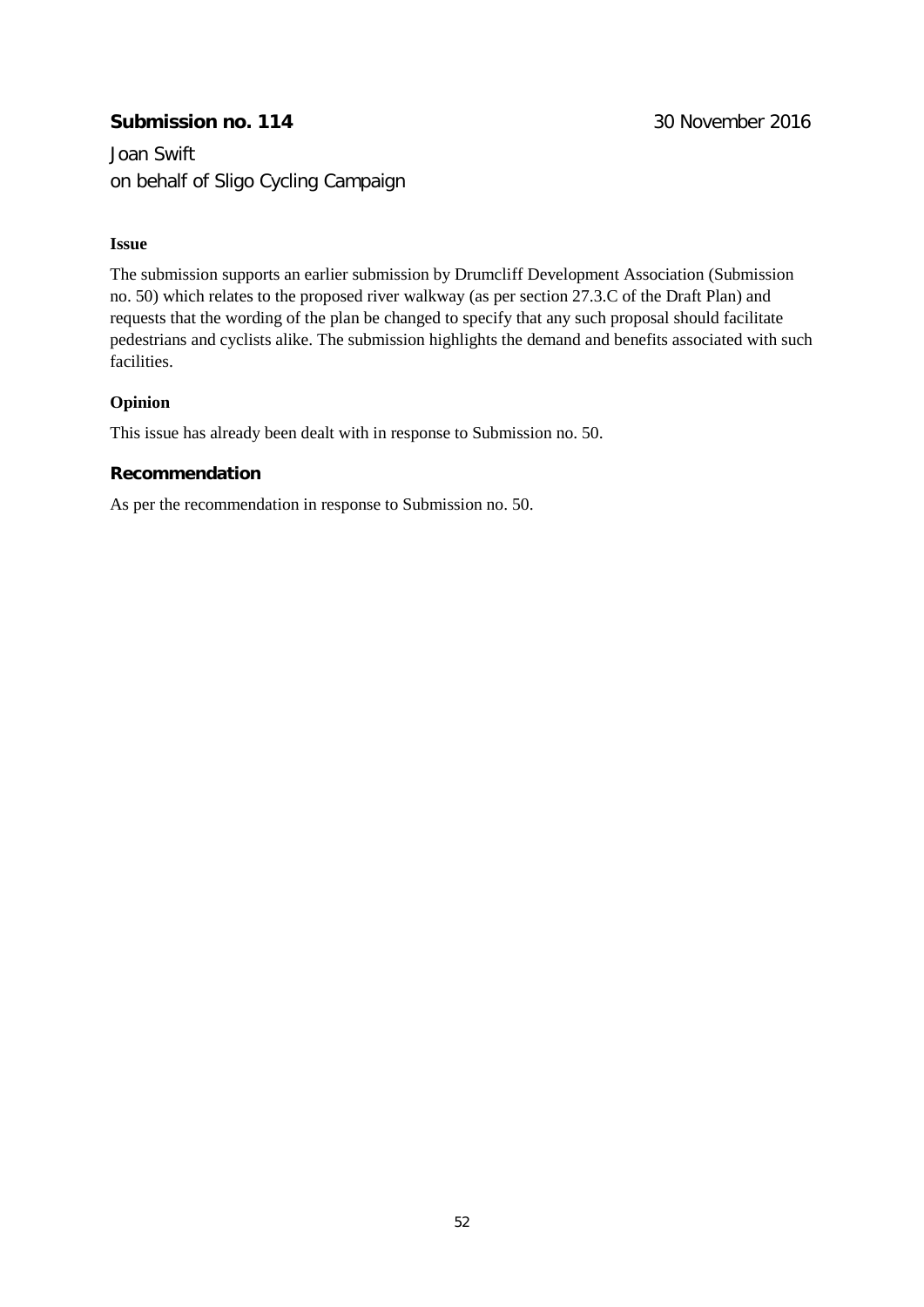# **Grange Mini-Plan**

## **Summary**

A significant feature of the submissions received is the extent of land for which a residential zoning (or mixed use to include residential) is requested. There are serious concerns in relation to the zoning of additional land for residential development having regard to the issues outlined below.

## **Recent population trends**

The main focus of the Draft CDP's Core Strategy is the development of Sligo Gateway as envisaged by the National Spatial Strategy, i.e. a nationally significant urban centre, with the critical mass necessary to sustain economic growth and prosperity in the North-West.

However, there is a serious imbalance in population growth in and around the urban area of Sligo. The population of the former Sligo Borough area has been stagnant for decades, while the population of nearby electoral divisions has been rising significantly, particularly in satellite villages such as Ballysadare.

The total population of the Sligo and Environs area (as defined by Census boundaries) increased by only 52 people between 2006 and 2011, after decreasing by 333 from 2002 to 2006.

The Borough lost 324 (1.8%) of its residents between 2006 and 2011, after having lost 581 persons (3.15%) between 2002 and 2006.

The Borough population was 17,568 in 2011, lower even than in 1996 (by 200 persons).

Conversely there has been a substantial population increase in the area outside the Borough and within 10 miles of Sligo City, which has increased by 34% between 1991 and 2011. During the decade 2002 to 2011, the increase was 23%. Grange would account for a significant proportion of this growth, as the village's population grew from 225 persons in 2002 to 578 persons in 2011 (an increase of 156%).

This imbalance in population growth has seriously undermined the potential of Sligo City to achieve the critical mass necessary to sustain strong levels of economic growth and prosperity.

Significant additional residential development in villages such as Grange would be would be contrary to the Core Strategy's aim of growing and strengthening the Sligo City Gateway.

## **Existing residential capacity**

The Draft Plan estimates the current population of Grange at 578 persons and includes a total of 8.3 hectares of greenfield land zoned for residential/mixed uses. At a density of 12 units per hectare and an average household size of 2.5 persons, the 8.3 hectares can accommodate an additional 248 persons during the Plan period. When vacant housing units are considered, the existing residential capacity rises to **276 persons,** which would be a 47% increase on the current population.

It is evident that the residential zoning provisions of the Grange Mini-Plan, together with the vacant and unfinished housing stock, can accommodate a sustainable population growth rate over the life of the CDP and beyond.

Furthermore it is considered that growth focus should be on the completion and refurbishment of the existing housing stock rather than on the zoning of further greenfield sites for unnecessary residential development.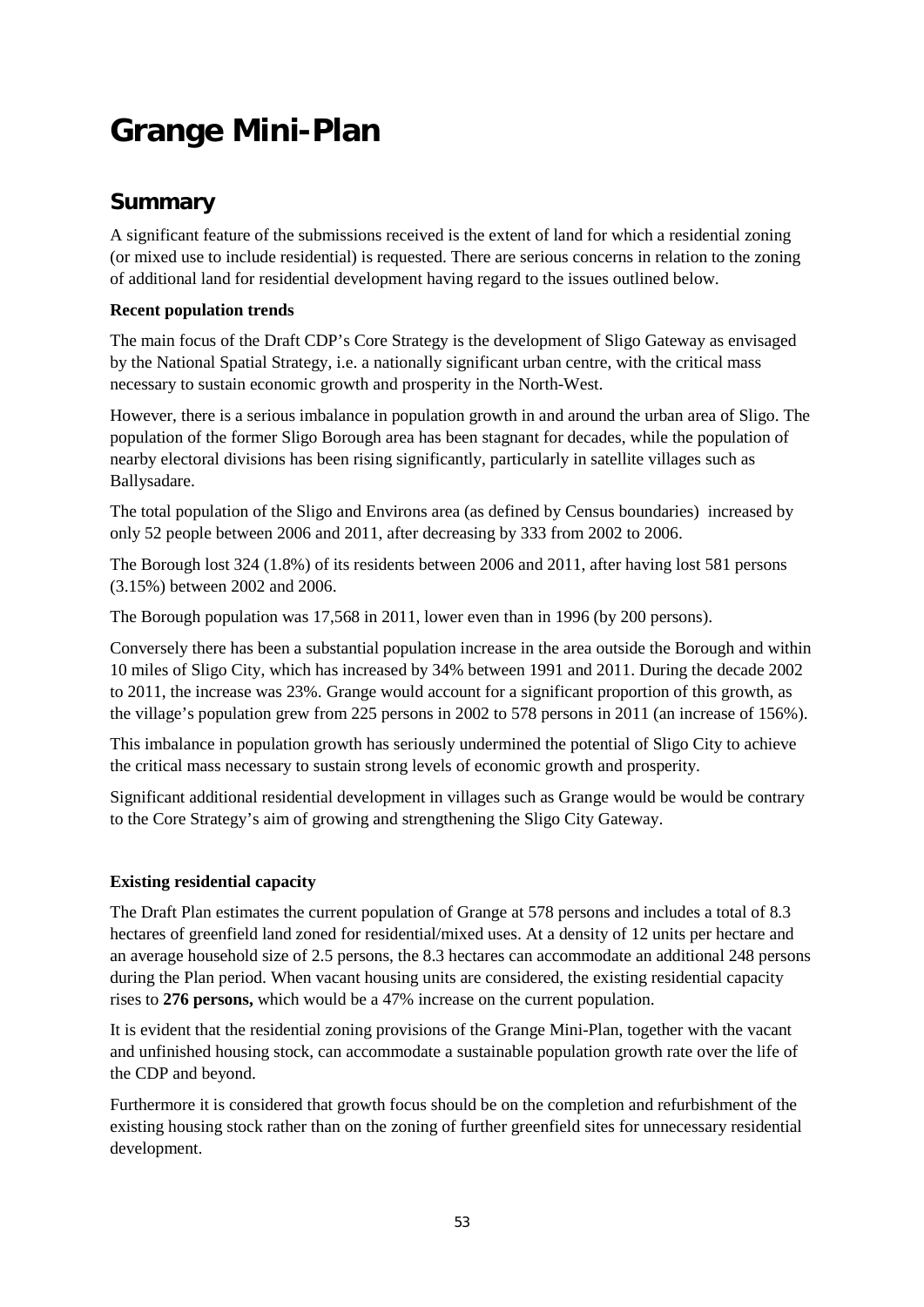#### **Infrastructure**

The existing wastewater treatment plant has a design capacity of 280 PE. In 2016 it was estimated to be incurring a load of approximately 733 PE, far beyond its capacity.

The need for an upgrade to address capacity, public health, environmental and ecological concerns has been long acknowledged. A planned upgrade of the plant to 900 PE has been included on the Irish Water Capital Investment Programme 2014-2016 and it is expected that works will commence in 2017.

However, when the potential additional residential loading (i.e. approximately 276 persons) is added to the current loading (estimated at 733 PE in 2016), the treatment capacity will be again exceeded, despite the proposed upgrade. There may also be additional loading from future community facilities and commercial developments.

Having regard to the existing and proposed wastewater treatment capacity, there are serious concerns regarding the zoning of additional lands for residential development. These concerns are particularly relevant given the ecologically sensitive location of the plant (the outfall leads to a Special Area of Conservation), potential negative impact on the environment and the consequent implications for the Strategic Environmental Assessment and Appropriate Assessment of the CDP.

## **Conclusion**

Cumulatively, the submissions received request that a total of approximately 5.5 hectares of additional land be zoned for residential uses. At a density of 12 units per hectare, this would result in the potential for the provision of least a further 66 houses, resulting in an additional population of 165 persons (at an average of 2.5 persons per household).

The Draft Mini-Plan zoning provisions and the existing housing stock already accommodate a potential population of 276 persons (an increase of 47%). When the additional requests are added, there would be a **total potential population increase of 441 persons (a rate of 76%).** 

Such population growth rates in Grange are not realistic and not sustainable.

**On the basis of the reasons set out above, it is considered that there is no justification to zone additional land for residential development in Grange.**

## **Submission no. 22** 24 November 2016

Patrick Gilmartin

#### **Issue no. 1**

The submission refers to a site located to the north of the primary school in Grange, zoned as 'community facilities' in the Draft Mini-Plan. It is requested that the zoning be changed to either 'mixed uses' or 'residential'. P. Gilmartin contends that a previously planned community facility is not now proceeding on these lands, that there is adequate land zoned for community facilities elsewhere in the village, and that the proposed zoning will help to 'bring some life to this core area of the village'.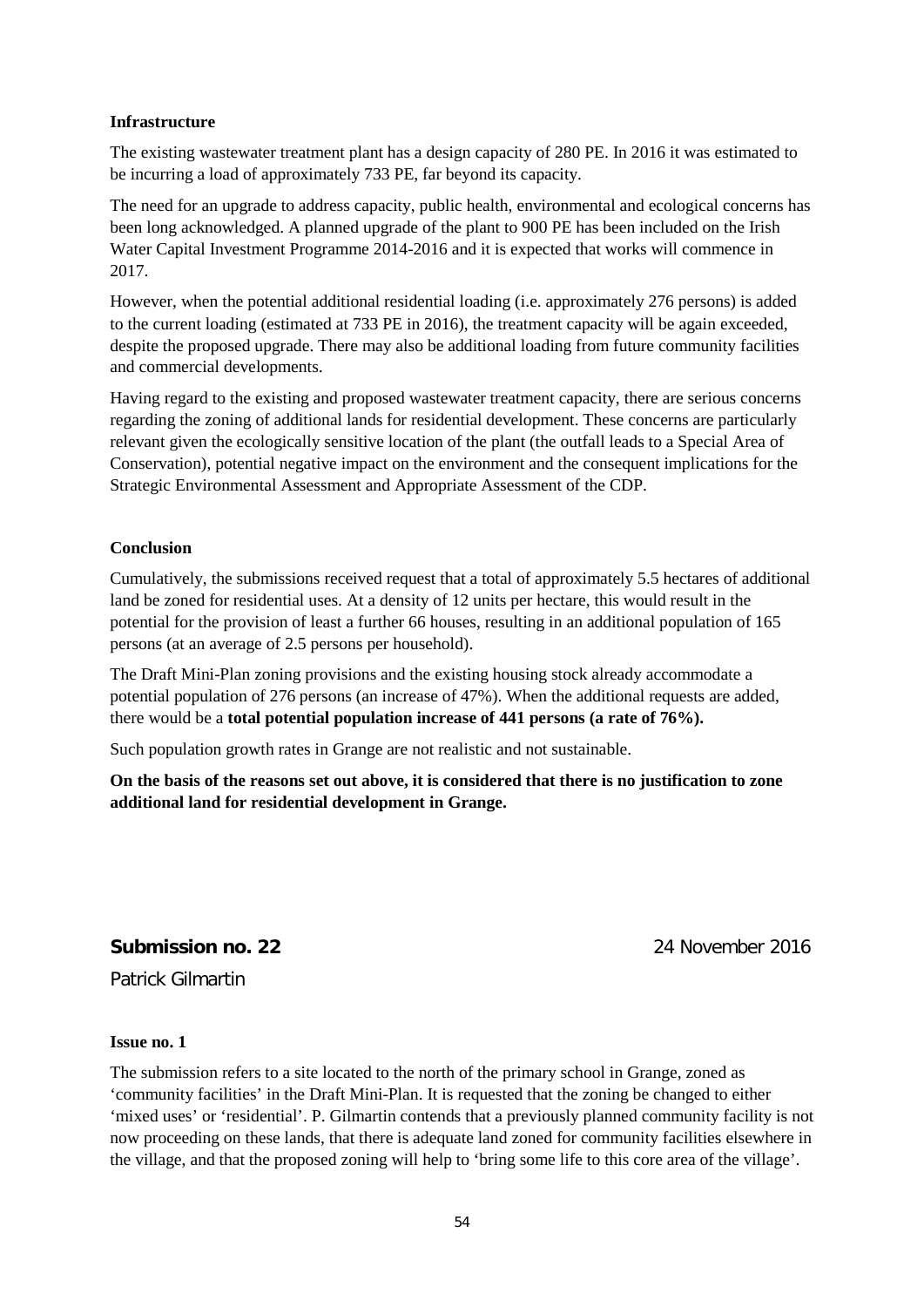## **Opinion**

As clearly explained in the **Summary** at the top of this section, there are serious concerns in relation to proposals to zone additional land for residential development in Grange.

## **There is no justification to zone additional land for housing, as long as there is residential capacity to accommodate over 270 new residents in Grange.**

The subject lands adjoin other existing and proposed community facilities and accordingly would be considered appropriate to accommodate the extension of existing facilities or the sharing of resources/services between various community interests at this location.

A large proportion of the lands reserved for 'community facilities' is already taken up by existing/planned facilities and there are challenges in accessing and developing some of the other greenfield lands zoned for community facilities. It is therefore important to retain options for lands for the development of community facilities.

The school has been under significant capacity pressure and has been the subject of a number of extensions in recent years. Apart from the subject lands, there is limited scope for further expansion of the school and its associated play areas, parking and circulation.

It is also considered that the zoning of the lands for 'mixed uses' would further divert commercial development away from the traditional village core and further undermine the potential to regenerate this important area.

It is considered that the 'community facilities' zoning should be retained in order to accommodate the potential expansion of the school and the provision of other community facilities.

## **Recommendation**

No change to the Draft Grange Mini-Plan.

## **Submission no. 53** 29 November 2016

Martin Gilroy

## **Issue no. 1**

The submission relates to lands located to the west of Grange village, off the Streedagh Road, and disagrees with a perceived change of zoning 'from housing to farming'. The submission requests that this zoning be reconsidered and in support of this request contends that:

- An increase in quality housing supply will aid economic development and particularly local businesses.
- The Draft Plan underestimates the need for additional housing.

## **Opinion**

As clearly explained in the **Summary** at the top of this section, there are serious concerns in relation to proposals to zone additional land for residential development in Grange.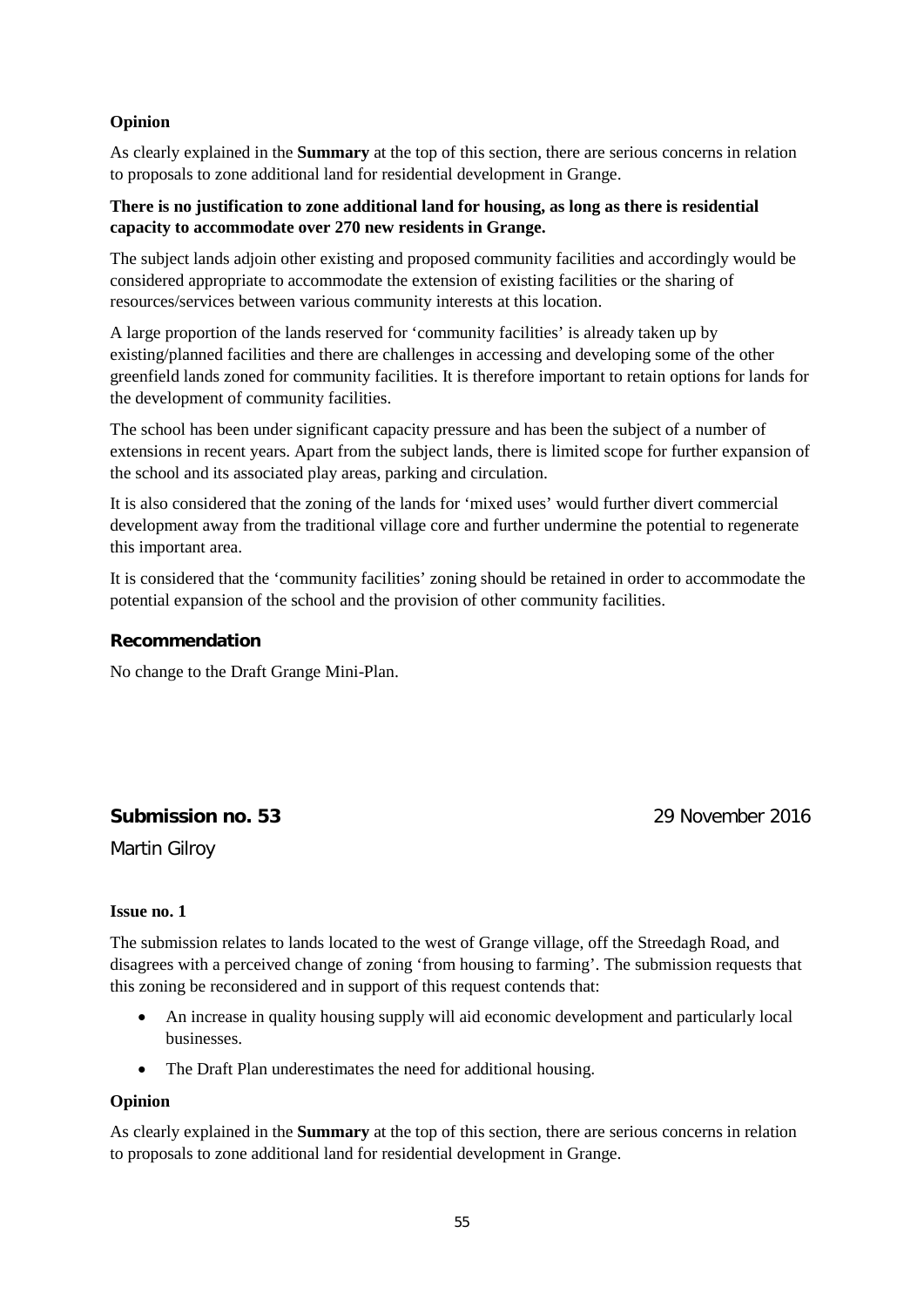## **There is no justification to zone additional land for housing, as long as there is residential capacity to accommodate over 270 new residents in Grange.**

The subject lands are zoned as 'green belt' in the Draft Mini-Plan. Contrary to what is indicated in the submission, the lands are not zoned 'housing' in the current CDP and therefore there is no change of zoning. The purposes of the green belt are, *inter alia,* to consolidate settlements, to reserve land for future expansion and to protect surrounding sensitive areas in terms of visual impacts, natural resources and heritage implications. It is considered that the requested residential zoning would conflict with this policy and would set an undesirable precedent for further encroachment into the green belt.

Having regard to the concerns outlined above, it is considered that the subject lands should not be zoned for residential uses.

## **Recommendation**

No change to the Draft Grange Mini-Plan.

## **Submission no. 54** 29 November 2016

Ronan Gilroy

## **Issue**

The submission relates to a proposed tourist/community facility on a site located within the village centre. The proposed facility would be a purpose-built 'Spanish Armada appreciation centre' and would also facilitate its potential use for community groups and others. In support of the proposal the submission contends that:

- The proposal would provide a strong attraction point to 'draw and bridge' tourism business from the Sligo, Donegal and Leitrim areas.
- The proposal would bring life to the village core.
- Other community facilities and sectors could be accommodated in the proposal.
- Existing and proposed parking and traffic conditions are suitable for the proposal.
- The proposal could be an example of best practice for community projects with a sustainable and future-proofed design.

## **Opinion**

The site indicated in the submission is zoned as 'mixed uses' in the Draft Mini-Plan for Grange. This 'mixed use' zoning, together with various other provisions of the Draft Plan, can accommodate a mixed-use tourism/community facility on the subject, without the need for a specific objective in the Mini-Plan. The feasibility of the project and its detailed design and servicing are matters to be considered and assessed at a later stage as part of the design and planning process.

## **Recommendation**

No change to the Draft Grange Mini-Plan.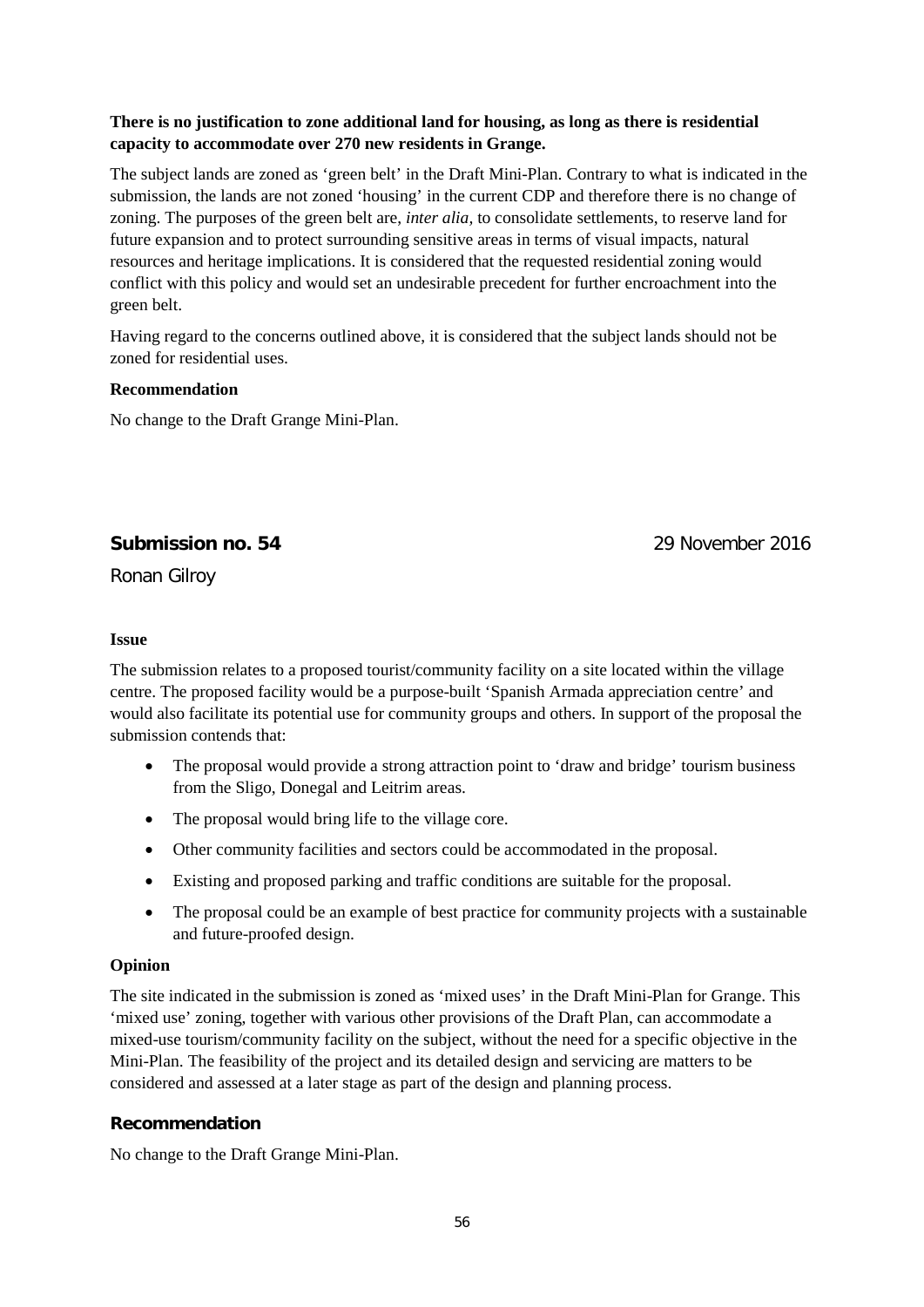## **Submission no. 71 30 November 2016**

## Michael Connolly

## **Issue no. 1**

The submission relates to a portion of lands to the west of Grange village located off the Streedagh road. Most of the land is also the subject of Submission no. 53. It is requested that the zoning of the lands be changed from 'green belt' to 'mixed use' in order to accommodate a proposed 'accommodation /leisure/activity, surf centre' facility. In support of this request, the submission contends that:

- There is a lack of such facilities in Grange and this would generate jobs in a tourism growth area.
- The proposal would fill a need for a landmark tourism project on the Wild Atlantic Way.
- The proposal would augment and support existing local enterprises.
- Failte Ireland/Leader would support such a proposal.

## **Opinion**

The subject lands are zoned as 'green belt' in the Draft Mini-Plan, the purposes of the which are, *inter alia,* to consolidate settlements, to reserve land for future expansion and to protect surrounding sensitive areas in terms of visual impacts, natural resources and heritage implications. It is considered that the requested mixed use zoning would conflict with this policy and would set an undesirable precedent for further such encroachment in the 'green belt'.

The Draft Mini-Plan highlights that Grange has two separate commercial areas, the traditional village core and the more recently developed nucleus to the south of the village. There are concerns that the new commercial core (to the south of the village) has detracted from the vitality and viability of the traditional village centre. In order to address this concern, objective 28.4.E is included as follows:

*Aim to achieve an appropriate balance of development between the old village core and the new mixed-use nucleus to the south of the village. In order to redress recent trends of development migrating towards the southern nucleus to the detriment of the old village core, new villagecentre type development should be directed to locate on available lands in the old village core, while additional development in the southern nucleus will be restricted until the planning authority is satisfied that development in Grange is progressing with an appropriate balance. Exceptions may be considered where it can be demonstrated to the satisfaction of the planning authority that the proposed development would not adversely impact upon the vitality and viability of the old village core. This policy will continue to be monitored as development progresses.* 

On this basis, there are serious concerns regarding the request to zone additional lands outside of the old village core for 'mixed uses', thereby further detracting from the potential to regenerate the traditional village.

Having regard to the concerns outlined above, it is considered that the subject lands should not be zoned for mixed uses.

## **Recommendation**

No change to the Draft Grange Mini-Plan.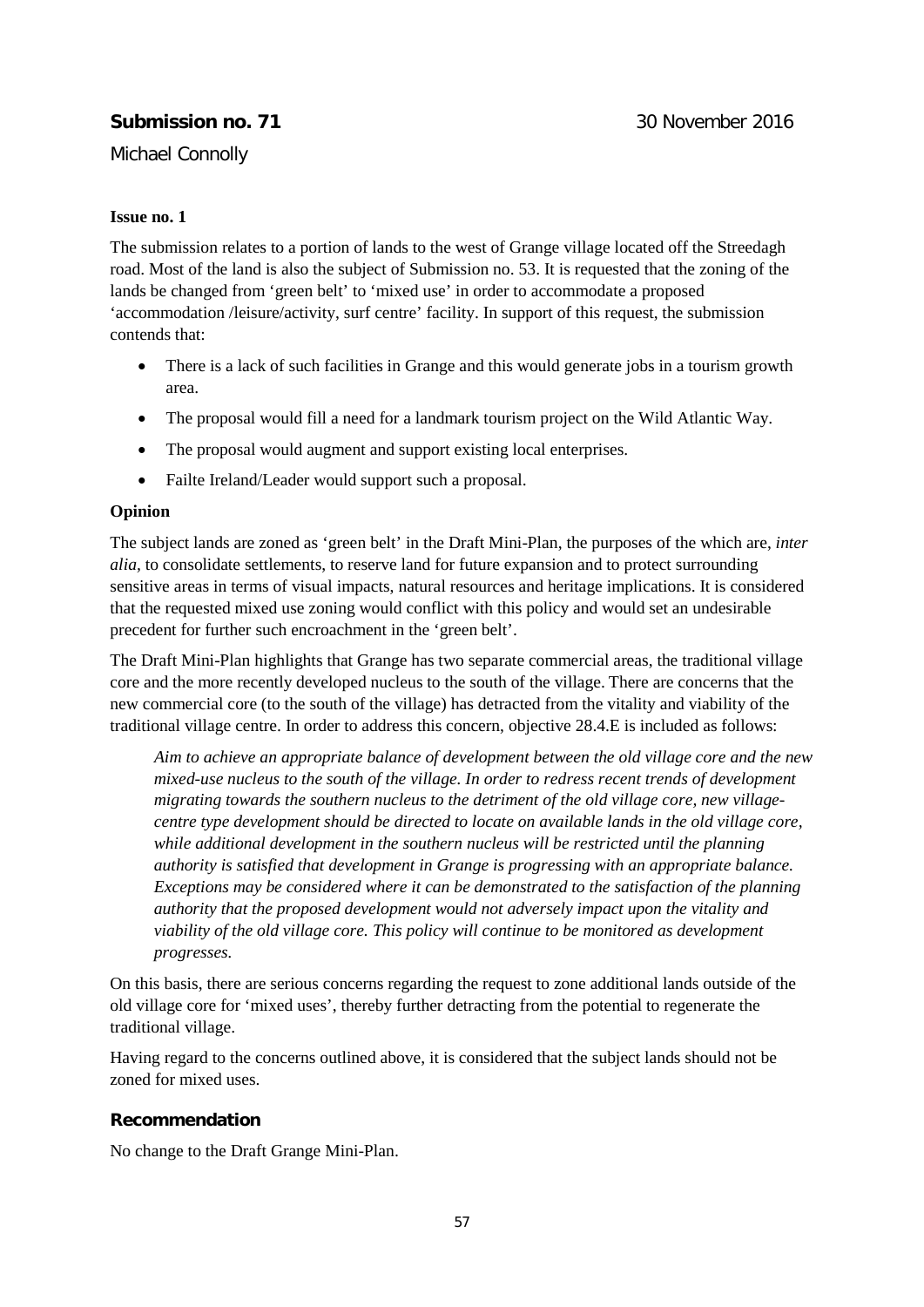## **Submission no. 76** 30 November 2016

Haran & Associates on behalf of John Joe Donlon

## **Issue no. 1**

The submission refers to a portion of lands to the south of Grange village. The larger, southern portion of the lands (outlined as plot **76a** on the Submissions Map) is zoned as 'open space' in the Draft Mini-Plan, while a smaller northern portion (outlined as plot **76b**) is zoned as 'community facilities' (the submission incorrectly states that this northern portion is zoned as a 'public utility'). The submission requests that both plots be zoned as 'mixed use'. In support of this request, it is stated that the proposal would be a continuation of the existing street frontage and would not exceed the area already developed for business and enterprise.

## **Opinion**

As clearly explained in the **Summary** at the top of this section, there are serious concerns in relation to proposals to zone additional land for residential or mixed-use development in Grange.

## **There is no justification to zone additional land for housing, as long as there is residential capacity to accommodate over 270 new residents in Grange.**

Furthermore, for reasons indicated in response to Submission no. 71 above, there are serious concerns regarding the request to zone additional lands for mixed uses at the southern extremity of the village, thereby further detracting from the potential to regenerate the traditional village core.

There would also be concerns regarding the proposed omission of an open space zoning at the southern entrance to the village. Such spaces are needed in order to cater for the needs of the local residents as the village expands. Given that the subject lands have a high visibility at the southern entrance to Grange, an appropriately designed and landscaped open space here would provide an attractive 'sense of arrival' into the village.

## **Recommendation**

No change to the Draft Grange Mini-Plan.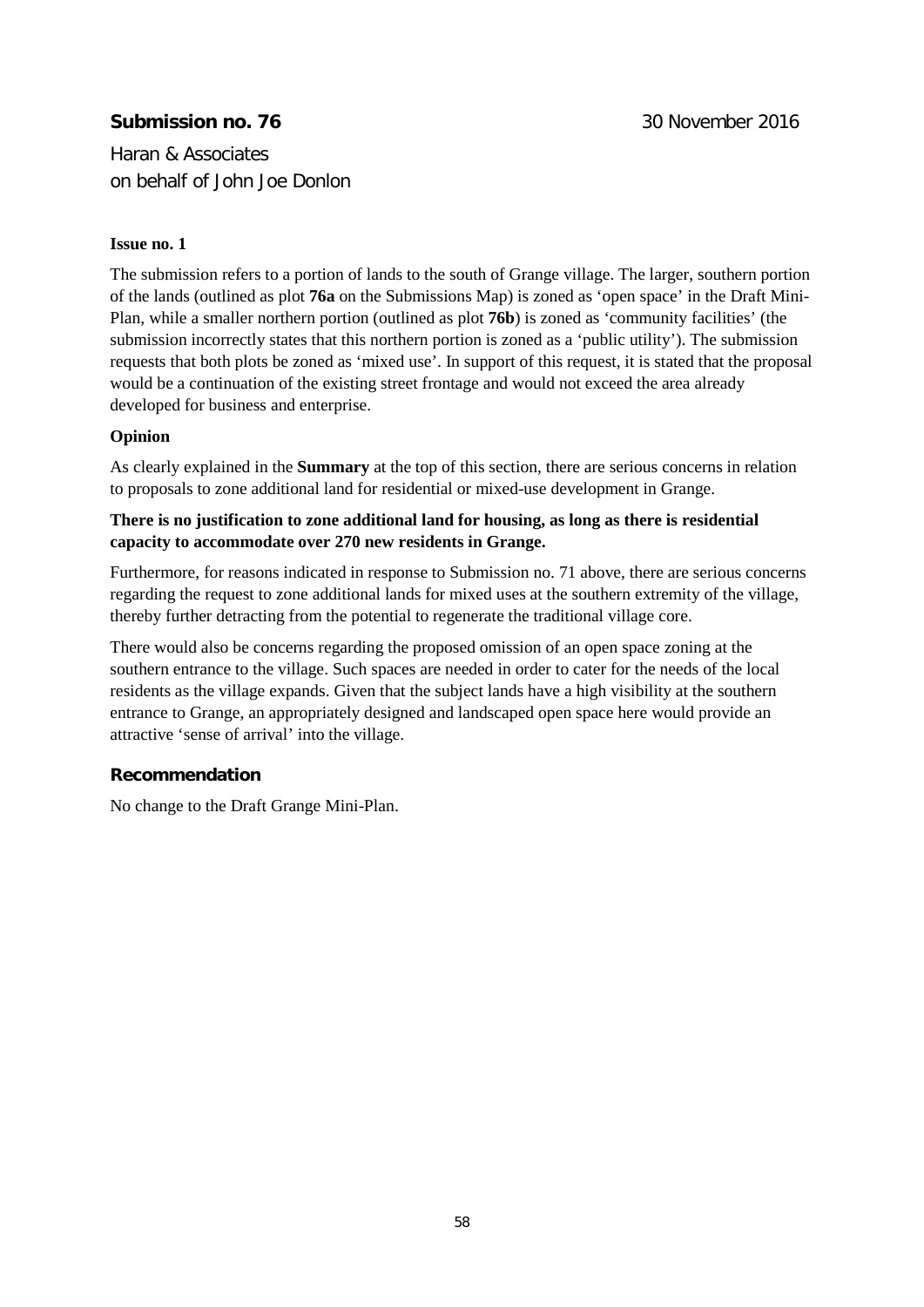## **Mullaghmore Mini-Plan**

## **Submission no. 21** 24 November 2016

Liam McHugh

## **Issue no. 1**

The submission relates to two portions of land on the northern side of Mullaghmore village (outlined as plots **21a** and **21b** on the Submissions Map). L. McHugh suggests that both sites should be zoned 'residential' for the following reasons:

- A lot of zoned lands may not become available for development due to ownership, access, topography and servicing issues.
- The subject sites do not involve the same access, servicing and topographical constraints.
- The sites would provide a more natural development limit.
- The sites would provide an improved choice of house type, particularly for local people.

## **Opinion**

The Draft Mini-Plan already includes a total of 11.55 hectares of land zoned for residential/mixed uses. At a density of 12 units per hectare and an average household size of 2.5 persons, the 11.55 ha can accommodate an additional 138 houses or 346 persons during the Plan period. This is considered more than adequate to accommodate the growth needs of the village and accordingly there is no need to zone additional lands for residential development.

Whilst it is acknowledged that a lot of the lands zoned for residential development may be in separate ownerships, this issue can be satisfactorily addressed through co-ordinated land assembly as outlined in section 29.6.D of the Mullaghmore Mini-Plan. Even if some of the zoned lands will not come forward for development in the near future, there is ample opportunity given that the residential zoning amounts to 11.55 ha.

The subject sites are included in the green belt of the Mullaghmore Mini-Plan. The purpose of a green belt is to consolidate a settlement within its development limit, to safeguard land for future expansion and to protect the natural amenity and conservation value of the surrounding area. The zoning of these lands for development would therefore conflict with such aims and would encourage further sporadic development at this location.

The lands are located on the periphery of the existing built-up area. In accordance with the principle of sequential development (as set out in section 12.3.3 of Volume 1 of the Draft CDP), centrally-located infill lands should be prioritised for development.

It is considered that the subject lands may offer potential to 'round-off' development at the northern end of the village at some stage in the future. However, at this point in time the zoning of the lands is considered premature, having regard to the outlined residential development requirements and the principle of sequential development.

It should be noted that a previous planning application (PL 07/601) on plot **21a** was refused on grounds that included adverse impact on visual amenities and traffic hazard. It should also be noted that there were a number of third-party objections to the proposed development.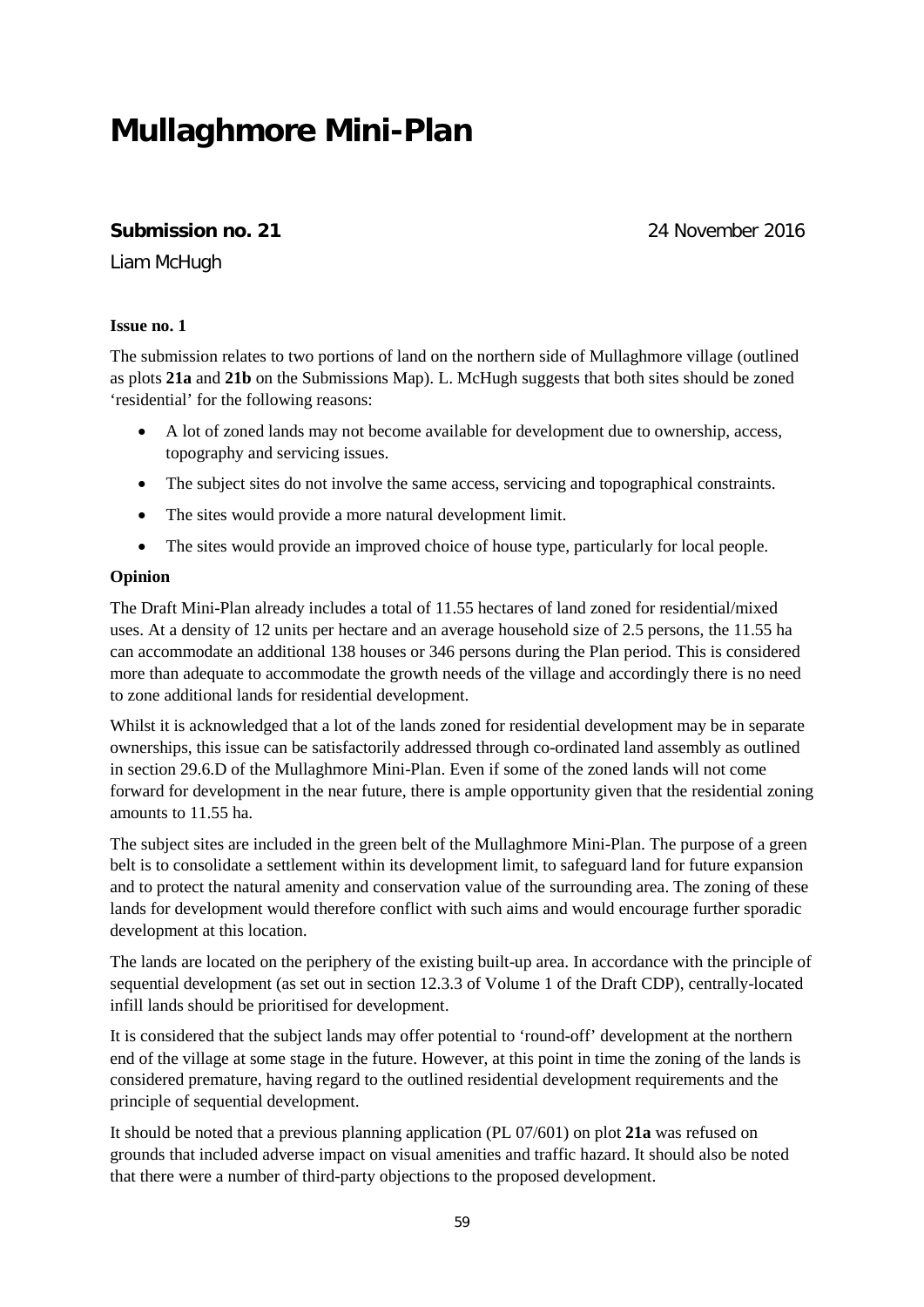For the reasons outlined above, it is considered that the subject sites should not be zoned for residential uses.

## **Recommendation**

No change to the Draft Mullaghmore Mini-Plan.

## **Submission no. 23** 24 November 2016

Ross Gallagher and Niamh McHugh

## **Issue no. 1**

The submission relates to a site to the south of Mullaghmore village, stating the intention to construct a family home. It is requested that the lands be rezoned from 'green belt' as per the Draft Plan to allow the construction of the proposed family home. The submission highlights their housing needs, connections to the area, and the absence of alternative options in the Mullaghmore/Cliffony area.

## **Opinion**

The site, located in the green belt, is significantly detached from the development limit of the Mullaghmore Mini-Plan. The purposes of the green belt are to consolidate settlements within the development limit, to safeguard land for future expansion and to protect the natural amenity and conservation value of the surrounding area. The zoning of individual sites for residential development, as is suggested, would conflict with these aims and would encourage further sporadic development. This is of particular concern, given the extremely sensitive visual and ecological environment surrounding Mullaghmore.

It should be noted that the green belt zoning of the site does not preclude the provision of a dwelling. Any such application could be accommodated in principle, subject to compliance with the rural housing policy as set out in section 5.3.1 of the CDP.

## **Recommendation**

No change to the Draft Mullaghmore Mini-Plan.

**Submission no. 39** 28 November 2016

Martin Timoney

## **Issue**

The submission relates to a site 'at the top of the hill' in Mullaghmore. It is stated that M. Timoney (a research archaeologist) test-excavated the site some years ago in connection with planning application PL 07/604. M. Timoney contends that "there is no archaeological need for restricting development of the land for housing within the Register of Monuments and Places circle and that the testing did not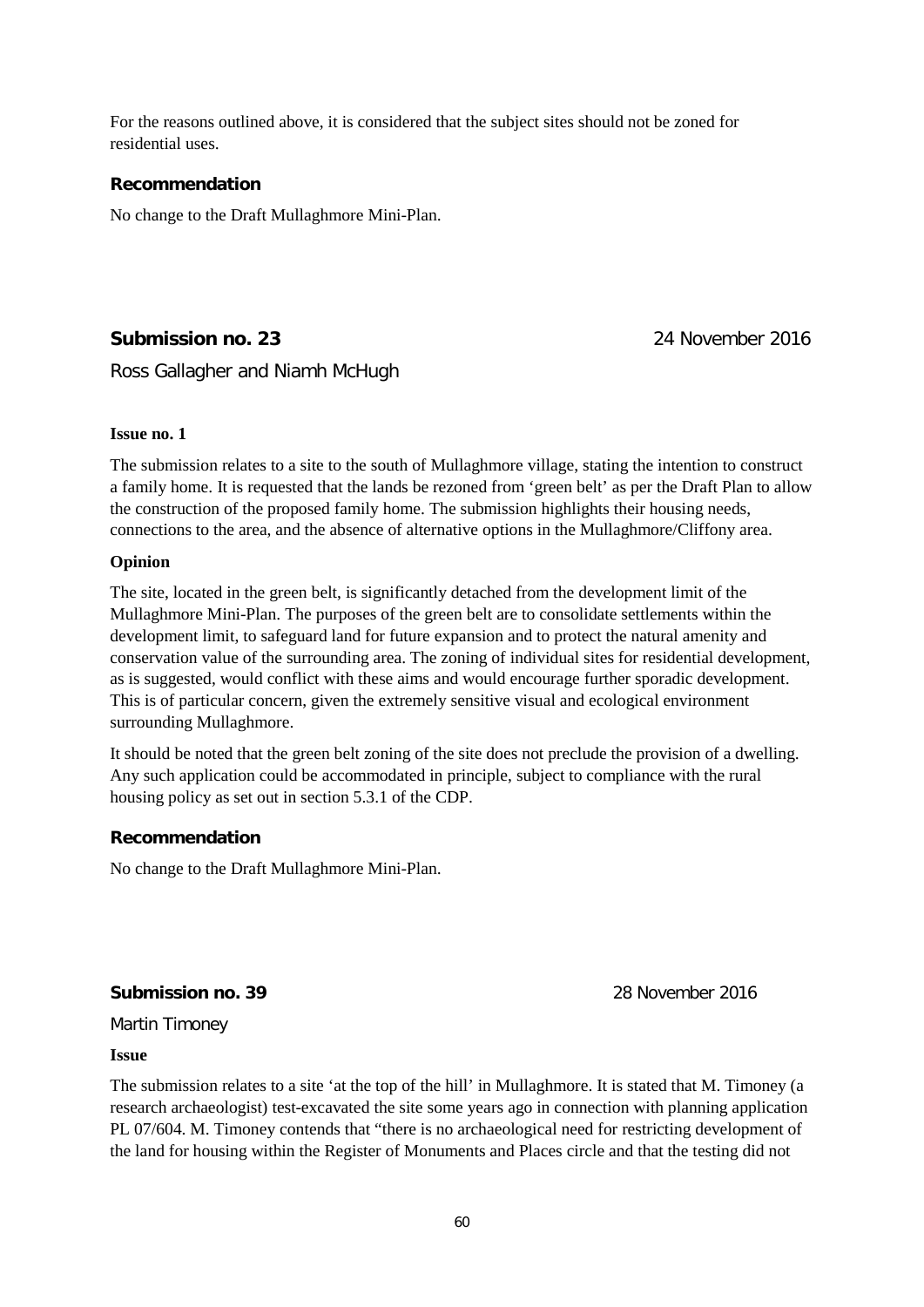reveal any archaeology within the site". The submission considers it appropriate that this land be included as zoned for 'residential uses'.

## **Opinion**

The site subject of this submission is zoned for residential uses. The endorsement of the zoning is noted.

The planning application made on the site (PL 07/604) was refused by An Bord Pleanala, for reasons that did not relate to archaeology.

## **Recommendation**

No change to the Draft Mullaghmore Mini-Plan.

## **Rathcormac Mini-Plan**

## **Submission no. 100** 30 November 2016

Jimmy Collins and Jimmy Mulvey on behalf of Rathcormac Sewerage Scheme Committee

## **Issue no. 1**

The submission requests that the Plan include a commitment from the Council (as was included in the CDP 2011-2017) to seek funding to assess the feasibility of providing a wastewater treatment facility for the village.

## **Opinion**

Irish Water is now responsible for the provision of infrastructure for the treatment and disposal of public wastewater in towns and villages. It would not be appropriate for Sligo County Council to include a commitment in the CDP to seek funding to assess the feasibility of providing a wastewater treatment facility for the village. Any such request should be addressed to Irish Water.

However, if deemed feasible, there is objection to facilitating any such proposal subject to detailed assessment.

## **Recommendation**

The following text (in blue) should be added to the **Infrastructure** section of Rathcormac Mini-Plan

Rathcormac is well served by the N-15 Sligo-Donegal road. It is proposed to bypass the village with the provision of a realigned N-15 to the west.

Water supply is provided through the Drum East Group Water Scheme. There is no public wastewater treatment facility in the village at present. However, if the provision of a wastewater treatment facility is deemed feasible by Irish Water, the Planning Authority will endeavour to accommodate such a facility subject to detailed assessment.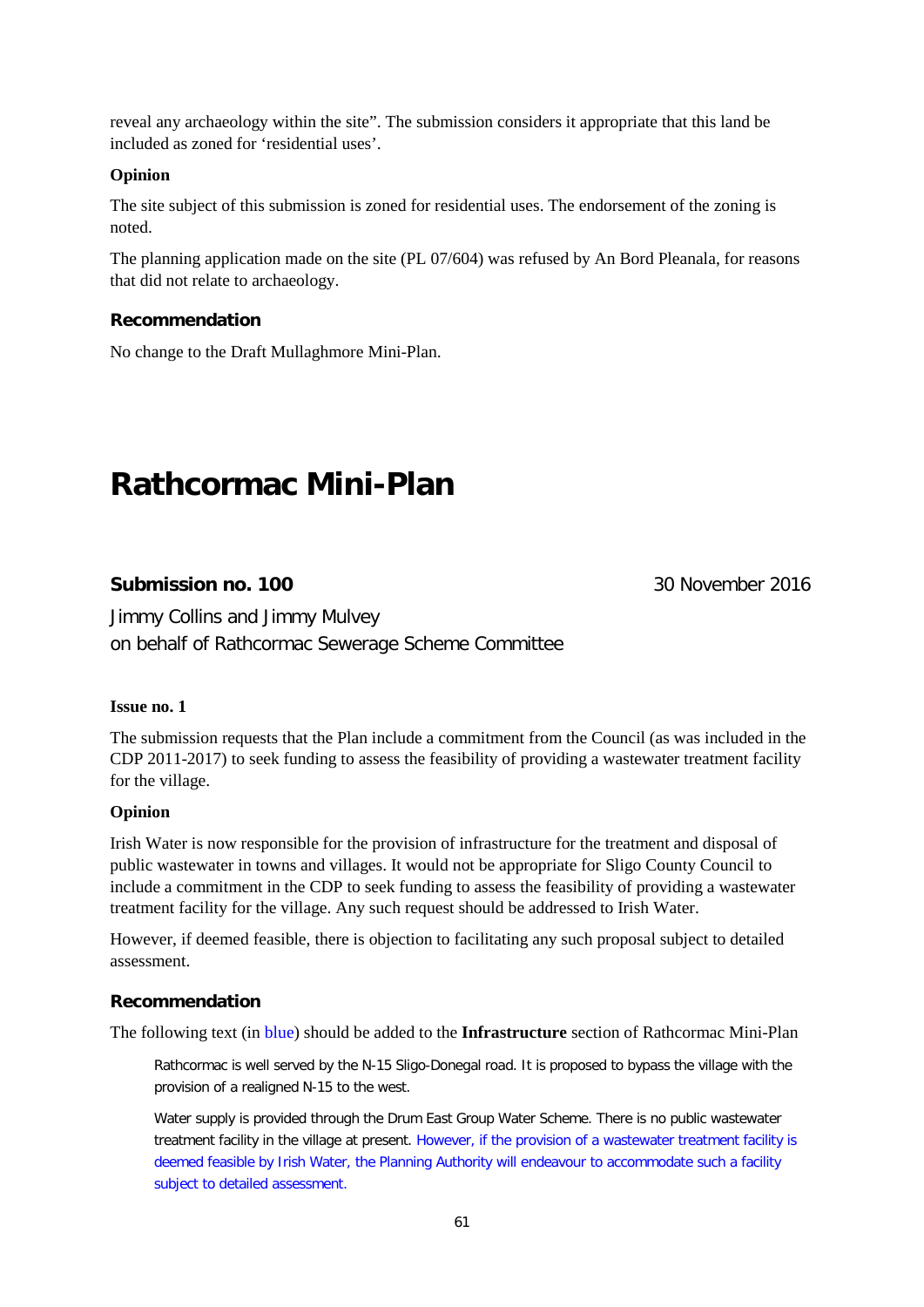## **Rosses Point Mini-Plan**

## **Submission no. 12 8 November 2016**

John Robinson

## **Issue**

The submission agrees with the provisions of the Plan. However it is pointed out that the proposed extension to the graveyard (marked CF-1 on the objectives map) is referred to as CF-2 in section 32.5. It is agreed that the proposed extension of the existing graveyard is the most suitable solution to provide burial space in Rosses Point.

## **Opinion**

Support for the provisions of the Draft Mini-Plan is noted. The reference to 'CF-2' in objective 32.5.C is a typographical error and should be replaced with 'CF1'.

## **Recommendation**

In **Chapter 32 Rosses Point Mini-Plan, correct Section 32.5.C** by replacing CF-2 with CF-1.

## **Submission no. 58** 29 November 2016

Colm McLoughlin, McCutcheon Halley Planning Consultants on behalf of Eileen Carty

## **Issue no. 1**

The submission relates to a coastal property located close to the south-eastern end of Rosses Point. The lands (measuring approximately 1.14 hectares) include Eileen Carty's home and adjoining gardens. The western portion of the property (i.e. the gardens measuring approximately 0.55 hectares) is zoned as 'open space', while the remainder of the property (including the house) is zoned as 'residential uses'. The submission requests that the entire property (excluding Natura 2000 sites) be zoned 'residential uses' and in support of this request contends that:

- This will more accurately reflect the use of the property and its immediate grounds.
- The 'open space' zoning infers that some public access/enjoyment is available, which is not the case.
- The subject lands do not serve a biodiversity purpose and are not susceptible to flooding.
- The proposal would be consistent with the approach to the remainder of the village.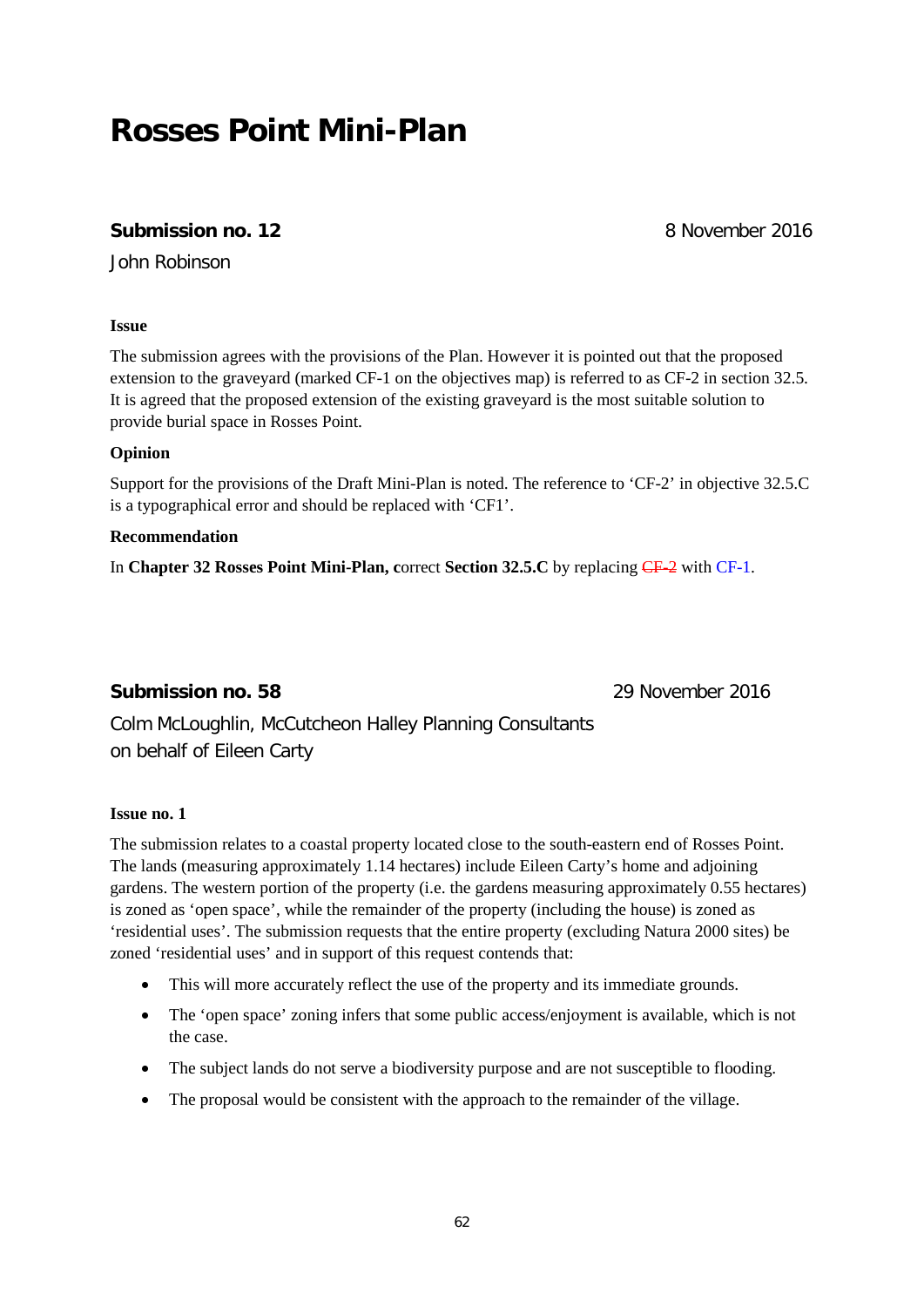## **Opinion**

The purpose of zoning land is not to reflect existing use or to distinguish between public and private land. However, the concern regarding the inference of public access is noted.

The requested 'residential' zoning is not considered necessary to reflect the existing use of the land. In fact, there are concerns that such zoning may permit allow residential development at this visually prominent and sensitive site. Furthermore, there are nature conservation concerns regarding any potential development of land adjoining the designated Natura 2000 sites to the south and west.

The requested residential zoning is not recommended.

However, in order to alleviate any concern regarding inferred public access to these lands, there would be no objection to amending the zoning to 'green belt'. In the interests of consistency, this change in zoning should also be applied to the small portion of remaining lands to the west of the site.

## **Recommendation**

The portion of the site outlined in Submission **no. 58** that is zoned as 'open space', and the entire headland to the west of this site (also zoned as 'open space'), should be designated as 'green belt'. The development limit should be amended to exclude these lands.

## **Submission no. 111** 30 November 2016

John Monahan on behalf of Rosses Point Development Association

## **Issue no. 1**

The 'village profile' section should emphasise the maritime tradition.

## **Opinion**

There is no objection to emphasising the maritime tradition as suggested.

## **Issue no. 2**

There is a lack of housing for young couples and limited school intake means that additional residential land should be zoned to boost the youth in the village.

## **Opinion**

The aging of the village population is acknowledged. This is a County-wide phenomenon, not specific to Rosses Point.

Like in all other settlements in the County, the delivery of housing units in Rosses Point has been curtailed in recent years due to adverse economic conditions. It should be noted that this submission, or indeed any other submission received, has not identified suitable lands for residential uses. In fact, suitable land for expansion is difficult to identify, due to the natural topography and constraints that surround the village.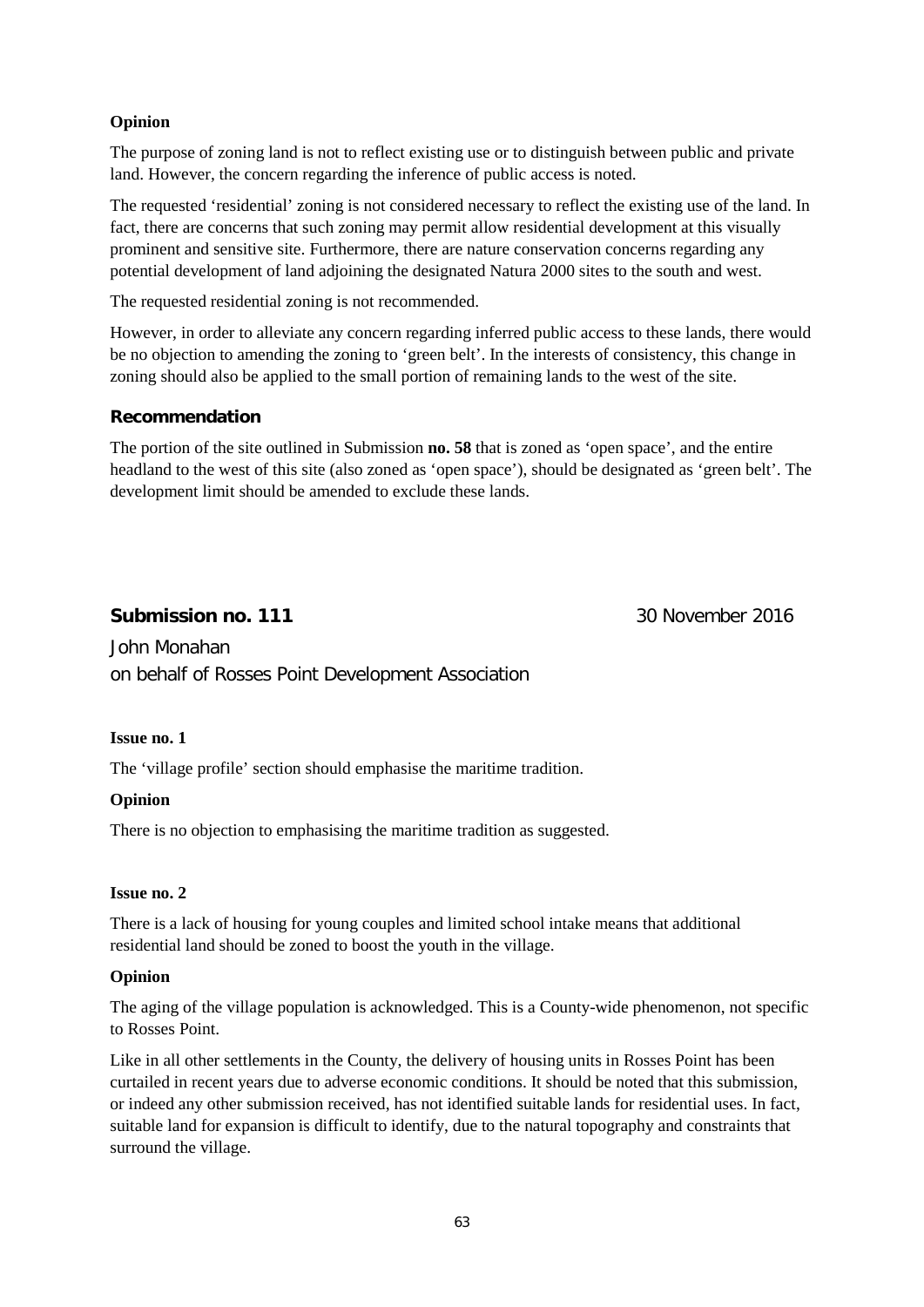The Draft Mini-Plan zones 5.28 hectares of greenfield land for residential uses. At a density of 12 units per hectare, this has the potential to provide an additional 63 houses, which could accommodate a population increase of 159 persons (at an average of 2.5 persons per household). When vacant units (estimated at 36 units) are considered, the total potential additional population is 249 persons, representing a 26% increase on the current population, estimated at 949 persons.

It is considered that the zoning provision and vacant housing stock can accommodate a significant population the growth during the Plan period. Therefore it is not recommended to zone any additional lands.

It must be emphasised that the wastewater treatment facility is operating near capacity. While options for upgrading are being considered by Irish Water, any additional residential effluent loading will increase pressure on the treatment system, thus threatening the ecologically sensitive nearby European sites (SAC and SPA).

## **Issue no. 3**

Lands adjacent to the church offer an excellent location for a community hall and a key community building will also be offered at the beach. Both of these locations should have the allowance for playground facilities.

## **Opinion**

The lands around the church are zoned 'community facilities' and 'residential', while the lands around the beach are zoned 'green belt'. These zoning objectives can accommodate community buildings and playgrounds. There is no need to change the zoning.

## **Issue no. 4**

The Mini-Plan limit should be extended to include the Second Beach and Oyster Island, as they are directly impacted by the Plan, particularly in relation to coastal erosion issues.

## **Opinion**

The omission of these areas from the Mini-Plan limit should not be seen as an indication that the areas are not affected by development within the Mini-Plan area. In assessing development proposals within the mini-plan area, the Planning Authority would consider all likely impacts, including coastal erosion, over an area appropriate to the nature and scale of the proposal.

Section 10.4 of the Draft CDP (Volume 1) contains adequate policies in relation to coastal protection. It is not necessary for the Mini-Plan to address these issues any further.

## **Issue no. 5**

The 'green' along the promenade should be an interactive space with greater priority for walking and cycling rather than being a divisive road.

## **Opinion**

It is agreed that traffic calming should be provided to improve the quality of this area and to provide greater emphasis on pedestrians and cyclists. Section 32.3 of the Mini-Plan already includes an objective to prepare a traffic management plan for the village with particular focus on the old village road. The wording of this objective should be amended to also address the Promenade road.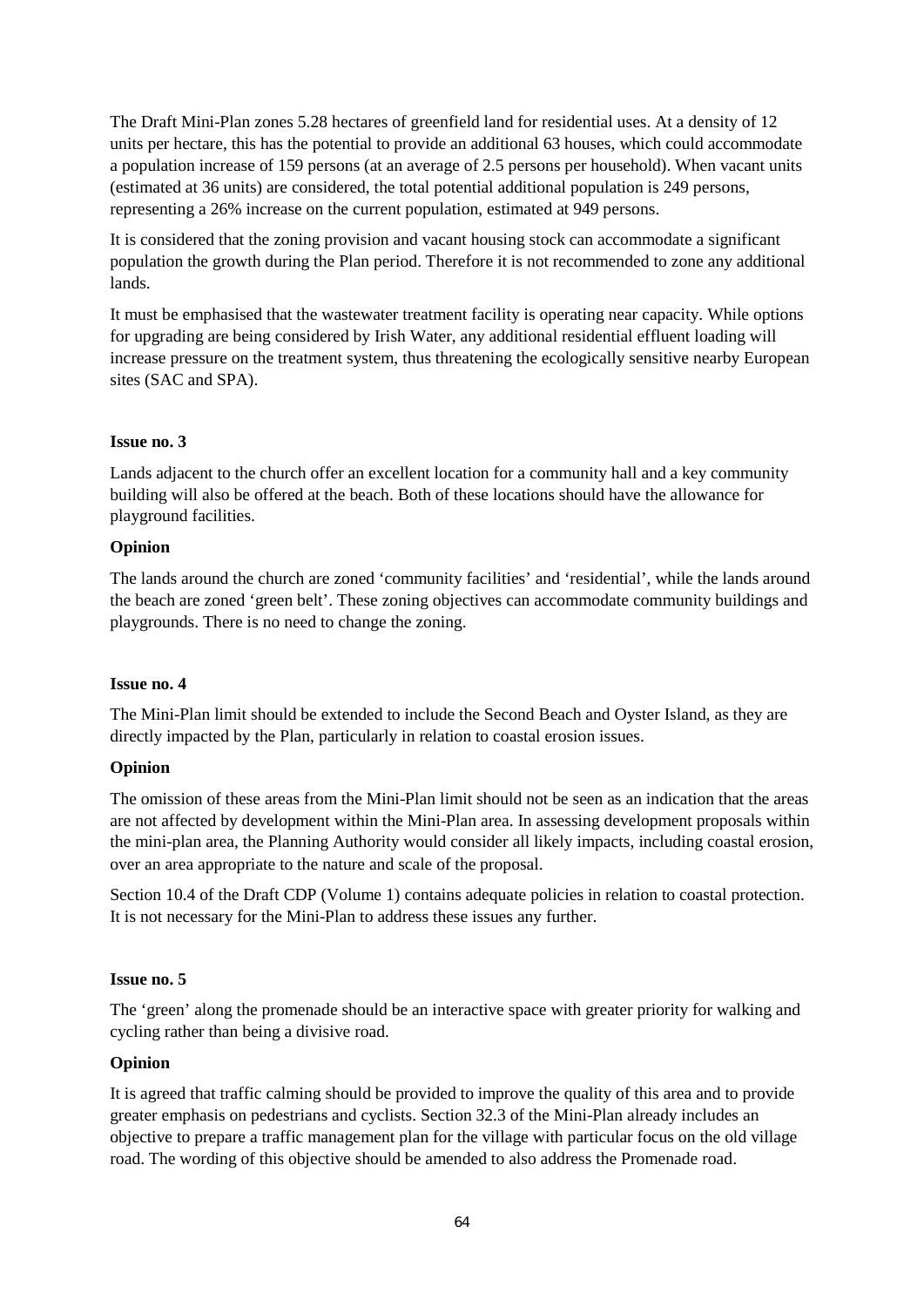## **Issue no. 6**

Elsinore House needs special priority due to its heritage value and tourism importance. A maritime / heritage / cultural centre should be facilitated.

#### **Opinion**

Objective 32.2.B of the Plan reads as follows:

*Facilitate a range of potential uses (particularly tourism related) as a means toward the renovation and redevelopment of Elsinore House (County RPS No. 351).* 

It is considered that this objective is sufficient.

## **Issue no. 7**

Allowance should be made for elderly housing, possibly with a day care centre.

#### **Opinion**

As previously outlined in response to Issue no. 2, sufficient provision has been made for the accommodation of additional housing. In addition to the residential areas, the areas zoned for 'mixed uses' and 'community facilities' could also accommodate housing for the elderly and care facilities.

It is not considered necessary or appropriate to restrict options by identifying a specific location for such development.

#### **Issue no. 8**

The current 'playground zoning' is considered very exposed and unsafe for children. Several other locations should be considered, including the beach carpark, promenade green and land adjacent to the church.

#### **Opinion**

Objective 32.5.A of the Plan reads as follows:

*Support the development of playground facilities at the western end of the development limit, on lands zoned as open space to the south and west of the existing tennis courts / car park.* 

This is just one suggested location for the playground facilities and should not be seen as the only permitted location.

There is no objection in principle to the building of playgrounds at the other suggested locations, but this does not require an amendment to the Mini- Plan.

#### **Issue no. 9**

Additional graveyard space is urgently needed. The area identified in the Draft CDP may not be suitable.

#### **Opinion**

The identified site, adjoining the existing graveyard, is just one suggested location and should not be seen as the only possible location, although it would be preferred if feasible.

A new graveyard could be accommodated elsewhere, including the large surrounding 'green belt'. This does not require an amendment to the Mini- Plan.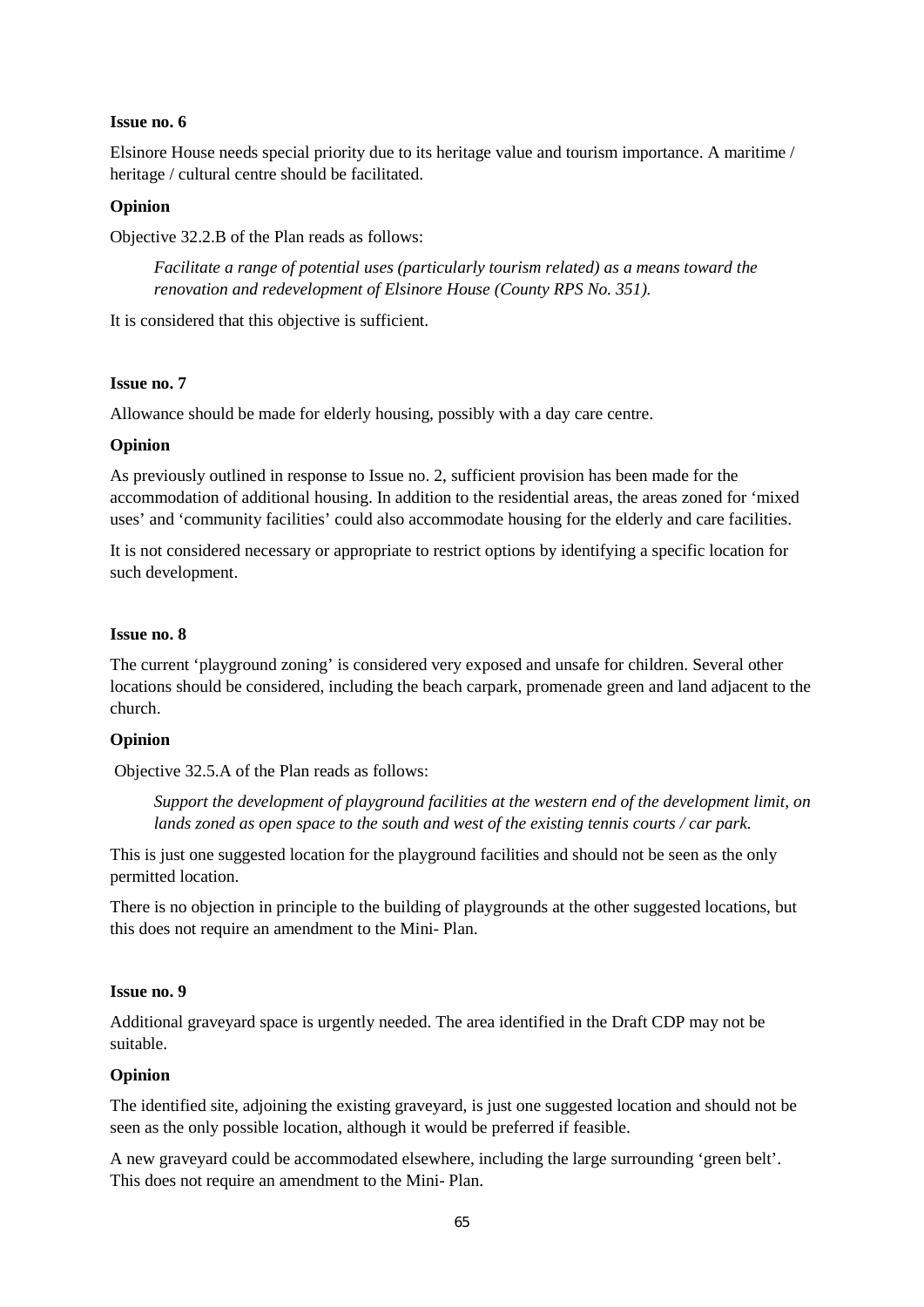### **Issue no. 10**

Provision should be made for affordable tourist accommodation such as hostels.

## **Opinion**

The Plan includes large areas zoned for 'mixed uses' and 'commercial uses', where hostels can be accommodated, subject to normal planning considerations

## **Issue no. 11**

It is suggested that four additional buildings should be included on the Record of Protected Structures.

## **Opinion**

Submissions relating to the Record of Protected Structures are addressed in Volume 3 of this Report (refer to Submission no. 48).

## **Issue no. 12**

The submission includes a number of other suggestions, as follows:

- Discourage the neglect of unoccupied houses, particularly along the main road.
- Allow for the maintenance and preservation of the Old Pilot Watch House, the Middleton Gate Pillars and the pathway through the green beside the hotel.
- Provision should be made for a memorial to those lost at sea in the two world wars.
- Various traffic management and parking suggestions are put forward.
- Overnight camping and inappropriate parking at the beach should be stopped.
- A pedestrian path should be allowed from the National School to the R.C. Church.
- Visitor moorings should be provided between Oyster Island and the Promenade and other water/beach based activities and facilities should be supported and improved.
- The scenic walk should be linked and marked to the beach and into the village to form a looped walkway.
- Allowance should be made for a beach board walk from the slipway to through the dunes.
- Provision should be made for bins and CCTV cameras.

## **Opinion**

These are considered to be operational matters that can be addressed as part of the ongoing development and management of the village. They do not require amendments to the Mini-Plan.

## **Recommendations**

## **A.** The Village profile section of the Mini-Plan should be amended to include the following text in blue:

With its long and rich maritime tradition, Rosses Point is unique in the County of Sligo. Over the years, the village had produced many Master Mariners and its connections with the merchant navy continue today. Through the merchant families of Middleton and the Pollexfen, the Yeats brothers formed strong links with the village and referred to it often in their works. The maritime tradition continues today through the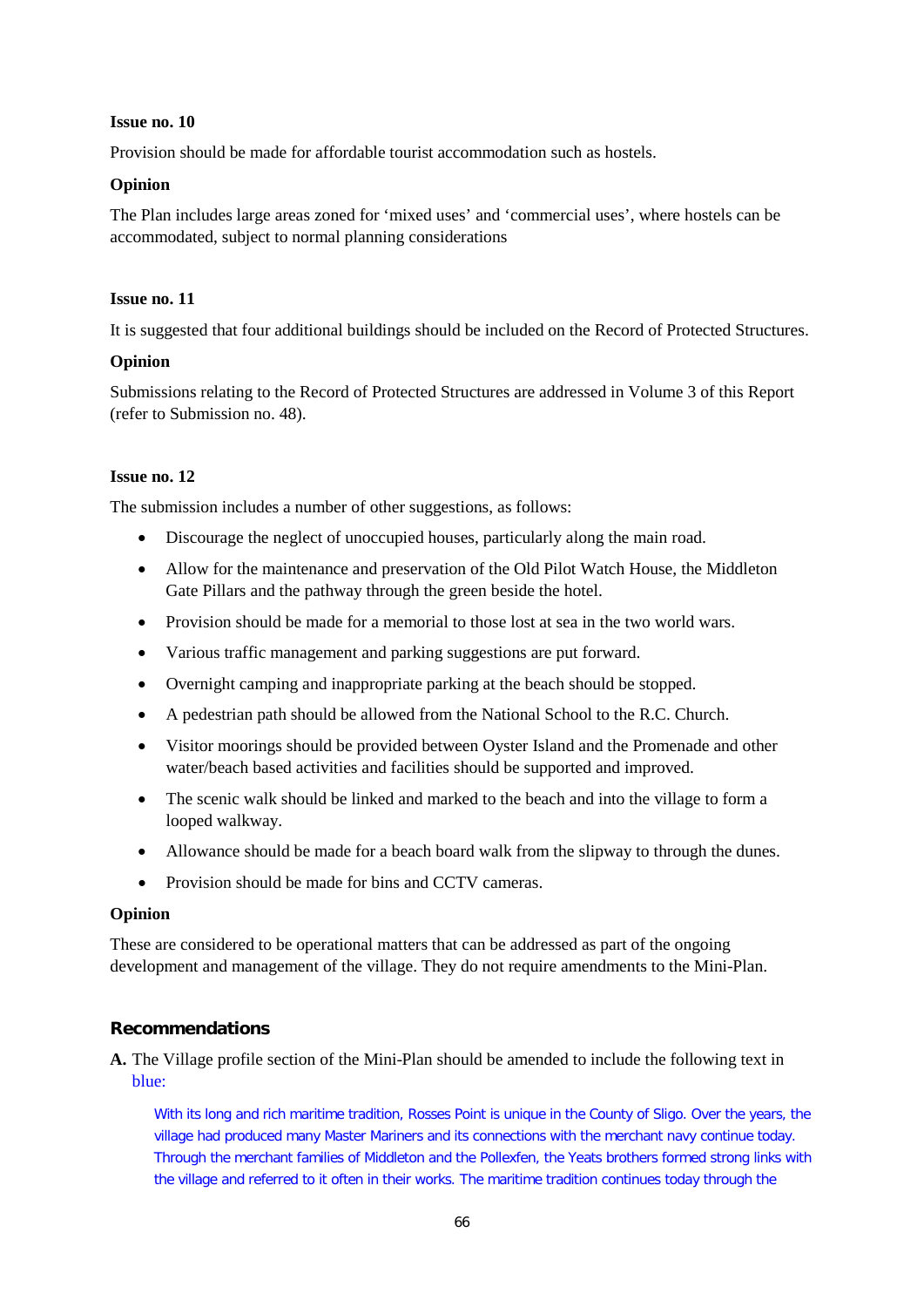facilities for sailing, boating, sea angling, windsurfing, sea kayaking, open water swimming, sea scouting, and the annual International Sea Shanty Festival. Rosses Point is also the base for the RNLI's Sligo Bay Lifeboat Service.

#### **B.** The text of **objective 32.3.D** should be amended by adding the text in blue:

Prepare a traffic management plan for Rosses Point in accordance with the requirements of the *Design* Manual for Urban Roads and Streets (DMURS, 2013), as resources permit. The plan should address the issue of conflict between pedestrian and vehicular traffic along the old village road and should investigate the feasibility of restricting traffic movements along this road. Facilities for pedestrians and cyclists should be prioritised.

Traffic calming measures for the Promenade road should be investigated as part of an overall approach towards improving the environmental quality of the Promenade area and the adjoining open spaces and walkways.

Development proposals will be required to incorporate the recommendations contained in the traffic management plan.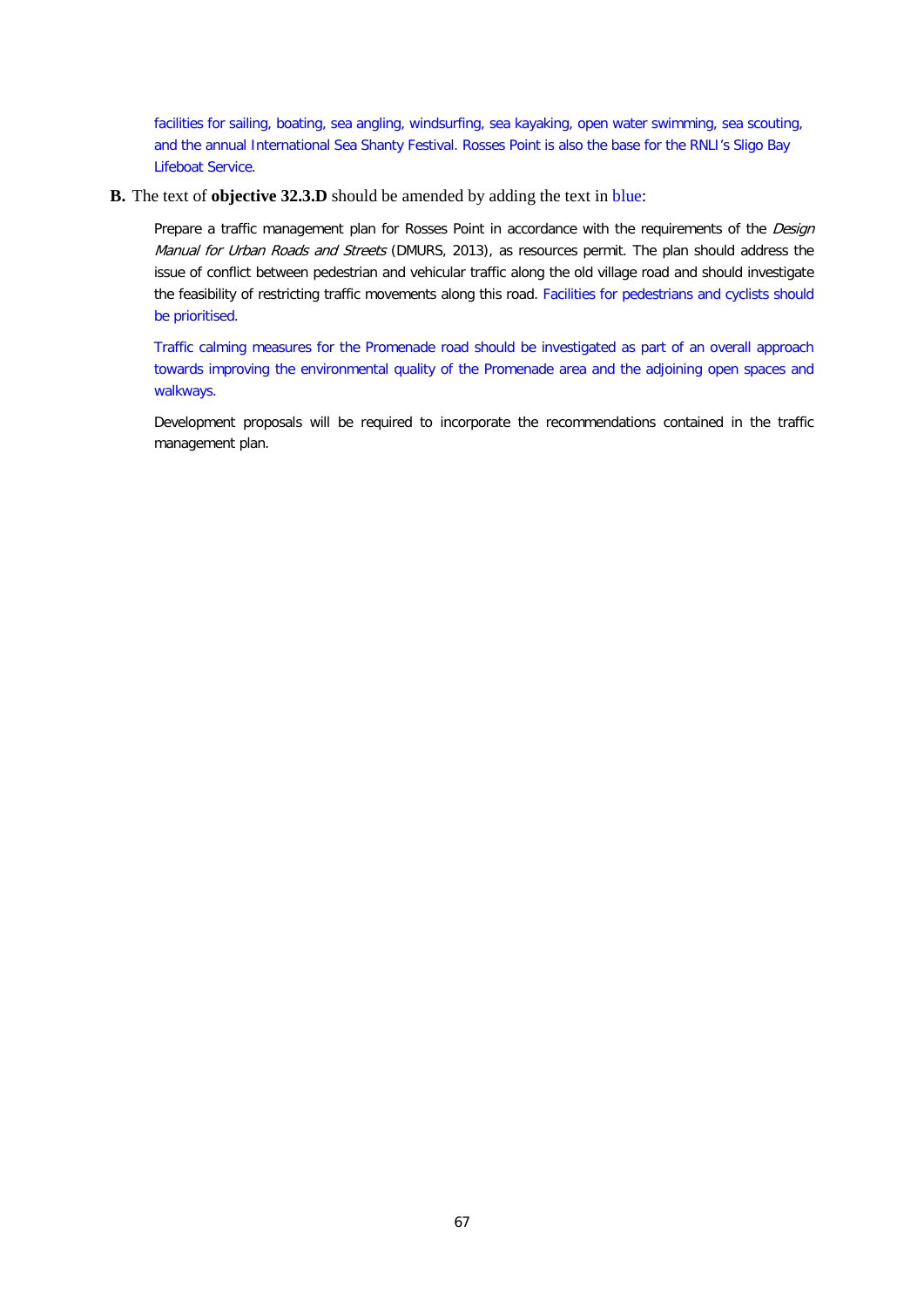# **Strandhill Mini-Plan**

## **Summary**

A significant feature of the submissions received is the extent of land for which a residential or mixed uses (including residential) zoning is requested.

While some of the lands involved are outside the Development Limit, i.e. located in the green belt of the Draft Mini-Plan, most of the lands subject to submissions are zoned as 'strategic land reserve residential uses' or 'strategic land reserve - mixed uses'. There are serious concerns in relation to the zoning of additional land for residential development, as outlined below.

## **Recent population trends**

The main focus of the Draft CDP's Core Strategy is the development of Sligo Gateway as envisaged by the National Spatial Strategy, i.e. a nationally significant urban centre, with the critical mass necessary to sustain economic growth and prosperity in the North-West.

However, there is a serious imbalance in population growth in and around the urban area of Sligo. The population of the former Sligo Borough area has been stagnant for decades, while the population of nearby electoral divisions has been rising significantly, particularly in satellite villages such as Strandhill.

The total population of the Sligo and Environs area (as defined by Census boundaries) increased by only 52 people between 2006 and 2011, after decreasing by 333 from 2002 to 2006.

The Borough lost 324 (1.8%) of its residents between 2006 and 2011, after having lost 581 persons (3.15%) between 2002 and 2006.

The Borough population was 17,568 in 2011, lower even than in 1996 (by 200 persons).

Conversely, there has been a substantial population increase in the twelve electoral divisions surrounding Sligo (including Ballysadare). In 1991, there were 11,933 persons living in this area, but by 2011 the population had grown by over 40%, to 16,714 persons.

Strandhill accounts for a significant portion of this growth, as population has nearly tripled from 654 in 1991 to 1,596 in 2011 (an increase of 144%).

This imbalance in population growth has seriously undermined the potential of Sligo City to achieve the critical mass necessary to sustain strong levels of economic growth and prosperity.

Significant further residential development in a satellite village such as Strandhill would be contrary to the Core Strategy's aim of growing and strengthening the Sligo City Gateway.

## **Existing residential capacity**

The Draft Plan estimates the current population of Strandhill at 1,771 persons and includes a total of 12.26 hectares of land zoned for residential uses.

Live planning permissions, currently in place on a significant proportion of these lands, would provide a total of 121 units (reduced from the approximate figure of 150 units quoted in the Draft Plan as permission for some units has since expired and single houses have not been included).

At a density of 12 units per hectare and an average household size of 2.5 persons, the 12.26 hectares can accommodate a**n additional 368 persons** during the Plan period (a population increase of 21%).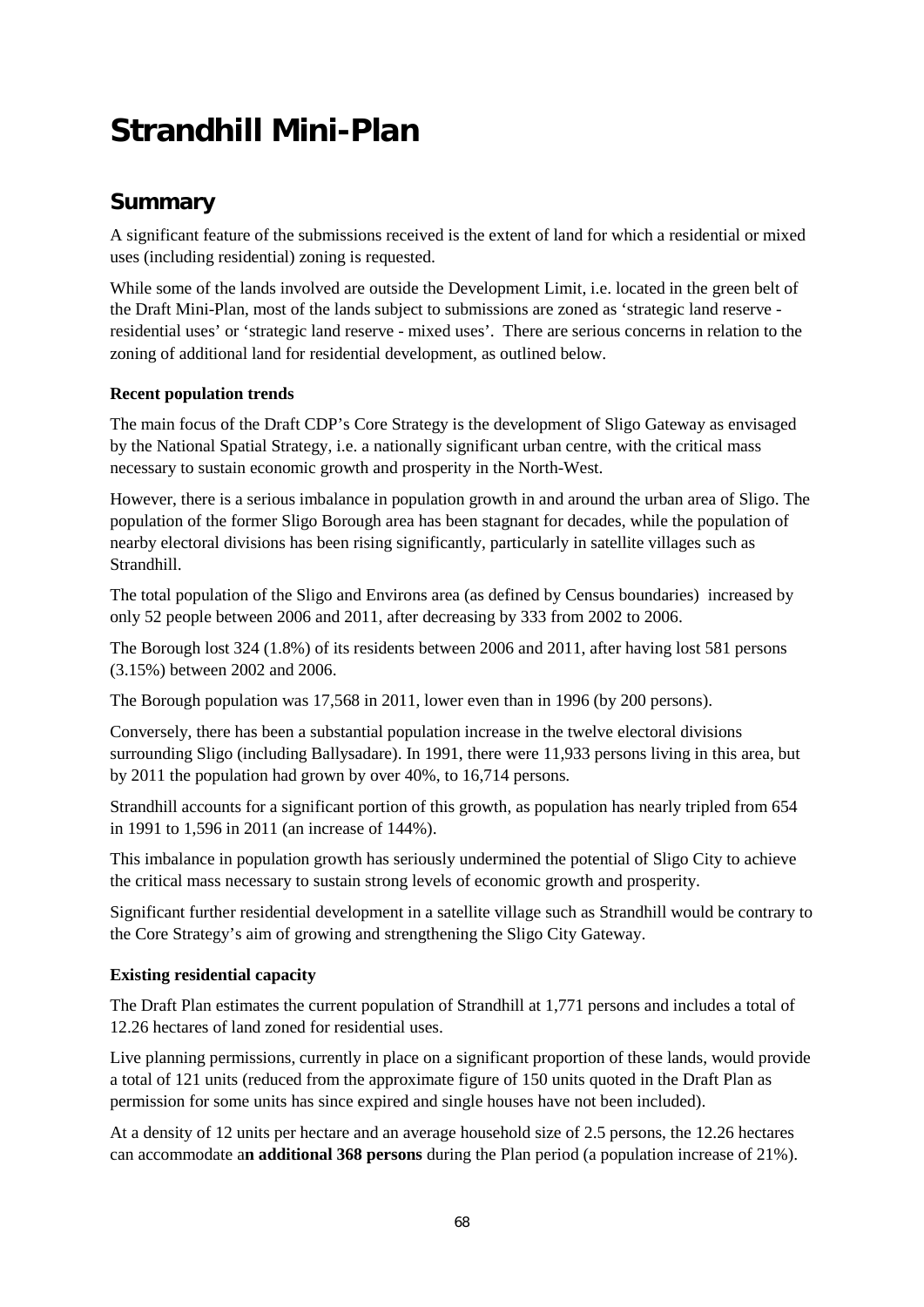Surveys carried out by Council planners in 2015 identified approximately 35 vacant residential units (not including apartments). While the number of vacant houses has fallen since 2015, there are still a number of vacant units in the village which could accommodate additional housing needs.

It is evident that the residential zoning provisions of the Strandhill Mini-Plan, together with the vacant and housing stock, can accommodate a sustainable population growth rate over the life of the CDP and beyond.

### **Community facilities**

The Draft Mini-Plan highlights an urgent need for a community centre / sports centre and other community facilities. This problem has arisen as a consequence of the unsustainable population growth of in recent years, which has not been matched by an adequate provision of community facilities.

The local community has endeavoured to provide a sports and community centre on the Airport Road, but attempts have been unsuccessful to date. An alternative site has been identified in the Mini-Plan and the demand for such a facility has been highlighted by submission no. 117 by Strandhill Development Association.

A surfing and community centre has been proposed along the Promenade, but planning permission has not been granted to date (PL16/324 refers, currently on appeal to An Bord Pleanala).

The Sligo Rugby Club grounds have become enveloped by residential development and attempts in recent years to expand and relocate have not materialised.

The existing primary school is experiencing capacity problems and has been the subject of numerous applications for extension in recent years to cater for additional demands (Submission no. 19 from the school's Principal highlights these expansion needs, as do Submissions no. 77 and 93).

There is no secondary school in Strandhill, which means that a significant population largely relies on the Sligo City area for secondary education.

Having regard to the existing imbalance between unprecedented population growth and the deficit in community facilities, it is considered that the amount of land zoned for residential development in the Draft Mini-Plan a (12.26 hectares) should not be increased.

## **Infrastructure**

The existing sewage treatment plant at Killaspugbrone has a design capacity of 1,500 PE. In 2016 it was estimated to be incurring a load of over 2,900 PE, nearly double its design capacity.

A planned upgrade of the plant to 3,700 PE has been included on the Irish Water Capital Investment Programme 2014-2016 and it is expected that works will commence in 2017. However, when the potential additional residential loading (i.e. at least 368 persons) is added to current loading (estimated at 2,900 PE in 2016), there will be only approximately 400 PE spare capacity after the proposed upgrade. This capacity would have to cater for effluent loading from future community facilities and commercial developments, including tourist accommodation and holiday homes (which is significant given the special tourism function of Strandhill).

Having regard to the existing and proposed wastewater treatment capacity, there are serious concerns regarding the zoning of additional lands for residential development. These concerns are particularly relevant given the ecologically sensitive location of the plant, potential negative impact on the environment and the consequent implications for the Strategic Environmental Assessment and Appropriate Assessment of the CDP.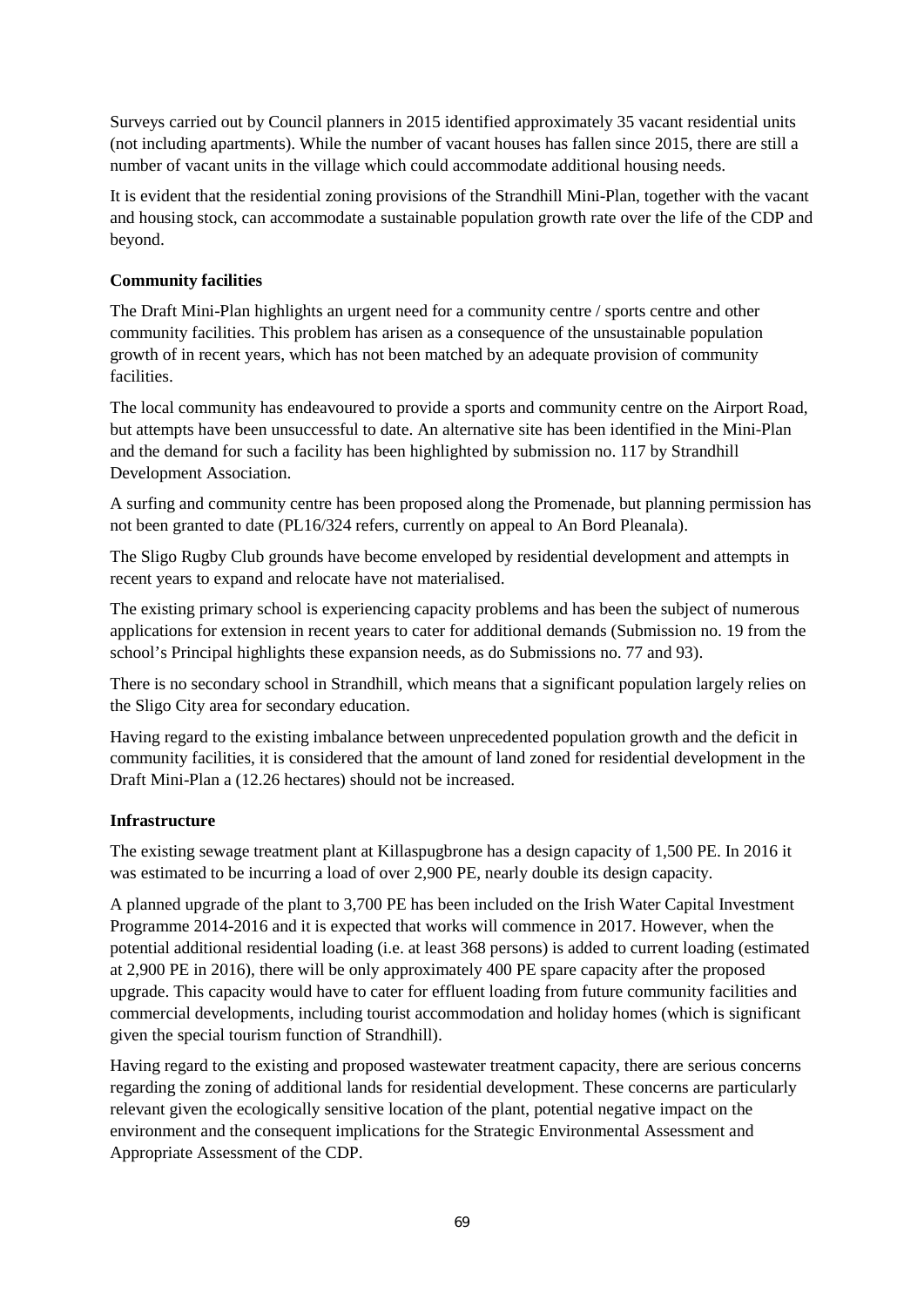**In terms of transport and circulation infrastructure,** there are serious problems of traffic congestion, parking and inadequate roads and footpaths. The seafront area has experienced the most pronounced problems with traffic management and parking, becoming severely congested at peak times.

Access to the airport and the adjacent business park is difficult, as is circulation along the Golf Club road serving the Golf Club and school, and along the R-292 (Top Road).

The zoning of additional lands for residential development would compound these problems and endanger public safety by reason of traffic hazard.

#### **Landscape and heritage**

The setting of Strandhill is a blend of exceptional landscapes, scenic views, rich archaeological resources and valuable natural heritage sites. The village extends along the north-western foothills of Knocknarea and is surrounded on three sides by coastline – Cummeen Strand to the north (a Special Area of Conservation and Special Protection Area), Sligo Bay to the west, and Ballysadare Bay to the south (a Special Area of Conservation and Special Protection Area). As well as the ecological sensitivities of the coastline, one of the more significant issues facing Strandhill is the issue of coastal erosion. The coastline surrounding the village is particularly volatile and dynamic, and careful management of coastal areas is required.

The Mini-Plan aims to protect the surrounding landscape by consolidating the village. However, if Strandhill is allowed to grow at the same rate as in the recent past, the inevitable urban sprawl will seriously detract from the unique setting and associated sensitivities that have made it such an attractive destination for locals and visitors alike.

Further encroachment of development into sensitive areas would have serious implications for the Strategic Environmental Assessment and Appropriate Assessment of the Plan. Accordingly, it is considered that additional lands should not be zoned for residential development.

## **Conclusion**

Cumulatively, the submissions received request that a total of approximately 10.5 hectares of additional land be zoned for residential uses. At a density of 12 units per hectare, this would result in the potential for the provision of least a further 126 houses, resulting in an additional population of 315 persons (at an average of 2.5 persons per household).

The Draft Mini-Plan zoning provisions already accommodate a potential population of 368 persons (an increase of 21%). When the additional requests are added, there would be a **total potential population increase of 683 persons (a rate of 38%).** 

Such population growth rates in Strandhill are not sustainable.

The vast majority of houses recently built in Strandhill are occupied by people employed in the Sligo City area, who largely rely upon the City for services such as health, entertainment, commercial, education and community facilities.

It is considered that the housing needs of people who work in Sligo City should be generally accommodated in Sligo City, in accordance with the principles of sustainable development.

**On the basis of the reasons set out above, it is considered that there is no justification to zone additional land for residential development in Strandhill.**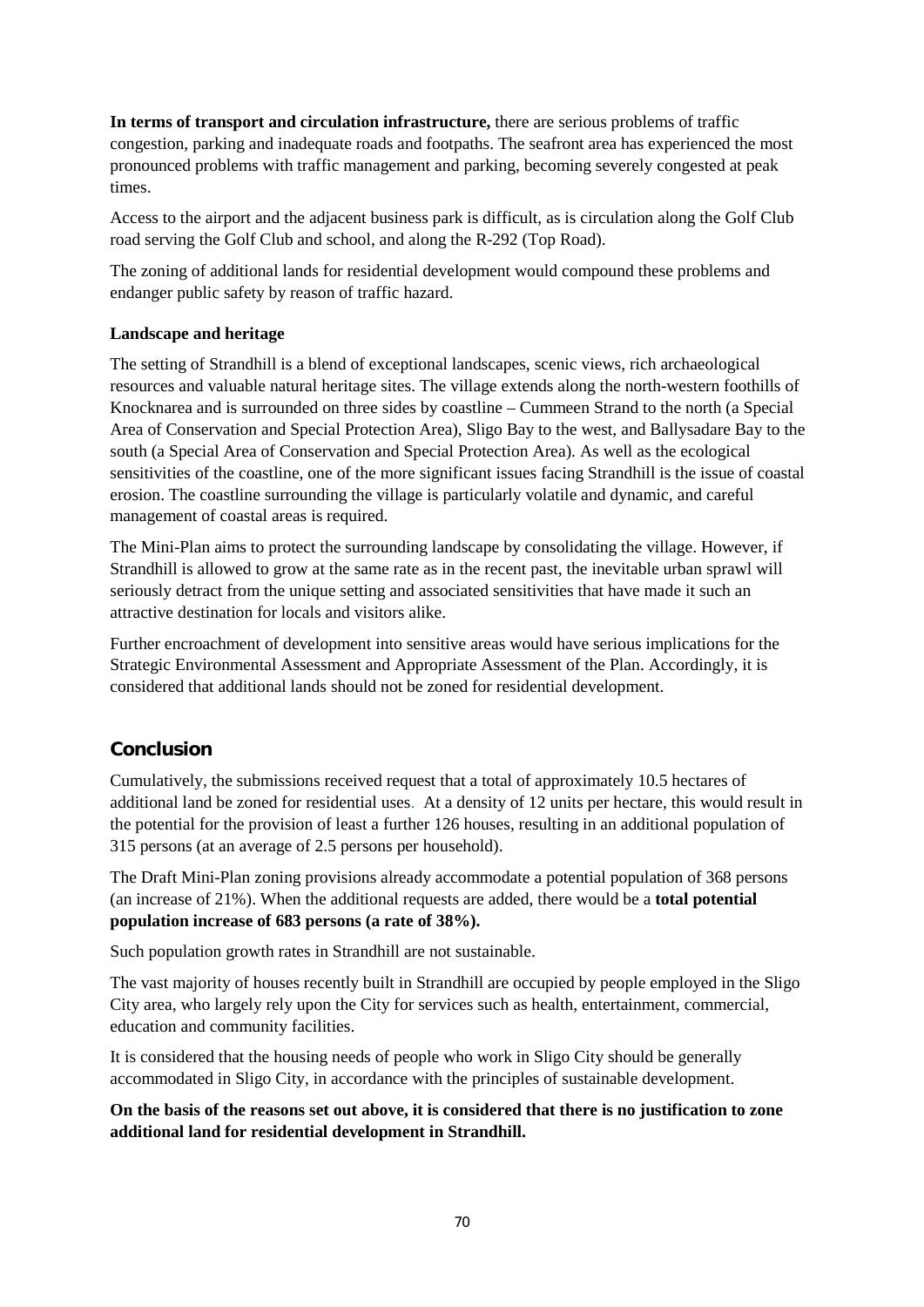# **Submission no. 2** 2 December 2016

#### Patrick Scanlon

#### **Issue no. 1**

The submission identifies a portion of Patrick Scanlon's land (stated to be 7 acres) and other adjoining lands to the north of Dorrins Strand housing estate. The submission requests that:

- The zoning of his land should be changed from the existing 'buffer zone' to 'medium density, high quality housing, to include a properly designed, modern medical centre'.
- The development limit should be amended accordingly to include these lands.
- All access and rights of way to these lands should be preserved.
- Potential new road and services routes should be included.
- The Dorrins Strand pumping station should be included within the new development limit.
- A new alternative access to be 'Scanlon farmhouse' should be zoned.

In support of the submission it is stated that:

- There is a shortage of development land, particularly at the 'Bridge hamlet' on the eastern side of Strandhill.
- The subject lands are already serviced or potentially can be serviced.
- There is no other scope for access to these lands from the R-292 road and the proposal would also ensure the separation of residential and agricultural traffic.
- The proposal would have minimal visual impact.
- The proposal would consolidate 'East Strandhill' and would contribute positively towards the development of the proposed new 'village centre'.

#### **Opinion**

As clearly explained in the **Summary** at the top of this section, there are serious concerns in relation to proposals to zone additional land for residential development in Grange.

### **There is no justification to zone additional land for housing, as long as there is residential capacity to accommodate over 360 new residents in Strandhill.**

The subject lands are zoned as 'green belt' in the Draft Mini-Plan. The purposes of the green belt are, *inter alia*, to consolidate settlements, to reserve land for future expansion and to protect surrounding sensitive areas in terms of visual impacts, natural resources and heritage implications. It is considered that the requested residential zoning would conflict with this policy and would set an undesirable precedent for further such encroachment in the green belt.

Issues regarding servicing and access are irrelevant, given that the subject lands should not be zoned for development for the reasons outlined above.

#### **Issue no. 2**

It is recommended that 'about 5 miles' of Whitethorn and other tree species should be planted in the buffer zone and on the development limit in order to protect topsoil and habitats.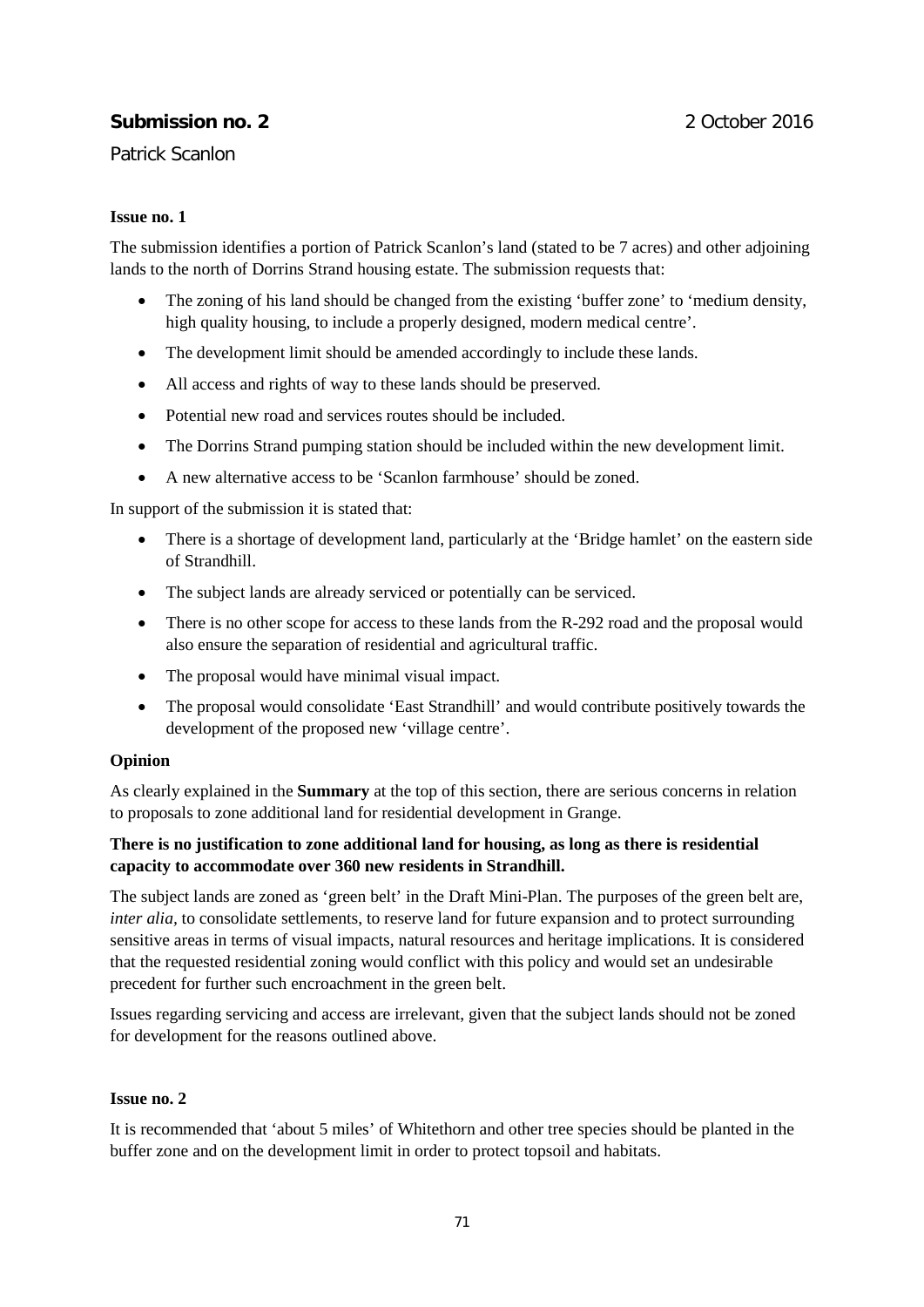#### **Opinion**

Policy P-WTH-1 in Chapter 7 of Volume 1 (page 109) of the Draft Plan promotes the planting of new trees and hedgerows. It is not considered necessary to include an additional policy in the Mini-Plan.

#### **Issue no. 3**

The submission identifies a farmhouse, loft and sheds located on the family farm and contends that:

- The buildings should be zoned for 'demolition, and reconstruction with generally similar modern buildings to replace them'.
- A new alternative access to the buildings should be zoned.
- All access and rights of way to the lands should be preserved.

The submission outlines the history of the buildings, floor areas etc. and states that reconstruction is necessary due to structural defects. The existing and potential access and servicing arrangements is also detailed.

#### **Opinion**

The subject buildings, located in the green belt, are removed from the existing built-up area of Strandhill. The requested zoning would conflict with the green belt policy and would set an undesirable precedent for further such encroachment into the green belt

The green belt zoning of the site does not preclude the proposed replacement of the buildings in principle, subject to compliance with normal planning considerations. The designation of existing and proposed access routes to these buildings does not require an objective in the Mini-Plan. Such proposals should be assessed as part of the planning application process.

#### **Recommendation**

No change to the Draft Strandhill Mini-Plan.

#### **Submission no. 15** 18 November 2016

Virginia and Pat Curran

#### **Issue no. 1**

The submission relates to lands located along the Regional Road R-292 and supports the provisions of the Mini-Plan, in particular the zoning of the subject site for housing. The submission includes an indicative medium-density housing layout drawing for the lands and requests that such a proposal should be accommodated in the Mini-Plan.

#### **Opinion**

Given that the subject lands are zoned for residential uses, the proposed residential development is acceptable in principle. Issues relating to density and layout should be addressed as part of the planning application process.

#### **Recommendation**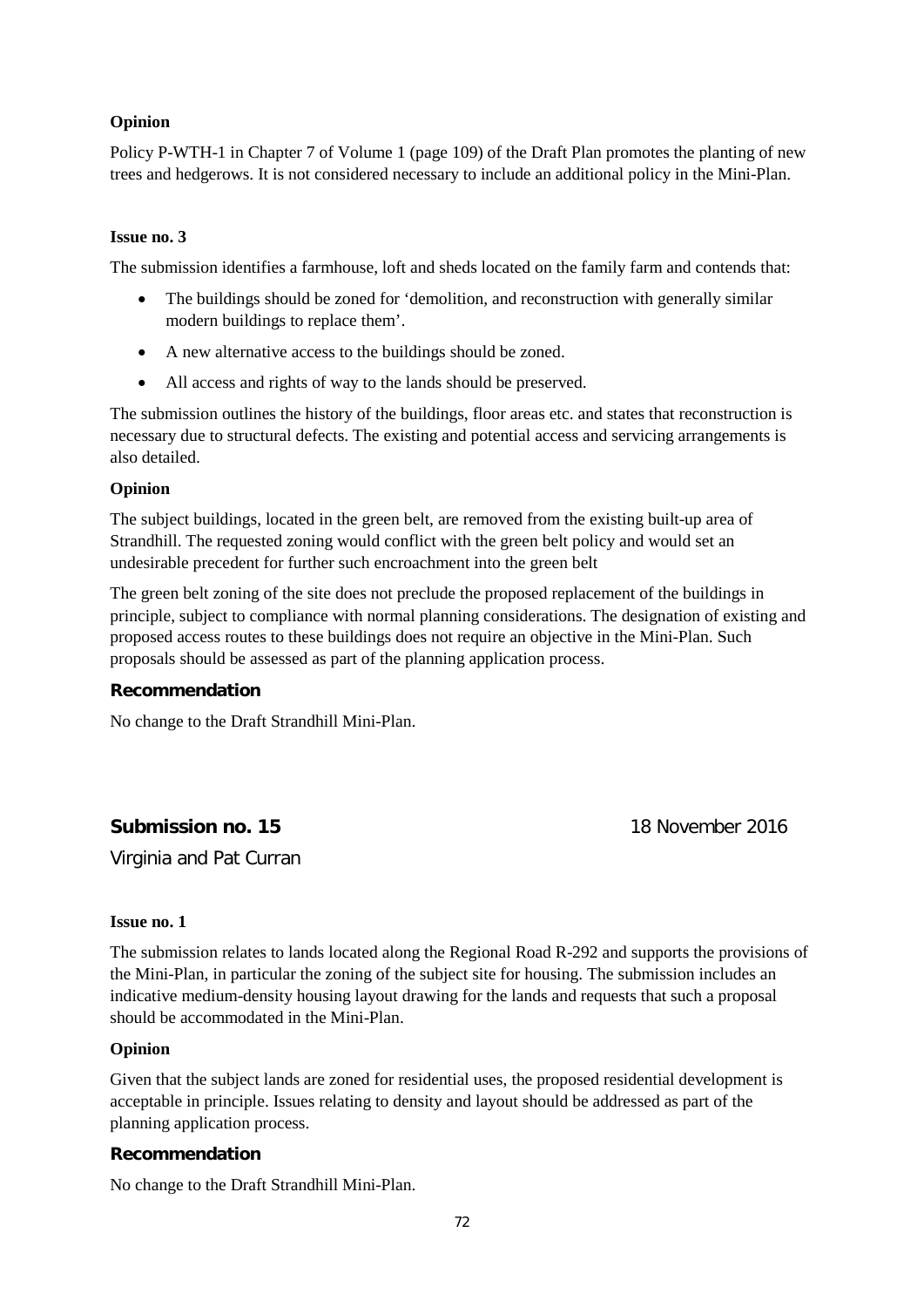# **Submission no. 17** 23 November 2016

Michael and Mary McGoldrick, on behalf of James McGoldrick

#### **Issue no. 1**

This submission should be read in conjunction with submission no. 57, which essentially relates to the same issue. It is requested that lands at Culleenamore be *'deemed property for development of a single family home'*. It is stated that this is a *'fill-in site'* and would be located across the road from James McGoldrick's parents' house. It is stated that J. McGoldrick is currently living in the USA, but intends to build a home at Culleenamore as soon as possible.

#### **Opinion**

The subject site, located in the green belt, is significantly distanced (1 km) from the existing built-up area of Strandhill. The site is located between a designated *Scenic Route* (regional road R-292) and the coastline at Culleenamore, which is designated as *Visually Vulnerable.*

The purposes of the green belt are, *inter alia,* to consolidate settlements, to reserve land for future expansion and to protect surrounding sensitive areas in terms of visual impacts, natural resources and heritage implications. It is considered that the requested residential zoning/designation would conflict with this policy and would set an undesirable precedent for further such encroachment into the green belt.

The green belt zoning of the site does not preclude the provision of a dwelling. Any such application could be accommodated in principle, subject to compliance with the rural housing policy as set out in section 5.3.1 of the CDP. Proposals for one-off houses such as this should be assessed on the basis of the rural housing policy.

#### **Recommendation**

No change to the Draft Strandhill Mini-Plan.

## **Submission no. 19** 23 November 2016

Anne Ruane (Principal) on behalf of the Board of Management of Scoil Asicus Naofa

#### **Issue no. 1**

The submission relates to County Council-owned lands located adjacent to the existing school. The lands are zoned for residential purposes in the Draft Mini-Plan. It is requested that the lands be rezoned for 'educational purposes' to facilitate the ongoing expansion of the school. The submission outlines the continuing increases in pupil intake over the last decade and highlights the need for improved outdoor playing facilities, school hall expansion and the provision of improved parking/drop-off facilities.

**Opinion**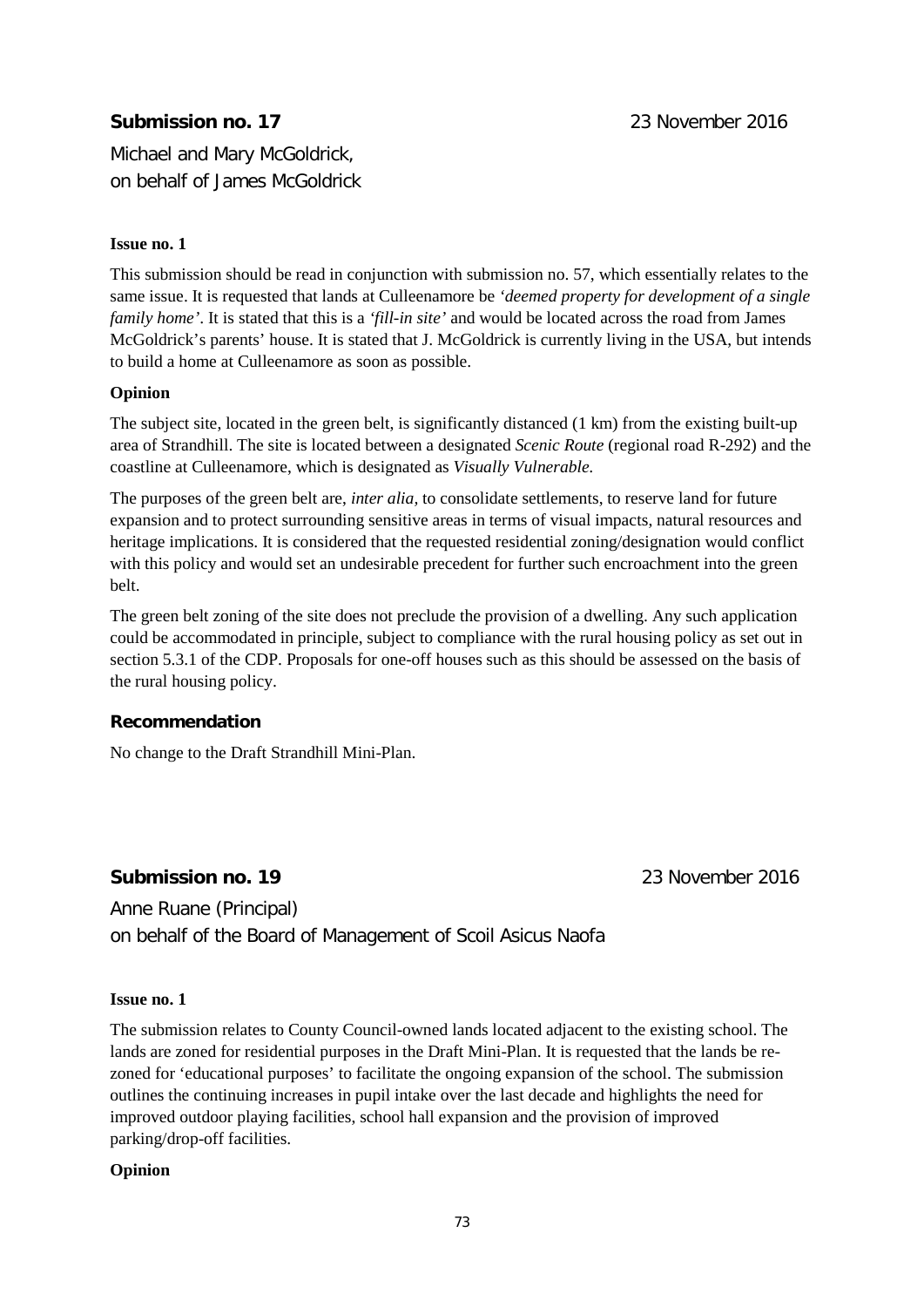The expansion needs of the school are acknowledged. However, it should be noted that the residential zoning of the subject lands, and indeed of all other lands to the rear of the school, does not preclude the expansion of the school. There is therefore no need for a change in zoning as requested.

The Council-owned lands at this location are needed to meet social housing needs and the lands are included as part of the ongoing Capital Works Programme.

#### **Recommendation**

No change to the Draft Strandhill Mini-Plan.

# **Submission no. 31** 28 November 2016

Sean McCarthy (McCarthy Keville O'Sullivan) on behalf of Brendan Gerard Henry

#### **Issue no. 1**

The submission relates to a portion of B. Henry's land (stated to be approximately 0.6 hectares) located to the south of Strandhill village, and requests that the zoning of these lands be changed from 'green belt' to 'residential uses'. The request is made in order to facilitate the provision of a family home for a local person. In support of the request the submission contends that:

- The site is within the built environment of the settlement and therefore should be within the 'development limit'.
- The green belt zoning is inappropriate and unfairly restricts development potential.
- The site is not subject to flooding, archaeological or ecological constraints.
- The site is close to the village centre and is easily accessible and serviceable.
- It is a gap/infill site and development of the site would be in accordance with CDP policy.
- Permission was granted in 2009 for a multi-unit residential development on the site.
- The site is owned by a local individual who intends to construct a family home and would accept a zoning objective which limits the site to 'one house only'.

#### **Opinion**

As clearly explained in the **Summary** at the top of this section, there are serious concerns in relation to proposals to zone additional land for residential development in Grange.

#### **There is no justification to zone additional land for housing, as long as there is residential capacity to accommodate over 360 new residents in Strandhill.**

The subject lands are zoned as 'green belt' in the Draft Mini-Plan. The purposes of the green belt are, *inter alia*, to consolidate settlements, to reserve land for future expansion and to protect surrounding sensitive areas in terms of visual impacts, natural resources and heritage implications. It is considered that the requested residential zoning would conflict with this policy and would set an undesirable precedent for further such encroachment in the green belt.

The site is located between a designated Scenic Route and Knocknarea and is therefore visually sensitive.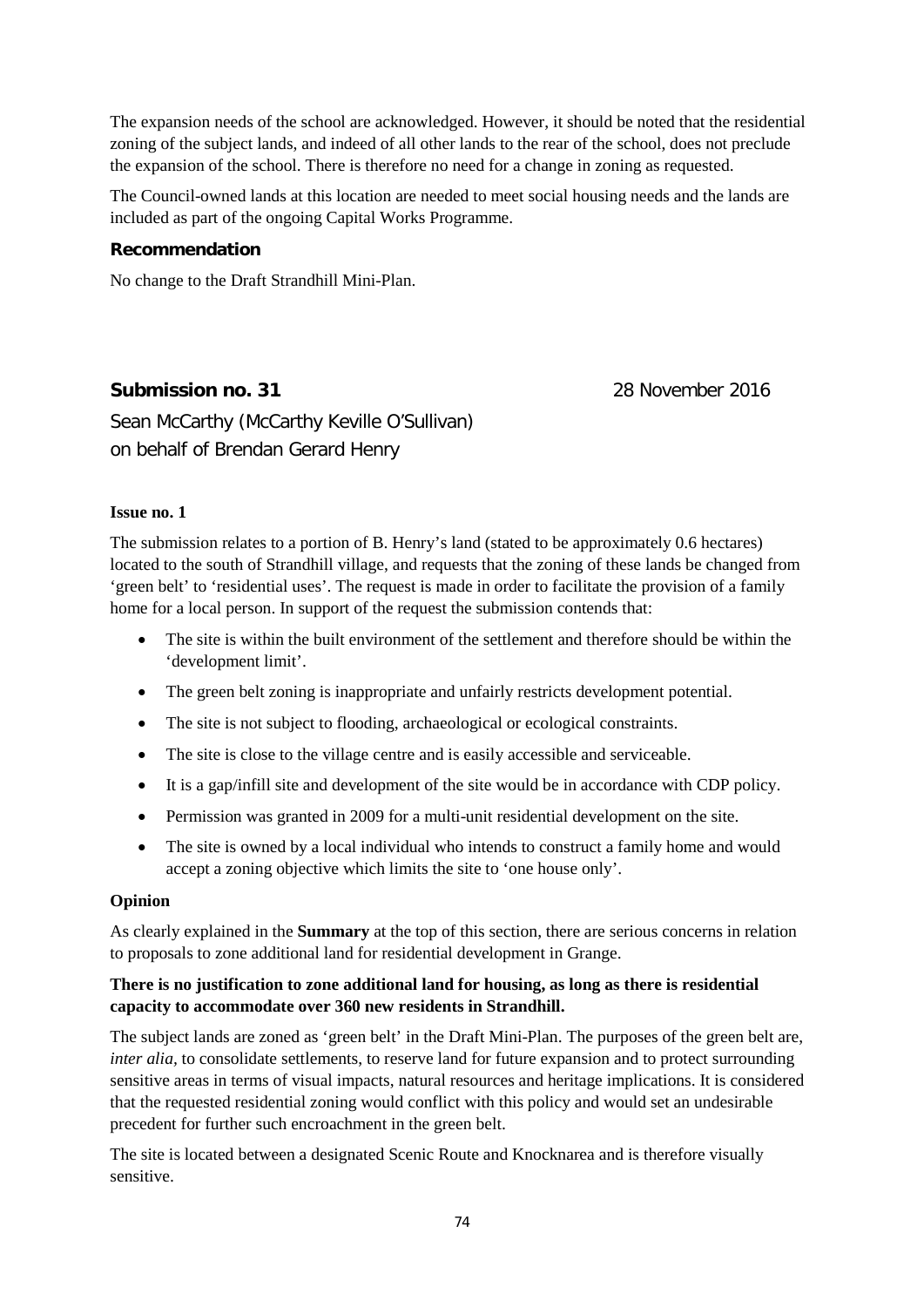Contrary to what is stated in the submission, planning permission was **not** granted on the subject site in 2009. In fact, no permission has been granted in the last 15 years, despite repeated applications.

The green belt zoning of the site does not preclude the provision of a dwelling. Any such application could be accommodated in principle, subject to compliance with the rural housing policy as set out in section 5.3.1 of the CDP. Proposals for one-off houses such as this should be assessed on the basis of the rural housing policy.

#### **Recommendation**

No change to the Draft Strandhill Mini-Plan.

### **Submission no. 32** 28 November 2016

Sean McCarthy (McCarthy Keville O'Sullivan) on behalf of Kilcawley Construction Ltd

#### **Issue no. 1**

The submission relates to a portion of the company's land (stated to be approximately 0.9 hectares) located to the east of Strandhill village at Killaspugbrone, and requests that the zoning of these lands be changed from 'Strategic Land Reserve - Mixed Use' to 'residential uses'. In support of the request, the submission sets out the existing policy context and contends that:

- Account must be taken of the national picture and the current housing shortage.
- The landowner is willing to develop the site in a timely fashion.
- The subject lands are not suitable to the type of commercial development that would be included on 'mixed uses' zoned lands.
- The population growth estimates for Strandhill in the Draft CDP are very conservative and on this basis the amount of residential land zoned (12.26 hectares) is insufficient. An increased growth rate of 30-40% should be adopted, resulting in a requirement for 22 hectares.
- Of the 12.26 hectares zoned in the Draft Plan, only 7 hectares are suitable for multi-unit residential development.
- Permission was granted in 2005 for 17 residential units on the site and therefore the principle of residential development has been established.

#### **Opinion**

As clearly explained in the **Summary** at the top of this section, there are serious concerns in relation to proposals to zone additional land for residential development in Grange.

#### **There is no justification to zone additional land for housing, as long as there is residential capacity to accommodate over 360 new residents in Strandhill.**

These concerns are applicable to the subject lands, which are zoned as 'strategic land reserve - mixed uses'. The purpose of the 'strategic land reserve' zoning is to reserve selected lands for potential development after the lifetime of this plan. This represents "phasing" - a sustainable approach to development, in accordance with the principles of sequential development set out in the Draft Plan's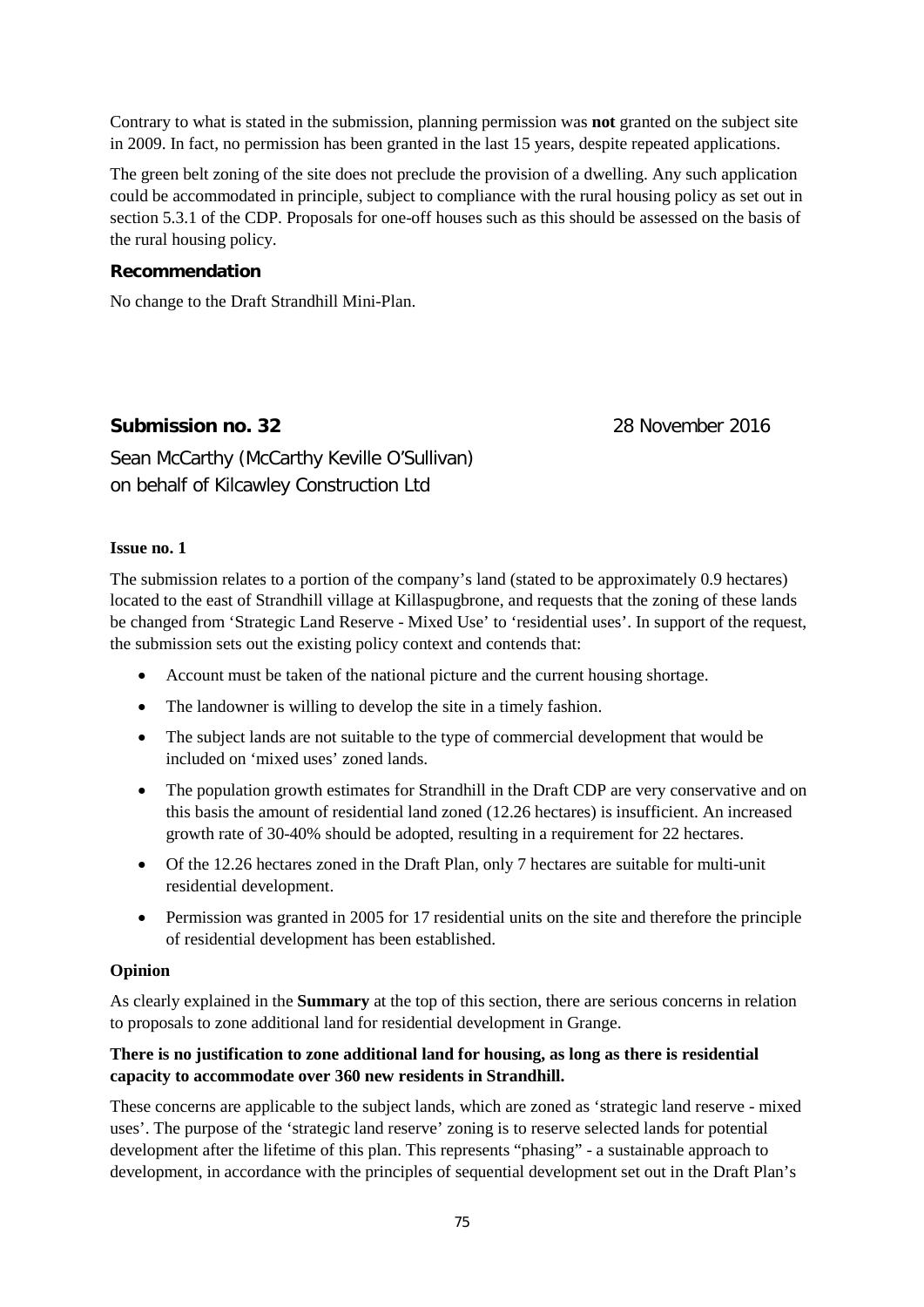Core Strategy, as required by ministerial guidance (*Guidelines for Planning Authorities on Sustainable Development in Urban Areas*, May 2009). It is considered that the proposed zoning would conflict with this approach, and that more suitable lands should be prioritised for development.

A growth rate of 30-40%, as suggested in this submission, is not sustainable and would exacerbate the existing problems identified earlier in the **Summary** at the top of this section.

It is not accepted that only 7 of the 12.26 hectares identified are suitable for multi-unit residential development. In fact, planning permission has already been granted for a significant portion of the remaining lands and progress can be made on further lands through appropriate land assembly.

The lack of an identifiable village centre has been acknowledged as a problem for Strandhill. The dispersal of business premises and community facilities works against the development of a thriving commercial core and exacerbates car dependence.

In order to address this issue, lands between the Airport Road and the Burma Road (including the subject site) have been identified for the development of a new co-ordinated Village Centre. While these lands are not considered suitable for development until other 'mixed use' areas are further consolidated, it is nonetheless vital that the lands are reserved for co-ordinated development in the future.

The requested residential zoning would conflict with this approach by diminishing the 'strategic land reserve mixed uses' zoning. The significance of this is heightened given that the subject site is the only portion of the overall 'mixed use' lands that currently includes road frontage.

#### **Recommendation**

No change to the Draft Strandhill Mini-Plan.

# **Submission no. 38** 28 November 2016

Colm McLoughlin (McCuthcheon Halley) on behalf of RPC Construction Builders Ltd

#### **Issue no. 1**

The submission relates to two parcels of land owned by the company between the Burma Road and the Airport Road. Parcel 1 is the larger site (approximately 7.3 hectares), while parcel 2 measures approximately 0.7 hectares. The submission sets out the policy context for Strandhill and highlights the strong demand for housing in the village.

The northern portion of Parcel 1 is largely zoned for 'community facilities' and no change is requested in this regard. However the southern portion (excluding a small portion zoned 'residential') is zoned 'strategic land reserve mixed-uses'. The submission requests that the southern portion (approximately 3.9 hectares and outlined as plot **38a** on the Submissions Map) be removed from the strategic land reserve and be zoned as 'mixed uses'. In support of this request the submission contends that:

• Rezoning of the lands will allow for a connection to be developed between the Airport Road and the Burma Road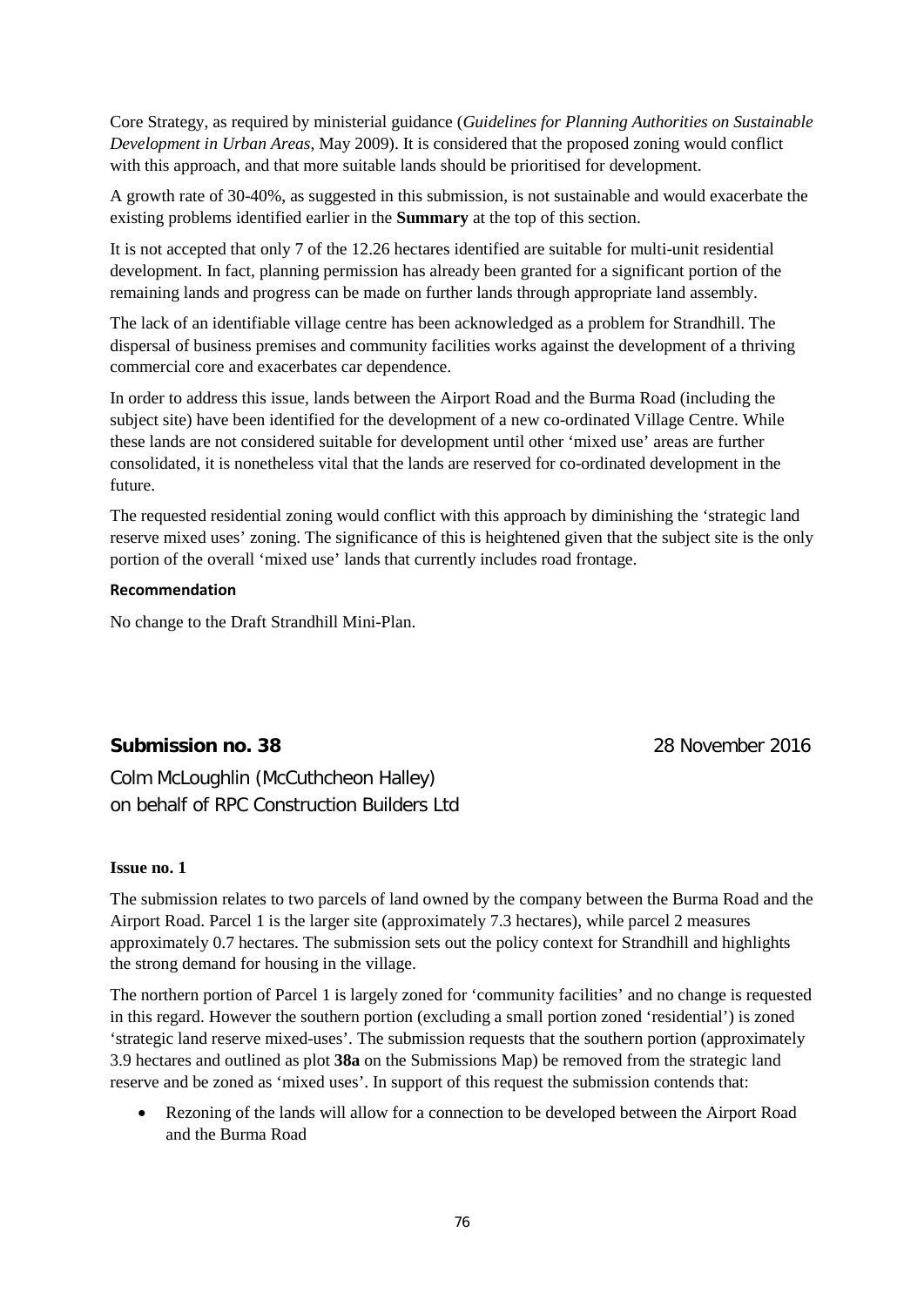- Rezoning of the lands will provide an incentive for the owner to develop the adjoining lands zoned 'community facilities' for the benefit of the area
- Additional residential development can be absorbed as the Draft Plan underestimates future population capacity and housing supply requirements
- The extent of housing supply available from existing permissions is over-estimated and remaining undeveloped lands have restricted development potential due to constraints such as archaeology
- Additional development in Strandhill would ease the pressure on the surrounding rural areas

### **Opinion**

As clearly explained in the **Summary** at the top of this section, there are serious concerns in relation to proposals to zone additional land for residential development in Grange.

#### **There is no justification to zone additional land for housing, as long as there is residential capacity to accommodate over 360 new residents in Strandhill.**

Although the submission requests a 'mixed uses' zoning, these concerns about additional residential lands are still applicable as 'mixed uses' would generally include a significant element of residential development. The subject lands are zoned as 'strategic land reserve - mixed uses' in the Draft Mini-Plan, with the aim to reserve selected lands for potential development after the lifetime of this plan. This represents a sustainable and phased approach to development, which is in accordance with the principles of sequential development as set out in the Core Strategy, as required by ministerial guidance (*Guidelines for Planning Authorities on Sustainable Development in Urban Areas*, May 2009). It is considered that the proposed zoning would conflict with this approach and that more suitable lands should be prioritised for development.

With regard to estimated housing land requirements, these are correct and show that the Draft Mini-Plan has capacity to accommodate an additional 368 persons.

The submission argues that the Draft Mini-Plan over-estimates the population for Strandhill (at 1,771 persons) and that a lower population of 1,656 persons should be applied. While the exact population of Strandhill will not be known until the publication of detailed Census 2016 reports, the loading incurred by the wastewater treatment plant, at 2,900 PE, continues to be far above the plant's design capacity.

Contrary to the contention of this submission, it is not accepted that the remaining lands zoned for 'residential uses' are unviable for development. In fact, planning permission has already been granted for a significant portion of the remaining lands and there is no reason why further lands cannot be progressed through appropriate land assembly.

The lack of an identifiable village centre has been acknowledged as a problem for Strandhill. The dispersal of business premises and community facilities works against the development of a thriving commercial core and exacerbates car dependence.

In order to address this issue, lands between the Airport Road and the Burma Road (including the subject site) have been identified for the development of a new co-ordinated Village Centre.

However, these lands are not considered suitable for development until other 'mixed use' areas are further consolidated. The development of the lands at his stage would further exacerbate the problem of having a number of widely dispersed points of interest.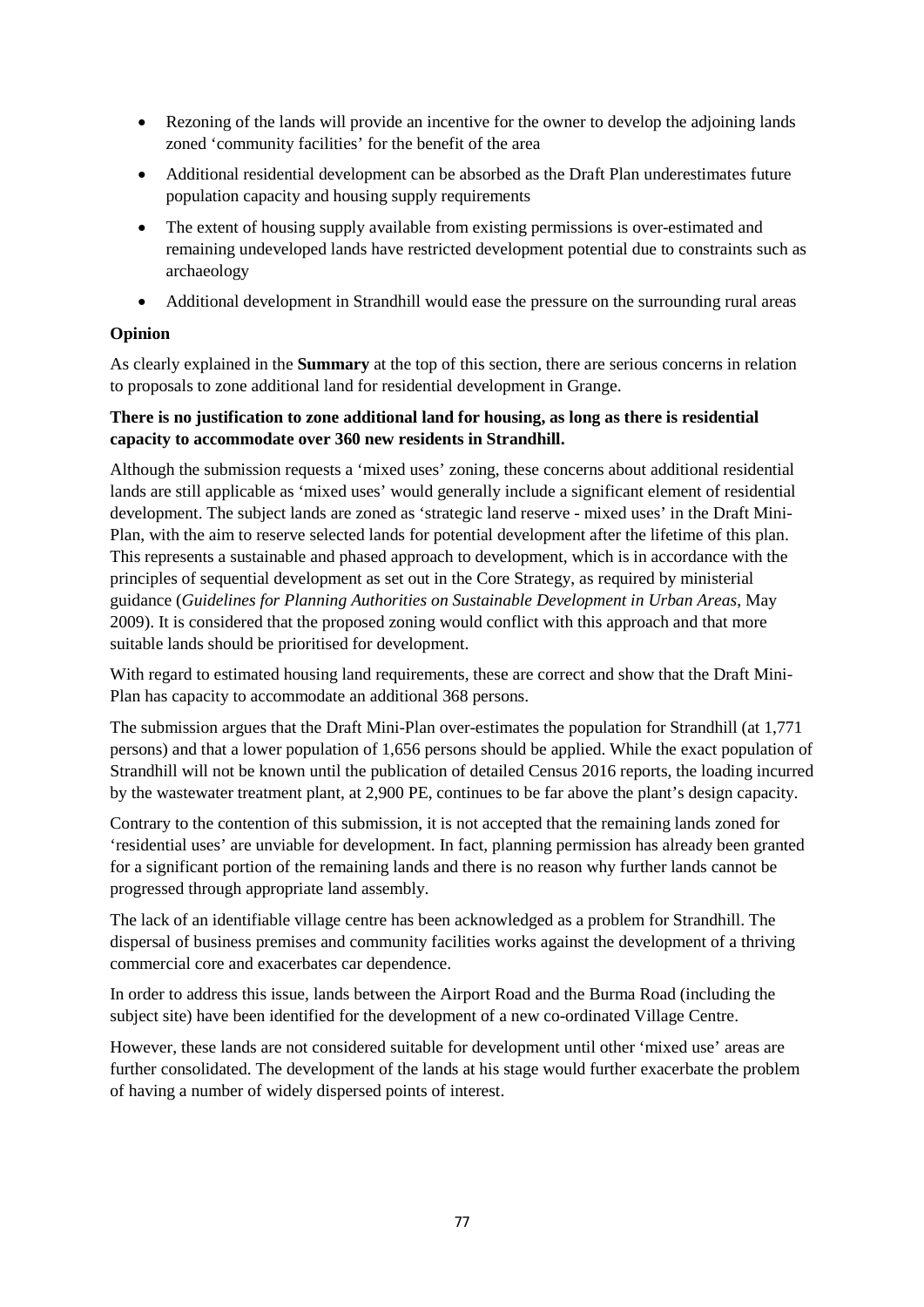#### **Issue no. 2**

Parcels 1 and 2 are affected by a number of transport proposals including "objective 44.5a" (the proposed 'New Airport Road' connecting the Burma Road and the existing Airport Road) and "objective 44.5b" (the proposed 'New Burma Road' linking the lower half of Burma Road with the New Airport Road). It is requested that an additional transport objective is included, to reflect a more short term and deliverable solution for this infrastructure.

The roads objective should be aligned with the subject landholding and form part of the overall development of the subject lands. The owner has no objection to an indicative route being identified across the lands and a suggested route is included. In support of this request, the submission contends that:

- The deliverability of the proposed new roads in the current format of the Draft Plan is questionable.
- In the absence of appropriate development contribution scheme arrangements, it is unlikely that funding will be available for the proposed new roads.
- The current absence of appropriate zonings along both sides of the proposed 'New Airport Road' means it is unlikely to be achievable.
- The proposed route will help achieve objectives in the Draft Mini-Plan aimed at addressing wider traffic issues in Strandhill and particularly improving access to Strandhill Airport.
- The road could open up the potential to develop the adjoining lands zoned 'community facilities'.

#### **Opinion**

The Draft Mini-Plan includes an objective (33.5.A, not 44.5a) to reserve land '*for a New Airport Road linking the R-292 to the existing Airport Road (R-277)'*. This objective was originally included in the Strandhill Local Area Plan 2003-2009, with the aim of redirecting traffic associated with the airport and business park away from the congested village centre, thereby separating large traffic volumes and pedestrian movements. The Draft Mini-Plan continues to reflect this desire, in the interest of traffic safety and creating a better environment in the village centre.

The submission suggests that the objective could be better achieved by including the proposed link road through the subject lands comprising the proposed new village centre and community facilities lands along the Airport Road.

This proposal would contravene the intentions of the proposed road and would simply displace the problem from one location to another.

The design speed and capacity of a new Airport Road would not be compatible with mixed uses and community facilities. Therefore, the suggested route cannot be considered as an alternative to the proposed New Airport Road. Furthermore, given that it is recommended that these 'mixed-use' lands remain within the 'strategic land reserve', it is not considered that any such route should be included at this time.

#### **Recommendation**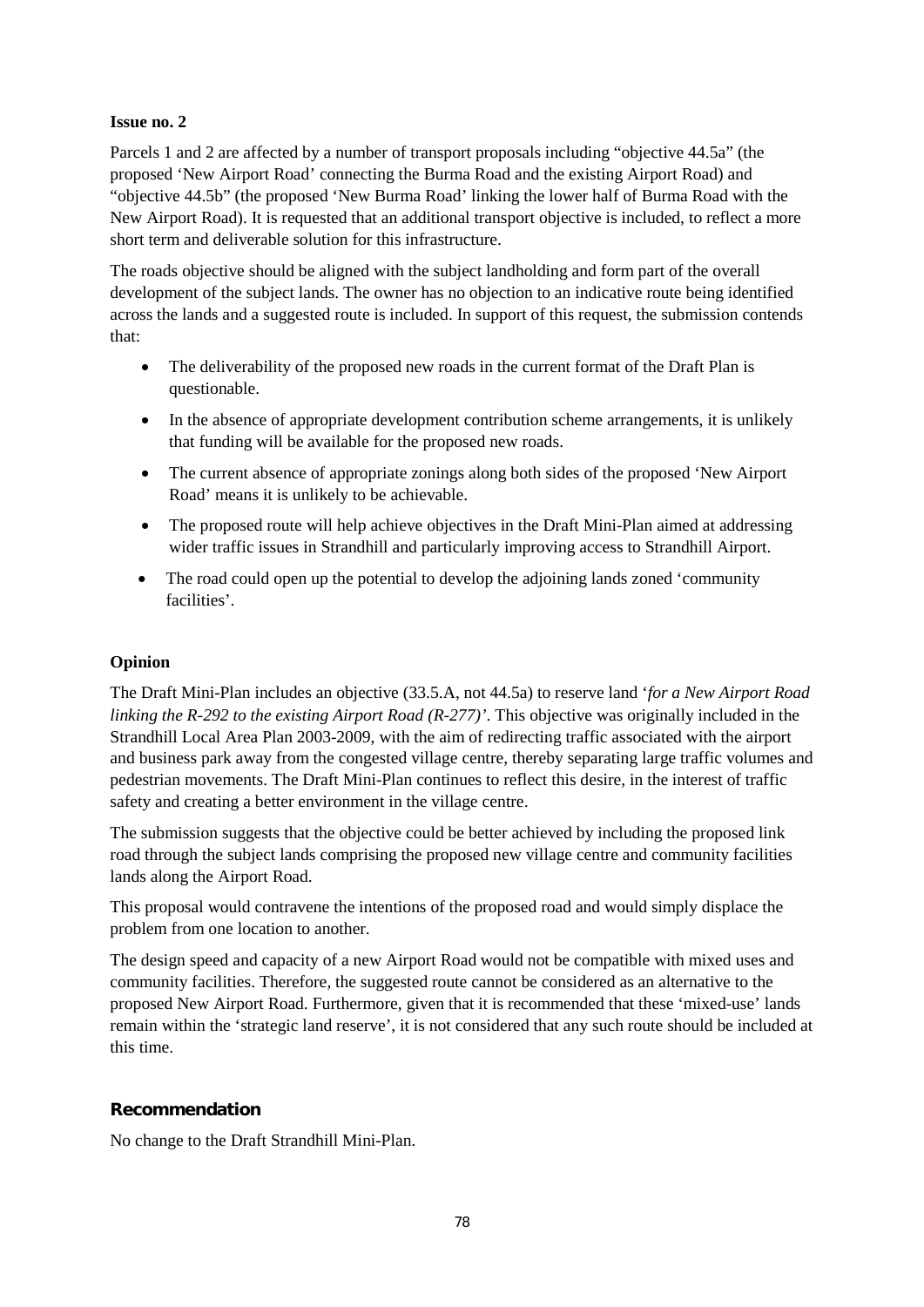## **Submission no. 56** 29 November 2016

Tony McCaul

#### **Issue no. 1**

The submission relates to lands located adjacent to the Golf Clubhouse in Strandhill and requests that the subject lands measuring 2.6 hectares in area should be 'taken out of the strategic land reserve'. An alternative zoning for the lands is not specified. However, the submission includes a proposed 'masterplan' for a residential development and therefore it is assumed that the submission requests a 'residential uses' zoning.

In support of the proposal the submission sets out that:

- Irish Water services will be upgraded to facilitate the proposal
- There is a strong demand for housing
- The proposal will include a 'truly integrated mixed community' including social housing and specific need housing
- The proposal will integrate with the proposed County Council housing development

#### **Opinion**

As clearly explained in the **Summary** at the top of this section, there are serious concerns in relation to proposals to zone additional land for residential development in Grange.

#### **There is no justification to zone additional land for housing, as long as there is residential capacity to accommodate over 360 new residents in Strandhill.**

These concerns are applicable to the subject lands which are zoned as 'strategic land reserve residential uses' in the Draft plan. The aim of the 'strategic land reserve' zoning is to reserve selected lands for potential development after the lifetime of this plan. This represents a sustainable and phased approach to development which is in accordance with the principles of sequential development as set out in the 'core strategy' and as required by ministerial guidance (*Guidelines for Planning Authorities on Sustainable Development in Urban Areas*, May 2009). It is considered that the proposed zoning would conflict with this approach and that more suitable lands should be prioritised for development.

In particular, the location of the subject lands along the Golf Club Road and the traffic problems associated with the road must be considered. There are serious concerns regarding the capacity of this road, which experiences severe traffic congestion and traffic hazard issues particularly during peak times associated with the school and golf club.

While the Draft Mini-Plan does include zoned lands along this road, it should be noted that these lands are contiguous to the existing built–up area and associated footpaths, public lighting etc. The subject lands are detached from the existing built-up area and associated facilities. Furthermore, the lands have only limited road frontage, of approximately 25 m, and there is only minimal scope to provide additional road-widening, footpaths etc to address existing deficiencies.

#### **Recommendation**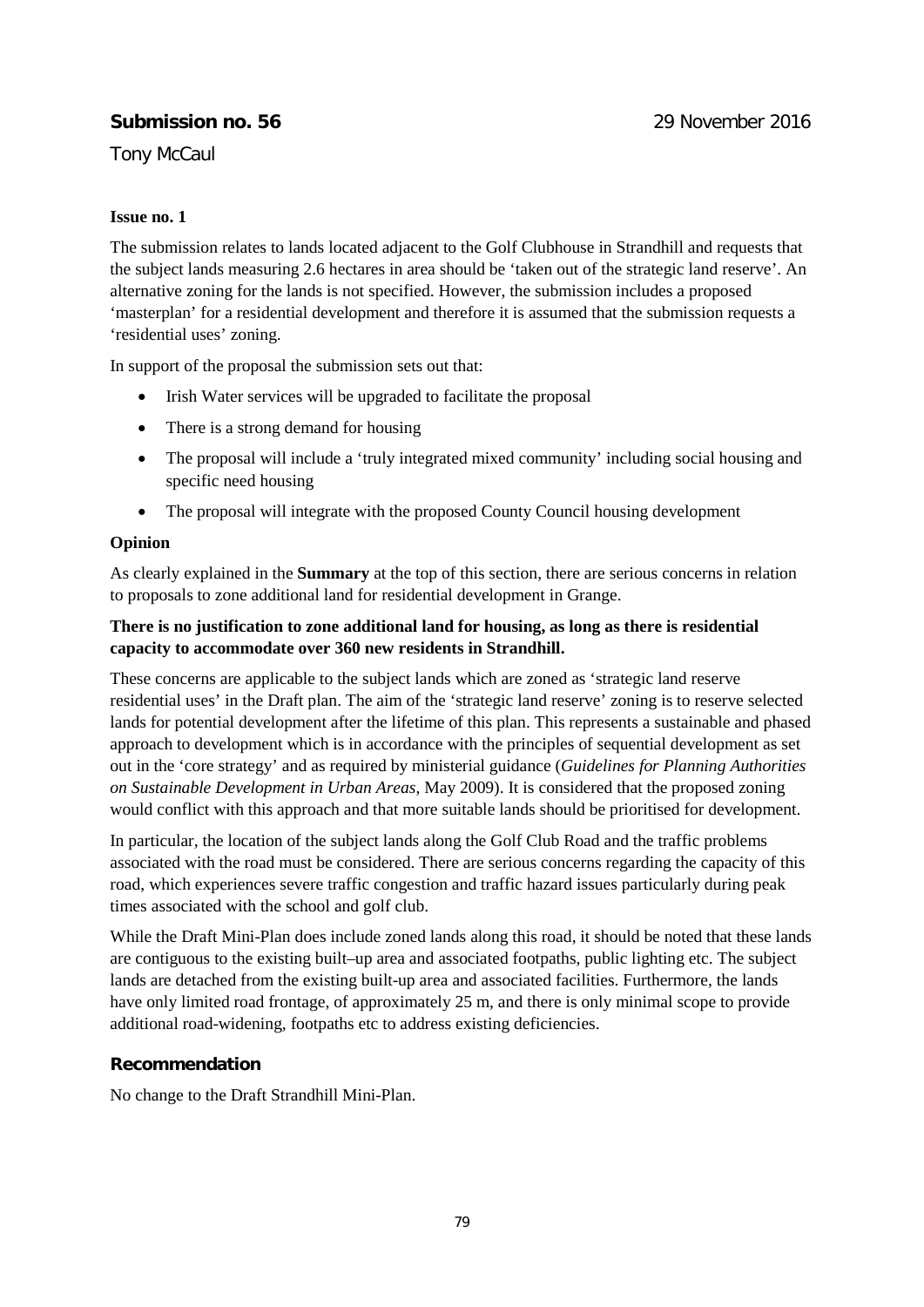# **Submission no. 57** 29 November 2016

James McGoldrick

#### **Issue no. 1**

This submission should be read in conjunction with Submission no. 17, which essentially relates to the same issue. It is requested that lands at Culleenamore be re-zoned for 'residential use'. It is stated that the site is surrounded by residential development and would be located across the road from James McGoldrick's parents' house. It is stated that J. McGoldrick is currently living in the USA and intends to return to build a home in the very near future.

#### **Opinion**

The subject site, located in the green belt, is significantly distanced (1 km) from the existing built-up area of Strandhill. The site is located between a designated *Scenic Route* (regional road R-292) and the coastline at Culleenamore, which is designated as *Visually Vulnerable.*

The purposes of the green belt are, *inter alia,* to consolidate settlements, to reserve land for future expansion and to protect surrounding sensitive areas in terms of visual impacts, natural resources and heritage implications. It is considered that the requested residential zoning/designation would conflict with this policy and would set an undesirable precedent for further such encroachment into the green belt.

The green belt zoning of the site does not preclude the provision of a dwelling. Any such application could be accommodated in principle, subject to compliance with the rural housing policy as set out in section 5.3.1 of the CDP. Proposals for one-off houses such as this should be assessed on the basis of the rural housing policy.

#### **Recommendation**

No change to the Draft Strandhill Mini-Plan.

## **Submission no. 66** 30 November 2016

Robin Hurley on behalf of Ciaran Carty

#### **Issue no. 1**

The submission relates to a portion of land at Larass, on the eastern side of Strandhill. The lands, stated to be partly owned by Ciaran Carty's family, are zoned as 'open space' in the Draft Mini-Plan. The submission requests that the 'open space' zoning be limited to the western portion of the lands only, and that the eastern portion be suitably zoned to allow the construction of a dwelling for C. Carty. However, a map included with the submission, showing a 'suggested demarcation line', shows the opposite arrangement, with the eastern portion zoned as 'OS' (i.e. open space) and the western portion zoned as 'house' (i.e. residential). The written submission would appear to be an error and it is understood that the map correctly shows the requested zoning change.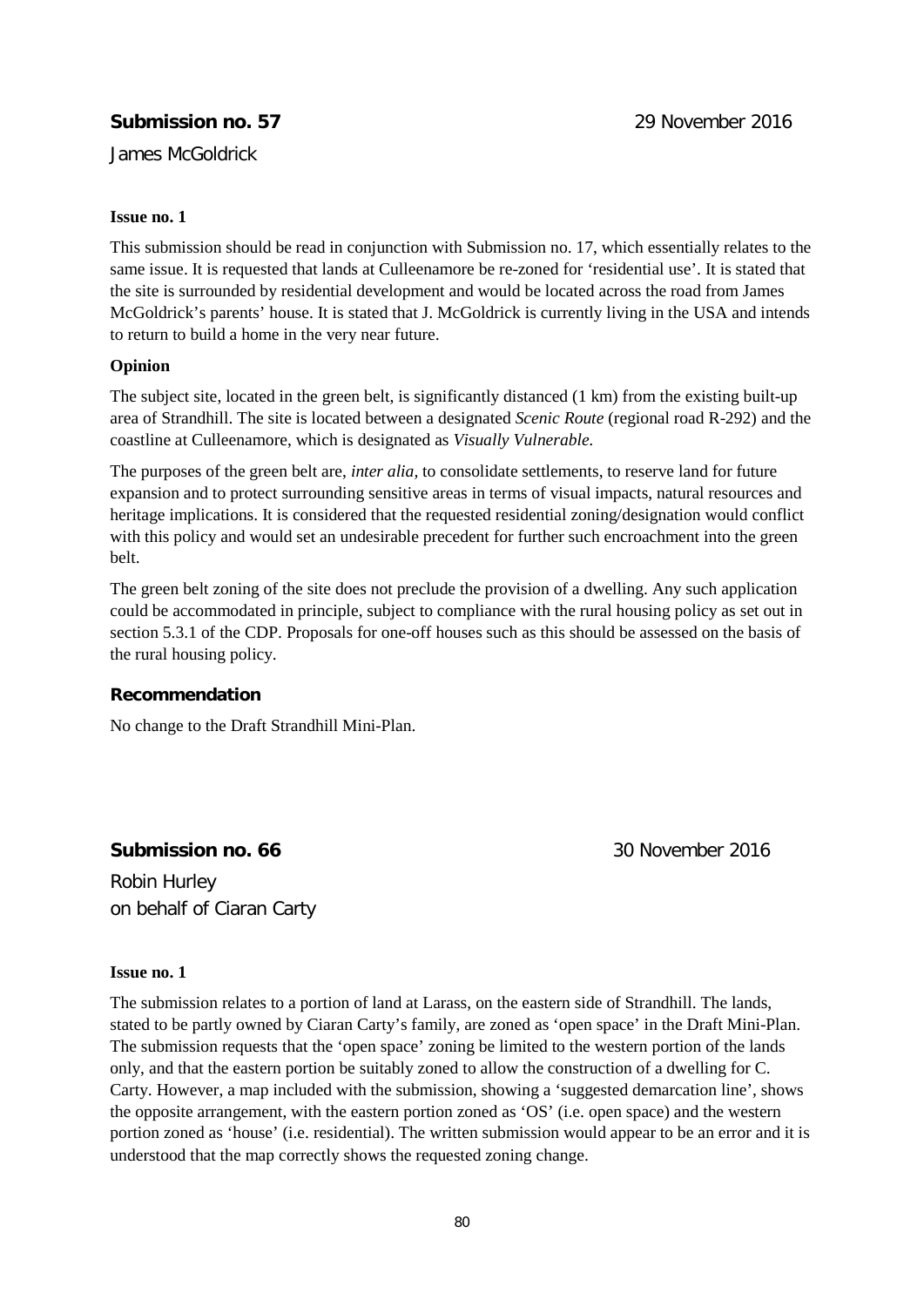#### **Opinion**

This submission should be read in conjunction with submission no. 67 (see further details below), as both relate to the same lands and similar zoning, but with different boundaries requested. It is considered that Submission no. 67 provides greater clarity in the request and also makes more appropriate accommodation for the potential provision of an open space area.

#### **Recommendation**

Please refer to the recommendations on Submission no. 67.

## **Submission no. 67** 30 November 2016

Jim Sheridan Architectural Services on behalf of Ciaran Carty

#### **Issue no. 1**

The submission relates to a portion of land at Larass, on the eastern side of Strandhill. The lands, stated to be partly owned by Ciaran Carty, are zoned as 'open space' in the Draft Mini-Plan. The submission requests that the 'open space' zoning be limited to the eastern and southern portions of the lands only, and that the western portion be zoned as 'residential' to allow the construction of a family dwelling for C. Carty. In support of this request, the submission sets out the housing needs and C. Carty's strong ties and associations with the local area.

#### **Opinion**

It is considered that the proposed residential zoning can be facilitated whilst still retaining sufficient land for an open space area to be developed in accordance with objective 33.1.I.i of the Draft Mini-Plan.

#### **Recommendation**

- **A.** The zoning of the western portion of the subject lands (as outlined on the map submitted with submission no. 67) shall be changed from 'open space' to 'residential uses'.
- **B.** The site marked 'OS1' on the Objectives Map shall be amended to reflect the reduced size of the open space zoning at this location.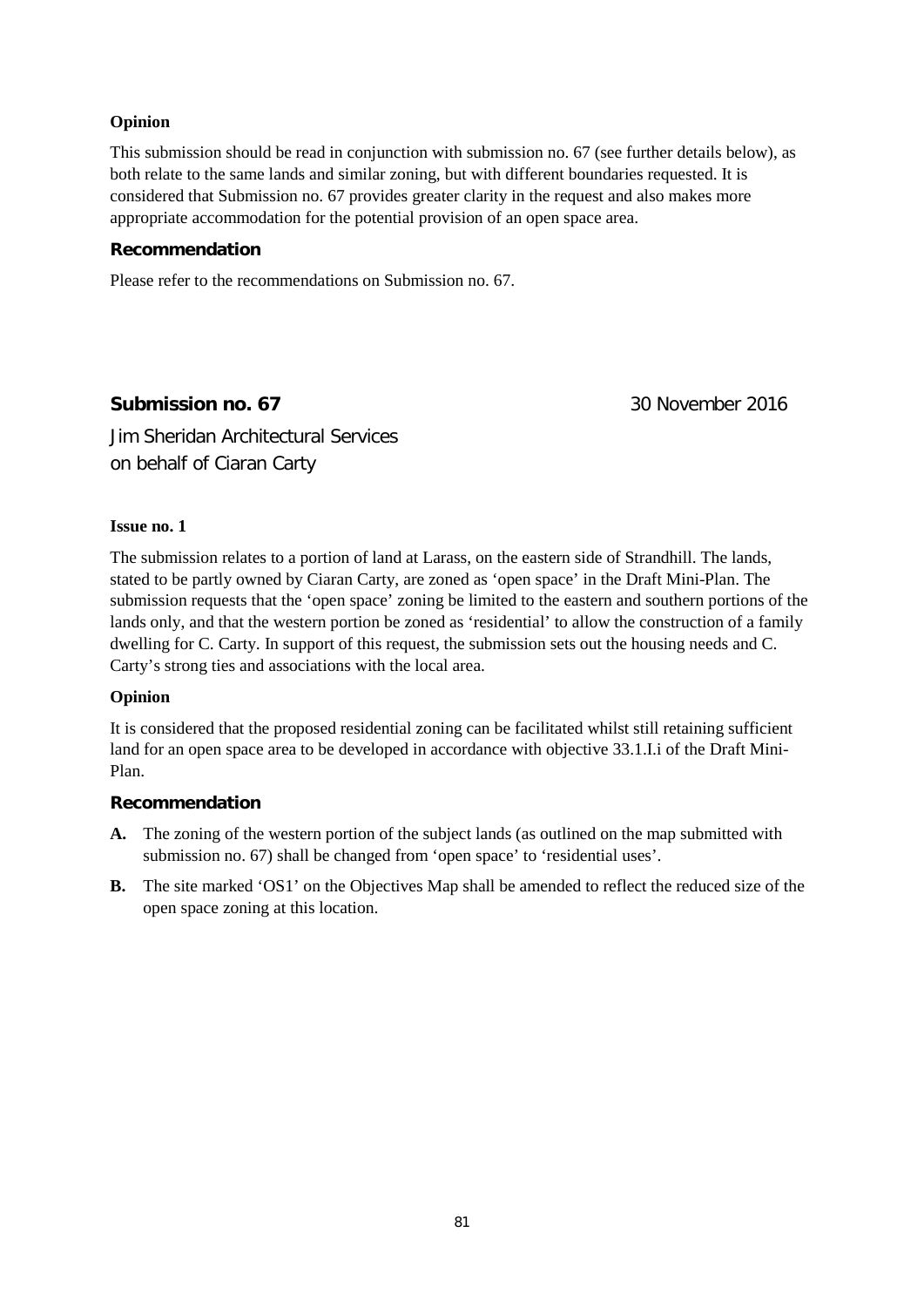# **Submission no. 72** 30 November 2016

## DAT Property Development Ltd

#### **Issue no. 1**

The submission refers to lands and buildings owned by the company at Sligo Airport Business Park, stated to be currently zoned as 'business and enterprise'. No map is included with the submission, but the lands can be identified by reference in the submission to the relevant folio number. The submission requests that a portion of the lands (approximately 1.19 hectares) be changed to 'community facilities'. In support of this request the submission sets out that:

- Only 50% of the existing buildings have been let to date.
- The proposed 'community facilities' zoning could encompass a number of different types of developments such as 'independent living units suitable for our aging population' or a 'glamping park'.
- The site would be suitable given the existing servicing and access arrangements.
- The site is in close proximity to surrounding amenities and services.

#### **Opinion**

While the subject business park may not be fully occupied, the neighbouring Enterprise and Technology Park has been operating at or near capacity in recent times. There is clear a demand for business and enterprise space. The availability of lands zoned for 'business and enterprise' in proximity to the airport is considered a valuable resource for the area and should not be compromised on the basis of short-term demands. Submission no. 117 by Strandhill Development Association would support this view.

Given the isolated location of the lands in relation to other services and facilities, and the surrounding enterprise and airport uses, there are concerns about the suitability of this location for the proposed elderly living accommodation. The same concerns would apply to a proposed 'glamping park', which, in any case, would not be permissible under the requested 'community facilities' zoning.

For the reasons outlined above it is considered that the existing 'business and enterprise' zoning should be retained.

#### **Recommendation**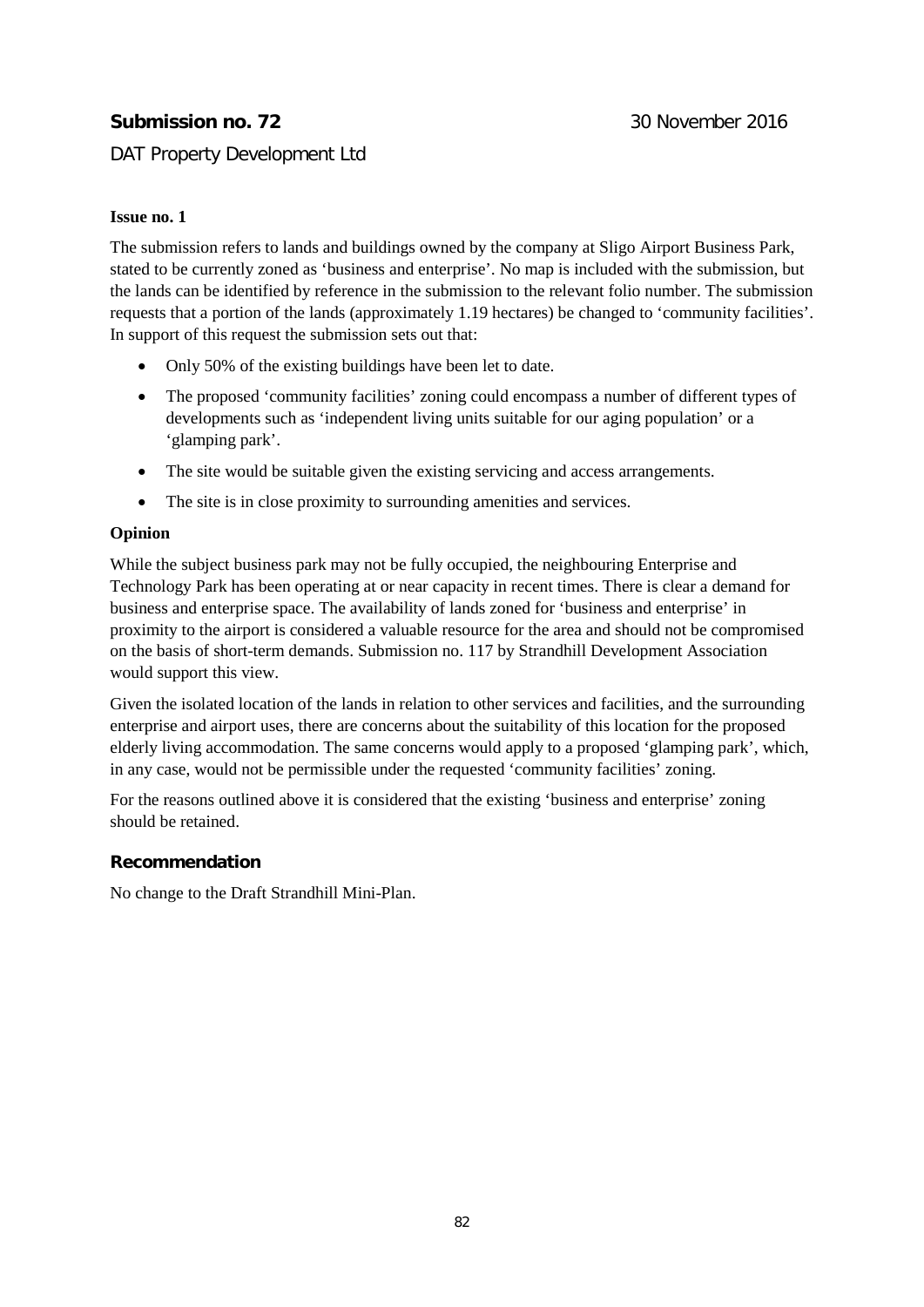# **Submission no. 77** 30 November 2016

Peigin Doyle and others

#### **Issue no. 1**

In relation to objective 33.1.B, which states '*Prepare, in consultation with the DoECLG, a management plan for the Council-owned lands at Killaspugbrone*', it is requested that the Council go further and undertake appropriate remedial and conservation works on the site, in order to prevent collapse of the church walls and loss of part of the sea wall.

#### **Opinion**

This objective refers to the coastal lands within the SAC that are owned by Sligo County Council. It does not refer to the conservation of the Medieval Church/Graveyard or the maintenance of the associated sea wall enclosing it.

However, there is no objection to providing an additional objective to address this issue. The undertaking of works would be an operational matter that would be subject to available resources and due process.

#### **Issue no. 2**

It is suggested that an old water pump should be repaired and installed on site 'OS-1' as part of its development as an open space.

#### **Opinion**

While there is no objection to the proposal, it is considered that such a prescriptive and detailed objective should not be included in the Mini-Plan. This could be addressed as an operational matter, if this site is developed.

#### **Issue no. 3**

The submission requests that a number of archaeological features be included on the Record of Protected Structures.

#### **Opinion**

Issues relating to the Record of Protected Structures are dealt with in Volume 3 of this report. See Submission no. 49 of Volume 3 for further details.

#### **Issue No. 4**

It is proposed that the house opposite Kincora House should be included as a 'building of note'.

#### **Opinion**

The subject building is a two-storey, three-bay house with many features of vernacular architecture, such as a traditional roof pitch, wide chimneys on the ridge of the roof, vertical-emphasis windows, front boundary walls with a pedestrian gate and path to its front door. The building is one of the few vernacular buildings remaining in the lower part of the village.

Eight buildings have been proposed so far to be designated as *Buildings of Note* in the Draft Strandhill Mini-Plan, by reason of the traditional architectural features which together retain the historical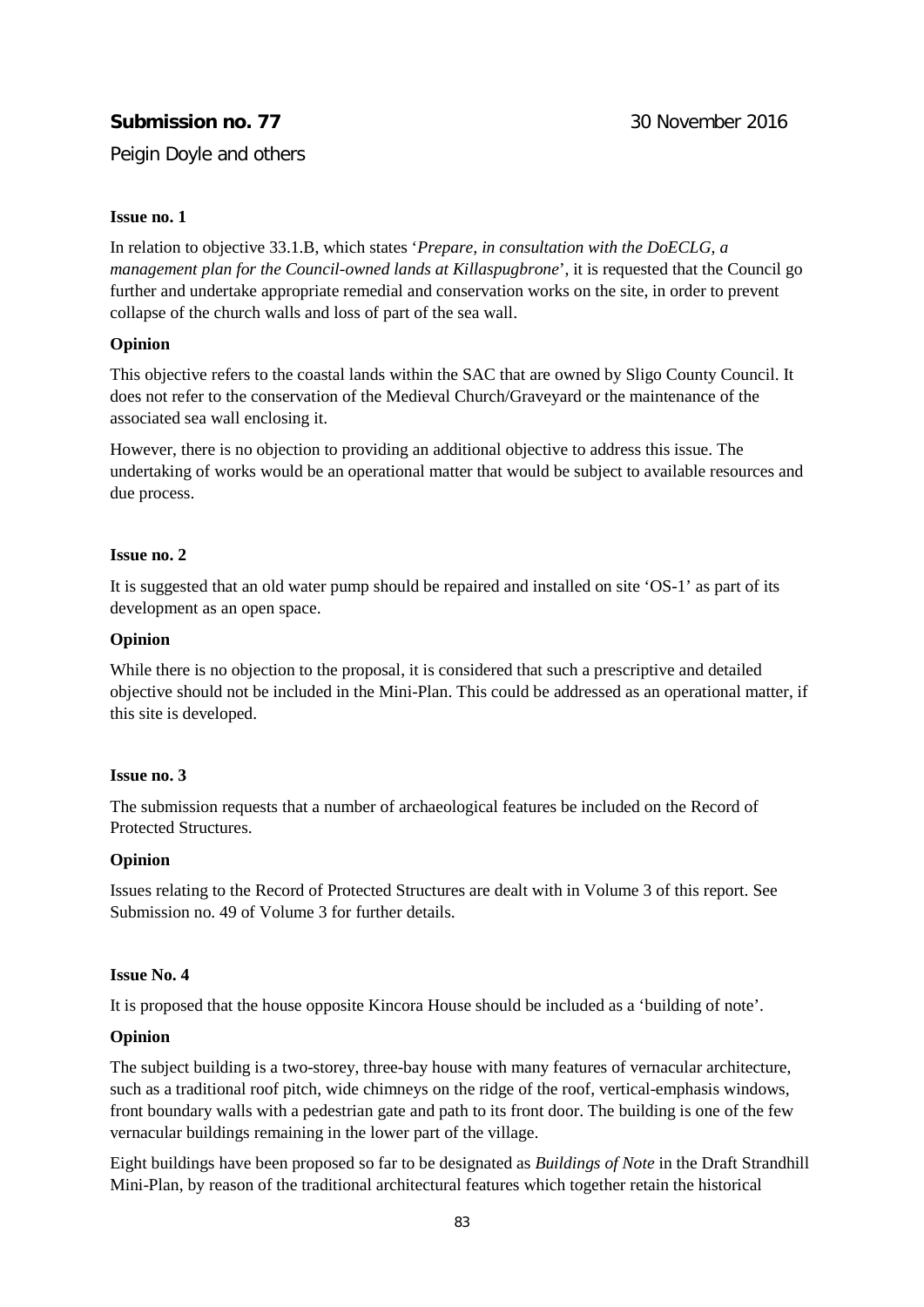character of Strandhill. The subject building possesses similar characteristics to the proposed Buildings of Note.

The Planning Authority agrees with this submission and considers that this building should be included as a Building of Note.

#### **Issue no. 5**

It is proposed that sufficient land should be zoned for education/community facilities around St.Asicus School to facilitate expansion without encroaching on the adjacent ringfort.

#### **Opinion**

As outlined in response to Submission no. 19, a change of zoning is not necessary to allow the expansion of the school onto adjoining lands.

#### **Issue no. 6**

The submission refers to an alleged confusion relating to a private right-of-way in the townland of Carrowdough adjacent to Culleenamore Beach. It is stated that the 'zoning map' shows a private right of way to a well being joined to the termination of the L-35053/L-275 road where it enters the beach. It is stated that this needs to be corrected, as the private right-of-way goes from the R-292/Top Road only to the well.

#### **Opinion**

The Mini-Plan does not attempt to depict any rights-of-way, whether public or private. The maps included in the Mini-Plan simply reflect the features identified as per Ordnance Survey mapping and do not reflect rights-of-way.

#### **Issue no. 7**

It is proposed that all developments at the foot of Knocknarea must have archaeological assessment and an archaeologist on site to monitor any possible discoveries.

#### **Opinion**

The Draft CDP contains relevant policies and objectives regarding the protection of archaeological heritage. These policies and objectives will form the basis of assessment in the planning process. The extent of assessment and monitoring should be addressed at that stage.

#### **Issue no. 8**

The submission highlights a perceived contradiction in the Draft CDP between the economic and jobcreation strategy (set out by the LCDC) and the degradation of natural tourism resources, potential employment assets and the social mix of Strandhill. The submission contends that desirable objectives relating to the management of development in rural areas and the promotion of tourism are subverted by the policy on one-off rural housing and its tendency to create ribbon development.

#### **Opinion**

Although the submission primarily relates to Strandhill, it is also stated that this issue relates to the wider Strandhill peninsula and county area. This issue of the submission relates rural housing policy in general and is addressed in Volume 1 of this report.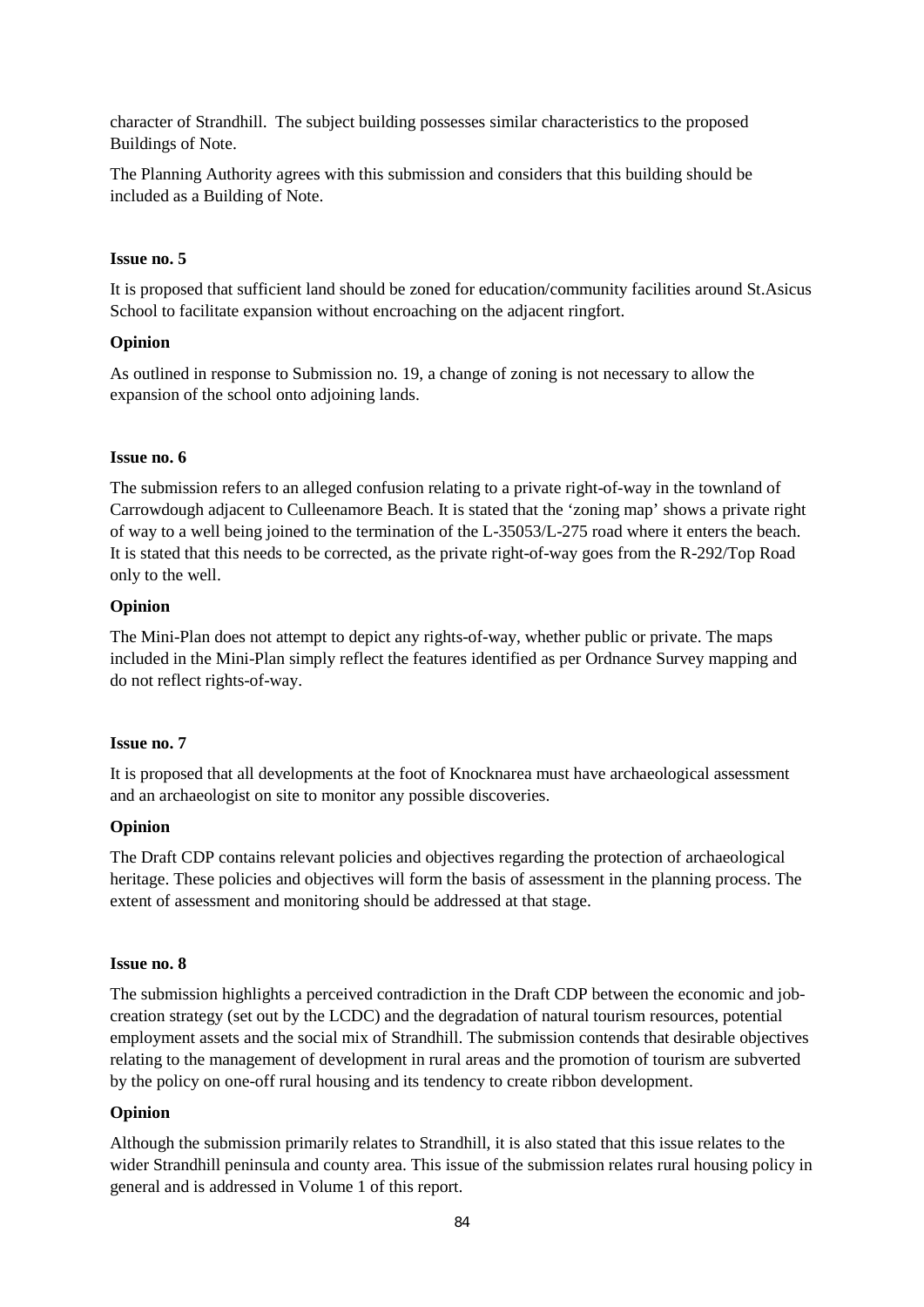#### **Recommendations**

**A.** The following objective should be added as objective 33.3.D:

Prepare a conservation report for Killaspugbrone Medieval Church and Graveyard, in partnership with the community, to inform future conservation works to the Church and graveyard, as resources allow.

**B.** Modify the Draft Strandhill Mini-Plan by adding the following text and picture to **Buildings of Note:**

**BoN No. 9 – Three bay, two storey house** 





**Recommendation:** The character of this building could be enhanced by reinstating the fenestration type appropriate to its time, i.e. timber sash windows.

## **Submission no. 93** 30 November 2016

Adrian Kenny

#### **Issue no. 1**

The submission relates to lands located to the rear (east) of the primary school and requests that the lands be zoned for 'community facilities' in order to facilitate future extensions to the school.

#### **Opinion**

As outlined in response to Submission no. 19, a change of zoning would not be necessary to allow the expansion of the school onto adjoining lands.

#### **Issue no. 2**

The submission relates to the proposed 'mixed use' zone (Mix-3) and supports this objective. It is stated that the proposal would make the entire area more cohesive.

#### **Opinion**

Support for this objective is noted.

#### **Recommendation**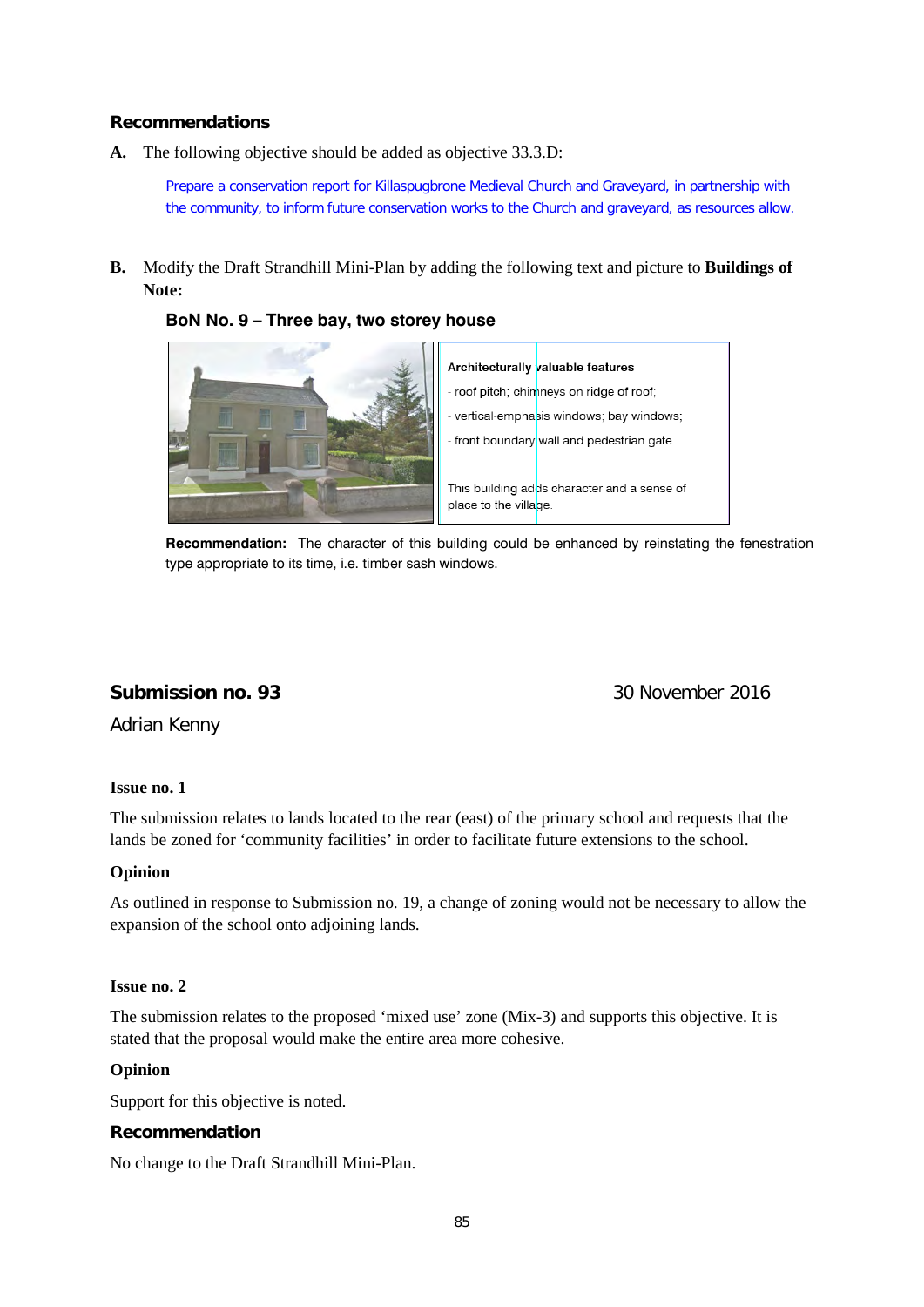# **Submission no. 117** 30 November 2016

David McCoy & Mick McEnroe on behalf of Strandhill Development Association

#### **Issue no. 1**

The submission refers to the proposed 'sports and community centre site' (identified as plot **117a** on the Submissions Map) and confirms full support for the idea. However, it is stated that thorough examination of the site is required prior to its designation, as there has been difficulty with a site previously identified "which transpired to be a Special Area of Conservation".

#### **Opinion**

The Mini-Plan identifies a site (site 'CF-1') along the Airport Road for the provision of a community facility, as discussed above. Section 33.6 of the Mini-Plan also indicates that any application for development of these lands will be subject to assessment with regard to the impact on nearby designated natural heritage sites and also with regard to flood risk. Any such application will also be subject to standard assessment in terms of traffic, visual impact, services etc., as is the case with all planning applications. The zoning of sites simply indicates the suitability of the site in principle. It is not possible to carry out a thorough examination of the site at this stage.

In any case, this site is not part of any Special Area of Conservation.

#### **Issue no. 2**

The plan should take into consideration the future development of the Enterprise Centre on Airport Road to allow for further expansion

#### **Opinion**

The Mini-Plan includes a significant extent of land at this location that is zoned 'business  $\&$ enterprise' in order to facilitate the potential expansion of the Enterprise Centre.

#### **Issue no. 3**

Works need to continue to protect the shoreline from coastal erosion, particularly around the water treatment plant, the north end of the beach, and on the south beach protecting 'Shelly Valley' and the large sand dunes.

#### **Opinion**

Section 33.2 of the Mini-Plan addresses this concern, including an objective to prepare an integrated coastal management plan for Strandhill. As an operational matter, the need to carry out additional works will be continually monitored and will be subject to the availability of adequate resources.

#### **Issue no. 4**

The upper car park (identified as plot **117b** on the Submissions Map) should be excluded from the 'mixed zone' and should be designated solely as 'a car park' to serve the needs of locals and visitors.

#### **Opinion**

Section 33.4 (G) of the Mini-Plan acknowledges the importance of this site and states as follows: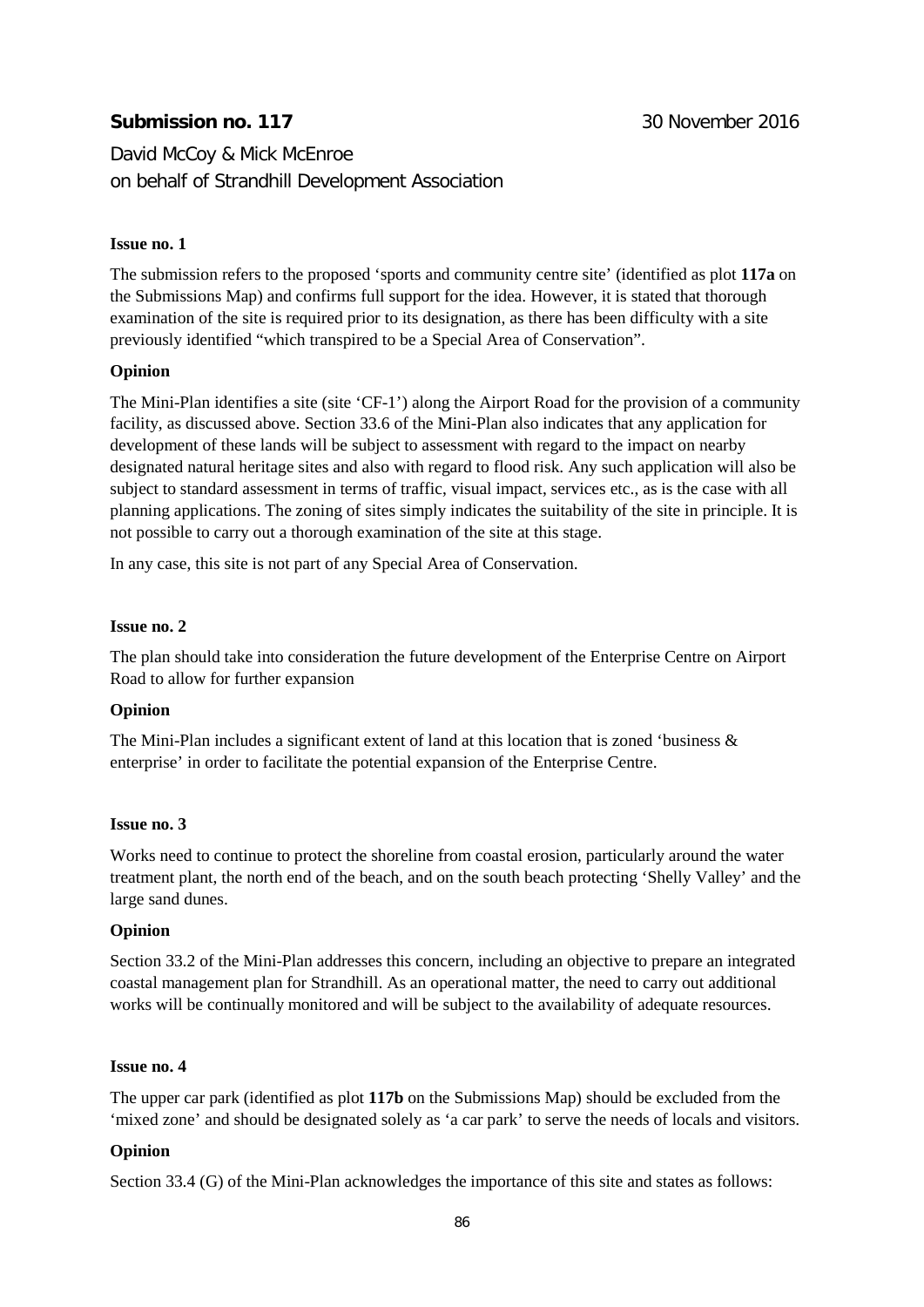*In recognition of the scale, and strategic location of the Council car park, the only mixed use development permitted on this site will be the enhancement of the present car parking facility, a community centre and the provision of other recreational facilities.*

On this basis, it is considered that the scale of development within the existing car park can be adequately controlled and concurrently the level of car parking provision can be appropriately retained. The details of any such proposal will be assessed as part of the planning process.

#### **Issue no. 5**

Provision should be made for a pedestrian walkway from the upper car park to the seafront and proposed Maritime Centre, subject to landowner agreement

#### **Opinion**

This provision is already included in section 33.4 (G.ii) of the Plan, but it is acknowledged that the suggested route is not shown along with other indicative pedestrian routes on the Objectives Map. An indicative route should therefore be added.

#### **Issue no. 6**

It is recommended that the upgrade of the wastewater treatment plant is completed in as timely a manner as possible.

#### **Opinion**

This is an ongoing operational matter that is the responsibility of Irish Water.

#### **Recommendation**

An indicative pedestrian/cycle link should be added to the Strandhill Objectives Map, linking the upper car park to the seafront and proposed Maritime Centre site.

#### **Submission no. 123** 30 November 2016

Robbie Henneberry on behalf of Strandhill Golf Club

#### **Issue no. 1**

The submission requests that Strandhill Golf Club is mentioned in a number of sections/objectives of the plan. In the Community facilities profile of Section 33, it is requested that the following is included:

*'Strandhill Golf Club includes an eighteen-hole links course, practice facilities, and a substantial Clubhouse'.*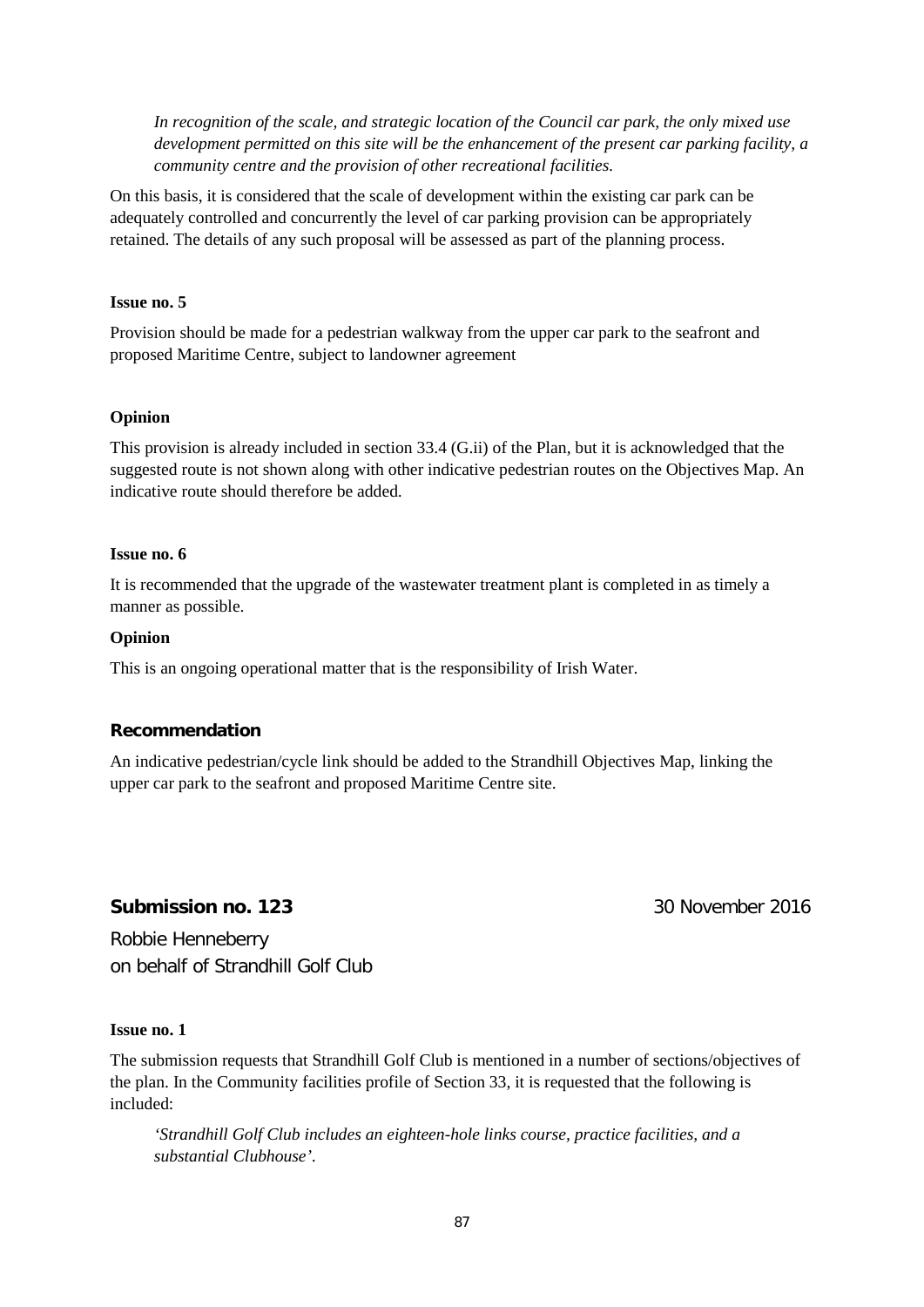It is requested that the following addition is made to objective 33.6.A:

*'Support the improvement and further development of Strandhill Golf Course'.* 

It is requested that an objective 33.7.E is added as follows:

*'Support the continued development of Strandhill Golf Course'.* 

In support of proposed objective 33.7.E, the submission highlights the employment and tourism benefits associated with the Golf Club.

#### **Opinion**

There is no objection to the suggested inclusions. However, given the relationship between the location of the Golf Course and surrounding designated nature conservation sites, it is considered that the need to comply with the requirements of the EU Habitats Directive should be highlighted. The two suggested amendments would represent unnecessary duplication and therefore one objective shall suffice.

#### **Recommendation**

**A.** The following should be added to the Community facilities profile contained in Section 33:

Strandhill Golf Club includes an eighteen-hole links course, practice facilities, and a substantial Clubhouse.

**B.** The following objective should be added to Section 33.6 as point D:

Support the improvement and further development of Strandhill Golf Course subject to compliance with the requirements of the EU Habitats Directive.

## **Submission no. 126 30 November 2016**

Michael Connolly

#### **Issue no. 1**

The submission relates to a portion of lands to the south of Shore Road. The lands are zoned as 'mixed uses' in the Draft Plan, but the submission requests that this be varied to *'higher than three storey's to facilitate viability of proposed landmark hotel / aqua leisure / public square / complex, linking public car park to the surf centre and beach*'. In support of this request, the submission contends that:

- This is a high-demand location on the Wild Atlantic Way and would fill a need for a signature tourism project.
- The proposal would augment and support existing local enterprises.
- Failte Ireland/Leader supports such enterprises.

#### **Opinion**

In principle, the 'mixed uses' zoning of the site would accommodate the suggested tourism project and associated facilities. However, objective 33.4.F of the Draft Mini-Plan limits the height of the buildings in this area (Mix-2) to three storeys, as is also the case with Mix-1 and Mix-3 areas. Consistent with this approach, it is considered that heights in excess of three storeys would be inappropriate for this area, having regard to the scale and character of surrounding development.

#### **Recommendation**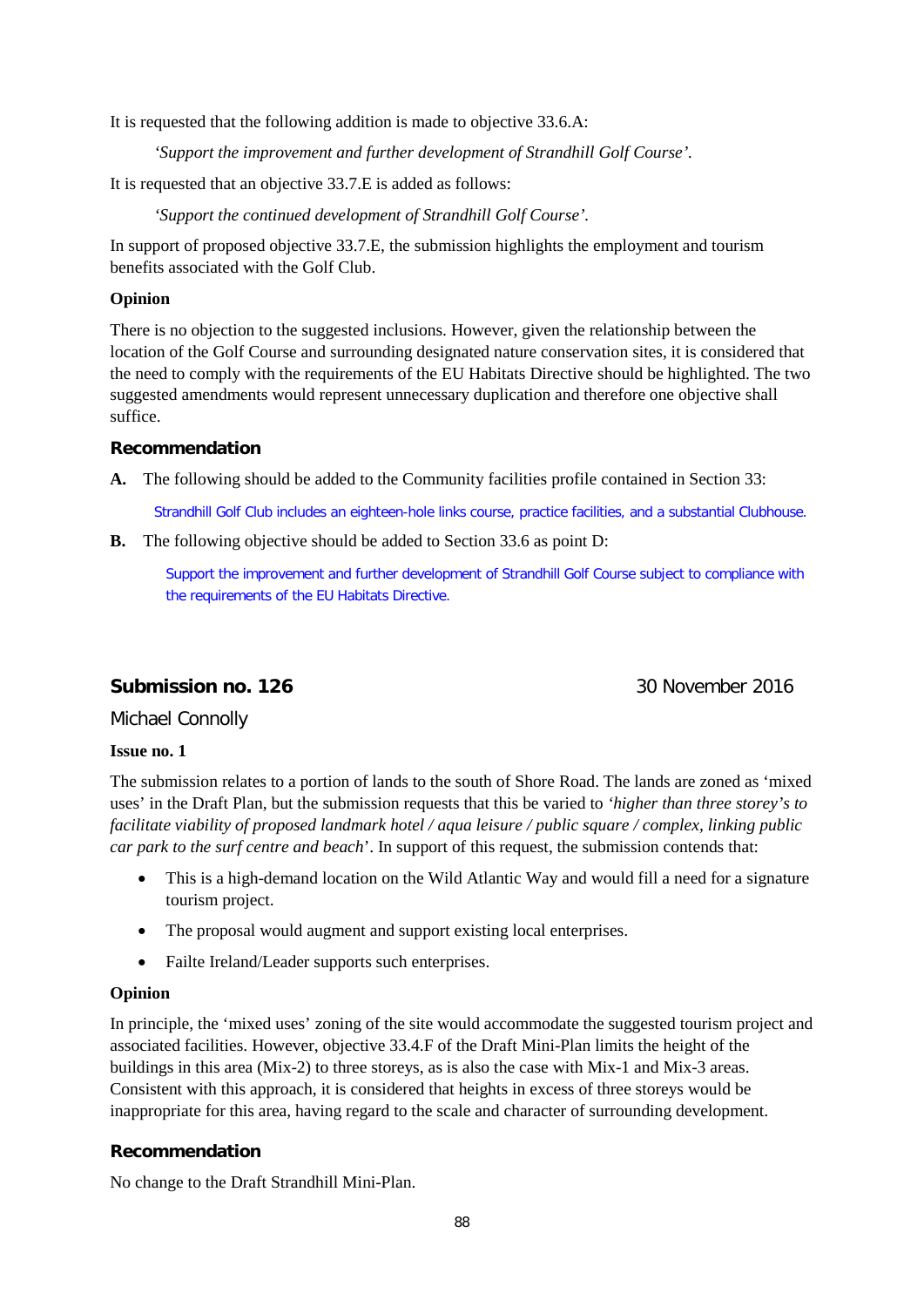# Section III.

# **Chief Executive's Supplementary Recommendations** (CESR)

regarding modifications to Volume 2 Mini-Plans

# **Chapter 18 – Riverstown Mini-Plan**

# **CESR 18-1**

Modify the **Objectives Map** for Riverstown by removing the "VC-1" designation from the location along Main Street and placing it over an area east of the Unshin River bridge, as shown below:

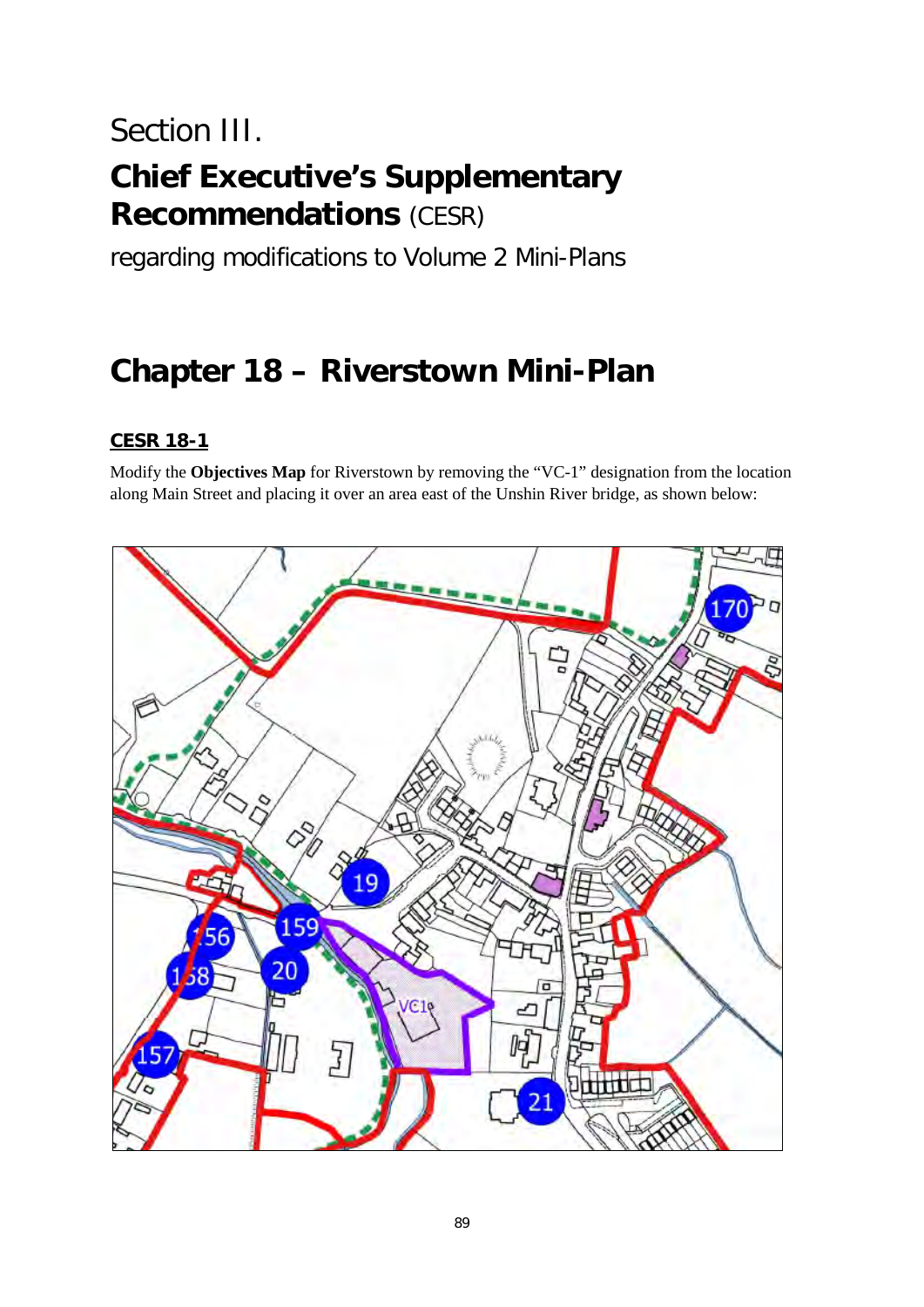# **Chapter 19 – Tourlestraun Mini-Plan**

# **CESR 19-1**

Insert the "Buildings of note page", which was omitted by mistake.

#### Tourlestraun

# BoN No. 1- Three-bay, two-storey house with shop



#### Architecturally valuable features

- roof pitch; chimneys on ridge of roof;
- double barrell extension to rear:
- vertical emphasis windows.

This building makes a significant positive contribution to the village of Tourlestraun and is one of the few buildings linking the village to its historical function.

Recommendation: The replacement of the windows with timber sliding sash windows would greatly enhance the character of this building.

#### BoN No. 2 - Three-bay, two-storey house



#### Architecturally valuable features

- roof pitch; chimneys on ridge of roof;
- sliding sash windows
- flat roof bay windows and entrance porch.

This house has been sensitively restored and makes a positive contribution to the entrance of the village.

Recommendation: This vernacular features of this house should be retained.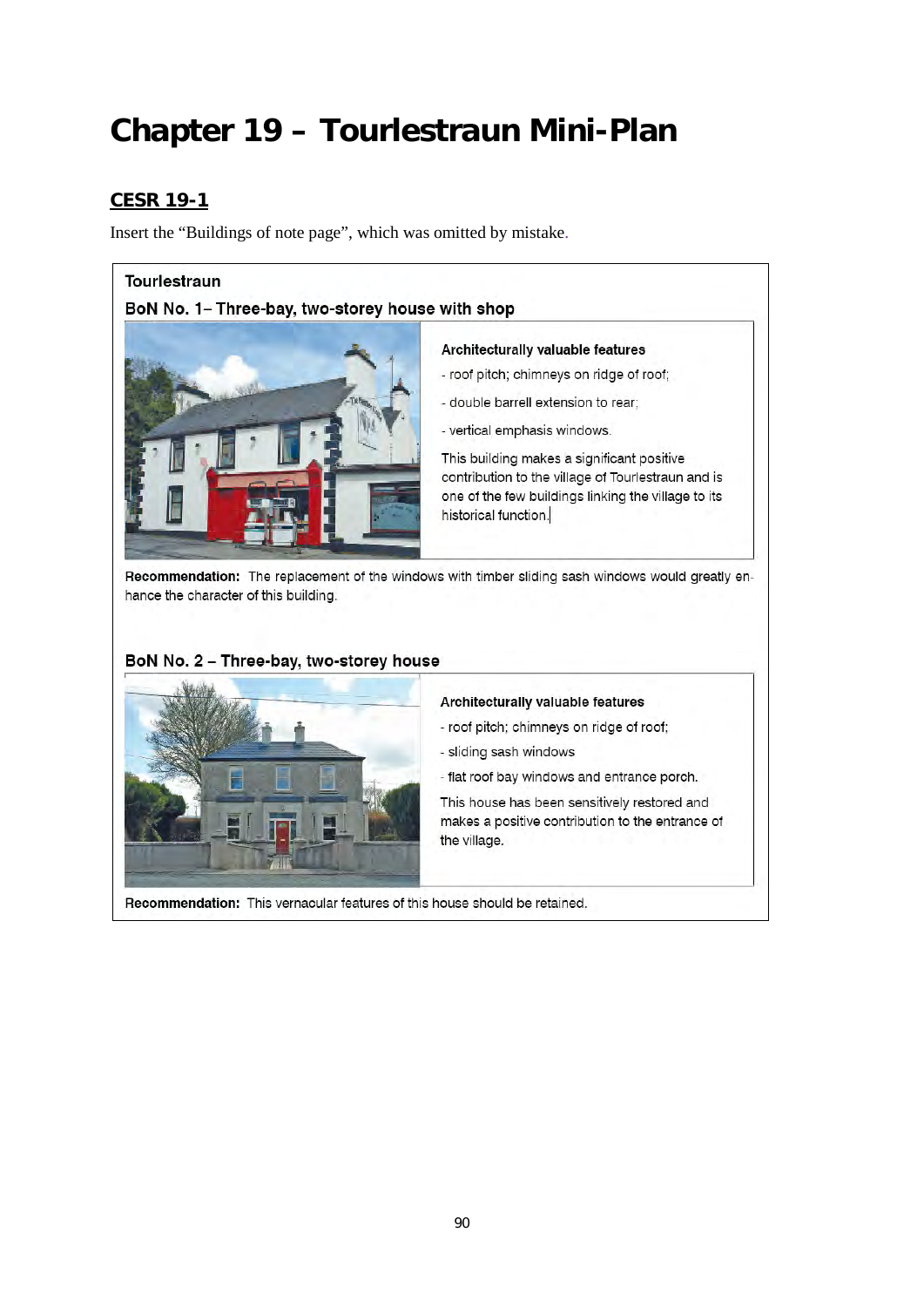# **CESR 19-2**

Modify the **Objectives Map** for Tourlestraun by deleting two of the four Buildings of Note, as per the attached map (shown in cyan).

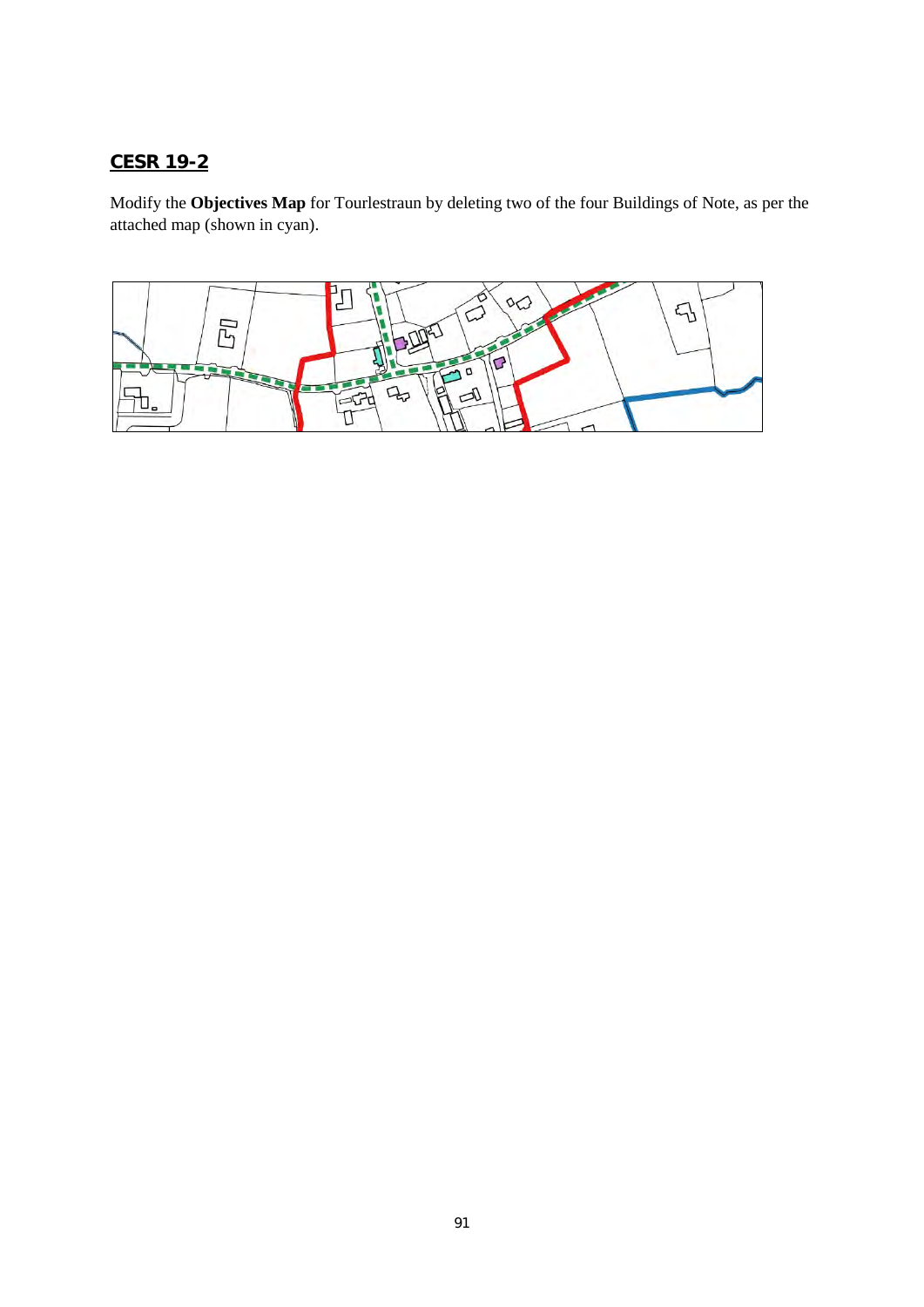# **Chapter 29 - Mullaghmore Mini-Plan**

# **CESR 29-1**

Modify the **Objectives Map** for Mullaghmore by indicating the lands subject to designation "ENT-1", as per the map below.



# **CESR 29-2**

Insert the description and recommendation for BON-5, which was omitted by mistake (but shown on the Objectives Map).

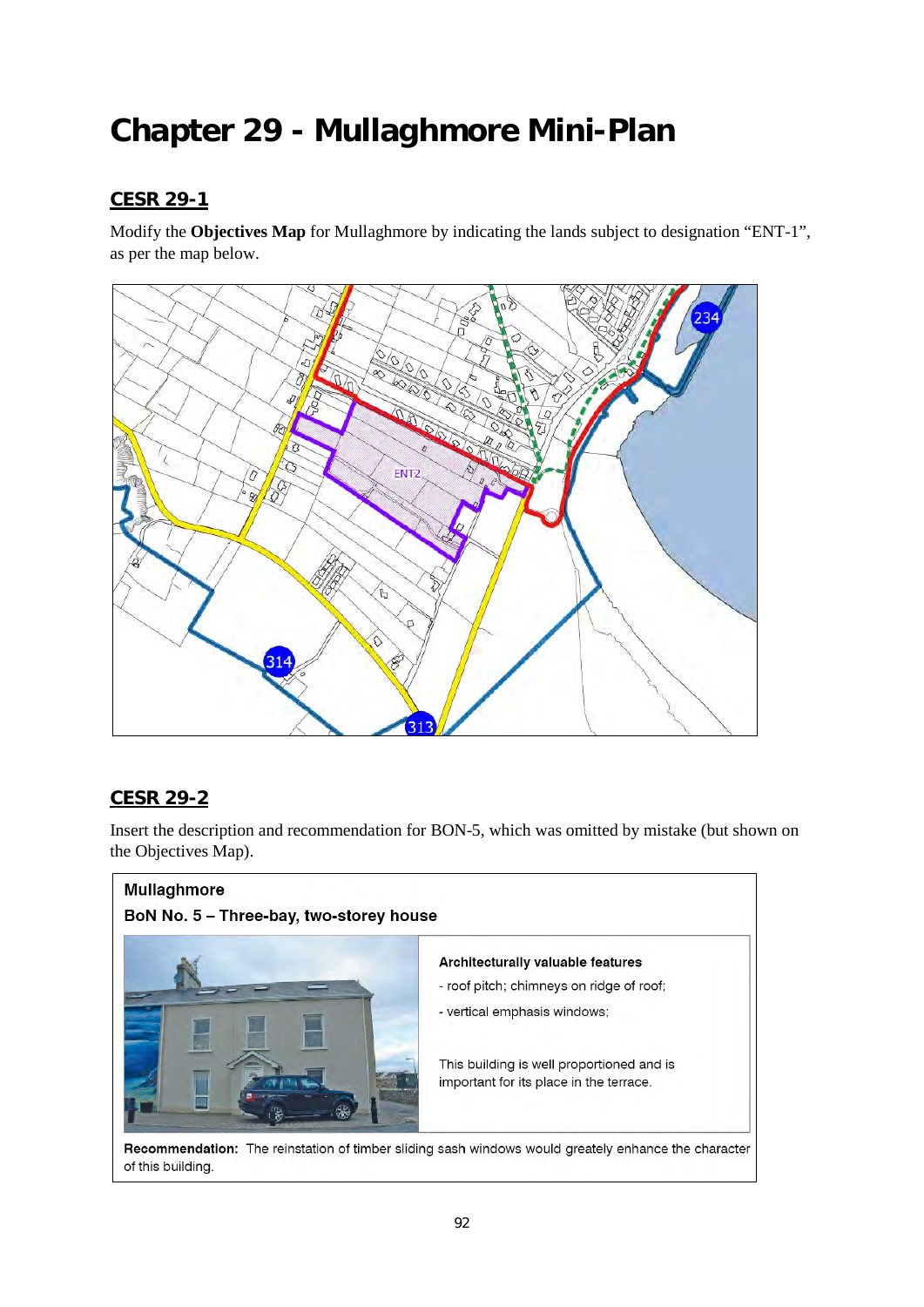# **Corrections to Volume 2**

The following corrections to Volume 1 of the Draft Plan 2017-2023 are recommended by the Chief Executive:

- **a.** Correct or insert, as appropriate, the reference numbers of Proposed Protected Structures in the following Mini-Plans: Ballinafad, Cloonacool, Coolaney, Culfadda, Curry, Easky, Collooney.
- **b.** In the following Mini-Plans, insert an additional map at an appropriate scale showing the full extent of proposed walkways, scenic routes and the location of protected within the green belts, where applicable:

Aclare, Ballinafad, Ballincar, Ballygawley, Ballysadare, Bellaghy, Bunnaddan, Carney, Castlebaldwin, Cliffony, Cloonacool, Collooney, Coolaney-Rockfield, Culfadda, Dromore West, Drumcliffe, Easky, Geevagh, Grange, Monasteraden, Mullaghmore, Ransboro, Rathcormac, Riverstown, Rossess Point, Strandhill, Tourlestraun.

- **c.** In **Chapter 6 Bellaghy Mini-Plan**, correct the Objectives Map by inserting a Buffer Zone around the treatment plant.
- **d.** In **Chapter 19 Tourlestraun Mini-Plan,** correct the Protected Structure Reference number in Tourlestraun from 340 to 390.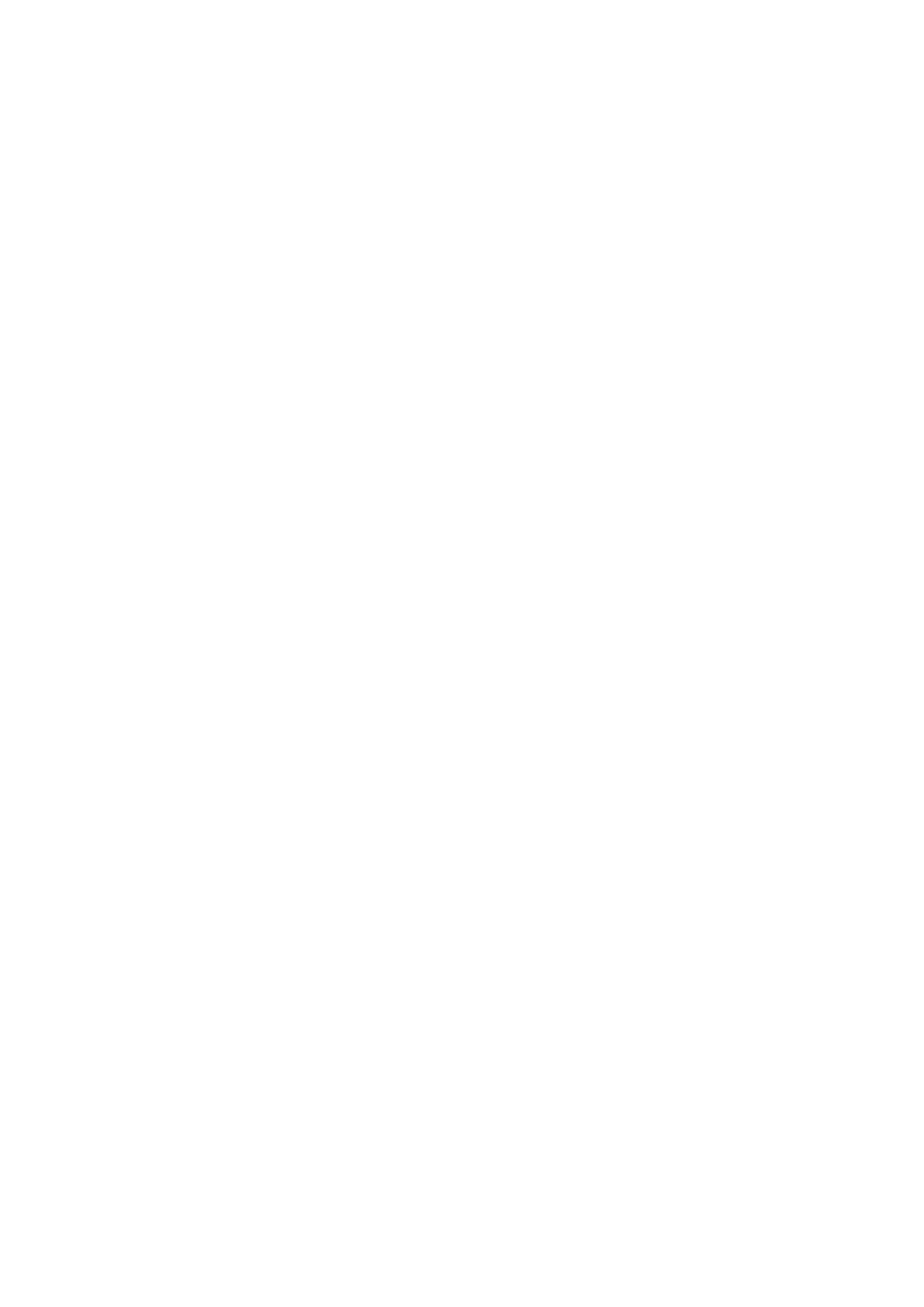# **List of persons and organisations that made submissions or observations relating to the Draft CDP 2017-2023, Volumes 1 and 2**

| Ref.<br>No.    | Date<br>received | Name or Agency                     | on behalf of<br>(where applicable) | <b>Address</b>                              | <b>Volume</b>  |
|----------------|------------------|------------------------------------|------------------------------------|---------------------------------------------|----------------|
| 1              | 21/09/16         | <b>Francis Davitt</b>              | Davitt Plan & Design               | Main Street,<br>Drumkeerin, Co. Leitrim     | 1              |
| $\overline{2}$ | 02/10/16         | Patrick J. Scanlon                 |                                    | 3 Devon Gardens,<br>Salthill, Galway        | 2              |
| 3              | 03/10/16         | <b>Patrick Benson</b>              | <b>CADRA</b>                       | Dublin Road, Carraroe,<br>Sligo             | 1              |
| 4              | 06/10/16         | <b>Damien Owens</b>                | <b>Engineers Ireland</b>           | e-mail                                      | 1              |
| 5              | 13/10/16         | <b>Anthony Mc Garry</b>            |                                    | 1 Bramble Hollow,<br>Collooney, Co. Sligo   | $\overline{2}$ |
|                | 13/10/16         | <b>Grace Larkin</b>                |                                    | Ard NaGlass, Grange,<br>Co. Sligo           | 1              |
|                | 14/10/16         | <b>Tamlyn McHugh</b>               |                                    | 17 Cooldrumman Upr.,<br>Carney, Co. Sligo   | 1              |
|                | 17/10/16         | Tamlyn McHugh,<br>Chairperson      | <b>Friends of Sligo Gaol</b>       | 17 Cooldrumman Upr.,<br>Carney, Co. Sligo   | 1              |
|                | 18/10/16         | <b>Janet Benson</b>                |                                    | 68 Dorrins Strand,<br>Strandhill, Co. Sligo | 1              |
|                | 18/10/16         | <b>Steve Devine</b>                |                                    | Ardcumber, Riverstown,<br>Co. Sligo         | 1              |
|                | 18/10/16         | <b>Anna Marie Doherty</b>          |                                    |                                             | 1              |
| 6              | 18/10/16         | Dr. Robert Hensey                  |                                    | Lugnagal, Glencar, Co.<br>Sligo             | 1              |
|                | 18/10/16         | <b>Iarlaithe O</b><br>Tighearnaigh |                                    | 68 Dorrin's Strand,<br>Strandhil, Co. Sligo | 1              |
|                | 19/10/16         | <b>Nuala Dineen-</b><br>Campbell   |                                    | 'Inveraray', Oakfield<br>Road, Sligo        | 1              |
|                | 19/10/16         | <b>John Dorrian</b>                |                                    | 29 Ardcairn, Cairns<br>Road, Sligo          | 1              |
|                | 19/10/16         | <b>Pauline Foley</b>               |                                    | Knockbeg, Collooney,<br>Sligo               | 1              |
|                | 19/10/16         | <b>Deirdre Melvin</b>              |                                    | 2 Mayfield House,<br>Maugherboy, Sligo      | 1              |
|                | 19/10/16         | <b>Niall O'Connor</b>              |                                    | 12 Greenfort, Sligo                         | $\mathbf{1}$   |
|                | 19/10/16         | Eddie O'Gorman                     |                                    | Grange, Co. Sligo                           | 1              |

# **Submissions received between 21 September 2016 and 30 November 2016**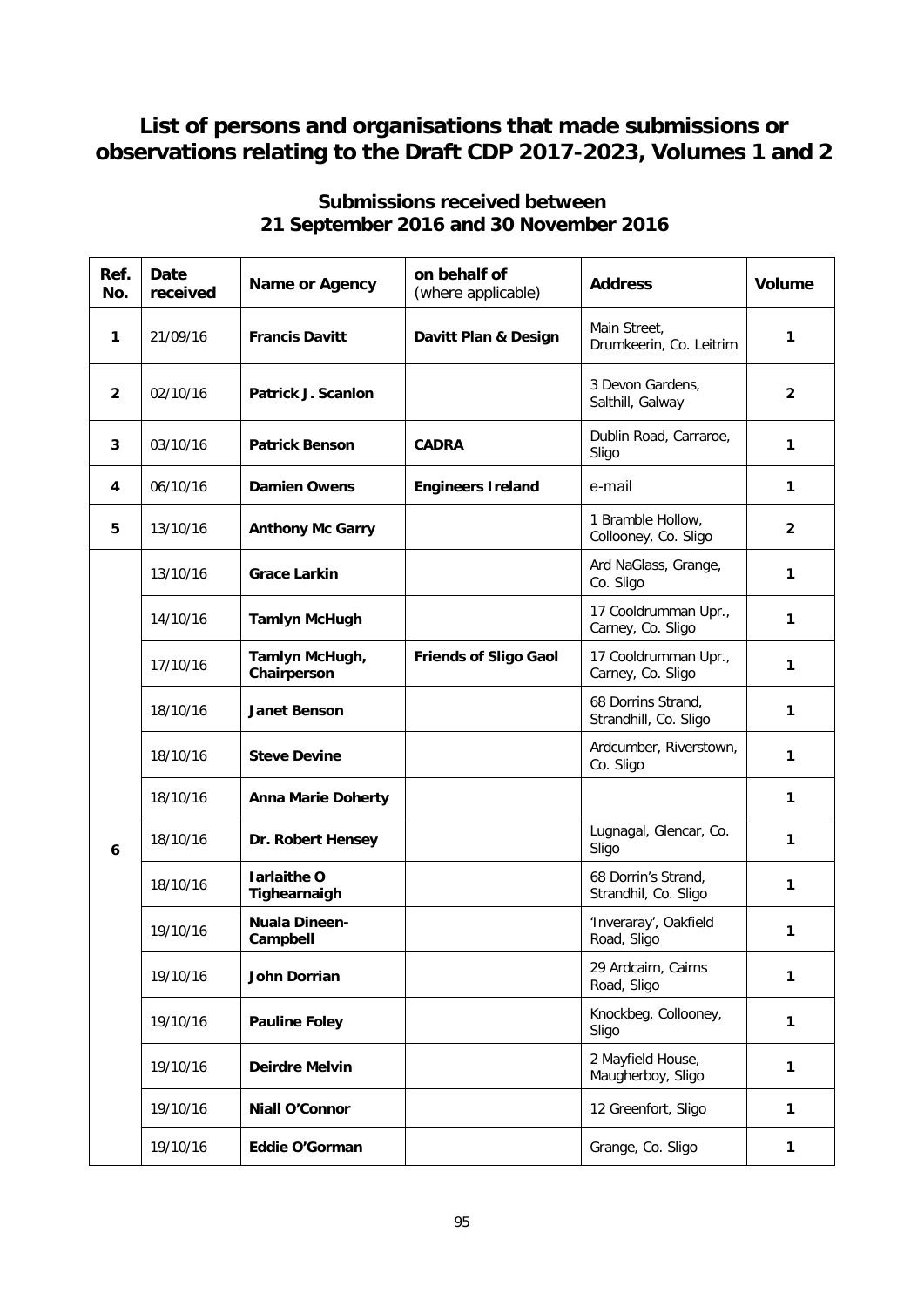|    | 19/10/16               | <b>Fintan Whelan</b>                            |                                                   |                                                           | 1              |
|----|------------------------|-------------------------------------------------|---------------------------------------------------|-----------------------------------------------------------|----------------|
|    | 25/10/16               | <b>Michael Devine</b>                           |                                                   | Ardcumber, Riverstown,<br>Co. Sligo                       | 1              |
|    | 04/11/16               | <b>Deirdre Molloy</b>                           |                                                   | 14 Okeover manor,<br>Clpham Common North<br>Side, London  | 1              |
|    | 08/11/16               | <b>Clare Feerick</b>                            |                                                   |                                                           | 1              |
|    | 17/11/16               | <b>Frank Reilly</b>                             |                                                   |                                                           | 1              |
| 7  | 19/10/16               | <b>John McCarrick</b>                           |                                                   | e-mail                                                    | 1              |
| 8  | 19/10/16               | Pat McCarrick,<br>Chairperson                   | <b>Sligo Greenway Co-op</b>                       | Carrowmore Old<br>School, Lavagh, Co.<br>Sligo            | 1              |
| 9  | 19/10/16               | <b>Pat McCarrick</b>                            |                                                   | Loughill, Lavagh,<br>Ballymote, Co. Sligo.                | 1              |
| 10 | 19/10/16               | <b>Pat McCarrick</b>                            |                                                   | Moy River Bed &<br>Breakfast, Cloonacool,<br>Co. Sligo    | 1              |
| 11 | 25/10/16               | Joe Corcoran,<br>Chairperson                    | Sligo Tourism Ltd.                                | Aras Reddan, Temple<br>Street, Sligo                      | 1              |
| 12 | 08/11/16               | <b>John Robinson</b>                            |                                                   | 'The Haven', Rosses<br>Point, Co. Sligo                   | $\overline{2}$ |
| 13 | 14/11/16               | Tara Spain, Head of<br><b>Land Use Planning</b> | <b>Transport</b><br><b>Infrastructure Ireland</b> | Parkgate Business<br>Centre, Parkgate<br>Street, Dublin 8 | 1&2            |
|    |                        |                                                 |                                                   | 16 Coill Dara,                                            |                |
| 14 | 15/11/16               | <b>Frank Keane</b>                              | Mrs. Margaret Keane                               | Tubbercurry, Co. Sligo                                    | 2              |
| 15 | 18/11/16               | John Fahy, Nolan<br>and Quinlan                 | Virginia & Pat Curran                             | 4 Constitutional Court,<br>Stephen Street, Sligo          | $\mathbf{2}$   |
| 16 | 22/11/16 &<br>23/11/16 | <b>Brendan Quinn</b>                            |                                                   | 2 Ocean View.<br>Enniscrone, Co. Sligo                    | 1              |
| 17 | 23/11/16               | Michael & Mary<br><b>McGoldrick</b>             | Mr. James McGoldrick                              | "The Hideout",<br>Culleenamore,<br>Strandhill, Sligo      | $\overline{2}$ |
| 18 | 23/11/16               | <b>David Rolston</b>                            | <b>Patrick &amp; Joe Rolston</b>                  | Aderavoher, Easkey,<br>Co. Sligo                          | $\overline{2}$ |
| 19 | 23/11/16               | Anne Ruane,<br>Principal                        | <b>Scoil Asicus Naofa</b>                         | Strandhill, Co. Sligo                                     | $\overline{2}$ |
| 20 | 24/11/16               | Liam McHugh                                     |                                                   | Cliffoney, Co. Sligo                                      | $\overline{2}$ |
| 21 | 24/11/16               | Liam McHugh                                     |                                                   | Cliffoney, Co. Sligo                                      | $\overline{2}$ |
| 22 | 24/11/16               | <b>Patrick Gilmartin</b>                        |                                                   | Newtownward, Grange,<br>Co. Sligo                         | $\overline{2}$ |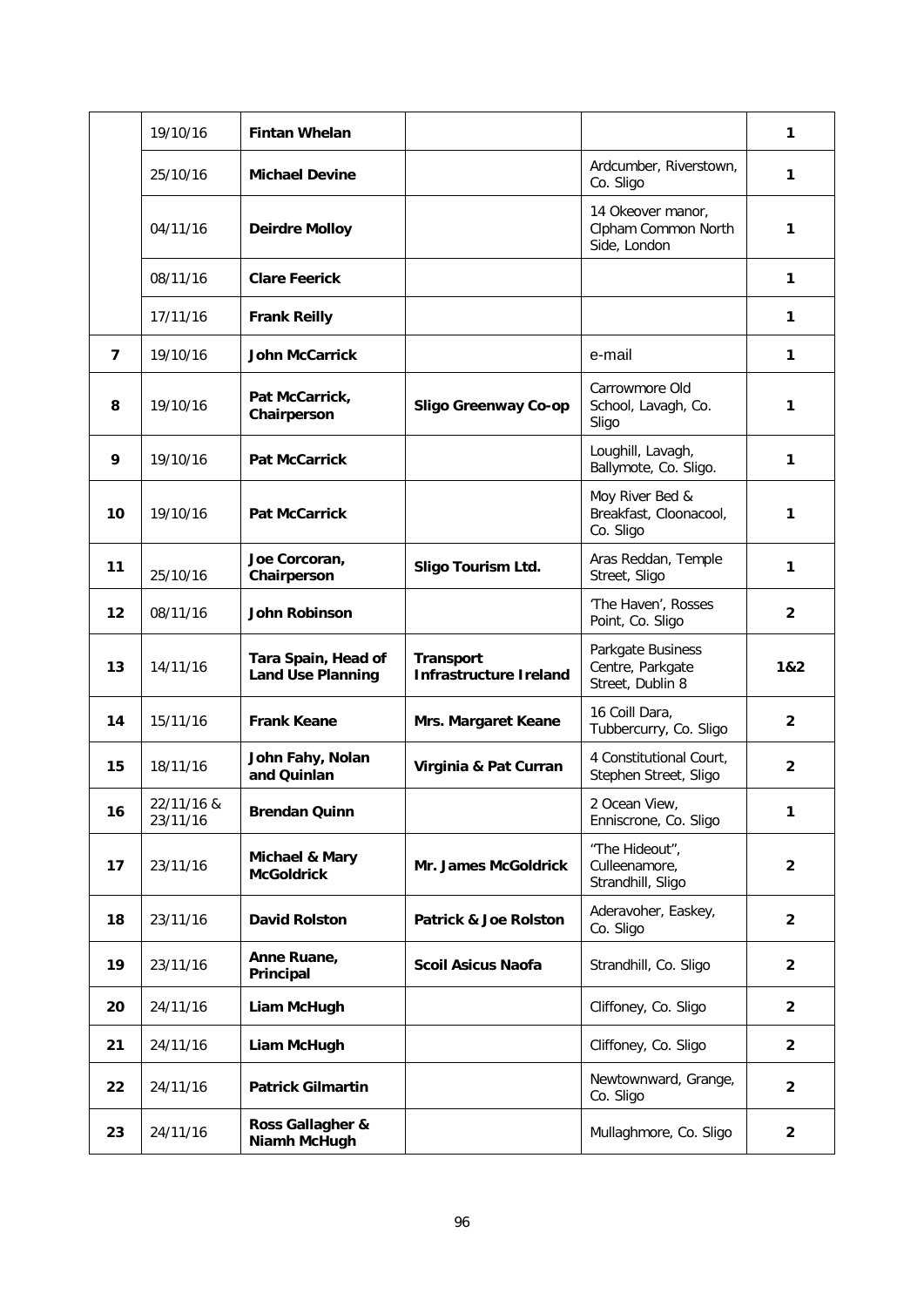| 24 | 25/11/16 | <b>Brendan Quinn</b>                                                                                                                                                                                                                                                                                                                                                                                                                                                                                      |                                       | 2 Ocean View,<br>Enniscrone, Co. Sligo                                                                                                      | 1              |
|----|----------|-----------------------------------------------------------------------------------------------------------------------------------------------------------------------------------------------------------------------------------------------------------------------------------------------------------------------------------------------------------------------------------------------------------------------------------------------------------------------------------------------------------|---------------------------------------|---------------------------------------------------------------------------------------------------------------------------------------------|----------------|
| 25 | 25/11/16 | <b>Adrian Tansey</b>                                                                                                                                                                                                                                                                                                                                                                                                                                                                                      |                                       | Campbell Court, Cairns<br>Hill, Sligo                                                                                                       | $\mathbf{2}$   |
| 26 | 26/11/16 | John Mulligan                                                                                                                                                                                                                                                                                                                                                                                                                                                                                             |                                       | Kiltycreighton, Boyle,<br>Co. Roscommon                                                                                                     | 1              |
| 27 | 28/11/16 | Ann Mulcrone,<br><b>Reid Associates</b>                                                                                                                                                                                                                                                                                                                                                                                                                                                                   | <b>Daughters of Wisdom</b>            | Chartered Town<br>Planners, Planning and<br>Development<br>Consultants, 2<br>Connaught Place,<br>Crofton Road, Dun<br>Laoghaire, Co. Dublin | 1              |
| 28 | 28/11/16 | <b>George Draper</b>                                                                                                                                                                                                                                                                                                                                                                                                                                                                                      |                                       | Ballincar, Co. Sligo.                                                                                                                       | $\mathbf{2}$   |
| 29 | 28/11/16 | John Giblin                                                                                                                                                                                                                                                                                                                                                                                                                                                                                               |                                       | 200 Tirellan Heights,<br>Headford Road, Galway                                                                                              | 1              |
| 30 | 28/11/16 | Joe Carty, Vincent<br><b>Hannon Architects</b>                                                                                                                                                                                                                                                                                                                                                                                                                                                            | Mr. Tony Gormley                      | Abbey Street, Sligo                                                                                                                         | $\overline{2}$ |
| 31 | 28/11/16 | Sean McCarthy,<br><b>McCarthy Keville</b><br>O'Sullivan                                                                                                                                                                                                                                                                                                                                                                                                                                                   | Mr. Bernard Gerard<br>Henry           | Block 1, G.F.S.C.<br>Moneenageisha Road,<br>Galway                                                                                          | 2              |
| 32 | 28/11/16 | Sean McCarthy,<br><b>McCarthy Keville</b><br>O'Sullivan                                                                                                                                                                                                                                                                                                                                                                                                                                                   | Kilcawley<br><b>Construction Ltd.</b> | Block 1, G.F.S.C.<br>Moneenageisha Road,<br>Galway                                                                                          | $\overline{2}$ |
| 33 | 28/11/16 | <b>Raymond Lenehan</b>                                                                                                                                                                                                                                                                                                                                                                                                                                                                                    |                                       | Flat 1, C/o Westel,<br>Curry, Ballymote, Co.<br>Sligo                                                                                       | $\overline{2}$ |
| 34 | 28/11/16 | <b>Bernard Mullen</b><br>Dr Joseph McKenna<br>Patricia McKenna<br><b>Donal Murray</b><br><b>MQ Murray</b><br>Raymond T.<br>Monahan<br>Eileen Monahan<br><b>Frederick Mc Veigh</b><br><b>Barbara Mc Veigh</b><br><b>Sinead Mc Dermott</b><br><b>James Feeney</b><br><b>Leonard Noone</b><br>George Draper<br><b>Vivien Draper</b><br><b>Geraldine Clarke</b><br><b>Enda Scanlon</b><br>Lelia East<br><b>Colm Hannon</b><br><b>Patrick Devaney</b><br><b>Patrick Leigh Doyle</b><br><b>Mary Leigh Doyle</b> |                                       | Ballincar, Co. Sligo                                                                                                                        | $\overline{2}$ |
| 35 | 28/11/16 | <b>Ronan and Maureen</b><br><b>McCann</b>                                                                                                                                                                                                                                                                                                                                                                                                                                                                 |                                       | 3 Glenview Park,<br>Grange, Co. Sligo                                                                                                       | 1              |
| 36 | 28/11/16 | Gail McGibbon, CEO                                                                                                                                                                                                                                                                                                                                                                                                                                                                                        | <b>Sligo BID</b>                      | e-mail                                                                                                                                      | 1              |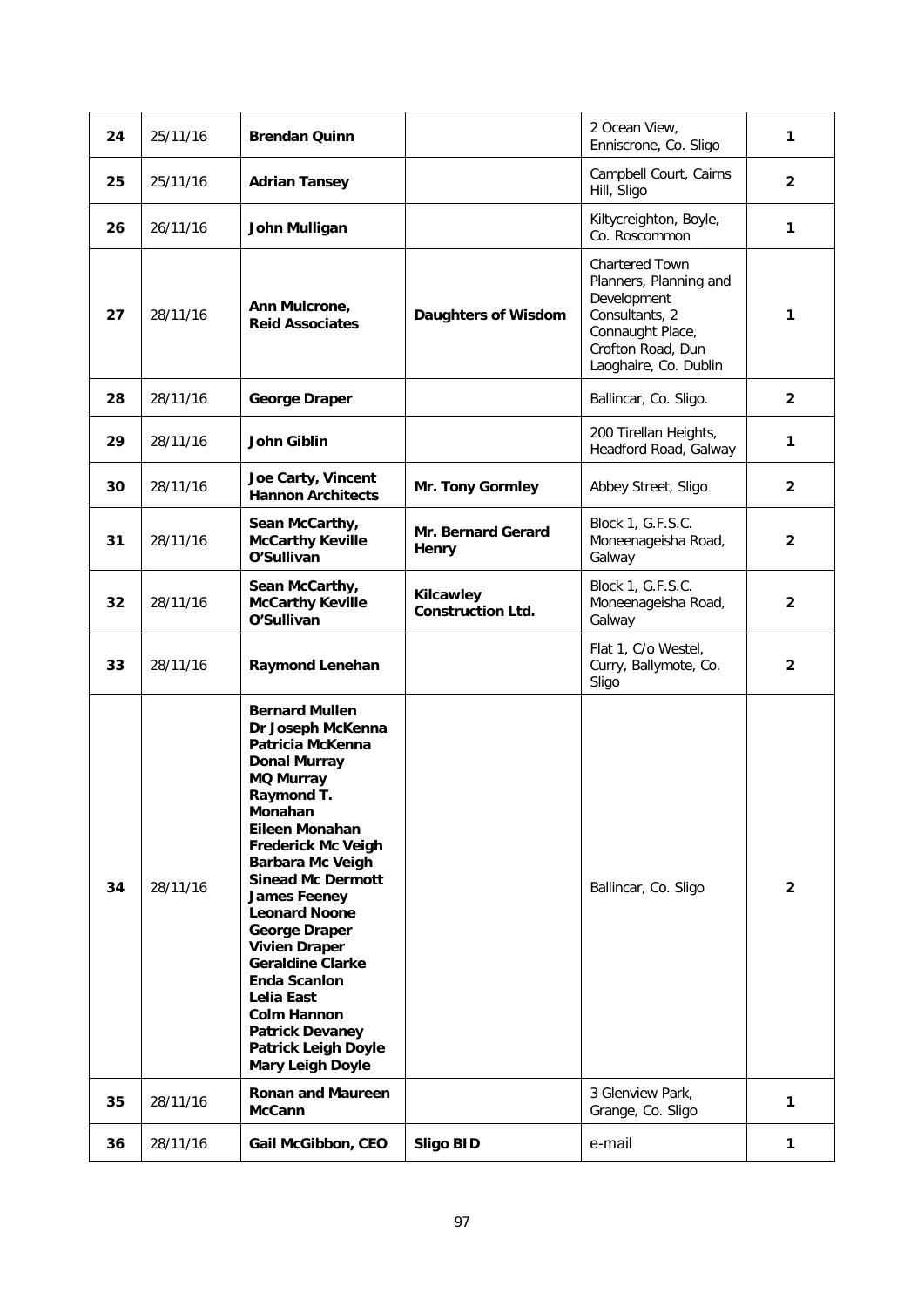| 37 | 28/11/16 | D. Harte, D.A. Harte<br>& Associates                                                    | P. Rattigan, B. Mullen,<br>T. Porter & M. Horan                                                                                                                                         | <b>Surveyors Engineering</b><br>& Planning Consultants,<br>Rosses Point, Co. Sligo | $\overline{2}$          |
|----|----------|-----------------------------------------------------------------------------------------|-----------------------------------------------------------------------------------------------------------------------------------------------------------------------------------------|------------------------------------------------------------------------------------|-------------------------|
| 38 | 28/11/16 | Colm McLoughlin,<br><b>Mc Cutcheon Halley</b><br><b>Chartered</b><br><b>Consultants</b> | <b>RPC Construction</b>                                                                                                                                                                 | McCutcheon Halley,<br>Kreston House, Arran<br>Court, Arran Quay,<br><b>Dublin</b>  | $\overline{2}$          |
| 39 | 28/11/16 | <b>Martin Timoney</b>                                                                   |                                                                                                                                                                                         | Keash, Ballymote, Co.<br>Sligo                                                     | 1 & 2                   |
| 40 | 28/11/16 | Mary & Martin<br><b>Timoney</b>                                                         |                                                                                                                                                                                         | Keash, Ballymote, Co.<br>Sligo                                                     | $\mathbf{2}$            |
| 41 | 29/11/16 | John Tierney,<br><b>Associate Director</b>                                              | <b>Aldi Stores Ireland</b><br>Ltd.                                                                                                                                                      | Newbridge Road, Naas,<br>Co. Kildare                                               | 1                       |
| 42 | 29/11/16 | <b>Michael Kirby</b>                                                                    | An Taisce - North<br><b>West Local</b><br>Association                                                                                                                                   | e-mail                                                                             | 1                       |
| 43 | 29/11/16 | Tony Bamford,<br>Planning&<br>Development<br><b>Consultants</b>                         |                                                                                                                                                                                         | 127 Lwr. Baggot Street,<br>Dublin 2                                                | 1                       |
| 44 | 29/11/16 | <b>Jill Barber</b>                                                                      |                                                                                                                                                                                         | Drumcliffe Tea House &<br>Craft Shop, Drumcliffe,<br>Co. Sligo                     | $\mathbf{2}$            |
| 45 | 29/11/16 | <b>Eamon Barrett</b>                                                                    |                                                                                                                                                                                         | 45 Carbry Coast,<br>Tullaghan, Co. Leitrim                                         | $\overline{\mathbf{2}}$ |
| 46 | 29/11/16 | Patrick Barrett,<br><b>Duggan Barrett</b><br>Consulting<br><b>Engineers</b>             | <b>DMG Promotions LTD</b>                                                                                                                                                               | <b>Consulting Engineers</b><br>Ltd., Teeling Street,<br>Sligo.                     | 2                       |
| 47 | 29/11/16 | Jeremy & Dorothy<br><b>Bird</b>                                                         |                                                                                                                                                                                         | Kildonagh House,<br>Ballincar, Rosses Point,<br>Sligo                              | $\overline{2}$          |
| 48 | 29/11/16 | John & Eimer<br>Drumm                                                                   |                                                                                                                                                                                         | Ballyclough, Limerick                                                              | 2                       |
| 49 | 29/11/16 | <b>Yvonne Jackson</b>                                                                   | Fáilte Ireland                                                                                                                                                                          | 88/95 Amiens Street,<br>Dublin 1                                                   | 1                       |
| 50 | 29/11/16 | Jarlath Gantly,<br>Chairperson                                                          | <b>Sligo Cycling</b><br>Campaign                                                                                                                                                        | Drumcliffe<br>Development<br>Association, Urlar,<br>Drumcliffe, Co. Sligo          | $\overline{\mathbf{2}}$ |
| 51 | 29/11/16 | Jarleth Gantly, Eco<br><b>Travel Ltd.</b>                                               |                                                                                                                                                                                         | Wild Atlantic Ways,<br>Drumcliffe, Co. Sligo                                       | 1                       |
| 52 | 29/11/16 | Niall Cussen,<br>Principal Advisor,<br><b>Forward Planning</b><br><b>Section</b>        | <b>Planning &amp; Housing</b><br><b>Market Policy and</b><br><b>Land Management</b><br><b>Division, Department</b><br>of Housing, Planning,<br><b>Community and Local</b><br>Government | Custom House,<br>Dublin 1                                                          | 1                       |
| 53 | 29/11/16 | <b>Martin Gilroy</b>                                                                    |                                                                                                                                                                                         | Grange, Co. Sligo                                                                  | $\overline{2}$          |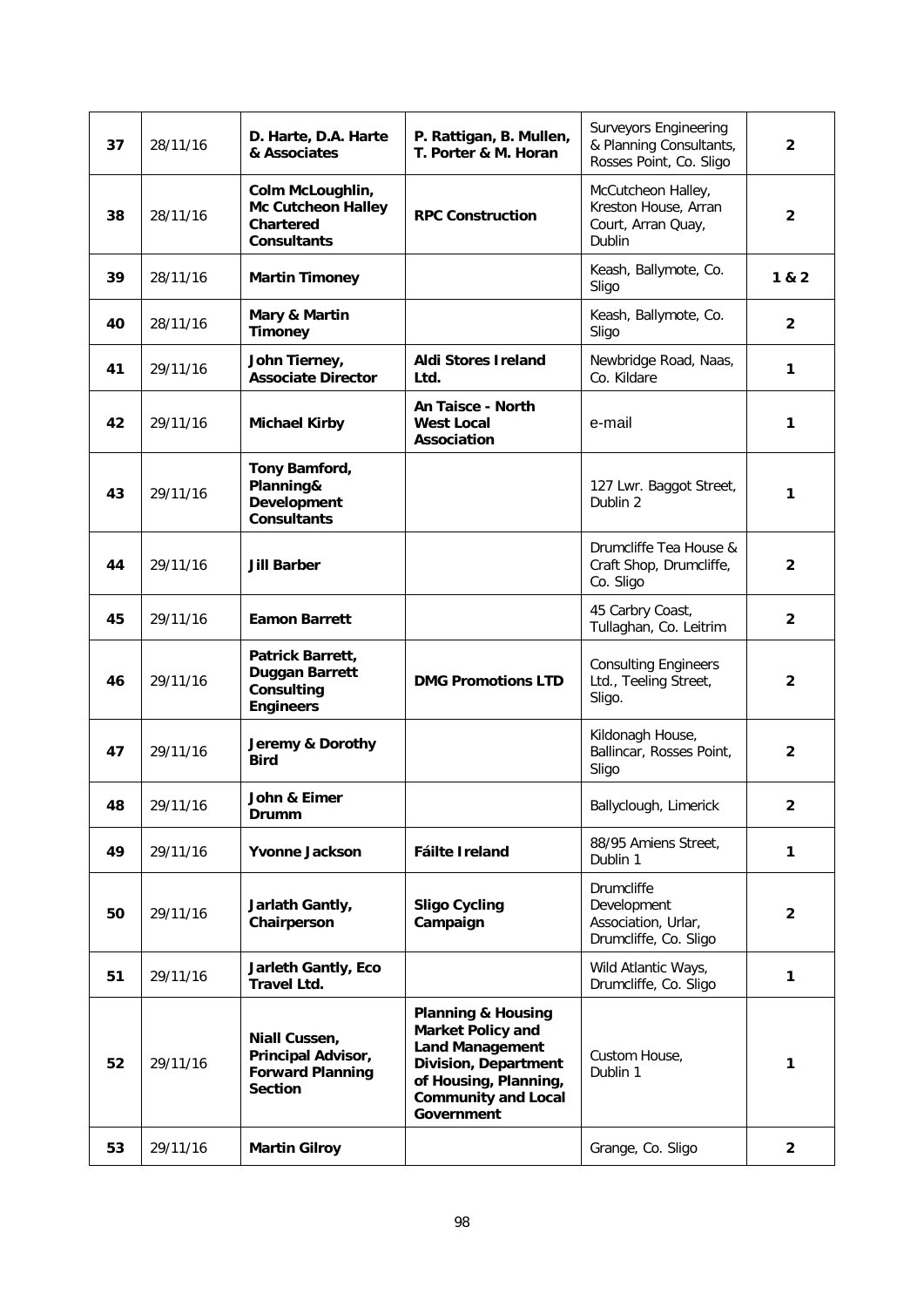| 54 | 29/11/16 | <b>Ronan Gilroy</b>                                                                     |                                                                                                                          | Upperwood, Grange,<br>Co. Sligo                                                                                                   | $\overline{2}$ |
|----|----------|-----------------------------------------------------------------------------------------|--------------------------------------------------------------------------------------------------------------------------|-----------------------------------------------------------------------------------------------------------------------------------|----------------|
| 55 | 29/11/16 | Raymond T.<br>Monaghan                                                                  |                                                                                                                          | Carroll House, 15/16<br>Stephen Street, Sligo                                                                                     | $\overline{2}$ |
| 56 | 29/11/16 | <b>Tony McCaul</b>                                                                      |                                                                                                                          | Carrowbunnaun,<br>Strandhill, Co. Sligo                                                                                           | $\mathbf{2}$   |
| 57 | 29/11/16 | <b>James McGoldrick</b>                                                                 |                                                                                                                          | Jones, Carr &<br>McGoldrick, Premier<br>Place 5910 N. Central<br>Expressway- Suite<br>1700, Dallas, Texas                         | $\overline{2}$ |
| 58 | 29/11/16 | Colm McLoughlin,<br><b>Mc Cutcheon Halley</b><br><b>Chartered</b><br><b>Consultants</b> | <b>Mrs Eileen Carty</b>                                                                                                  | McCutcheon Halley,<br>Kreston House, Arran<br>Court, Arran Quay,<br>Dublin                                                        | $\mathbf{2}$   |
| 59 | 29/11/16 | John O'Hara                                                                             |                                                                                                                          | John O'Hara &<br>Associates, Doocastle,<br>Ballymote, co. Sligo                                                                   | 1              |
| 60 | 29/11/16 | <b>Michael Rowley</b>                                                                   |                                                                                                                          | Michael Rowley &<br>Associates, Design,<br>Planning & Project<br>Management<br>Consultants,<br>Cloonfinish, Swinford,<br>Co. Mayo | 1              |
| 61 | 29/11/16 | Heather Taylor,<br>Chairperson                                                          | <b>Parents and</b><br><b>Guardians of Cregg</b><br><b>Services</b>                                                       | e-mail                                                                                                                            | 1              |
| 62 | 29/11/16 | <b>Peter Bowen-Walsh</b>                                                                |                                                                                                                          | Main Street, Collooney,<br>Co. Sligo                                                                                              | $\mathbf{2}$   |
| 63 | 30/11/16 | <b>Albert Higgins,</b><br>Chairperson                                                   | <b>Aughamore Rowing</b><br>Club                                                                                          | Carrowroe, Sligo                                                                                                                  | 1              |
| 64 | 30/11/16 | Patrick Barrett,<br>Duggan Barrett<br>Consulting<br><b>Engineers</b>                    | Ms. Ellis Barrett                                                                                                        | Teeling Street, Sligo                                                                                                             | 2              |
| 65 | 30/11/16 | Mary Callaghan                                                                          |                                                                                                                          | Ballygawley, Co. Sligo                                                                                                            | $\overline{2}$ |
| 66 | 30/11/16 | <b>Robin Hurley</b>                                                                     | <b>Ciaran Carty</b>                                                                                                      | Consultant Civil<br>Engineer, "Aherlow",<br>Strandhill, Co. Sligo                                                                 | $\overline{2}$ |
| 67 | 30/11/16 | Jim Sheridan<br>Architectural<br><b>Services</b>                                        | <b>Ciaran Carty</b>                                                                                                      | Office 4 Airport<br>Business Park,<br>Strandhill, Co. Sligo                                                                       | $\overline{2}$ |
| 68 | 30/11/16 | Emma Flanagan,<br><b>Town Planner</b>                                                   | <b>Niall Clarke</b>                                                                                                      | 3 Molesworth Place,<br>Dublin 2                                                                                                   | 1              |
| 69 | 30/11/16 | Kathy Clark,<br><b>Collooney Village</b><br>Redevelopment Ltd.                          | <b>Daniel Gallagher</b><br><b>Rev.Andrew Ison</b><br><b>Trevor Sweeney</b><br><b>Johnny Banks</b><br><b>Ron Ashenden</b> | Collooney, Co. Sligo                                                                                                              | $\overline{2}$ |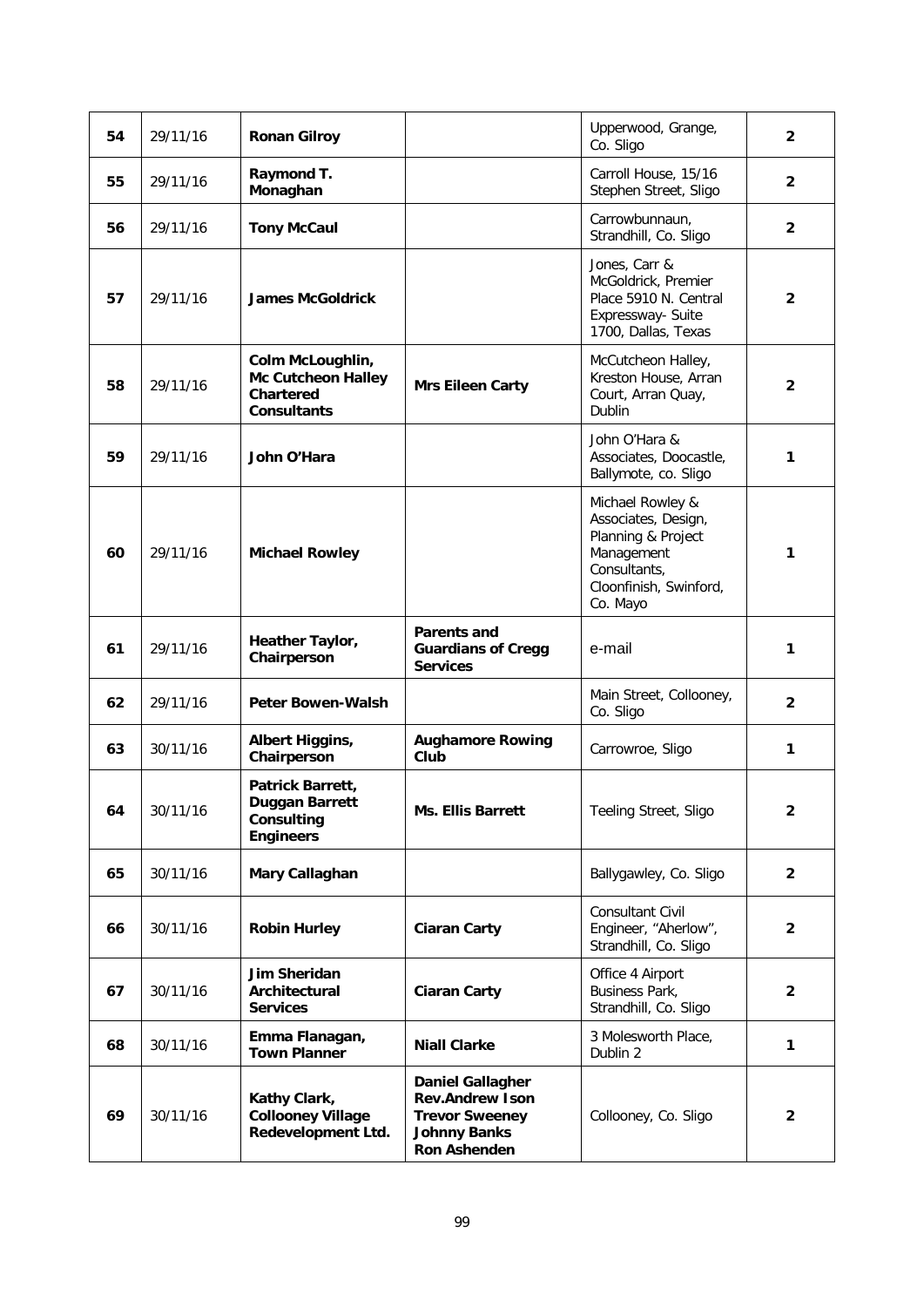| 70 | 30/11/16 | <b>Tommy Conlon</b>                                                                                                    |                                                                                            | Rathmadder, Gurteen,<br>Co. Sligo                                                          | $\mathbf{2}$   |
|----|----------|------------------------------------------------------------------------------------------------------------------------|--------------------------------------------------------------------------------------------|--------------------------------------------------------------------------------------------|----------------|
| 71 | 30/11/16 | <b>Michael Connolly</b>                                                                                                |                                                                                            | Lodge, Hostel, Surf/Sup<br>School, Shore Road,<br>Strandhill, Co. Sligo                    | $\overline{2}$ |
| 72 | 30/11/16 | <b>DAT Property</b><br>Development Ltd.                                                                                |                                                                                            | Glanmire, Tonaphubble,<br>Sligo                                                            | $\overline{2}$ |
| 73 | 30/11/16 | Simon Davey,<br>Supervalu                                                                                              |                                                                                            | Ballymote, Co. Sligo                                                                       | 1              |
| 74 | 30/11/16 | Michael Murphy,<br>Development<br><b>Application Unit</b>                                                              | Department of Arts,<br>Heritage, Regional,<br><b>Rural and Gaeltacht</b><br><b>Affairs</b> | Newtown Road,<br>Wexford                                                                   | 1              |
| 75 | 30/11/16 | <b>Claire Galligan</b>                                                                                                 | <b>Disability Linkage</b><br>Group                                                         | Policy Support Service,<br>Sligo Public<br>Particiapation Network,<br>Sligo                | 1              |
| 76 | 30/11/16 | <b>Haran &amp; Associates</b>                                                                                          | <b>John Joe Donlon</b>                                                                     | 50 Lower John Street,<br>Sligo                                                             | $\mathbf{2}$   |
| 77 | 30/11/16 | Peigin Doyle,<br>Hugh Mac Conville,<br>Michael Zaccheus,<br>Marian Zaccheus,<br>Margaret Bergh,<br><b>Stefan Bergh</b> |                                                                                            | C/o Carnadough,<br>Strandhill, Co. Sligo                                                   | 1 & 2          |
| 78 | 30/11/16 | Gael Gibson,<br><b>Principal Planner</b>                                                                               | <b>Eirgrid</b>                                                                             | TheOval, 160<br>Shelbourne Road,<br>Ballsbridge, Dublin 4                                  | 1              |
| 79 | 30/11/16 | Liam Flynn, Project<br><b>Planner</b>                                                                                  | <b>Enerco Energy Ltd.</b>                                                                  | McCarthy Keville<br>O'Sullivan Ltd., Block 1,<br>G.F.S.C.<br>Moneenageisha Road,<br>Galway | 1              |
| 80 | 30/11/16 | Dr. Tara Higgins,<br><b>SEA Section</b>                                                                                | Environmental<br><b>Protection Agency</b>                                                  | Office of Evidence and<br>Assessment, PO Box<br>3000, Johnstown Castle<br>Estate, Wexford  | 1              |
| 81 | 30/11/16 | Colm Cummins,<br><b>Planning &amp; Asset</b><br>Management                                                             | <b>ESB</b>                                                                                 | <b>ESB Business Service</b><br>Centre, 27 Lower<br>Fitzwilliam Street,<br>Dublin 2.        | 1              |
| 82 | 30/11/16 | Sinead Gallagher,<br><b>Secretary</b>                                                                                  | <b>Ballisodare Tidy</b><br><b>Towns</b>                                                    | Ballisodare, Co. Sligo                                                                     | $\overline{2}$ |
| 83 | 30/11/16 | Jarlath Gantly,<br>Chairperson                                                                                         | <b>Drumcliffe</b><br>Development<br>Association                                            | Drumcliffe, Co. Sligo                                                                      | $\overline{2}$ |
| 84 | 30/11/16 | <b>Cecily Gilligan</b>                                                                                                 |                                                                                            | e-mail                                                                                     | 1              |
| 85 | 30/11/16 | Eddie O'Gorman                                                                                                         | <b>Grange and Armada</b><br>Development<br>Association                                     | Grange, Co. Sligo                                                                          | 1              |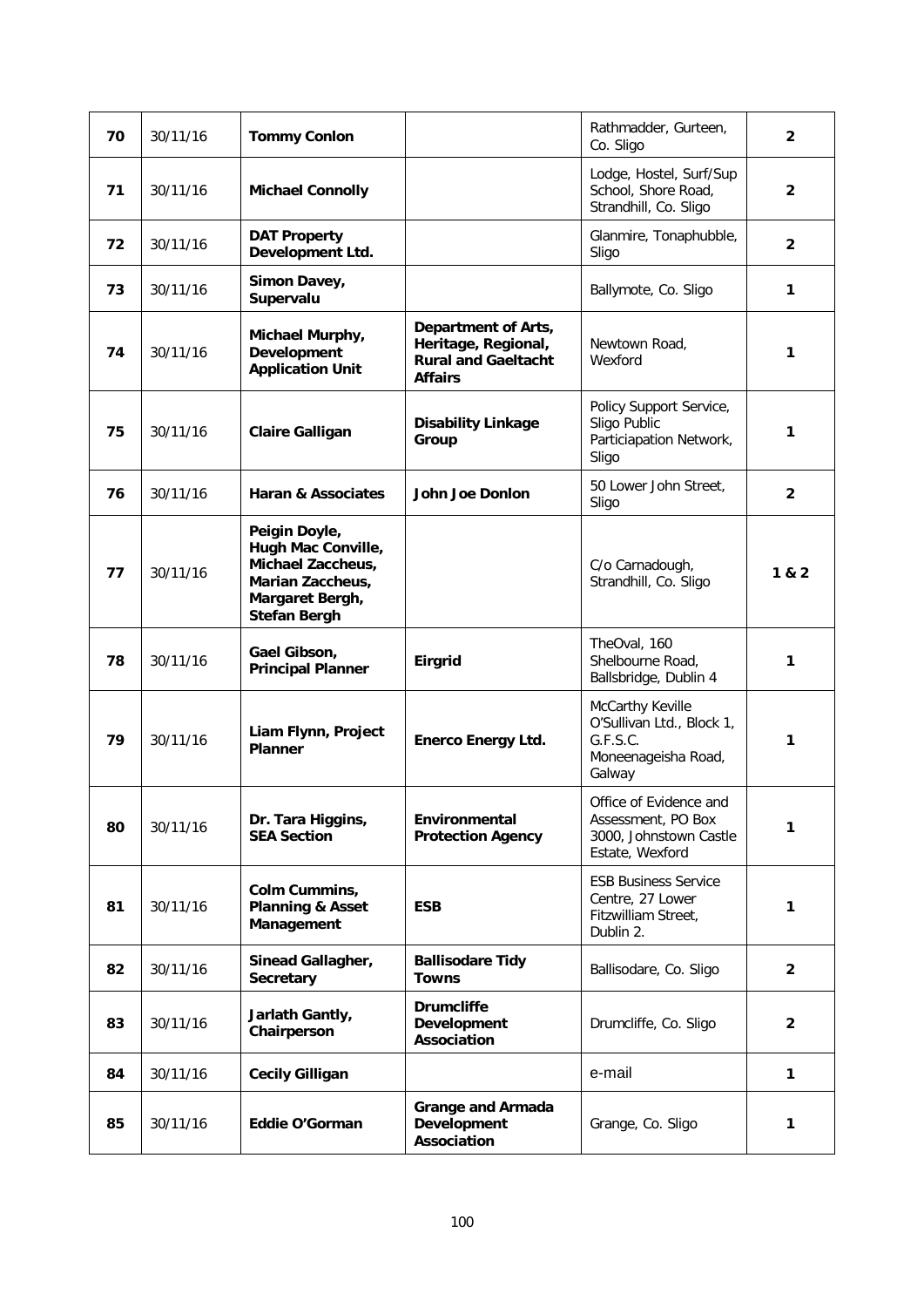| 86  | 30/11/16 | <b>David Minton</b>                                                            | <b>Northern &amp; Western</b><br><b>Regional Assembly</b> | The Square,<br>Ballaghaderreen, Co.<br>Roscommon                                          | 1                       |
|-----|----------|--------------------------------------------------------------------------------|-----------------------------------------------------------|-------------------------------------------------------------------------------------------|-------------------------|
| 87  | 30/11/16 | Madeline O'Dowd                                                                |                                                           | Boyle Road, Gurteen,<br>Co. Sligo                                                         | $\overline{2}$          |
| 88  | 30/11/16 | <b>Marice Henry</b>                                                            |                                                           | Old Dublin Road,<br>Carraroe, Sligo                                                       | 1                       |
| 89  | 30/11/16 | John Conneely,<br><b>Director</b>                                              | <b>Inland Fisheries</b><br><b>Ireland</b>                 | Ardnaree House,<br>Abbeystreet, Ballina,<br>Co. Mayo                                      | 1                       |
| 90  | 30/11/16 | Suzanne James,<br><b>Spatial Planning</b><br><b>Strategy Specialist</b>        | <b>Irish Water</b>                                        | Colville House, Talbot<br>Street, Dublin 1                                                | 1                       |
| 91  | 30/11/16 | Stella Burke,<br><b>Communication and</b><br><b>Policy Assistant</b>           | <b>Irish Wind Energy</b><br><b>Association</b>            | Sycamore House,<br>Millennium Park,<br>Osberstown, Naas, Co.<br>Kildare                   | 1                       |
| 92  | 30/11/16 | <b>Roger Garland</b>                                                           | <b>Keep Ireland Open</b>                                  | 43 Butterfield Drive,<br>Dublin 14                                                        | 1                       |
| 93  | 30/11/16 | <b>Adrian Kenny</b>                                                            |                                                           | Strandhill, Co. Sligo                                                                     | 2                       |
| 94  | 30/11/16 | <b>Haran &amp; Associates</b>                                                  | Jim Kerrigan                                              | 50 Lower John Street,<br>Sligo                                                            | $\mathbf{2}$            |
| 95  | 30/11/16 | Fintan Morrin,<br>Associate, The<br><b>Planning Partnership</b>                | <b>Lidl Ireland</b>                                       | The Planning<br>Partnership, McHale<br>Retail Park, Castlebar,<br>Co. Mayo                | 1                       |
| 96  | 30/11/16 | Seamus McCormack,<br>Secretary                                                 | <b>Ballintogher Tidy</b><br><b>Towns</b>                  | Altvelid, Ballintogher,<br>Co. Sligo                                                      | $\mathbf{2}$            |
| 97  | 30/11/16 | <b>Vincent Hannon</b><br><b>Architects</b>                                     | Mr. Hugh McGarry                                          | 50 Lower John Street,<br>Sligo                                                            | $\overline{2}$          |
| 98  | 30/11/16 | John Monaghan,<br><b>Architect</b>                                             |                                                           | First Floor, 14 Teeling<br>Street, Sligo                                                  | $\overline{2}$          |
| 99  | 30/11/16 | Colm McLoughlin,<br><b>McCutcheon Halley</b><br>Planning<br><b>Consultants</b> | <b>Mullan family</b>                                      | C/O Rhatigan &<br>Company Ltd., 14<br>Teeling Street, Sligo                               | 1                       |
| 100 | 30/11/16 | Jimmy Mulvey,<br><b>Jimmy Collins</b>                                          | <b>Rathcormac Sewerage</b><br><b>Scheme Committee</b>     | Kintogher, Sligo                                                                          | $\overline{2}$          |
| 101 | 30/11/16 | Patrick Dunne,<br><b>Architect</b>                                             | <b>Donal and Moire</b><br><b>Murray</b>                   | 90A Knocknashee,<br>Goatstown.<br>Dublin 14                                               | $\overline{2}$          |
| 102 | 30/11/16 | <b>Enda Duignan</b>                                                            | Ms. O'Beirne                                              | <b>Future Analytics</b><br>consulting Ltd., 23<br>Fitzwilliam Square<br>(South), Dublin 2 | $\overline{\mathbf{2}}$ |
| 103 | 30/11/16 | Sean O'Brien                                                                   |                                                           | 23 The Lodges,<br>Castledargan, Co. Sligo                                                 | $\overline{2}$          |
| 104 | 30/11/16 | <b>Vincent Hannon</b><br><b>Architects</b>                                     | Mr. Cathal O'Connor                                       | 50 Lower John Street,<br>Sligo                                                            | $\overline{2}$          |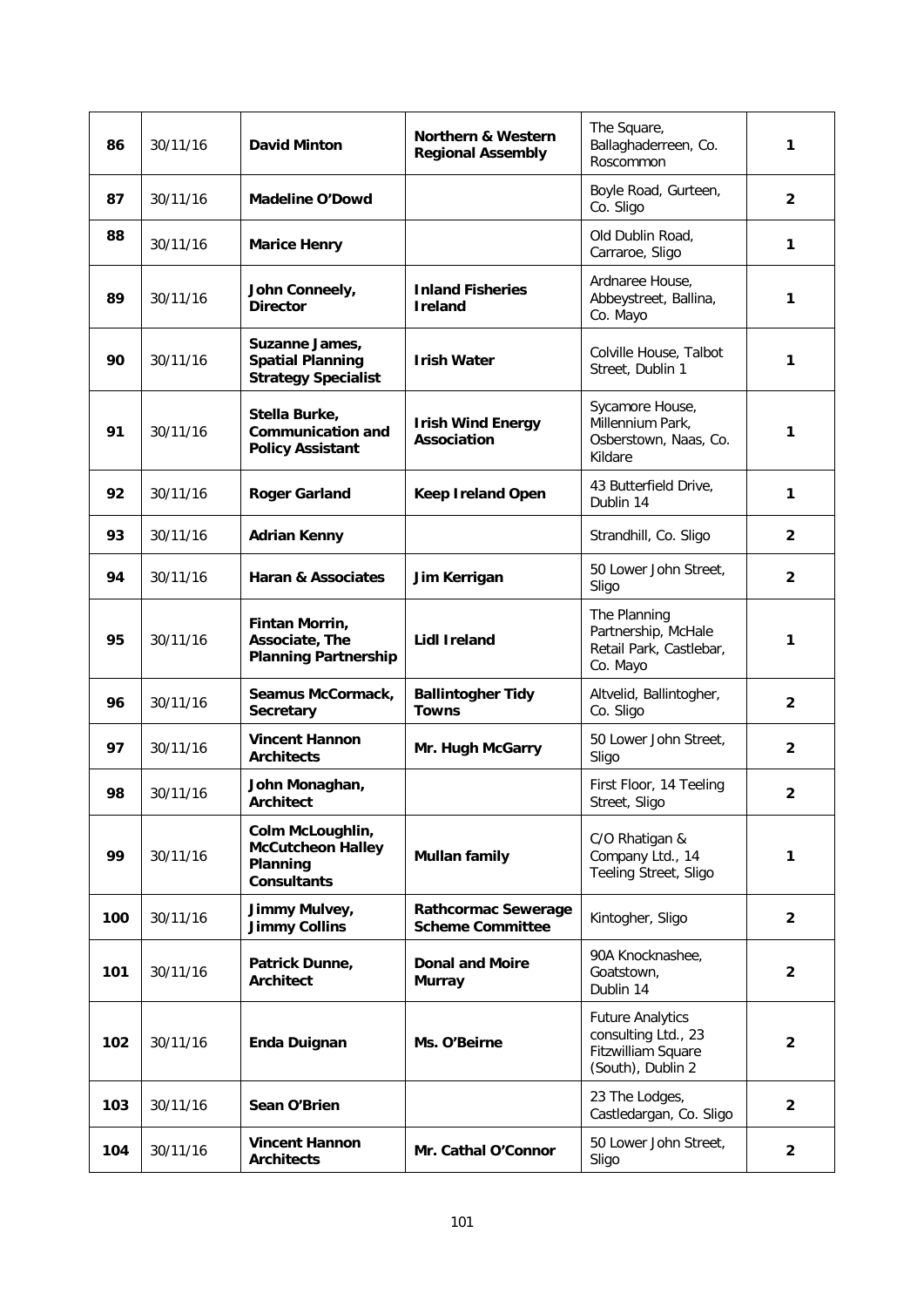| 105 | 30/11/16 | Declan O'Connor                                                                     |                                                                                            | O'Connor Cabins,<br>Dublin Road,<br>Ballisodare, Co. Sligo                                                          | $\overline{2}$          |
|-----|----------|-------------------------------------------------------------------------------------|--------------------------------------------------------------------------------------------|---------------------------------------------------------------------------------------------------------------------|-------------------------|
| 106 | 30/11/16 | Declan O'Connor -<br><b>Submission 2</b>                                            |                                                                                            | O'Connor Cabins,<br>Dublin Road,<br>Ballisodare, Co. Sligo                                                          | $\overline{\mathbf{2}}$ |
| 107 | 30/11/16 | Haran and<br><b>Associates</b>                                                      | Mary O'Donnell                                                                             | 50 Lower John Street,<br>Sligo                                                                                      | $\overline{2}$          |
| 108 | 30/11/16 | Trevor Sadler,<br>Director, Mc Gill<br><b>Planning Ltd</b>                          | <b>Oaktree (Sligo Retail</b><br>Park)                                                      | McGill Planning Ltd.,<br>No. 7 Fitzwilliam Street<br>Upper, Dublin 2                                                | 1                       |
| 109 | 30/11/16 | Haran and<br><b>Associates</b>                                                      | <b>Martin Oates</b>                                                                        | 50 Lower John Street,<br>Sligo                                                                                      | $\overline{2}$          |
| 110 | 30/11/16 | <b>Finbarr Filan</b>                                                                | <b>RENUA Ireland</b>                                                                       | finbarrfilan@gmail.com                                                                                              | 1                       |
| 111 | 30/11/16 | John Monaghan,<br><b>Architect</b>                                                  | <b>Rosses Point</b><br>Development<br><b>Association</b>                                   | First Floor, 14 Teeling<br>Street, Sligo                                                                            | $\overline{2}$          |
| 112 | 30/11/16 | <b>Michael Rowley</b>                                                               |                                                                                            | Michael Rowley &<br>Associates, Design,<br>PlanningManagement<br>Consultants,<br>Cloonfinish, Swinford,<br>Co. Mayo | 1                       |
| 113 | 30/11/16 | <b>Jim Sheridan</b>                                                                 |                                                                                            | Jim Sheridan<br>Architectural Services,<br>Office 4, Airport<br>Business Park,<br>Strandhill, Sligo                 | 1                       |
| 114 | 30/11/16 | <b>Joan Swift</b>                                                                   | <b>Sligo Cycling</b><br>Campaign                                                           | e-mail                                                                                                              | $\overline{2}$          |
| 115 | 30/11/16 | Eimear Lenehan,<br><b>Lead Consent</b><br>Manager                                   | <b>SSE</b>                                                                                 | 3rd Floor, Millennium<br>House, 17-25 Great<br>Victoria Street, Belfast<br>BT2 7AQ                                  | 1                       |
| 116 | 30/11/16 | Peter Kinghan, SLR                                                                  | <b>Harringtons Quarry</b>                                                                  | 7 Dundrum Business<br>Park, Windy Arbour,<br>Dublin                                                                 | $\overline{2}$          |
| 117 | 30/11/16 | David McCoy                                                                         | <b>Strandhill</b><br>Development<br>Association                                            | Top Road, Strandhill,<br>Co. Sligo                                                                                  | $\overline{2}$          |
| 118 | 30/11/16 | Jarlath Taheny and<br><b>local Residents</b>                                        |                                                                                            | Collooney, Co. Sligo                                                                                                | 1                       |
| 119 | 30/11/16 | Simon Bradshaw,<br>Planner, GVA                                                     | <b>Tesco Ireland</b>                                                                       | GVA, Segrave House,<br>19-20 Earlsfort Terrace,<br>Dublin 2                                                         | 1                       |
| 120 | 30/11/16 | Daniel Gallagher,<br>Kieran Carol,<br>Sinead Gallagher,<br><b>Seamus Mc Cormack</b> | Tidy towns groups for<br>Collooney,<br>Ballygawley,<br>Ballysadare,<br><b>Ballintogher</b> |                                                                                                                     | $\mathbf{2}$            |